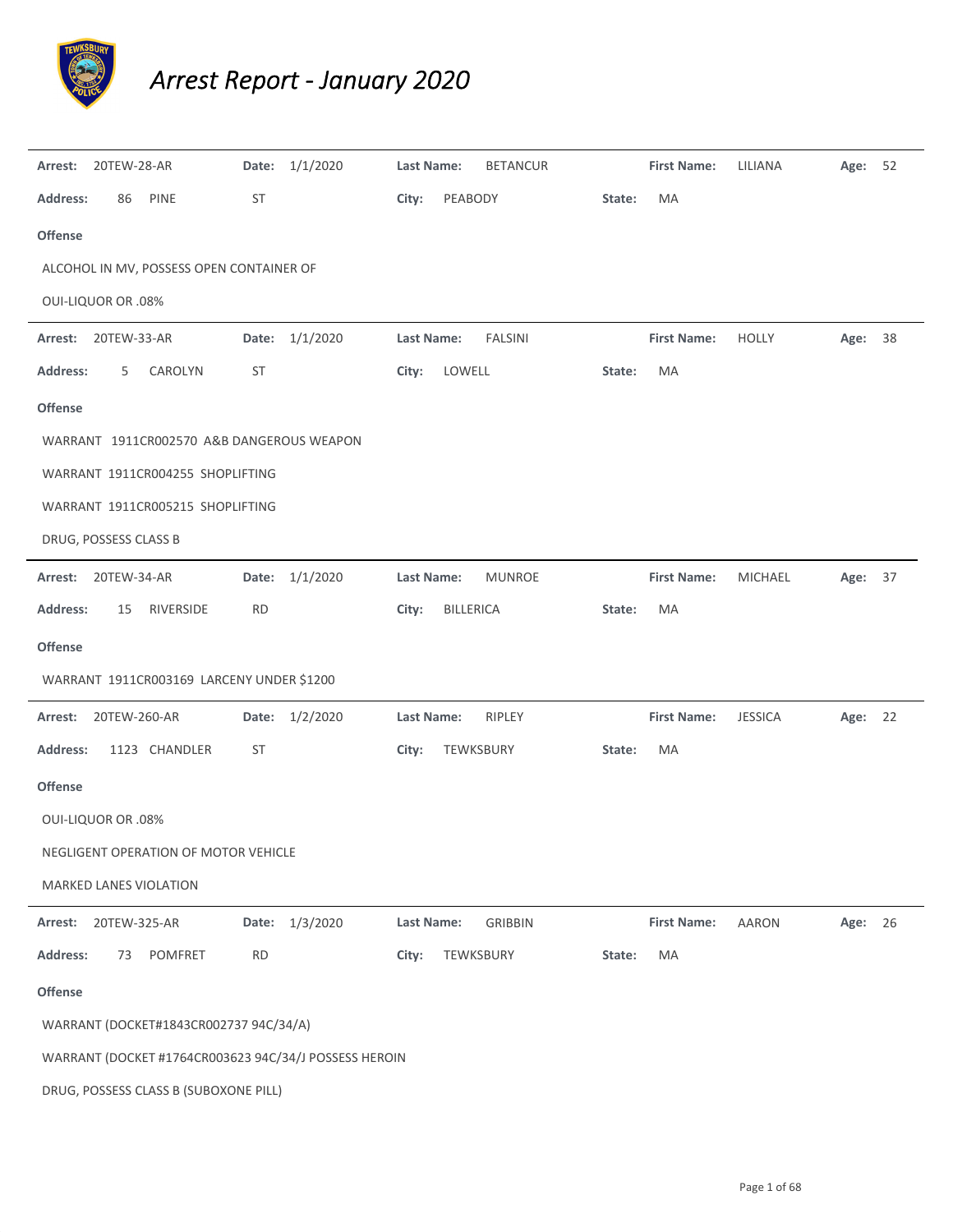| 20TEW-371-AR<br>Date: 1/3/2020<br>Arrest:            | <b>THOMPSON</b><br>Last Name:  | <b>First Name:</b> | CAROLINE<br>Age: | 38      |
|------------------------------------------------------|--------------------------------|--------------------|------------------|---------|
| <b>Address:</b><br><b>FIELDCREST</b><br>DR<br>30     | E BRIDGEWATER<br>City:         | MA<br>State:       |                  |         |
| <b>Offense</b>                                       |                                |                    |                  |         |
| WARRANT - 1893CR000174 - CHECK FORGERY - GLOUSTER DC |                                |                    |                  |         |
| 20TEW-372-AR<br>Date: 1/3/2020<br>Arrest:            | Last Name:<br>RIPLEY           | <b>First Name:</b> | <b>JESSICA</b>   | Age: 22 |
| <b>Address:</b><br>1123 CHANDLER<br>ST               | TEWKSBURY<br>City:             | MA<br>State:       |                  |         |
| <b>Offense</b>                                       |                                |                    |                  |         |
| WARRANT - 2011CR000017 - OUI -LOWELL DC              |                                |                    |                  |         |
| Date: 1/4/2020<br>20TEW-454-AR<br>Arrest:            | Last Name:<br><b>GREYSTONE</b> | <b>First Name:</b> | PAUL             | Age: 54 |
| <b>Address:</b><br>200 MARTINS LAND                  | NORTH READING<br>City:         | MA<br>State:       |                  |         |
| <b>Offense</b>                                       |                                |                    |                  |         |
| NEGLIGENT OPERATION OF MOTOR VEHICLE                 |                                |                    |                  |         |
| MARKED LANES VIOLATION                               |                                |                    |                  |         |
| DRUG, POSSESS CLASS C                                |                                |                    |                  |         |
| OUI-LIQUOR OR .08%, 2ND OFFENSE                      |                                |                    |                  |         |
| Arrest: 20TEW-590-AR<br>Date: 1/5/2020               | Last Name:<br><b>QUILTY</b>    | <b>First Name:</b> | <b>JOSEPH</b>    | Age: 29 |
| <b>Address:</b><br>STARBIRD<br>AVE<br>3              | City:<br>TEWKSBURY             | MA<br>State:       |                  |         |
| <b>Offense</b>                                       |                                |                    |                  |         |
| <b>OUI-LIQUOR OR .08%</b>                            |                                |                    |                  |         |
| NEGLIGENT OPERATION OF MOTOR VEHICLE                 |                                |                    |                  |         |
| MARKED LANES VIOLATION                               |                                |                    |                  |         |
| ALCOHOL IN MV, POSSESS OPEN CONTAINER OF             |                                |                    |                  |         |
| Date: 1/5/2020<br>Arrest: 20TEW-608-AR               | Last Name:<br>SKINNER          | <b>First Name:</b> | SHAWN            | Age: 23 |
| <b>Address:</b><br>GLENWOOD<br><b>RD</b><br>28       | <b>BILLERICA</b><br>City:      | MA<br>State:       |                  |         |
| <b>Offense</b>                                       |                                |                    |                  |         |
| WARRANT- 1911CR003305 - OP MV W/O LICENSE            |                                |                    |                  |         |
| Date: 1/6/2020<br>20TEW-690-AR<br>Arrest:            | Last Name:<br>SENG             | <b>First Name:</b> | VANDARY          | Age: 27 |
| <b>Address:</b><br>MAPLE<br>AVE<br>7                 | City:<br>CHELMSFORD            | MA<br>State:       |                  |         |
| <b>Offense</b>                                       |                                |                    |                  |         |
| DEDHAM DC DEFAULT WARRANT #1954CR000247 - 90/23      |                                |                    |                  |         |
| Date: 1/8/2020<br>Arrest: 20TEW-1019-AR              | Last Name:<br><b>MADISON</b>   | <b>First Name:</b> | RICHARD          | Age: 18 |
| <b>Address:</b><br>DR<br>13<br><b>MANOR</b>          | GROVELAND<br>City:             | MA<br>State:       |                  |         |
|                                                      |                                |                    |                  |         |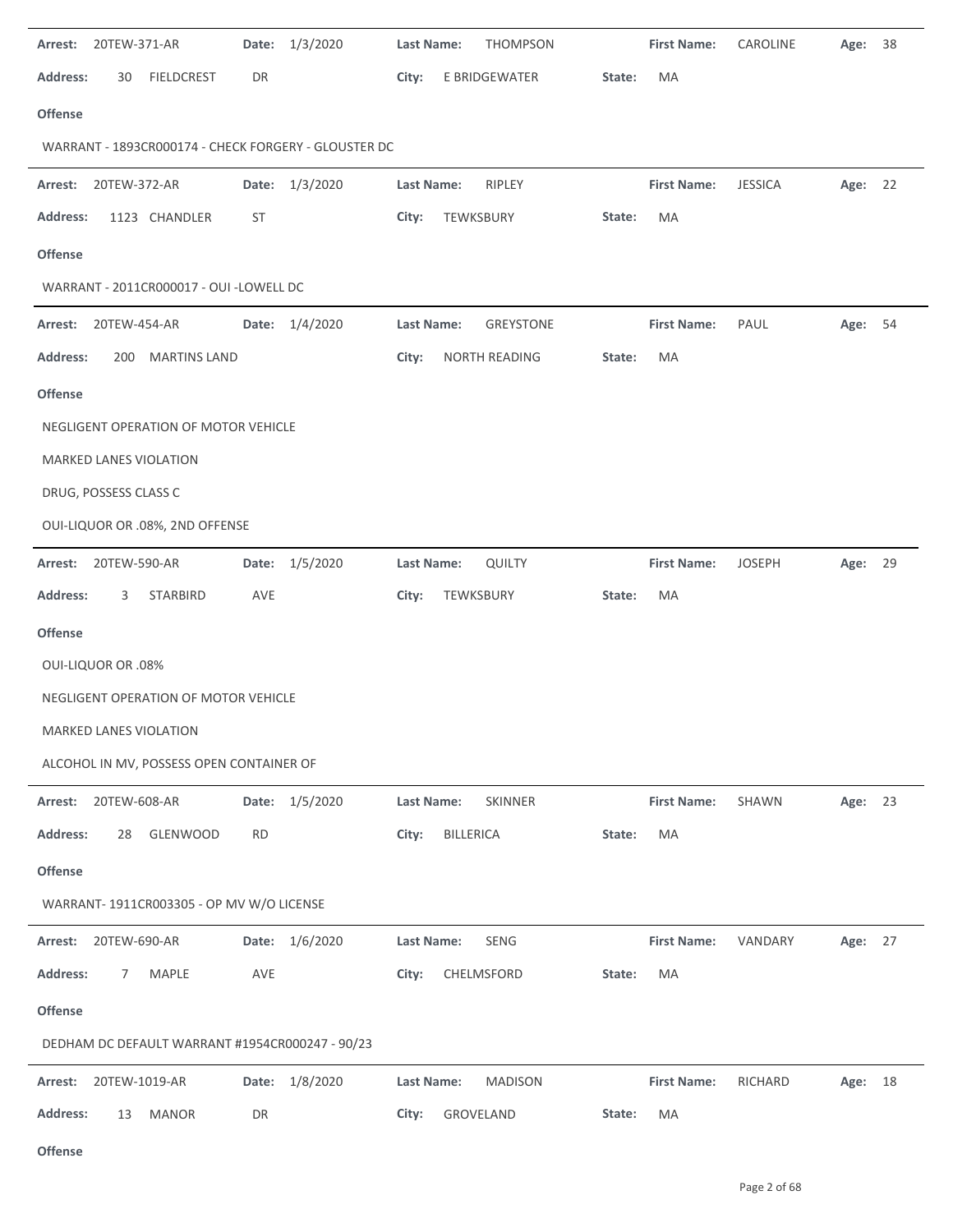| WARRANT 1938CR001694 VANDALIZE PROPERTY                    |                    |                                      |        |                    |               |         |    |  |  |  |  |
|------------------------------------------------------------|--------------------|--------------------------------------|--------|--------------------|---------------|---------|----|--|--|--|--|
| Arrest:<br>20TEW-1046-AR                                   | 1/8/2020<br>Date:  | <b>Last Name:</b><br>CRADOCK         |        | <b>First Name:</b> | <b>ANA</b>    | Age:    | 35 |  |  |  |  |
| <b>Address:</b><br>224 WILDER                              |                    | LOWELL<br>City:                      | State: | MA                 |               |         |    |  |  |  |  |
| <b>Offense</b>                                             |                    |                                      |        |                    |               |         |    |  |  |  |  |
| FUGITIVE FROM JUSTICE ON COURT WARRANT                     |                    |                                      |        |                    |               |         |    |  |  |  |  |
| 20TEW-1244-AR<br>Arrest:                                   | 1/9/2020<br>Date:  | <b>Last Name:</b><br><b>DUSSAULT</b> |        | <b>First Name:</b> | <b>ROBERT</b> | Age: 52 |    |  |  |  |  |
| <b>Address:</b><br>112 WOBURN                              | ST                 | LOWELL<br>City:                      | State: | MA                 |               |         |    |  |  |  |  |
| <b>Offense</b>                                             |                    |                                      |        |                    |               |         |    |  |  |  |  |
| WARRANT#1936CR002740 94C/40 CONSPIRACY TO VIOLATE DRUG LAW |                    |                                      |        |                    |               |         |    |  |  |  |  |
| MOTOR VEH, RECEIVE STOLEN, SUBSQ.OFF.                      |                    |                                      |        |                    |               |         |    |  |  |  |  |
| Arrest:<br>20TEW-1438-AR                                   | 1/11/2020<br>Date: | CARTER<br>Last Name:                 |        | <b>First Name:</b> | STEDMAN       | Age:    | 48 |  |  |  |  |
| <b>Address:</b><br><b>ROBINHOOD</b><br>5                   | <b>ST</b>          | <b>BOSTON</b><br>City:               | State: | MA                 |               |         |    |  |  |  |  |
| <b>Offense</b>                                             |                    |                                      |        |                    |               |         |    |  |  |  |  |
| <b>OUI-LIQUOR OR .08%</b>                                  |                    |                                      |        |                    |               |         |    |  |  |  |  |
| NEGLIGENT OPERATION OF MOTOR VEHICLE                       |                    |                                      |        |                    |               |         |    |  |  |  |  |
| MARKED LANES VIOLATION                                     |                    |                                      |        |                    |               |         |    |  |  |  |  |
| SPEEDING IN VIOL SPECIAL REGULATION                        |                    |                                      |        |                    |               |         |    |  |  |  |  |
| STOP/YIELD, FAIL TO                                        |                    |                                      |        |                    |               |         |    |  |  |  |  |
| 20TEW-1498-A-AR<br>Arrest:                                 | 1/11/2020<br>Date: | <b>Last Name:</b><br>RILEY           |        | <b>First Name:</b> | <b>DENNIS</b> | Age: 57 |    |  |  |  |  |
| 35<br><b>FERRY</b><br><b>Address:</b>                      | LN                 | LOWELL<br>City:                      | State: | MA                 |               |         |    |  |  |  |  |
| <b>Offense</b>                                             |                    |                                      |        |                    |               |         |    |  |  |  |  |
| SHOPLIFTING BY PRICE TAG TAMPERING                         |                    |                                      |        |                    |               |         |    |  |  |  |  |
| SHOPLIFTING BY CONTAINER SWITCHING                         |                    |                                      |        |                    |               |         |    |  |  |  |  |
| 20TEW-1498-AR<br>Arrest:                                   | 1/11/2020<br>Date: | <b>Last Name:</b><br><b>BOISVERT</b> |        | <b>First Name:</b> | <b>IRENE</b>  | Age: 60 |    |  |  |  |  |
| <b>Address:</b><br>RICHARDSON<br>77                        | <b>ST</b>          | LOWELL<br>City:                      | State: | MA                 |               |         |    |  |  |  |  |
| <b>Offense</b>                                             |                    |                                      |        |                    |               |         |    |  |  |  |  |
| SHOPLIFTING BY PRICE TAG TAMPERING                         |                    |                                      |        |                    |               |         |    |  |  |  |  |
| SHOPLIFTING BY CONTAINER SWITCHING                         |                    |                                      |        |                    |               |         |    |  |  |  |  |
| 20TEW-1758-AR<br>Arrest:                                   | Date: 1/13/2020    | Last Name:<br><b>TORRES</b>          |        | <b>First Name:</b> | LUIS          | Age: 37 |    |  |  |  |  |
| MIDDLESEX<br><b>Address:</b><br>921                        | <b>ST</b>          | LOWELL<br>City:                      | State: | MA                 |               |         |    |  |  |  |  |
| <b>Offense</b>                                             |                    |                                      |        |                    |               |         |    |  |  |  |  |
| STRAIGHT WARRANT - ESSEX SUPERIOR CT - 266/18              |                    |                                      |        |                    |               |         |    |  |  |  |  |

WARRANT 1938CR001597 DRUG, POSS CLASS B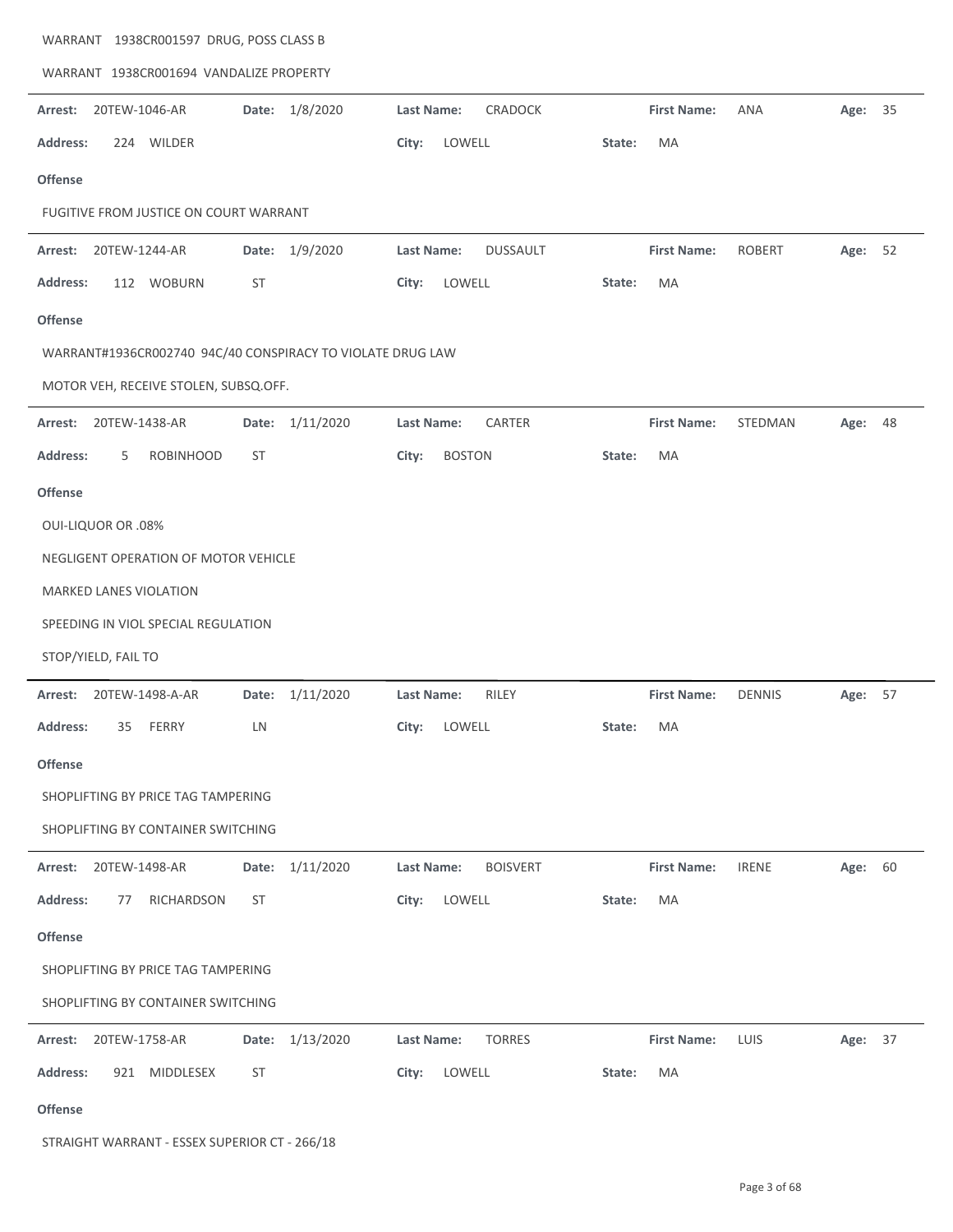| Arrest:         | 20TEW-1892-AR                             |           | Date: 1/13/2020 | <b>Last Name:</b><br><b>WOODS</b> |        | <b>First Name:</b> | GERARD          | Age: 61 |  |
|-----------------|-------------------------------------------|-----------|-----------------|-----------------------------------|--------|--------------------|-----------------|---------|--|
| <b>Address:</b> | PARK                                      | AVE       |                 | City:<br>REVERE                   | State: | MA                 |                 |         |  |
| <b>Offense</b>  |                                           |           |                 |                                   |        |                    |                 |         |  |
|                 | LEAVE SCENE OF PROPERTY DAMAGE            |           |                 |                                   |        |                    |                 |         |  |
|                 | LICENSE SUSPENDED, OP MV WITH             |           |                 |                                   |        |                    |                 |         |  |
| Arrest:         | 20TEW-1951-AR                             | Date:     | 1/14/2020       | Last Name:<br><b>ROUSSIN</b>      |        | <b>First Name:</b> | <b>ANN</b>      | Age: 46 |  |
| <b>Address:</b> | 175 FAYETTE                               | ST        |                 | City:<br><b>LYNN</b>              | State: | MA                 |                 |         |  |
| Offense         |                                           |           |                 |                                   |        |                    |                 |         |  |
|                 | WARRANT 1513CR003697 A7B DANGEROUS WEAPON |           |                 |                                   |        |                    |                 |         |  |
| Arrest:         | 20TEW-2044-AR                             |           | Date: 1/14/2020 | Last Name:<br>MENDEZ              |        | <b>First Name:</b> | <b>JONATHAN</b> | Age: 37 |  |
| <b>Address:</b> | 27<br>ORLEANS                             | ST        |                 | LOWELL<br>City:                   | State: | MA                 |                 |         |  |
| Offense         |                                           |           |                 |                                   |        |                    |                 |         |  |
|                 | DRUG, POSSESS TO DISTRIB CLASS B          |           |                 |                                   |        |                    |                 |         |  |
|                 | DRUG, POSSESS TO DISTRIB CLASS E          |           |                 |                                   |        |                    |                 |         |  |
|                 | LICENSE SUSPENDED, OP MV WITH             |           |                 |                                   |        |                    |                 |         |  |
|                 | MARKED LANES VIOLATION                    |           |                 |                                   |        |                    |                 |         |  |
|                 | SPEEDING IN VIOL SPECIAL REGULATION       |           |                 |                                   |        |                    |                 |         |  |
|                 | DRUG, POSSESS TO DISTRIB CLASS B          |           |                 |                                   |        |                    |                 |         |  |
| Arrest:         | 20TEW-2113-AR                             | Date:     | 1/15/2020       | <b>RAMOS</b><br>Last Name:        |        | <b>First Name:</b> | <b>ELIS</b>     | Age: 23 |  |
| <b>Address:</b> | EXCHANGE<br>8                             | ST        |                 | LAWRENCE<br>City:                 | State: | MA                 |                 |         |  |
| Offense         |                                           |           |                 |                                   |        |                    |                 |         |  |
|                 | LICENSE SUSPENDED, OP MV WITH             |           |                 |                                   |        |                    |                 |         |  |
|                 | MARKED LANES VIOLATION                    |           |                 |                                   |        |                    |                 |         |  |
|                 | PASSING VIOLATION                         |           |                 |                                   |        |                    |                 |         |  |
| Arrest:         | 20TEW-2176-AR                             |           | Date: 1/15/2020 | Last Name:<br><b>STEVENS</b>      |        | <b>First Name:</b> | <b>EVAN</b>     | Age: 27 |  |
| <b>Address:</b> | 6103 ARCHSTONE                            | AVE       |                 | City:<br>TEWKSBURY                | State: | MA                 |                 |         |  |
| Offense         |                                           |           |                 |                                   |        |                    |                 |         |  |
|                 | A&B ON +60/DISABLED                       |           |                 |                                   |        |                    |                 |         |  |
| A&B             |                                           |           |                 |                                   |        |                    |                 |         |  |
| Arrest:         | 20TEW-2355-AR                             |           | Date: 1/16/2020 | Last Name:<br>CARRIGG             |        | <b>First Name:</b> | CHRISTOPHER     | Age: 23 |  |
| <b>Address:</b> | 574 CHANDLER                              | <b>ST</b> |                 | TEWKSBURY<br>City:                | State: | MA                 |                 |         |  |
| Offense         |                                           |           |                 |                                   |        |                    |                 |         |  |

DRUG, POSSESS TO DISTRIB CLASS D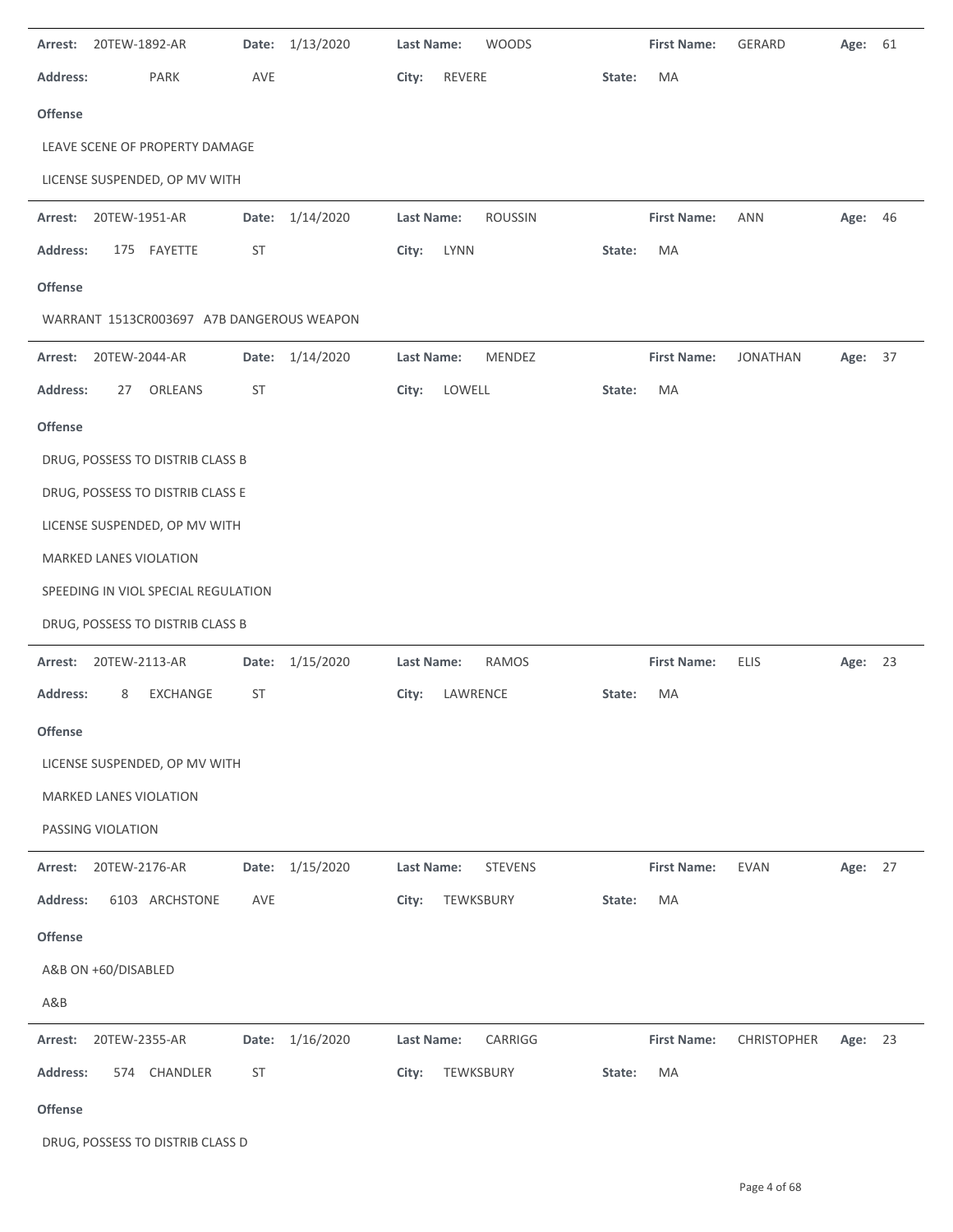| LICENSE SUSPENDED, OP MV WITH                                        |                 |                                    |                      |                          |  |  |  |  |  |  |  |
|----------------------------------------------------------------------|-----------------|------------------------------------|----------------------|--------------------------|--|--|--|--|--|--|--|
| SPEEDING IN VIOL SPECIAL REGULATION (52 MPH in a posted 35 MPH zone) |                 |                                    |                      |                          |  |  |  |  |  |  |  |
| WARRANT - LICENSE SUSPENDED 90/23                                    |                 |                                    |                      |                          |  |  |  |  |  |  |  |
| WARRANT - DEFAULT, 94C/32C POSSESSION TO DISTRIBUTE CLASS D          |                 |                                    |                      |                          |  |  |  |  |  |  |  |
| WARRANT - POSSESS TO DISTRIBUTE CLASS / C 94C 32B                    |                 |                                    |                      |                          |  |  |  |  |  |  |  |
| 20TEW-2506-AR<br>Arrest:                                             | Date: 1/17/2020 | CAMILO<br><b>Last Name:</b>        | <b>First Name:</b>   | <b>JOSEPH</b><br>Age: 25 |  |  |  |  |  |  |  |
| CHANDLER<br><b>Address:</b><br>788                                   | ST              | TEWKSBURY<br>City:                 | MA<br>State:         |                          |  |  |  |  |  |  |  |
| <b>Offense</b>                                                       |                 |                                    |                      |                          |  |  |  |  |  |  |  |
| <b>OUI-LIQUOR OR .08%</b>                                            |                 |                                    |                      |                          |  |  |  |  |  |  |  |
| NEGLIGENT OPERATION OF MOTOR VEHICLE                                 |                 |                                    |                      |                          |  |  |  |  |  |  |  |
| <b>MARKED LANES VIOLATION</b>                                        |                 |                                    |                      |                          |  |  |  |  |  |  |  |
| Arrest:<br>20TEW-2509-AR                                             | Date: 1/17/2020 | <b>Last Name:</b><br><b>MORRIS</b> | <b>First Name:</b>   | <b>KEVIN</b><br>Age: 49  |  |  |  |  |  |  |  |
| 100 GLEN<br><b>Address:</b>                                          | <b>RD</b>       | <b>WILMINGTON</b><br>City:         | MA<br>State:         |                          |  |  |  |  |  |  |  |
| <b>Offense</b>                                                       |                 |                                    |                      |                          |  |  |  |  |  |  |  |
| <b>OUI-LIQUOR OR .08%</b>                                            |                 |                                    |                      |                          |  |  |  |  |  |  |  |
| STOP/YIELD, FAIL TO                                                  |                 |                                    |                      |                          |  |  |  |  |  |  |  |
| 20TEW-2511-AR<br>Arrest:                                             | Date: 1/17/2020 | Last Name:<br><b>FERRIN</b>        | <b>First Name:</b>   | <b>MINDY</b><br>Age: 28  |  |  |  |  |  |  |  |
| <b>Address:</b><br>MERRILL<br>59                                     |                 | City:<br>HAVERHILL                 | MA<br>State:         |                          |  |  |  |  |  |  |  |
| <b>Offense</b>                                                       |                 |                                    |                      |                          |  |  |  |  |  |  |  |
| WARRANT - POSSESSION CLASS A DRUG                                    |                 |                                    |                      |                          |  |  |  |  |  |  |  |
| Arrest: 20TEW-2539-AR                                                | Date: 1/18/2020 | LEFEBVRE<br>Last Name:             | First Name: BRITTANY | Age: 30                  |  |  |  |  |  |  |  |
| <b>Address:</b><br>BELL<br>7                                         | <b>RD</b>       | City:<br>TEWKSBURY                 | State:<br>MA         |                          |  |  |  |  |  |  |  |
| Offense                                                              |                 |                                    |                      |                          |  |  |  |  |  |  |  |
| <b>OUI-LIQUOR OR .08%</b>                                            |                 |                                    |                      |                          |  |  |  |  |  |  |  |
| MARKED LANES VIOLATION                                               |                 |                                    |                      |                          |  |  |  |  |  |  |  |
| Arrest: 20TEW-2735-A-AR                                              | Date: 1/19/2020 | SHOCKLEY<br>Last Name:             | <b>First Name:</b>   | GREIG<br>Age: 51         |  |  |  |  |  |  |  |
| <b>Address:</b><br>49 WORCESTER                                      | ST              | NASHUA<br>City:                    | <b>NH</b><br>State:  |                          |  |  |  |  |  |  |  |
| Offense                                                              |                 |                                    |                      |                          |  |  |  |  |  |  |  |
| DRUG, POSSESS CLASS B                                                |                 |                                    |                      |                          |  |  |  |  |  |  |  |
|                                                                      |                 |                                    |                      |                          |  |  |  |  |  |  |  |
| Arrest: 20TEW-2735-AR                                                | Date: 1/19/2020 | Last Name:<br>OVIEDO-MATOS         | <b>First Name:</b>   | <b>JEFRY</b><br>Age: 30  |  |  |  |  |  |  |  |
| <b>Address:</b><br><b>FLETCHER</b><br>63                             | ST              | LOWELL<br>City:                    | MA<br>State:         |                          |  |  |  |  |  |  |  |
| Offense                                                              |                 |                                    |                      |                          |  |  |  |  |  |  |  |

DRUG, DISTRIBUTE CLASS B, SUBSQ. OFF. c94C §32A(b) CRACK COCAINE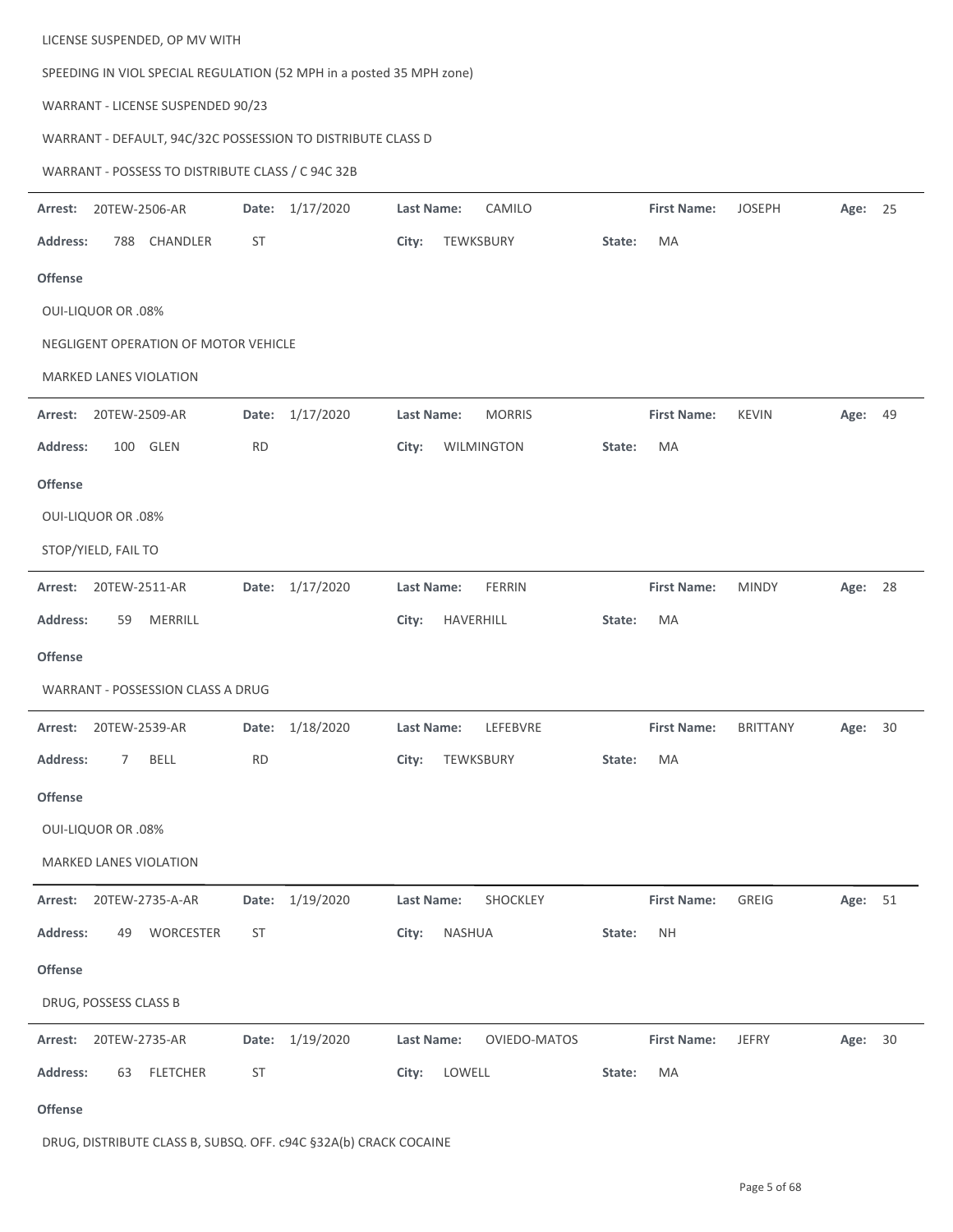| Arrest:         | 20TEW-2818-AR         |                                                 | Date:      | 1/20/2020                                                               | <b>Last Name:</b> |                | CRANNELL       |        | <b>First Name:</b> | <b>BRIANNA</b> | Age:    | 25 |
|-----------------|-----------------------|-------------------------------------------------|------------|-------------------------------------------------------------------------|-------------------|----------------|----------------|--------|--------------------|----------------|---------|----|
| <b>Address:</b> | 178                   | BOSTON POST E RD                                |            |                                                                         | City:             |                | MARLBOROUGH    | State: | MA                 |                |         |    |
| <b>Offense</b>  |                       |                                                 |            |                                                                         |                   |                |                |        |                    |                |         |    |
|                 | DRUG, POSSESS CLASS B |                                                 |            |                                                                         |                   |                |                |        |                    |                |         |    |
|                 | LARCENY UNDER \$1200  |                                                 |            |                                                                         |                   |                |                |        |                    |                |         |    |
| Arrest:         | 20TEW-3143-AR         |                                                 | Date:      | 1/22/2020                                                               | <b>Last Name:</b> |                | <b>HIGGINS</b> |        | <b>First Name:</b> | CARMEN         | Age:    | 48 |
| <b>Address:</b> | 240                   | CONANT                                          | <b>ST</b>  |                                                                         | City:             | <b>DANVERS</b> |                | State: | MA                 |                |         |    |
| Offense         |                       |                                                 |            |                                                                         |                   |                |                |        |                    |                |         |    |
|                 |                       | WARRANT-1986CR000655 - POSSESSION CLASS B SUBS. |            |                                                                         |                   |                |                |        |                    |                |         |    |
| Arrest:         | 20TEW-3171-AR         |                                                 |            | Date: 1/22/2020                                                         | <b>Last Name:</b> |                | CORBETT        |        | <b>First Name:</b> | <b>JOSEPH</b>  | Age: 35 |    |
| <b>Address:</b> | 30                    | ARCADIA                                         | AVE        |                                                                         | City:             | WALTHAM        |                | State: | MA                 |                |         |    |
| <b>Offense</b>  |                       |                                                 |            |                                                                         |                   |                |                |        |                    |                |         |    |
|                 |                       |                                                 |            | WARRANT#1708CR000929 266/30/B LARCENY OVER \$1200 SINGLE SCHEME         |                   |                |                |        |                    |                |         |    |
| Arrest:         | 20TEW-3482-AR         |                                                 |            | Date: 1/24/2020                                                         | Last Name:        |                | GRELLA         |        | <b>First Name:</b> | <b>TIM</b>     | Age: 43 |    |
| <b>Address:</b> | 14                    | <b>WOEKEL</b>                                   | <b>TER</b> |                                                                         | City:             | METHUEN        |                | State: | MA                 |                |         |    |
| Offense         |                       |                                                 |            |                                                                         |                   |                |                |        |                    |                |         |    |
|                 |                       |                                                 |            | FUGITIVE FROM JUSTICE: ROCKINGHAM COUNTY, NH - POSS. W/ INTENT TO DIST. |                   |                |                |        |                    |                |         |    |
| Arrest:         | 20TEW-3529-AR         |                                                 |            | Date: 1/24/2020                                                         | <b>Last Name:</b> |                | CALO           |        | <b>First Name:</b> | <b>DAVID</b>   | Age: 42 |    |
| <b>Address:</b> |                       | 1743 CROSBY                                     | <b>ST</b>  |                                                                         | City:             | LOWELL         |                | State: | МA                 |                |         |    |
| <b>Offense</b>  |                       |                                                 |            |                                                                         |                   |                |                |        |                    |                |         |    |
|                 |                       |                                                 |            | WARRANT - 1718CR002817 - LAWRENCE DC - POSSESS CLASS A                  |                   |                |                |        |                    |                |         |    |
|                 |                       | DRUG, POSSESS TO DISTRIB CLASS B                |            |                                                                         |                   |                |                |        |                    |                |         |    |
| Arrest:         | 20TEW-3677-AR         |                                                 |            | Date: 1/25/2020                                                         | Last Name:        |                | <b>BARBOSA</b> |        | <b>First Name:</b> | <b>DAYHER</b>  | Age:    | 31 |
| <b>Address:</b> | 205                   | <b>BRATT</b>                                    | AVE        |                                                                         | City:             | LOWELL         |                | State: | MA                 |                |         |    |
| <b>Offense</b>  |                       |                                                 |            |                                                                         |                   |                |                |        |                    |                |         |    |
|                 |                       | UNLICENSED OPERATION OF MV                      |            |                                                                         |                   |                |                |        |                    |                |         |    |
|                 |                       | MARKED LANES VIOLATION                          |            |                                                                         |                   |                |                |        |                    |                |         |    |
| Arrest:         | 20TEW-3707-AR         |                                                 |            | Date: 1/26/2020                                                         | <b>Last Name:</b> |                | SHEEHAN        |        | <b>First Name:</b> | <b>RYAN</b>    | Age: 21 |    |
| <b>Address:</b> |                       | 860 CHANDLER                                    | <b>ST</b>  |                                                                         | City:             | TEWKSBURY      |                | State: | MA                 |                |         |    |
| Offense         |                       |                                                 |            |                                                                         |                   |                |                |        |                    |                |         |    |

DESTRUCTION OF PROPERTY ‐\$1200, WANTON c266 §127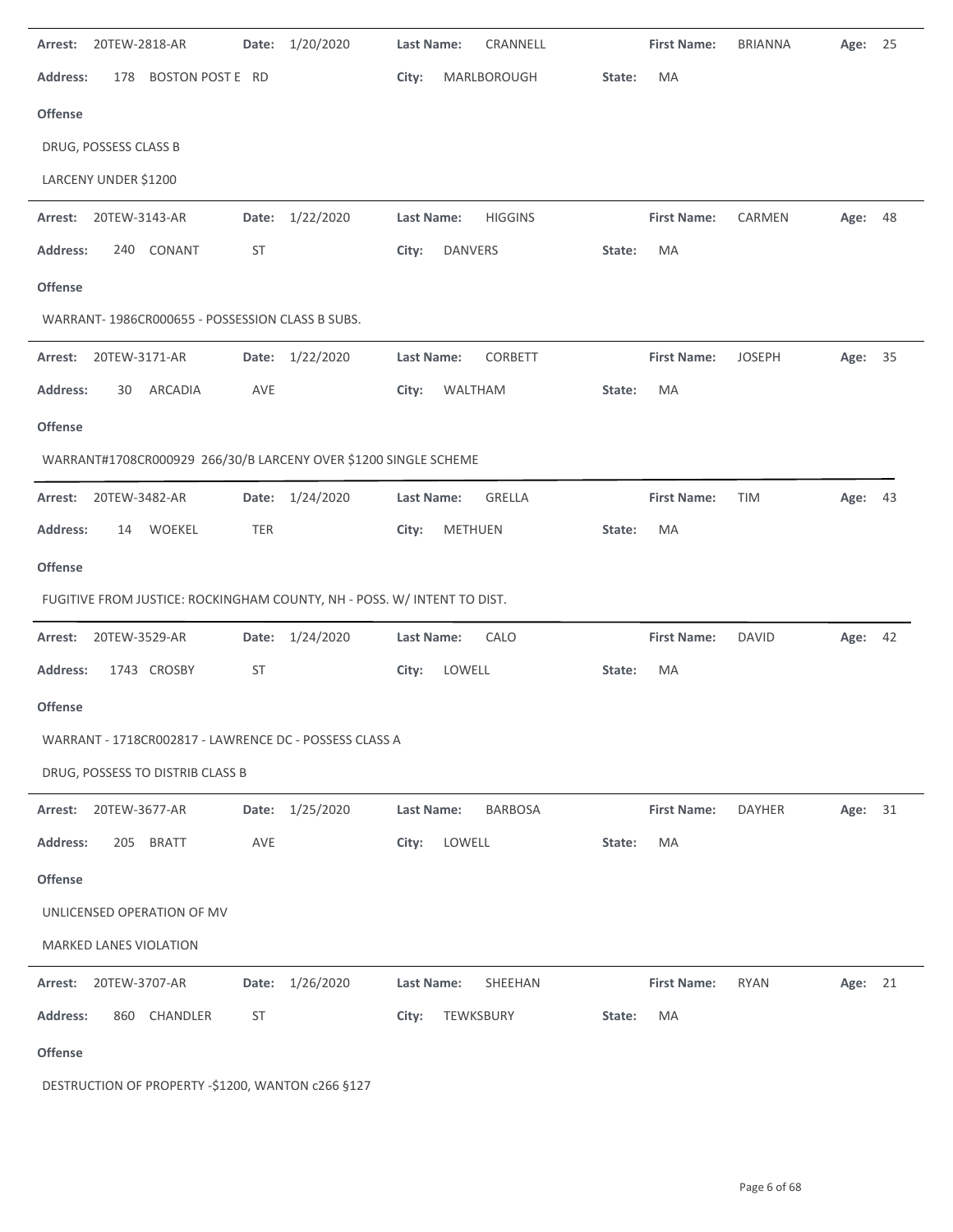| Arrest:           | 20TEW-3795-AR                                          | Date:     | 1/26/2020       | <b>Last Name:</b> |               | <b>DOUGLAS</b> |        | <b>First Name:</b> | <b>SIM</b> | Age:    | 58 |
|-------------------|--------------------------------------------------------|-----------|-----------------|-------------------|---------------|----------------|--------|--------------------|------------|---------|----|
| <b>Address:</b>   | <b>HOMELESS</b>                                        |           |                 | City:             | <b>BOSTON</b> |                | State: | MA                 |            |         |    |
| <b>Offense</b>    |                                                        |           |                 |                   |               |                |        |                    |            |         |    |
|                   | WARRANT#1006CR002677 A&B DANGEROUS WEAPON              |           |                 |                   |               |                |        |                    |            |         |    |
| Arrest:           | 20TEW-3868-AR                                          |           | Date: 1/27/2020 | Last Name:        |               | PIMENTAL       |        | <b>First Name:</b> | LORI       | Age:    | 44 |
| <b>Address:</b>   | 198 THIRD ST REAR ST                                   |           |                 | City:             | LOWELL        |                | State: | MA                 |            |         |    |
| <b>Offense</b>    |                                                        |           |                 |                   |               |                |        |                    |            |         |    |
|                   | WARRANT - 1718CR003399 - POSSESS CLASS A - LAWRENCE DC |           |                 |                   |               |                |        |                    |            |         |    |
|                   | WARRANT - 1711CR004251 - SHOPLIFTING - LOWELL DC       |           |                 |                   |               |                |        |                    |            |         |    |
|                   | CREDIT CARD FRAUD UNDER \$1200 c266 §37B(g)            |           |                 |                   |               |                |        |                    |            |         |    |
|                   | LARCENY UNDER \$1200                                   |           |                 |                   |               |                |        |                    |            |         |    |
|                   | WARRANT - 1711CR001661 - OUI DRUGS - LOWELL DC         |           |                 |                   |               |                |        |                    |            |         |    |
| Arrest:           | 20TEW-3883-AR                                          |           | Date: 1/27/2020 | Last Name:        |               | <b>MARKS</b>   |        | <b>First Name:</b> | RANDY      | Age:    | 51 |
| <b>Address:</b>   | 108 WALNUT                                             | <b>RD</b> |                 | City:             | TEWKSBURY     |                | State: | МA                 |            |         |    |
| <b>Offense</b>    |                                                        |           |                 |                   |               |                |        |                    |            |         |    |
|                   | NEGLIGENT OPERATION OF MOTOR VEHICLE                   |           |                 |                   |               |                |        |                    |            |         |    |
|                   | MARKED LANES VIOLATION                                 |           |                 |                   |               |                |        |                    |            |         |    |
| <b>OUI-LIQUOR</b> |                                                        |           |                 |                   |               |                |        |                    |            |         |    |
| Arrest:           | 20TEW-3893-AR                                          |           | Date: 1/27/2020 | Last Name:        |               | RIVERA-JR      |        | <b>First Name:</b> | JOSE       | Age:    | 53 |
| <b>Address:</b>   | 195 SMITH ST                                           | FL.       |                 | City:             | LOWELL        |                | State: | MA                 |            |         |    |
| Offense           |                                                        |           |                 |                   |               |                |        |                    |            |         |    |
|                   | LARCENY UNDER \$1200                                   |           |                 |                   |               |                |        |                    |            |         |    |
|                   | WARRANT#1911CR002351 94C/32A DRUG, DISTRIBUTE CLASS B  |           |                 |                   |               |                |        |                    |            |         |    |
| Arrest:           | 20TEW-3908-AR                                          |           | Date: 1/27/2020 | Last Name:        |               | <b>GARCIA</b>  |        | <b>First Name:</b> | FRANCESCO  | Age: 46 |    |
| <b>Address:</b>   | <b>EMPIRE</b><br>61                                    | ST        |                 | City:             | ALLSTON       |                | State: | MA                 |            |         |    |
| Offense           |                                                        |           |                 |                   |               |                |        |                    |            |         |    |
|                   | WARRANT#0521CR000205 266/126/A VANDALIZE PROPERTY      |           |                 |                   |               |                |        |                    |            |         |    |
|                   | UNLICENSED OPERATION OF MV                             |           |                 |                   |               |                |        |                    |            |         |    |
| Arrest:           | 20TEW-3993-AR                                          |           | Date: 1/28/2020 | Last Name:        |               | MONTBLEAU      |        | <b>First Name:</b> | NATHANIEL  | Age:    | 39 |
| <b>Address:</b>   | 141 PELCZAR                                            | <b>RD</b> |                 | City:             | <b>DRACUT</b> |                | State: | MA                 |            |         |    |
| Offense           |                                                        |           |                 |                   |               |                |        |                    |            |         |    |
|                   | UNINSURED MOTOR VEHICLE                                |           |                 |                   |               |                |        |                    |            |         |    |
|                   | UNREGISTERED MOTOR VEHICLE                             |           |                 |                   |               |                |        |                    |            |         |    |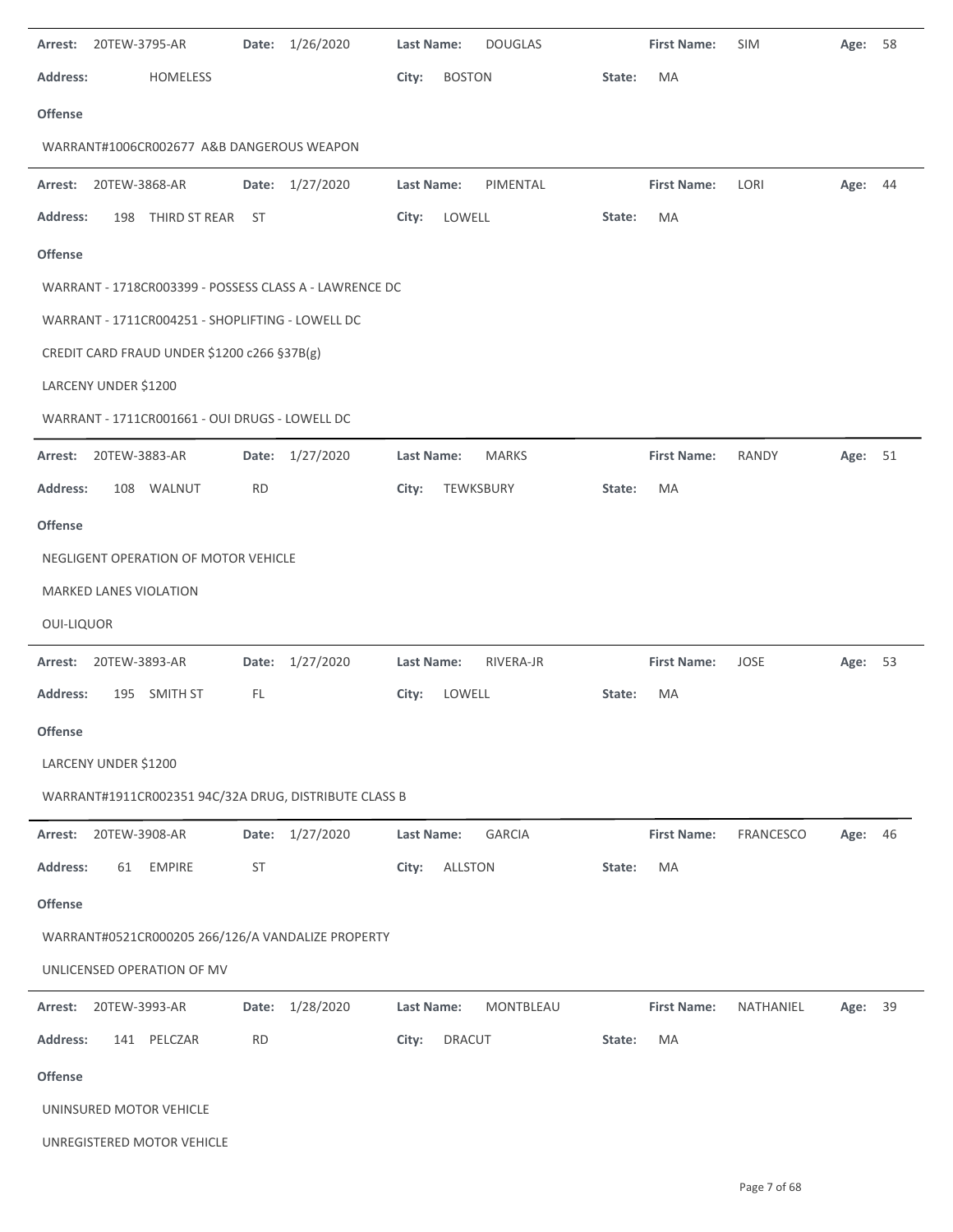| LICENSE REVOKED AS HTO, OPERATE MV WITH            |                    |                                             |        |                    |                |         |    |
|----------------------------------------------------|--------------------|---------------------------------------------|--------|--------------------|----------------|---------|----|
| DRUG, POSSESS CLASS C, SUBSQ.OFF.                  |                    |                                             |        |                    |                |         |    |
| DRUG, POSSESS CLASS B, SUBSQ.OFF.                  |                    |                                             |        |                    |                |         |    |
| 20TEW-4290-AR<br>Arrest:                           | Date: 1/30/2020    | <b>Last Name:</b><br><b>MIRANDA CINTRON</b> |        | <b>First Name:</b> | <b>JULIO</b>   | Age: 25 |    |
| <b>Address:</b><br><b>BRANCH</b><br>110            | ST                 | City:<br>LOWELL                             | State: | MA                 |                |         |    |
| <b>Offense</b>                                     |                    |                                             |        |                    |                |         |    |
| WARRANT 1911CR000245 ASSAULT DANGEROUS WEAPON      |                    |                                             |        |                    |                |         |    |
| WARRANT 1911CR003550 VIOLATION R/O                 |                    |                                             |        |                    |                |         |    |
| WARRANT1811CR004750 ASSAULT D/W                    |                    |                                             |        |                    |                |         |    |
| 20TEW-4407-AR<br>Arrest:                           | Date: 1/31/2020    | <b>TESSIER</b><br>Last Name:                |        | <b>First Name:</b> | JANE           | Age: 68 |    |
| <b>Address:</b><br>173 BRANCH                      | ST                 | LOWELL<br>City:                             | State: | MA                 |                |         |    |
| <b>Offense</b>                                     |                    |                                             |        |                    |                |         |    |
| LOWELL DC STRAIGHT WARRANT #1811CR004139 - 265/13K |                    |                                             |        |                    |                |         |    |
| LOWELL DC DEFAULT WARRANT #1811CR003430 - 265/13A  |                    |                                             |        |                    |                |         |    |
| 20TEW-4462-A-AR<br>Arrest:                         | Date: 1/31/2020    | LORD<br>Last Name:                          |        | <b>First Name:</b> | <b>MARY</b>    | Age: 39 |    |
| <b>Address:</b><br>STONEHEDGE<br>6                 | DR                 | City:<br>WILMINGTON                         | State: | MA                 |                |         |    |
| <b>Offense</b>                                     |                    |                                             |        |                    |                |         |    |
| DRUG, POSSESS CLASS A                              |                    |                                             |        |                    |                |         |    |
| DRUG, POSSESS CLASS B                              |                    |                                             |        |                    |                |         |    |
| Arrest:<br>20TEW-4462-AR                           | 1/31/2020<br>Date: | <b>FORSTER</b><br>Last Name:                |        | <b>First Name:</b> | <b>MICHAEL</b> | Age:    | 39 |
| <b>Address:</b><br>93<br><b>BERKELEY</b>           | ST                 | N BILLERICA<br>City:                        | State: | MA                 |                |         |    |
| <b>Offense</b>                                     |                    |                                             |        |                    |                |         |    |
| <b>WARRANT SHOPLIFTING</b>                         |                    |                                             |        |                    |                |         |    |
| WARRANT B&E, POSSESS CLASS B                       |                    |                                             |        |                    |                |         |    |
| DRUG, POSSESS CLASS B, SUBSQ.OFF.                  |                    |                                             |        |                    |                |         |    |
| DRUG, POSSESS CLASS A, SUBSQ.OFF.                  |                    |                                             |        |                    |                |         |    |
| TAMPERING OR DESTRUCTION OF EVIDENCE               |                    |                                             |        |                    |                |         |    |
| Arrest:<br>20TEW-4501-AR                           | Date: 2/1/2020     | <b>MARCOTT</b><br>Last Name:                |        | <b>First Name:</b> | <b>NICOLE</b>  | Age:    | 30 |
| Address:<br>PLEASANT<br>40                         | ST                 | City:<br><b>MILFORD</b>                     | State: | MA                 |                |         |    |
|                                                    |                    |                                             |        |                    |                |         |    |

**Offense**

OUI‐LIQUOR OR .08%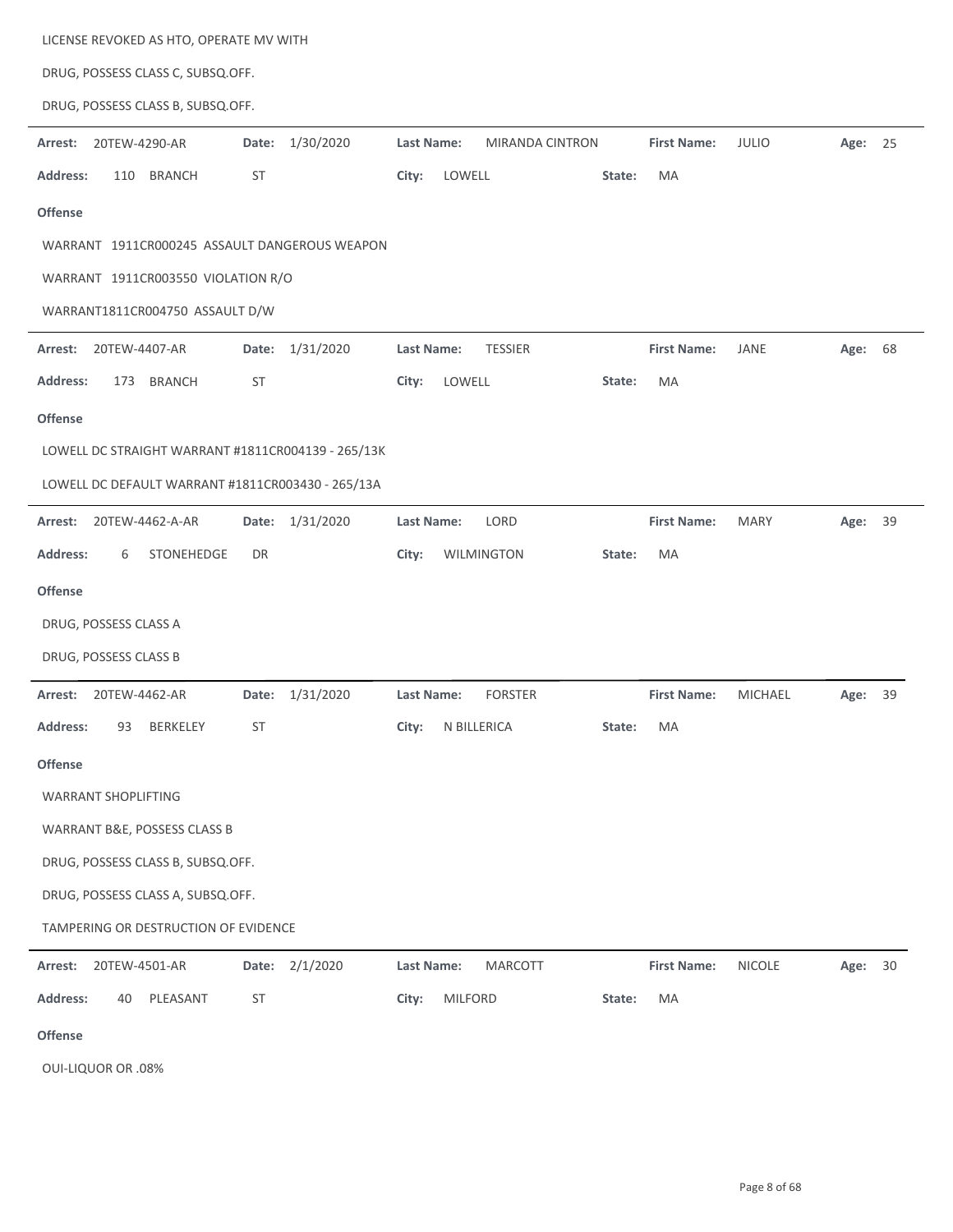| Date: 2/1/2020<br>20TEW-4519-AR<br>Arrest:        | LAFOREST<br>Last Name:               | <b>First Name:</b><br>KARLRICK<br>28<br>Age:    |  |  |  |  |  |  |  |  |
|---------------------------------------------------|--------------------------------------|-------------------------------------------------|--|--|--|--|--|--|--|--|
| Address:<br>112 WINTHROP<br>ST                    | MEDFORD<br>City:<br>State:           | MA                                              |  |  |  |  |  |  |  |  |
| Offense                                           |                                      |                                                 |  |  |  |  |  |  |  |  |
| <b>OUI-LIQUOR OR .08%</b>                         |                                      |                                                 |  |  |  |  |  |  |  |  |
| NEGLIGENT OPERATION OF MOTOR VEHICLE              |                                      |                                                 |  |  |  |  |  |  |  |  |
| SPEEDING IN VIOL SPECIAL REGULATION               |                                      |                                                 |  |  |  |  |  |  |  |  |
| Date: 2/1/2020<br>Arrest:<br>20TEW-4554-AR        | <b>Last Name:</b><br><b>MCCARTHY</b> | <b>First Name:</b><br><b>MICHAEL</b><br>Age: 25 |  |  |  |  |  |  |  |  |
| <b>Address:</b><br>219 OLD MAIN<br>ST             | City:<br>TEWKSBURY<br>State:         | MA                                              |  |  |  |  |  |  |  |  |
| <b>Offense</b>                                    |                                      |                                                 |  |  |  |  |  |  |  |  |
| WARRANT - 1911CR005680 - A&B - LOWELL DC          |                                      |                                                 |  |  |  |  |  |  |  |  |
| WARRANT 1715CR004591 - A&B ON PO - BROCKTON DC    |                                      |                                                 |  |  |  |  |  |  |  |  |
| 20TEW-4578-AR<br>Date: 2/1/2020<br>Arrest:        | Last Name:<br><b>DALEY</b>           | <b>First Name:</b><br>ALBERT<br>Age: 28         |  |  |  |  |  |  |  |  |
| <b>Address:</b><br>HOMELESS                       | City:<br>HOMELESS<br>State:          | MA                                              |  |  |  |  |  |  |  |  |
| <b>Offense</b>                                    |                                      |                                                 |  |  |  |  |  |  |  |  |
| <b>RESIST ARREST</b>                              |                                      |                                                 |  |  |  |  |  |  |  |  |
| WARRANT#1911CR005318 275/2 THREAT TO COMMIT CRIME |                                      |                                                 |  |  |  |  |  |  |  |  |
| 20TEW-4650-AR<br>Date: 2/2/2020<br>Arrest:        | Last Name:<br><b>FULLER</b>          | <b>First Name:</b><br><b>DAVID</b><br>Age: 36   |  |  |  |  |  |  |  |  |
| <b>Address:</b><br><b>BUEL</b><br>ST<br>31        | City:<br>PITTSFIELD<br>State:        | MA                                              |  |  |  |  |  |  |  |  |
| Offense                                           |                                      |                                                 |  |  |  |  |  |  |  |  |
| DRUG, POSSESS CLASS C (CLONAZEPAM)                |                                      |                                                 |  |  |  |  |  |  |  |  |
| DESTRUCTION OF PROPERTY -\$1200, MALICIOUS        |                                      |                                                 |  |  |  |  |  |  |  |  |
| DRUG, POSSESS CLASS C (LORAZEPAM)                 |                                      |                                                 |  |  |  |  |  |  |  |  |
| Date: 2/2/2020<br>20TEW-4651-AR<br>Arrest:        | CHACE<br><b>Last Name:</b>           | <b>First Name:</b><br>SEAN<br>Age: 25           |  |  |  |  |  |  |  |  |
| <b>Address:</b><br>HOMELESS                       | City:<br>TEWKSBURY<br>State:         | MA                                              |  |  |  |  |  |  |  |  |
| <b>Offense</b>                                    |                                      |                                                 |  |  |  |  |  |  |  |  |
| DRUG, POSSESS CLASS C                             |                                      |                                                 |  |  |  |  |  |  |  |  |
| Date: 2/4/2020<br>20TEW-5000-AR<br>Arrest:        | <b>AARON</b><br>Last Name:           | <b>First Name:</b><br>JAYMES<br>Age: 23         |  |  |  |  |  |  |  |  |
| <b>Address:</b><br>390 MAMMOTH<br><b>RD</b>       | LOWELL<br>City:<br>State:            | MA                                              |  |  |  |  |  |  |  |  |
| Offense                                           |                                      |                                                 |  |  |  |  |  |  |  |  |
| WITNESS/JUROR/POLICE/COURT OFFICIAL, INTIMIDATE   |                                      |                                                 |  |  |  |  |  |  |  |  |
| THREAT TO COMMIT CRIME: TO WIT/ BODILY HARM       |                                      |                                                 |  |  |  |  |  |  |  |  |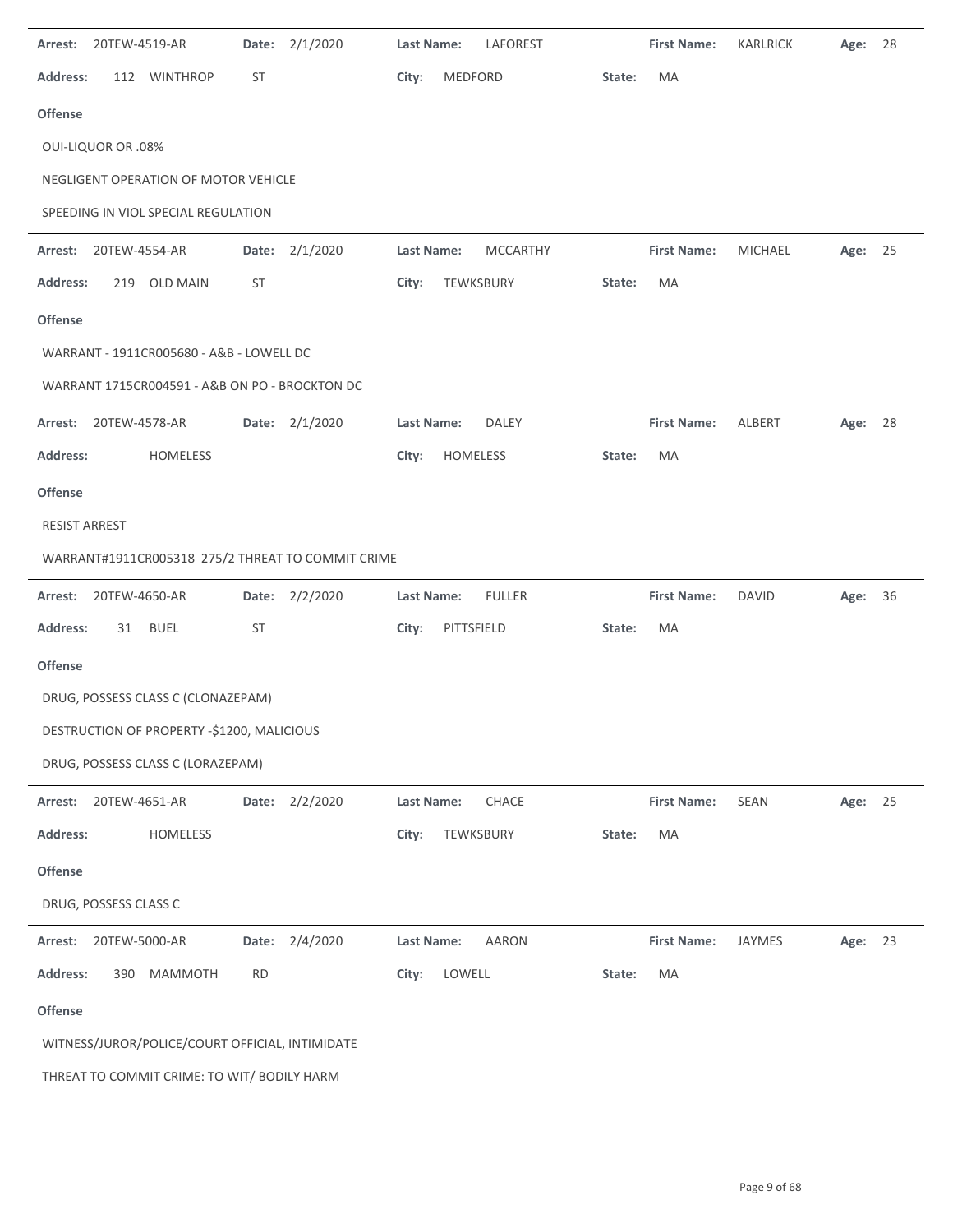| Arrest:         | 20TEW-5051-AR                                                 |                                                 |            | Date: 2/5/2020                                                         | <b>Last Name:</b> |               | CRUZ            |        | <b>First Name:</b> | <b>CURTIS</b>   | Age:    | 28 |
|-----------------|---------------------------------------------------------------|-------------------------------------------------|------------|------------------------------------------------------------------------|-------------------|---------------|-----------------|--------|--------------------|-----------------|---------|----|
| <b>Address:</b> |                                                               | 229 CHAPPEL                                     | <b>TER</b> |                                                                        | City:             | READING       |                 | State: | PA                 |                 |         |    |
| <b>Offense</b>  |                                                               |                                                 |            |                                                                        |                   |               |                 |        |                    |                 |         |    |
|                 |                                                               |                                                 |            | FUGITIVE FROM JUSTICE: BERKS COUNTY, PA - DRIVING WHILE IMPAIRED - DUI |                   |               |                 |        |                    |                 |         |    |
| Arrest:         | 20TEW-5089-AR                                                 |                                                 |            | Date: 2/5/2020                                                         | Last Name:        |               | CAMPBELL        |        | <b>First Name:</b> | MICHAEL         | Age: 69 |    |
| <b>Address:</b> |                                                               | MIDDLESEX                                       | ST         |                                                                        | City:             | LOWELL        |                 | State: | MA                 |                 |         |    |
| <b>Offense</b>  |                                                               |                                                 |            |                                                                        |                   |               |                 |        |                    |                 |         |    |
|                 |                                                               | WARRANT - 1511CR006657 - OUI LIQUOR - LOWELL DC |            |                                                                        |                   |               |                 |        |                    |                 |         |    |
| Arrest:         | 20TEW-5094-AR                                                 |                                                 |            | Date: 2/5/2020                                                         | Last Name:        |               | GIBSON          |        | <b>First Name:</b> | <b>DONALD</b>   | Age:    | 37 |
| <b>Address:</b> |                                                               | 315 BROOK VILLAGE F                             |            |                                                                        | City:             | <b>NASHUA</b> |                 | State: | <b>NH</b>          |                 |         |    |
| <b>Offense</b>  |                                                               |                                                 |            |                                                                        |                   |               |                 |        |                    |                 |         |    |
|                 | <b>COURTESY BOOKING</b>                                       |                                                 |            |                                                                        |                   |               |                 |        |                    |                 |         |    |
| Arrest:         |                                                               | 20TEW-5367-A-AR                                 |            | Date: 2/7/2020                                                         | Last Name:        |               | DURAN ALMONTE   |        | <b>First Name:</b> | FRANYELIS       | Age: 24 |    |
| <b>Address:</b> |                                                               | 14A ROLLINS                                     | <b>ST</b>  |                                                                        | City:             | LAWRENCE      |                 | State: | MA                 |                 |         |    |
| Offense         |                                                               |                                                 |            |                                                                        |                   |               |                 |        |                    |                 |         |    |
|                 | FENTANYL, TRAFFICKING IN MORE THAN 10 GRAMS c.94C, §32E(c1/2) |                                                 |            |                                                                        |                   |               |                 |        |                    |                 |         |    |
|                 |                                                               | DRUG, DISTRIBUTE CLASS A                        |            |                                                                        |                   |               |                 |        |                    |                 |         |    |
|                 |                                                               | DRUG, DISTRIBUTE CLASS A                        |            |                                                                        |                   |               |                 |        |                    |                 |         |    |
| Arrest:         | 20TEW-5367-AR                                                 |                                                 |            | Date: 2/7/2020                                                         | Last Name:        |               | MARINEZ-SANTANA |        | <b>First Name:</b> | <b>JORGE</b>    | Age: 28 |    |
| <b>Address:</b> | 14                                                            | <b>ROLLINS</b>                                  | <b>ST</b>  |                                                                        | City:             | LAWRENCE      |                 | State: | MA                 |                 |         |    |
| <b>Offense</b>  |                                                               |                                                 |            |                                                                        |                   |               |                 |        |                    |                 |         |    |
|                 | <b>IDENTITY FRAUD</b>                                         |                                                 |            |                                                                        |                   |               |                 |        |                    |                 |         |    |
|                 |                                                               |                                                 |            | FENTANYL, TRAFFICKING IN MORE THAN 10 GRAMS c.94C, §32E(c1/2)          |                   |               |                 |        |                    |                 |         |    |
|                 |                                                               | DRUG, DISTRIBUTE CLASS A                        |            |                                                                        |                   |               |                 |        |                    |                 |         |    |
|                 |                                                               | UNLICENSED OPERATION OF MV                      |            |                                                                        |                   |               |                 |        |                    |                 |         |    |
|                 |                                                               | DRUG, DISTRIBUTE CLASS A                        |            |                                                                        |                   |               |                 |        |                    |                 |         |    |
|                 |                                                               | RMV DOCUMENT, POSSESS/USE FALSE/STOLEN          |            |                                                                        |                   |               |                 |        |                    |                 |         |    |
| Arrest:         | 20TEW-5414-AR                                                 |                                                 |            | Date: 2/8/2020                                                         | Last Name:        |               | <b>FULLER</b>   |        | <b>First Name:</b> | <b>JENNIFER</b> | Age: 44 |    |
| <b>Address:</b> | 24                                                            | EAST                                            | ST         |                                                                        | City:             | TEWKSBURY     |                 | State: | MA                 |                 |         |    |
| Offense         |                                                               |                                                 |            |                                                                        |                   |               |                 |        |                    |                 |         |    |
|                 |                                                               | NUMBER PLATE VIOLATION                          |            |                                                                        |                   |               |                 |        |                    |                 |         |    |
|                 | <b>OUI-LIQUOR OR .08%</b>                                     |                                                 |            |                                                                        |                   |               |                 |        |                    |                 |         |    |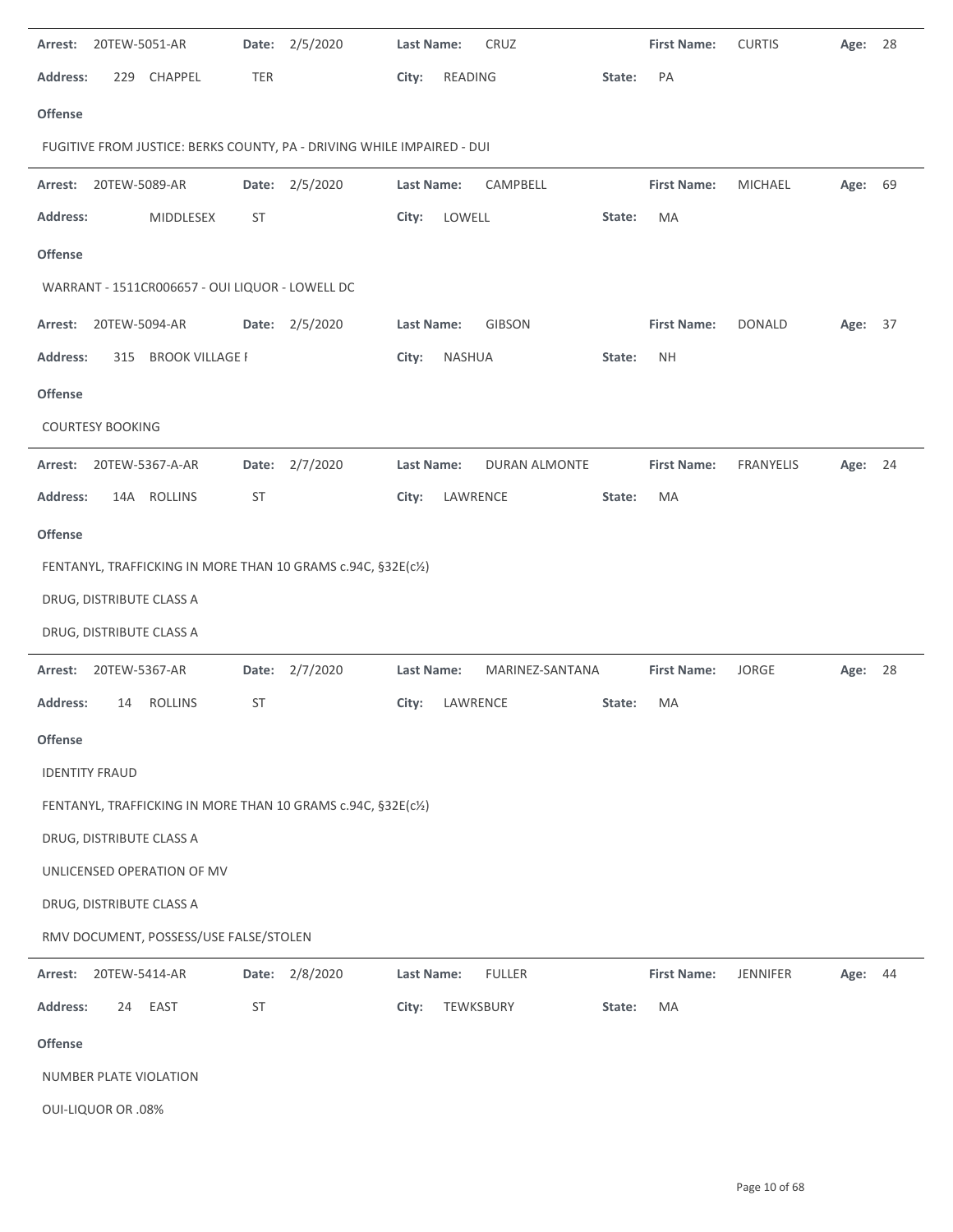| 20TEW-5475-AR<br>Arrest:                                              | 2/8/2020<br>Date:  | <b>Last Name:</b><br><b>ROY</b>    | <b>First Name:</b>                  | <b>TIMOTHY</b><br>Age:<br>56  |
|-----------------------------------------------------------------------|--------------------|------------------------------------|-------------------------------------|-------------------------------|
| <b>Address:</b><br>63<br>LAKE                                         | <b>ST</b>          | TEWKSBURY<br>City:<br>State:       | MA                                  |                               |
| <b>Offense</b>                                                        |                    |                                    |                                     |                               |
| WARRANT (PROBATION VIOLATION/DOCKET #1953CR0132/WOBURN DISTRICT)      |                    |                                    |                                     |                               |
| 20TEW-5586-AR<br>Arrest:                                              | Date: 2/9/2020     | GONZALEZ<br>Last Name:             | <b>First Name:</b>                  | <b>JOSHUA</b><br>Age: 26      |
| <b>Address:</b><br><b>MYSTIC</b><br>71                                | <b>ST</b>          | METHUEN<br>City:<br>State:         | MA                                  |                               |
| <b>Offense</b>                                                        |                    |                                    |                                     |                               |
| WARRANT- 1718CR006328 - PREVENTION ORDER VIOLATE                      |                    |                                    |                                     |                               |
| Arrest:<br>20TEW-5658-AR                                              | 2/9/2020<br>Date:  | CARIGNAN<br>Last Name:             | <b>First Name:</b><br><b>JOLENE</b> | Age: 43                       |
| <b>Address:</b><br>95<br><b>MAIN</b>                                  | ST                 | TEWKSBURY<br>City:<br>State:       | MA                                  |                               |
| <b>Offense</b>                                                        |                    |                                    |                                     |                               |
| WARRANT (PROBATION VIOLATION DOCKET #2038CR000029 HAVERHILL DISTRICT) |                    |                                    |                                     |                               |
| 20TEW-5691-AR<br>Arrest:                                              | 2/10/2020<br>Date: | Last Name:<br><b>CARTY</b>         | <b>First Name:</b>                  | STEFANNY<br>23<br>Age:        |
| <b>Address:</b><br>W 3RD<br>45                                        | <b>ST</b>          | LOWELL<br>City:<br>State:          | MA                                  |                               |
| <b>Offense</b>                                                        |                    |                                    |                                     |                               |
| WARRANT- 1954CR002006 - OP MV W/ SUSP LICENSE                         |                    |                                    |                                     |                               |
| LICENSE SUSPENDED, OP MV WITH                                         |                    |                                    |                                     |                               |
| LIGHTS VIOLATION, MV                                                  |                    |                                    |                                     |                               |
| 20TEW-5693-A-AR<br>Arrest:                                            | 2/10/2020<br>Date: | <b>GIRARD</b><br><b>Last Name:</b> | <b>First Name:</b><br><b>DYLAN</b>  | Age: 27                       |
| <b>Address:</b><br>189<br>MIDDLESEX                                   | <b>ST</b>          | LOWELL<br>City:<br>State:          | MA                                  |                               |
| <b>Offense</b>                                                        |                    |                                    |                                     |                               |
| WARRANT-1611CR002185 - OUI-ALCOHOL                                    |                    |                                    |                                     |                               |
| WARRANT-1653CR001033 - DRUG POSSESSION CLASS A                        |                    |                                    |                                     |                               |
| WARRANT-1711CR005801 - TRESPASS                                       |                    |                                    |                                     |                               |
| WARRANT-1911CR003120- BURGLARIOUS INSTRUMENT                          |                    |                                    |                                     |                               |
| 20TEW-5693-AR<br>Arrest:                                              | Date: 2/10/2020    | Last Name:<br>MONSALVE-MAROIS      | <b>First Name:</b>                  | <b>JENNIFER</b><br>Age:<br>20 |
| <b>Address:</b><br>22<br><b>SMITH</b>                                 | AVE                | City:<br>LOWELL<br>State:          | MA                                  |                               |
| <b>Offense</b>                                                        |                    |                                    |                                     |                               |
| WARRANT-1718CR005725 -REC. STOLEN MV                                  |                    |                                    |                                     |                               |
| WARRANT-1718CR005503-REC STOLEN PROPERTY                              |                    |                                    |                                     |                               |
| 20TEW-5706-AR<br>Arrest:                                              | 2/10/2020<br>Date: | Last Name:<br>GONZALES             | <b>First Name:</b>                  | JACQUELIN<br>Age: 40          |
| 265 LOWELL<br><b>Address:</b>                                         | <b>ST</b>          | LAWRENCE<br>City:<br>State:        | MA                                  |                               |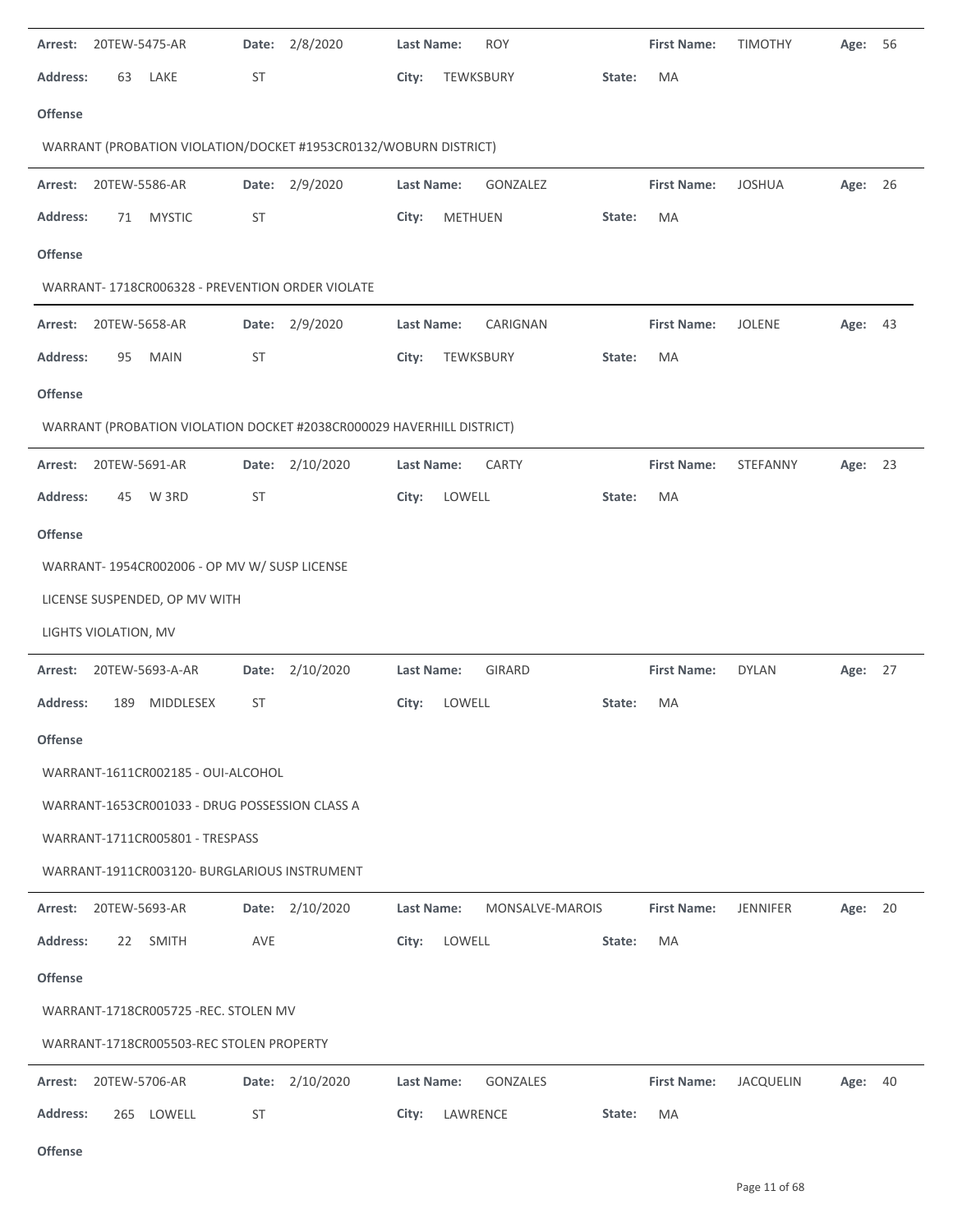|                 | WARRANT- 1953CR002156 - OP MV W/ SUSP. LICENSE |                                        |           |                                                                       |                   |           |                 |        |                    |                  |         |    |
|-----------------|------------------------------------------------|----------------------------------------|-----------|-----------------------------------------------------------------------|-------------------|-----------|-----------------|--------|--------------------|------------------|---------|----|
| Arrest:         | 20TEW-5859-AR                                  |                                        |           | Date: 2/11/2020                                                       | Last Name:        |           | STODDART        |        | <b>First Name:</b> | NICOLLETTE       | Age:    | 29 |
| <b>Address:</b> | 14                                             | <b>HOLLY BEAR</b>                      | LN        |                                                                       | City:             |           | EDGARTOWN       | State: | MA                 |                  |         |    |
| <b>Offense</b>  |                                                |                                        |           |                                                                       |                   |           |                 |        |                    |                  |         |    |
|                 |                                                |                                        |           | WARRANT 1955CR001557 LICENSE SUSPENDED, OP MV WITH                    |                   |           |                 |        |                    |                  |         |    |
| Arrest:         | 20TEW-5947-AR                                  |                                        |           | Date: 2/11/2020                                                       | Last Name:        |           | BAEZ            |        | <b>First Name:</b> | <b>MIGUEL</b>    | Age:    | 29 |
| <b>Address:</b> |                                                | 88 3/4 PALM                            | <b>ST</b> |                                                                       | City:             | NASHUA    |                 | State: | <b>NH</b>          |                  |         |    |
| <b>Offense</b>  |                                                |                                        |           |                                                                       |                   |           |                 |        |                    |                  |         |    |
|                 |                                                | WARRANT-DOCKET 1936CR002213 266/30/A/A |           |                                                                       |                   |           |                 |        |                    |                  |         |    |
|                 |                                                | WARRANT DOCKET #1950CR001472 90-34/J   |           |                                                                       |                   |           |                 |        |                    |                  |         |    |
| Arrest:         | 20TEW-6348-AR                                  |                                        |           | Date: 2/14/2020                                                       | <b>Last Name:</b> |           | <b>MENJIVAR</b> |        | <b>First Name:</b> | <b>FRANCISCO</b> | Age:    | 32 |
| <b>Address:</b> | 199                                            | <b>MARSTON</b>                         | <b>ST</b> |                                                                       | City:             | TEWKSBURY |                 | State: | MA                 |                  |         |    |
| <b>Offense</b>  |                                                |                                        |           |                                                                       |                   |           |                 |        |                    |                  |         |    |
|                 | <b>COURTESY BOOKING</b>                        |                                        |           |                                                                       |                   |           |                 |        |                    |                  |         |    |
| Arrest:         | 20TEW-6613-AR                                  |                                        |           | Date: 2/15/2020                                                       | <b>Last Name:</b> |           | <b>MARINO</b>   |        | <b>First Name:</b> | <b>MICHAEL</b>   | Age:    | 38 |
| <b>Address:</b> | 8                                              | HOUSATONIC                             | AVE       |                                                                       | City:             |           | CHELMSFORD      | State: | MA                 |                  |         |    |
| <b>Offense</b>  |                                                |                                        |           |                                                                       |                   |           |                 |        |                    |                  |         |    |
|                 | <b>OUI-LIQUOR OR .08%</b>                      |                                        |           |                                                                       |                   |           |                 |        |                    |                  |         |    |
|                 |                                                | NEGLIGENT OPERATION OF MOTOR VEHICLE   |           |                                                                       |                   |           |                 |        |                    |                  |         |    |
|                 |                                                | SPEEDING IN VIOL SPECIAL REGULATION    |           |                                                                       |                   |           |                 |        |                    |                  |         |    |
|                 | Arrest: 20TEW-6622-AR                          |                                        |           | Date: 2/16/2020                                                       | Last Name:        |           | YOUMANS         |        | <b>First Name:</b> | ROBERT           | Age: 25 |    |
| <b>Address:</b> | 10                                             | BAYBERRY                               | LN        |                                                                       | City:             | BILLERICA |                 | State: | MA                 |                  |         |    |
| <b>Offense</b>  |                                                |                                        |           |                                                                       |                   |           |                 |        |                    |                  |         |    |
|                 |                                                | <b>MARKED LANES VIOLATION</b>          |           |                                                                       |                   |           |                 |        |                    |                  |         |    |
|                 |                                                |                                        |           | SPEEDING RATE OF SPEED GREATER THAN WAS REASONABLE AND PROPER c90 §17 |                   |           |                 |        |                    |                  |         |    |
|                 |                                                | NEGLIGENT OPERATION OF MOTOR VEHICLE   |           |                                                                       |                   |           |                 |        |                    |                  |         |    |
|                 | <b>OUI-LIQUOR OR .08%</b>                      |                                        |           |                                                                       |                   |           |                 |        |                    |                  |         |    |
|                 | Arrest: 20TEW-6625-AR                          |                                        |           | Date: 2/16/2020                                                       | Last Name:        |           | DALLAIRE        |        | <b>First Name:</b> | ASHLEY           | Age: 35 |    |
| <b>Address:</b> | 4                                              | PARK ST                                | FL        |                                                                       | City:             | LOWELL    |                 | State: | MA                 |                  |         |    |
| <b>Offense</b>  |                                                |                                        |           |                                                                       |                   |           |                 |        |                    |                  |         |    |

ASSAULT W/DANGEROUS WEAPON: TO WIT/ KNIFE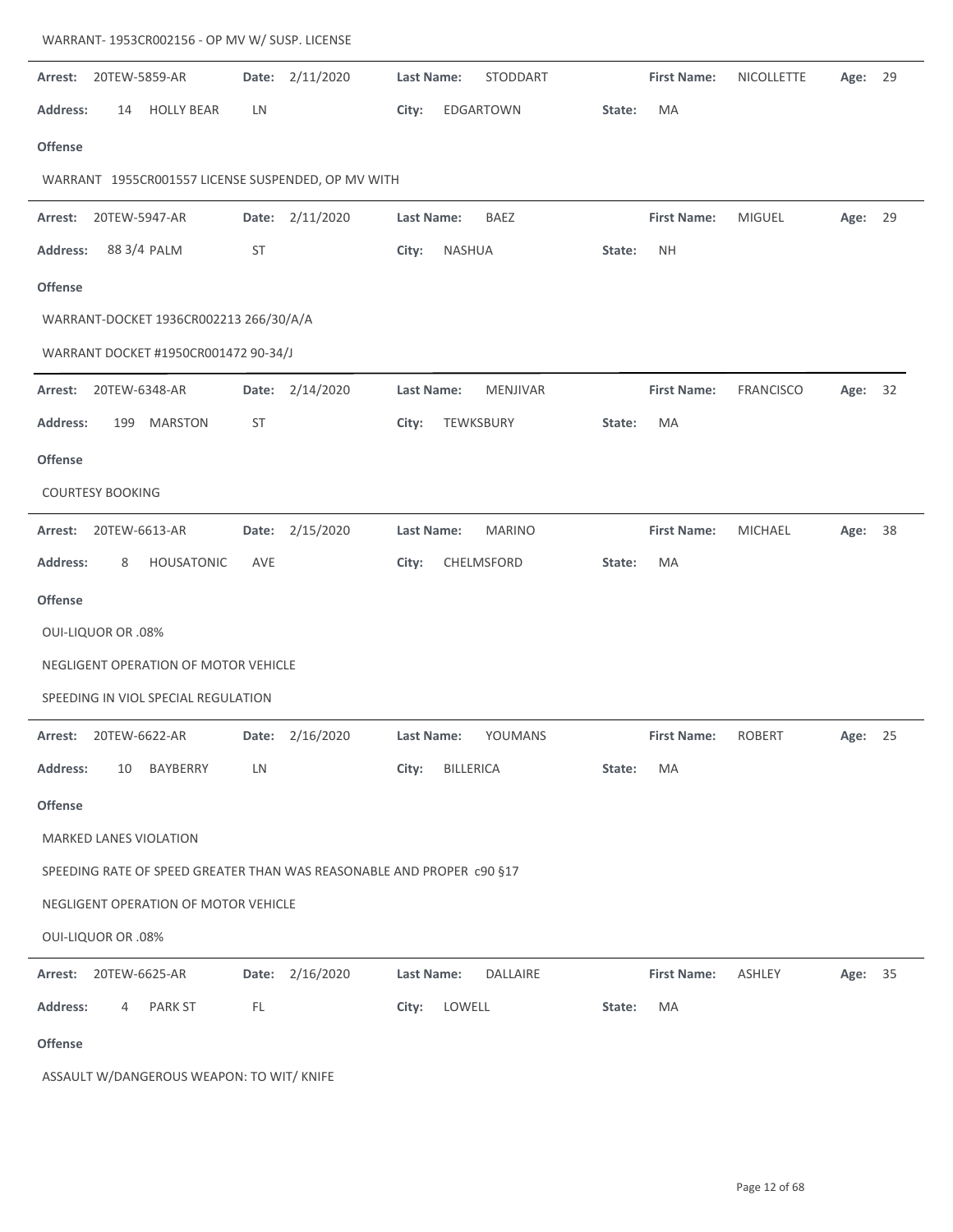| 20TEW-6653-AR<br>Arrest:                                            | 2/16/2020<br>Date: | Last Name:<br>YATES                 | <b>First Name:</b>  | <b>RAEBURN</b> | 48<br>Age: |
|---------------------------------------------------------------------|--------------------|-------------------------------------|---------------------|----------------|------------|
| <b>Address:</b><br>3<br>AYNSLEY                                     | <b>CIR</b>         | <b>BILLERICA</b><br>City:           | MA<br>State:        |                |            |
| Offense                                                             |                    |                                     |                     |                |            |
| SHOPLIFTING BY ASPORTATION                                          |                    |                                     |                     |                |            |
| 20TEW-6710-AR<br>Arrest:                                            | Date: 2/16/2020    | Last Name:<br><b>FIERIMONTE</b>     | <b>First Name:</b>  | TIFFANY        | Age: 32    |
| <b>Address:</b><br>299 PAWTUCKET                                    | <b>BLVD</b>        | LOWELL<br>City:                     | MA<br>State:        |                |            |
| Offense                                                             |                    |                                     |                     |                |            |
| SHOPLIFTING \$250+ BY CONCEALING MDSE c266 §30A                     |                    |                                     |                     |                |            |
| 20TEW-6898-AR<br>Arrest:                                            | Date: 2/18/2020    | MASHIAH<br><b>Last Name:</b>        | <b>First Name:</b>  | <b>MAOR</b>    | Age: 30    |
| Address:<br>490 TRAVIS                                              | AVE                | City:<br><b>STATEN ISLAND</b>       | <b>NY</b><br>State: |                |            |
| <b>Offense</b>                                                      |                    |                                     |                     |                |            |
| LICENSE SUSPENDED, OP MV WITH                                       |                    |                                     |                     |                |            |
| 20TEW-7056-AR<br>Arrest:                                            | 2/19/2020<br>Date: | <b>Last Name:</b><br><b>JACKMAN</b> | <b>First Name:</b>  | ANDREW         | Age: 37    |
| <b>Address:</b><br>110 BRANCH                                       | ST                 | LOWELL<br>City:                     | MA<br>State:        |                |            |
| Offense                                                             |                    |                                     |                     |                |            |
| WARRANT 1911CR005838 SHOPLIFTING                                    |                    |                                     |                     |                |            |
| WARRANT 1911CR005011 SHOPLIFTING                                    |                    |                                     |                     |                |            |
|                                                                     |                    |                                     |                     |                |            |
| 20TEW-7111-AR<br>Arrest:                                            | Date: 2/19/2020    | <b>DALEY</b><br>Last Name:          | <b>First Name:</b>  | ALBERT         | Age: 28    |
| Address:<br><b>UNKNOWN</b>                                          |                    | City:<br><b>UNKNOWN</b>             | State:<br>MA        |                |            |
| <b>Offense</b>                                                      |                    |                                     |                     |                |            |
| WARRANT#1922CR000902 1. 265/13M A&B, PREGNANT VICTIM 2. 256/13M A&B |                    |                                     |                     |                |            |
| 20TEW-7164-AR<br>Arrest:                                            | Date: 2/19/2020    | SHEEHAN<br>Last Name:               | <b>First Name:</b>  | <b>BRENDAN</b> | Age: 43    |
| <b>Address:</b><br>127 COOK                                         | <b>ST</b>          | City:<br>BILLERICA                  | MA<br>State:        |                |            |
| Offense                                                             |                    |                                     |                     |                |            |
| WARRANT#1710CR001785 90/23 REGISTRATION SUSPENDED                   |                    |                                     |                     |                |            |
| Arrest: 20TEW-7203-AR                                               | Date: 2/20/2020    | SIGMAN<br>Last Name:                | <b>First Name:</b>  | <b>ROBERT</b>  | Age: 46    |
| <b>Address:</b><br>189 MIDDLESEX                                    | ST                 | LOWELL<br>City:                     | MA<br>State:        |                |            |
| Offense                                                             |                    |                                     |                     |                |            |
| STRANGULATION OR SUFFOCATION                                        |                    |                                     |                     |                |            |
| 20TEW-7359-AR<br>Arrest:                                            | Date: 2/21/2020    | VAZQUEZ<br>Last Name:               | <b>First Name:</b>  | LUIS           | Age: 40    |
| <b>Address:</b><br>1036 CENTRAL                                     | ST                 | City:<br>LOWELL                     | MA<br>State:        |                |            |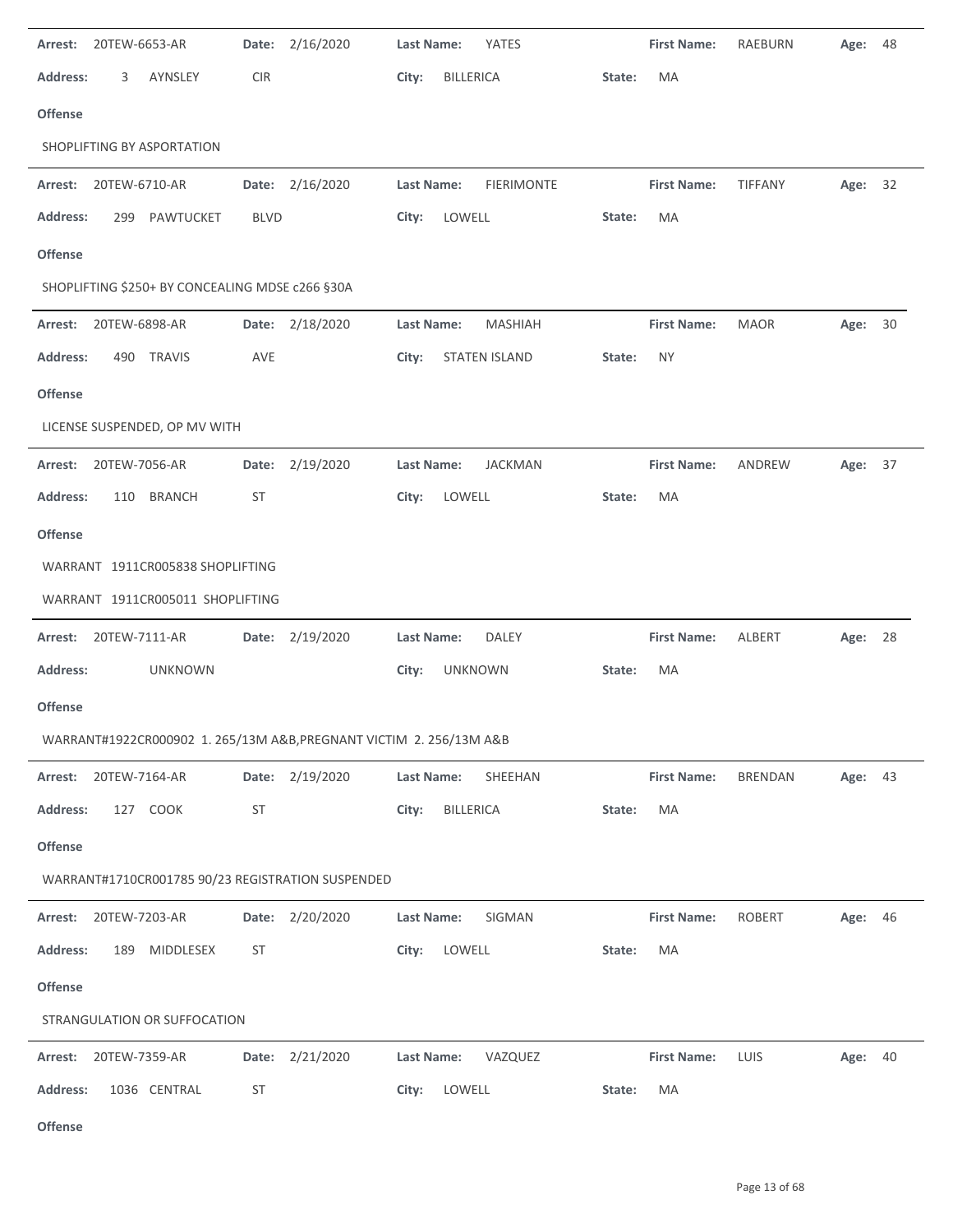|                 |                            | LICENSE SUSPENDED, OP MV WITH            |           |                                                             |            |               |                 |        |                    |               |         |    |
|-----------------|----------------------------|------------------------------------------|-----------|-------------------------------------------------------------|------------|---------------|-----------------|--------|--------------------|---------------|---------|----|
|                 | LIGHTS VIOLATION, MV       |                                          |           |                                                             |            |               |                 |        |                    |               |         |    |
| Arrest:         | 20TEW-7495-AR              |                                          | Date:     | 2/21/2020                                                   | Last Name: |               | <b>HOLLIDAY</b> |        | <b>First Name:</b> | JAMES         | Age:    | 39 |
| <b>Address:</b> | 780 ALBANY                 |                                          | <b>ST</b> |                                                             | City:      | <b>BOSTON</b> |                 | State: | MA                 |               |         |    |
| <b>Offense</b>  |                            |                                          |           |                                                             |            |               |                 |        |                    |               |         |    |
|                 |                            | WARRANT#1801CR001003 266/120 TRESPASS    |           |                                                             |            |               |                 |        |                    |               |         |    |
|                 |                            |                                          |           | WARRANT#1738CR000333 90/24/C LEAVE SCENE OF PROPERTY DAMAGE |            |               |                 |        |                    |               |         |    |
|                 |                            |                                          |           | WARRANT#1801CR001004 94C/34/I DRUG, POSSESS CLASS E         |            |               |                 |        |                    |               |         |    |
|                 |                            |                                          |           | WARRANT#1838CR000862 266/60/A RECEIVE STOLEN PROPERTY       |            |               |                 |        |                    |               |         |    |
|                 |                            | WARRANT#1809CR000393 266/30A SHOPLIFTING |           |                                                             |            |               |                 |        |                    |               |         |    |
|                 |                            |                                          |           | WARRANT#1802CR002159 94C/34/C DRUG, POSSESS CLASS B         |            |               |                 |        |                    |               |         |    |
| Arrest:         | 20TEW-7517-AR              |                                          | Date:     | 2/22/2020                                                   | Last Name: |               | <b>FRIAS</b>    |        | <b>First Name:</b> | KAROLYNE      | Age: 39 |    |
| <b>Address:</b> | 42                         | MOUTH VERNON ST                          |           |                                                             | City:      | LOWELL        |                 | State: | MA                 |               |         |    |
| Offense         |                            |                                          |           |                                                             |            |               |                 |        |                    |               |         |    |
|                 |                            | DRUG, POSSESS TO DISTRIB CLASS B         |           |                                                             |            |               |                 |        |                    |               |         |    |
|                 | DRUG, POSSESS CLASS B      |                                          |           |                                                             |            |               |                 |        |                    |               |         |    |
|                 |                            | LICENSE SUSPENDED, OP MV WITH, SUBSQ.OFF |           |                                                             |            |               |                 |        |                    |               |         |    |
| Arrest:         | 20TEW-7691-AR              |                                          | Date:     | 2/23/2020                                                   | Last Name: |               | <b>FUENTES</b>  |        | <b>First Name:</b> | ALEXZARDIE    | Age: 26 |    |
| <b>Address:</b> | 97                         | 1/2 RAILROAD                             | <b>ST</b> |                                                             | City:      | LAWRENCE      |                 | State: | MA                 |               |         |    |
| <b>Offense</b>  |                            |                                          |           |                                                             |            |               |                 |        |                    |               |         |    |
|                 | <b>OUI-LIQUOR OR .08%</b>  |                                          |           |                                                             |            |               |                 |        |                    |               |         |    |
| Arrest:         | 20TEW-7714-AR              |                                          | Date:     | 2/23/2020                                                   | Last Name: |               | <b>FALLON</b>   |        | <b>First Name:</b> | <b>RONALD</b> | Age:    | 54 |
| <b>Address:</b> | 29                         | GREENHALGE                               | ST        |                                                             | City:      | TEWKSBURY     |                 | State: | MA                 |               |         |    |
| Offense         |                            |                                          |           |                                                             |            |               |                 |        |                    |               |         |    |
|                 |                            | LICENSE SUSPENDED, OP MV WITH            |           |                                                             |            |               |                 |        |                    |               |         |    |
|                 | UNREGISTERED MOTOR VEHICLE |                                          |           |                                                             |            |               |                 |        |                    |               |         |    |
|                 |                            | REGISTRATION SUSPENDED, OP MV WITH       |           |                                                             |            |               |                 |        |                    |               |         |    |
|                 | UNINSURED MOTOR VEHICLE    |                                          |           |                                                             |            |               |                 |        |                    |               |         |    |
| Arrest:         | 20TEW-7751-AR              |                                          |           | Date: 2/23/2020                                             | Last Name: |               | KOINANGE        |        | <b>First Name:</b> | <b>KEVIN</b>  | Age: 30 |    |
| Address:        | 1830 MAIN                  |                                          | <b>ST</b> |                                                             | City:      | TEWKSBURY     |                 | State: | MA                 |               |         |    |
| Offense         |                            |                                          |           |                                                             |            |               |                 |        |                    |               |         |    |
|                 | <b>OUI-LIQUOR OR .08%</b>  |                                          |           |                                                             |            |               |                 |        |                    |               |         |    |
|                 |                            | ALCOHOL IN MV, POSSESS OPEN CONTAINER OF |           |                                                             |            |               |                 |        |                    |               |         |    |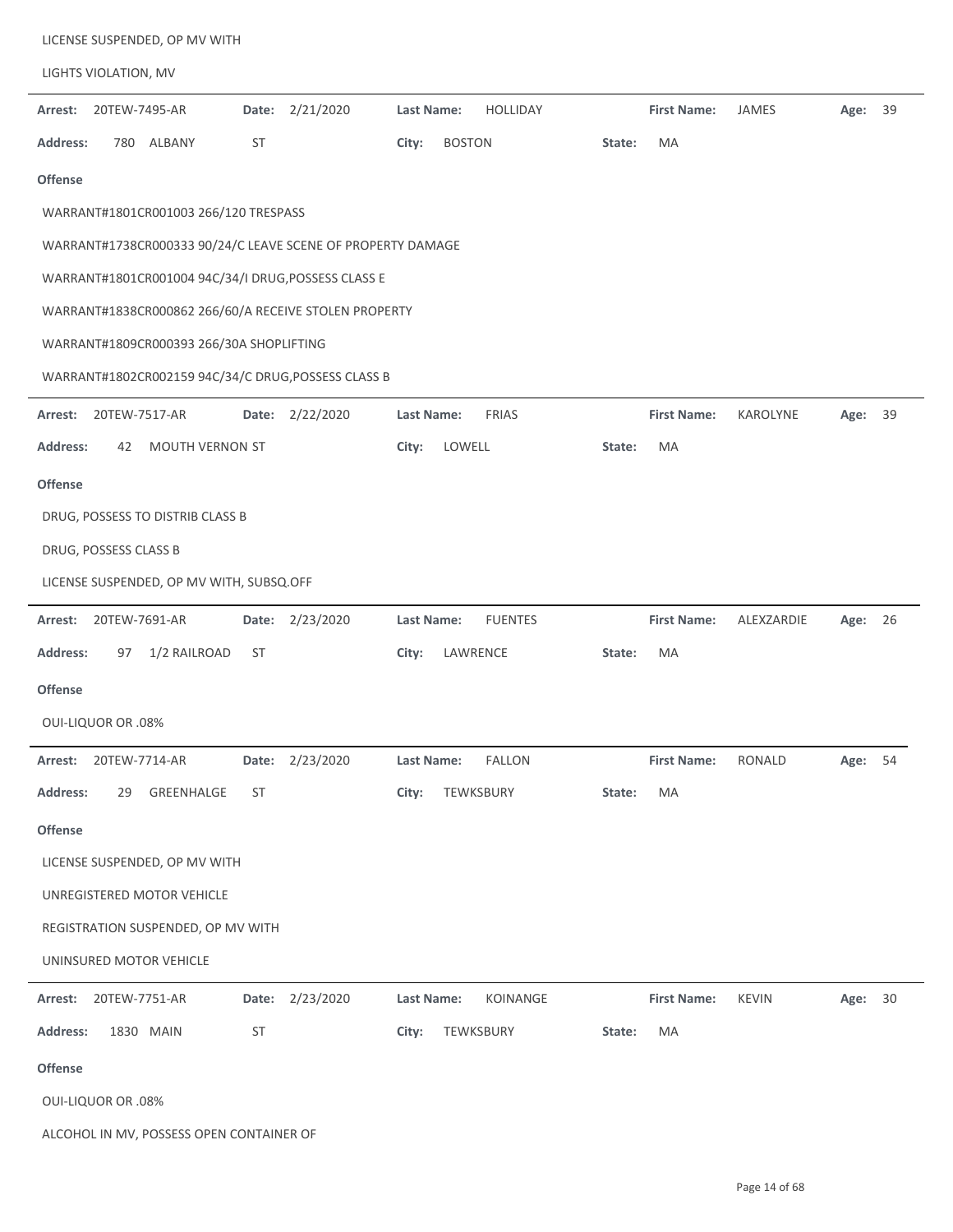| Arrest:         | 20TEW-7772-AR             |                                                 |           | Date: 2/23/2020                                                    | <b>Last Name:</b> |           | CAMPO                 |        | <b>First Name:</b> | <b>KARA</b>   | Age: 27 |  |
|-----------------|---------------------------|-------------------------------------------------|-----------|--------------------------------------------------------------------|-------------------|-----------|-----------------------|--------|--------------------|---------------|---------|--|
| <b>Address:</b> |                           | 355 LINCOLN                                     | <b>ST</b> |                                                                    | City:             | LOWELL    |                       | State: | MA                 |               |         |  |
| <b>Offense</b>  |                           |                                                 |           |                                                                    |                   |           |                       |        |                    |               |         |  |
|                 |                           |                                                 |           | WARRANT - 1918CR0000948 - OP MV SUSP LIC - LAWRENCE DC             |                   |           |                       |        |                    |               |         |  |
|                 |                           |                                                 |           | WARRANT - 1818CR003034 - RECIEVE STOLEN PROP -\$1200 - LAWRENCE DC |                   |           |                       |        |                    |               |         |  |
| Arrest:         | 20TEW-7809-AR             |                                                 |           | Date: 2/23/2020                                                    | Last Name:        |           | <b>MORALES MONZON</b> |        | <b>First Name:</b> | LUIS          | Age: 30 |  |
| <b>Address:</b> |                           | 193 MIDDLESEX                                   | ST        |                                                                    | City:             | LOWELL    |                       | State: | MA                 |               |         |  |
| <b>Offense</b>  |                           |                                                 |           |                                                                    |                   |           |                       |        |                    |               |         |  |
|                 |                           | VANDALIZE PROPERTY c266 §126A                   |           |                                                                    |                   |           |                       |        |                    |               |         |  |
|                 | WITNESS, INTIMIDATE       |                                                 |           |                                                                    |                   |           |                       |        |                    |               |         |  |
|                 |                           | STRANGULATION OR SUFFOCATION                    |           |                                                                    |                   |           |                       |        |                    |               |         |  |
| Arrest:         | 20TEW-8025-AR             |                                                 |           | Date: 2/25/2020                                                    | <b>Last Name:</b> |           | COLON                 |        | <b>First Name:</b> | MANUEL        | Age: 48 |  |
| <b>Address:</b> |                           | 175 WILLARD                                     | <b>ST</b> |                                                                    | City:             | LOWELL    |                       | State: | MA                 |               |         |  |
| <b>Offense</b>  |                           |                                                 |           |                                                                    |                   |           |                       |        |                    |               |         |  |
|                 |                           | WARRANT- 0718CR003157 - OP MV W/ SUSP. LICENSE  |           |                                                                    |                   |           |                       |        |                    |               |         |  |
| Arrest:         | 20TEW-8373-AR             |                                                 |           | Date: 2/27/2020                                                    | Last Name:        |           | <b>FERRARO</b>        |        | <b>First Name:</b> | <b>THOMAS</b> | Age: 44 |  |
| <b>Address:</b> | 57                        | <b>PIKE</b>                                     | <b>ST</b> |                                                                    | City:             | TEWKSBURY |                       | State: | MA                 |               |         |  |
| Offense         |                           |                                                 |           |                                                                    |                   |           |                       |        |                    |               |         |  |
|                 |                           |                                                 |           | WARRANT-1911CR005093 - DRUG POSSESSION CLASS B SUBS.               |                   |           |                       |        |                    |               |         |  |
|                 |                           | WARRANT - 1911CR002184 - OP MV W/SUSP. LICENSE  |           |                                                                    |                   |           |                       |        |                    |               |         |  |
|                 |                           | WARRANT - 1911CR001226 - OP MV W/ SUSP. LICENSE |           |                                                                    |                   |           |                       |        |                    |               |         |  |
|                 |                           |                                                 |           | WARRANT - 1849CR000581 - OP MV W/ REVOKED LIC AS HTO               |                   |           |                       |        |                    |               |         |  |
| Arrest:         | 20TEW-8491-AR             |                                                 |           | Date: 2/27/2020                                                    | Last Name:        |           | PEN                   |        | <b>First Name:</b> | MERCEREDI     | Age: 27 |  |
| <b>Address:</b> |                           | 156 SHAWSHEEN                                   | ST        |                                                                    | City:             | TEWKSBURY |                       | State: | МA                 |               |         |  |
| <b>Offense</b>  |                           |                                                 |           |                                                                    |                   |           |                       |        |                    |               |         |  |
|                 |                           | WARRANT- LICENSE SUSPENSION 1911CR005116        |           |                                                                    |                   |           |                       |        |                    |               |         |  |
| Arrest:         | 20TEW-8556-AR             |                                                 | Date:     | 2/28/2020                                                          | Last Name:        |           | ALVARADO-AGUIRRE      |        | <b>First Name:</b> | <b>EMILY</b>  | Age: 27 |  |
| <b>Address:</b> |                           | 400 GORHAM                                      | <b>ST</b> |                                                                    | City:             | LOWELL    |                       | State: | МA                 |               |         |  |
| <b>Offense</b>  |                           |                                                 |           |                                                                    |                   |           |                       |        |                    |               |         |  |
|                 | <b>OUI-LIQUOR OR .08%</b> |                                                 |           |                                                                    |                   |           |                       |        |                    |               |         |  |
| Arrest:         | 20TEW-8687-AR             |                                                 |           | Date: 2/28/2020                                                    | <b>Last Name:</b> |           | <b>LYONS</b>          |        | <b>First Name:</b> | <b>TYLER</b>  | Age: 25 |  |
| <b>Address:</b> | 12                        | HIGHVALE                                        | LN        |                                                                    | City:             | ANDOVER   |                       | State: | МA                 |               |         |  |
| Offense         |                           |                                                 |           |                                                                    |                   |           |                       |        |                    |               |         |  |

**Offense**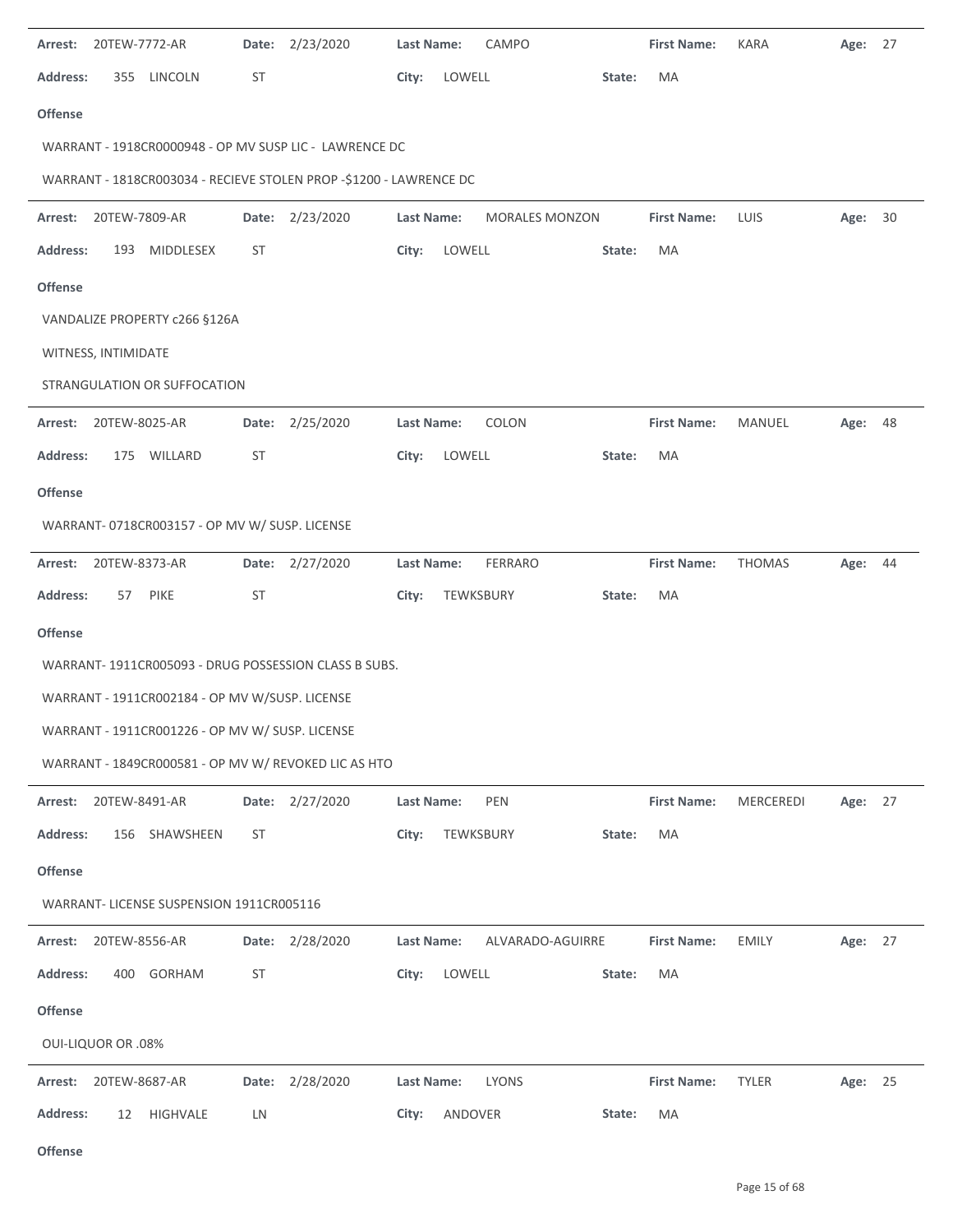| <b>B&amp;E BUILDING NIGHTTIME FOR FELONY</b>        |                                     |                                              |         |
|-----------------------------------------------------|-------------------------------------|----------------------------------------------|---------|
| 2/29/2020<br>20TEW-8764-AR<br>Date:<br>Arrest:      | Last Name:<br><b>PILATO</b>         | <b>First Name:</b><br>PAUL                   | Age: 46 |
| <b>Address:</b><br><b>FRANKLIN</b><br>ST<br>51      | City:<br>LOWELL                     | MA<br>State:                                 |         |
| <b>Offense</b>                                      |                                     |                                              |         |
| LICENSE SUSPENDED, OP MV WITH, SUBSQ.OFF            |                                     |                                              |         |
| SIGNAL, FAIL TO                                     |                                     |                                              |         |
| 2/29/2020<br>20TEW-8861-AR<br>Arrest:<br>Date:      | Last Name:<br><b>PROCTOR</b>        | <b>First Name:</b><br><b>IRA</b><br>Age:     | 47      |
| <b>Address:</b><br>9<br>WOODLAND<br><b>RD</b>       | City:<br>SOUTHBOROUGH               | State:<br>МA                                 |         |
| <b>Offense</b>                                      |                                     |                                              |         |
| LICENSE SUSPENDED FOR OUI, OPER MV WITH             |                                     |                                              |         |
| STOP/YIELD, FAIL TO                                 |                                     |                                              |         |
| LICENSE SUSPENDED, OP MV WITH, SUBSQ.OFF            |                                     |                                              |         |
| 20TEW-8895-AR<br>3/1/2020<br>Arrest:<br>Date:       | <b>Last Name:</b><br><b>STEPHAN</b> | <b>First Name:</b><br><b>KRYSTLE</b><br>Age: | 32      |
| Address:<br>CHARLES<br>ST<br>61                     | HAVERHILL<br>City:                  | МA<br>State:                                 |         |
| <b>Offense</b>                                      |                                     |                                              |         |
| LICENSE SUSPENDED, OP MV WITH, SUBSQ.OFF            |                                     |                                              |         |
| Date: 3/1/2020<br>Arrest:<br>20TEW-8906-AR          | PONZO<br>Last Name:                 | <b>First Name:</b><br><b>THOMAS</b><br>Age:  | 50      |
| <b>Address:</b><br>193 MIDDLESEX<br>ST              | City:<br>LOWELL                     | МA<br>State:                                 |         |
| <b>Offense</b>                                      |                                     |                                              |         |
| HAVERHILL DC STRAIGHT WARRANT #1938CR002102         |                                     |                                              |         |
| Date: 3/2/2020<br>20TEW-9026-AR<br>Arrest:          | Last Name:<br><b>SHIRK</b>          | <b>First Name:</b><br>HARVEY                 | Age: 57 |
| <b>Address:</b><br>ST<br>59 FACTORY                 | City:<br>NASHUA                     | State:<br><b>NH</b>                          |         |
| <b>Offense</b>                                      |                                     |                                              |         |
| FUGITIVE FROM JUSTICE: PENNSYLVANIA - SIMPLE ASAULT |                                     |                                              |         |
| Date: 3/4/2020<br>20TEW-9445-AR<br>Arrest:          | Last Name:<br>MILLER                | <b>First Name:</b><br>NEIL                   | Age: 63 |
| <b>Address:</b><br>130 SECOR<br><b>WAY</b>          | City:<br>TEWKSBURY                  | State:<br>MA                                 |         |
| Offense                                             |                                     |                                              |         |
| WARRANT (A&B 1911CR001559)                          |                                     |                                              |         |
| Date: 3/5/2020<br>Arrest: 20TEW-9486-A-AR           | Last Name:<br>OWENS                 | <b>First Name:</b><br>JAMES                  | Age: 48 |
| <b>Address:</b><br><b>RD</b><br>ELSON<br>9          | City:<br>WALTHAM                    | State:<br>MA                                 |         |
| Offense                                             |                                     |                                              |         |

DRUG, POSSESS CLASS B

LARCENY OVER \$1200 BY SINGLE SCHEME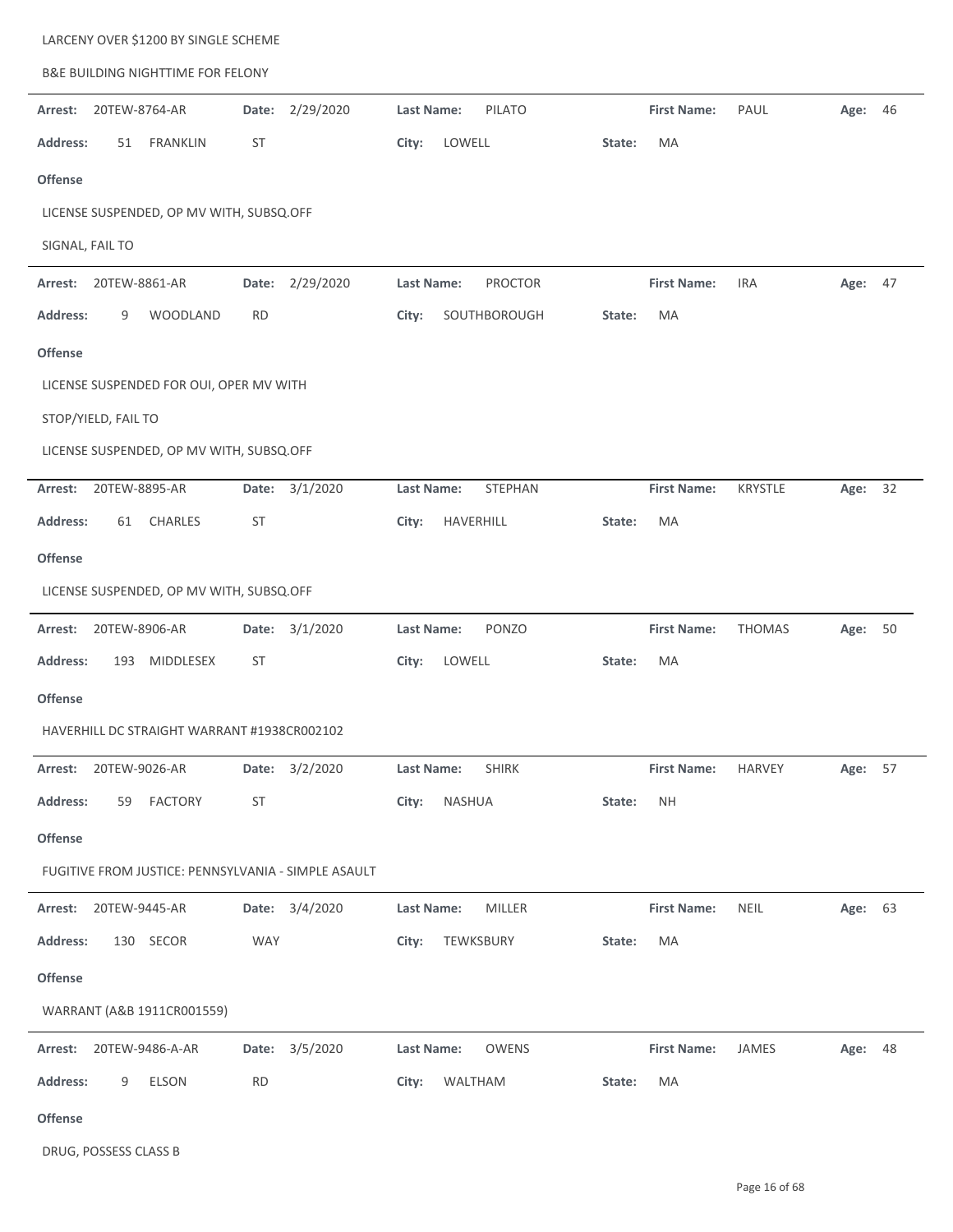|                 |                       | <b>MARKED LANES VIOLATION</b>               |           |                                                     |                   |                |        |                    |                |         |    |
|-----------------|-----------------------|---------------------------------------------|-----------|-----------------------------------------------------|-------------------|----------------|--------|--------------------|----------------|---------|----|
| Arrest:         | 20TEW-9486-AR         |                                             |           | Date: 3/5/2020                                      | Last Name:        | RODRIGUEZ      |        | <b>First Name:</b> | <b>JOSUE</b>   | Age: 38 |    |
| <b>Address:</b> | 140                   | <b>FIRST</b>                                | <b>ST</b> |                                                     | City:             | LOWELL         | State: | MA                 |                |         |    |
| <b>Offense</b>  |                       |                                             |           |                                                     |                   |                |        |                    |                |         |    |
|                 |                       | WARRANT- 1911CR002997 - UNLICENSED OP MV    |           |                                                     |                   |                |        |                    |                |         |    |
|                 |                       | DRUG, POSSESS CLASS A (FENTANYL)            |           |                                                     |                   |                |        |                    |                |         |    |
| Arrest:         |                       | 20TEW-9486-B-AR                             |           | Date: 3/5/2020                                      | <b>Last Name:</b> | <b>BRENNAN</b> |        | <b>First Name:</b> | <b>JESSICA</b> | Age: 30 |    |
| <b>Address:</b> | 21                    | <b>IVES</b>                                 | ST        |                                                     | City:             | WORCESTER      | State: | MA                 |                |         |    |
| <b>Offense</b>  |                       |                                             |           |                                                     |                   |                |        |                    |                |         |    |
|                 | DRUG, POSSESS CLASS B |                                             |           |                                                     |                   |                |        |                    |                |         |    |
| Arrest:         | 20TEW-9535-AR         |                                             |           | Date: 3/5/2020                                      | Last Name:        | <b>BURGOS</b>  |        | <b>First Name:</b> | WILMARIE       | Age:    | 35 |
| <b>Address:</b> |                       | 1100 ESSEX ST BASEME<br>APARTME             |           |                                                     | City:             | LAWRENCE       | State: | MA                 |                |         |    |
| <b>Offense</b>  |                       |                                             |           |                                                     |                   |                |        |                    |                |         |    |
|                 |                       |                                             |           | WARRANT-DOCKET#1948CR001444- 90/9/B, 90/34J, 90/23G |                   |                |        |                    |                |         |    |
| Arrest:         | 20TEW-9649-AR         |                                             |           | Date: 3/6/2020                                      | Last Name:        | <b>SLIKER</b>  |        | <b>First Name:</b> | ANDREI         | Age: 29 |    |
| <b>Address:</b> | 17                    | <b>CARTER ST EAST I</b>                     |           |                                                     | City:             | <b>BOSTON</b>  | State: | MA                 |                |         |    |
| <b>Offense</b>  |                       |                                             |           |                                                     |                   |                |        |                    |                |         |    |
|                 |                       |                                             |           | WARRANT 1507CR002973 DRUG, POSSESS C 1507CR002973   |                   |                |        |                    |                |         |    |
| Arrest:         | 20TEW-9754-AR         |                                             | Date:     | 3/6/2020                                            | Last Name:        | <b>FOSTER</b>  |        | <b>First Name:</b> | THERESA        | Age: 41 |    |
| <b>Address:</b> | 74                    | <b>BRANCH</b>                               | <b>ST</b> |                                                     | City:             | LOWELL         | State: | MA                 |                |         |    |
| <b>Offense</b>  |                       |                                             |           |                                                     |                   |                |        |                    |                |         |    |
|                 |                       | SHOPLIFTING BY ASPORTATION                  |           |                                                     |                   |                |        |                    |                |         |    |
| Arrest:         | 20TEW-9758-AR         |                                             |           | Date: 3/6/2020                                      | <b>Last Name:</b> | <b>CORMIER</b> |        | <b>First Name:</b> | <b>JASON</b>   | Age: 42 |    |
| <b>Address:</b> |                       | 365 EAST                                    | <b>ST</b> |                                                     | City:             | TEWKSBURY      | State: | MA                 |                |         |    |
| <b>Offense</b>  |                       |                                             |           |                                                     |                   |                |        |                    |                |         |    |
|                 |                       | WARRANT (1813CR001822 94C/34 LYNN DISTRICT) |           |                                                     |                   |                |        |                    |                |         |    |
| Arrest:         | 20TEW-9783-AR         |                                             | Date:     | 3/7/2020                                            | Last Name:        | <b>FABIANO</b> |        | <b>First Name:</b> | <b>THOMAS</b>  | Age: 30 |    |
| <b>Address:</b> | 70                    | <b>JOHN</b>                                 | <b>ST</b> |                                                     | City:             | TEWKSBURY      | State: | MA                 |                |         |    |
| <b>Offense</b>  |                       |                                             |           |                                                     |                   |                |        |                    |                |         |    |

OUI‐LIQUOR OR .08%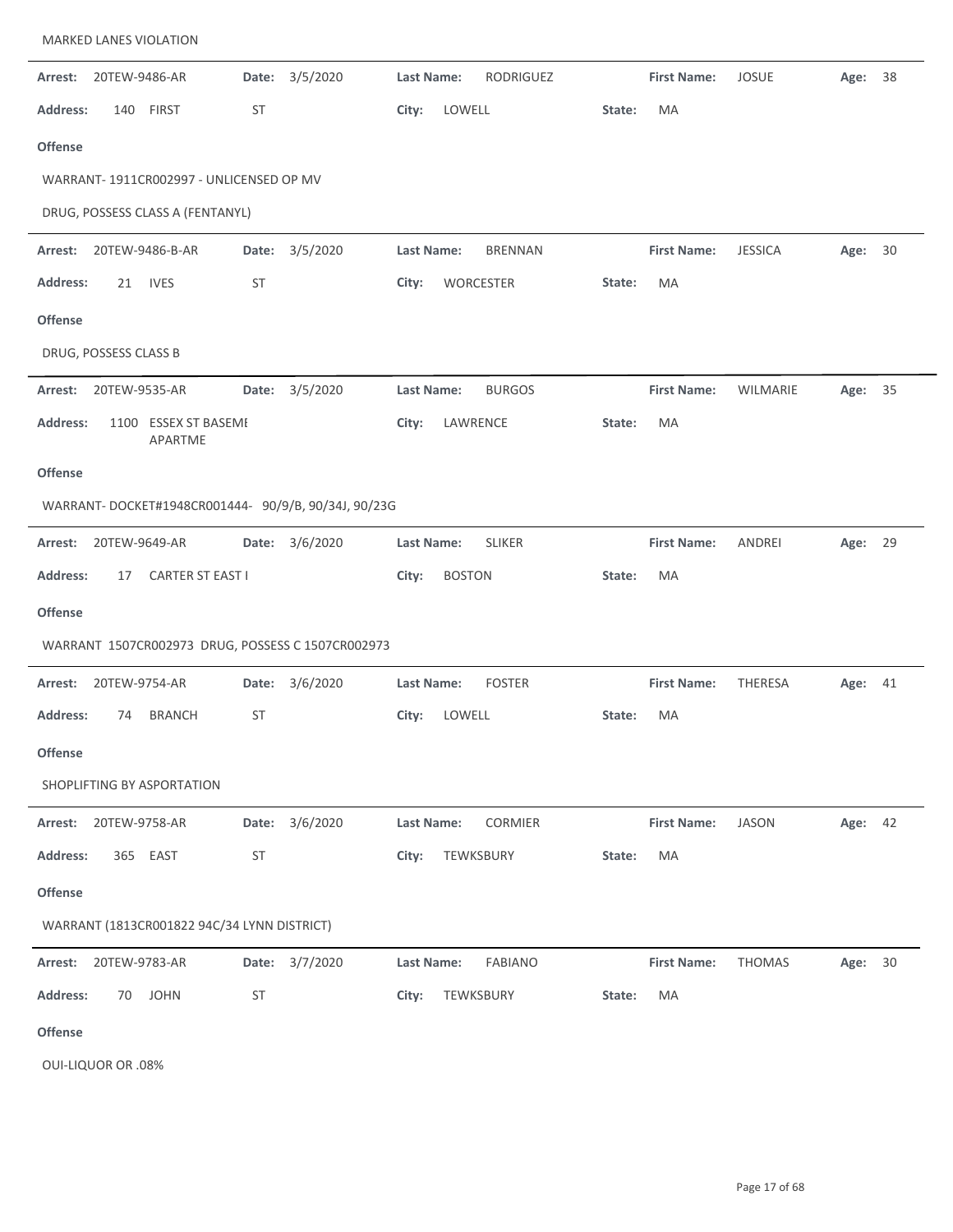| Arrest:         | 20TEW-9801-AR             |                                                | Date:     | 3/7/2020                                               | Last Name:        | <b>JALBERT</b>   |        | <b>First Name:</b> | ERIC           | Age: 43 |    |
|-----------------|---------------------------|------------------------------------------------|-----------|--------------------------------------------------------|-------------------|------------------|--------|--------------------|----------------|---------|----|
| <b>Address:</b> | 46                        | RICHARDSON                                     | <b>ST</b> |                                                        | City:             | LOWELL           | State: | MA                 |                |         |    |
| Offense         |                           |                                                |           |                                                        |                   |                  |        |                    |                |         |    |
|                 |                           | NUMBER PLATE VIOLATION                         |           |                                                        |                   |                  |        |                    |                |         |    |
|                 |                           | LICENSE SUSPENDED, OP MV WITH                  |           |                                                        |                   |                  |        |                    |                |         |    |
| Arrest:         | 20TEW-9849-AR             |                                                |           | Date: 3/7/2020                                         | Last Name:        | MADELLE          |        | <b>First Name:</b> | <b>RYAN</b>    | Age: 28 |    |
| <b>Address:</b> | 52                        | LINCOLN                                        | ST        |                                                        | City:             | WORCHESTER       | State: | MA                 |                |         |    |
| Offense         |                           |                                                |           |                                                        |                   |                  |        |                    |                |         |    |
|                 | SHOPLIFTING, 2ND OFF.     |                                                |           |                                                        |                   |                  |        |                    |                |         |    |
|                 |                           | Arrest: 20TEW-10033-AR                         | Date:     | 3/8/2020                                               | <b>Last Name:</b> | <b>RUANE</b>     |        | <b>First Name:</b> | <b>MARK</b>    | Age: 35 |    |
| <b>Address:</b> | 15                        | <b>MAIN</b>                                    | <b>ST</b> |                                                        | City:             | WILMINGTON       | State: | MA                 |                |         |    |
| Offense         |                           |                                                |           |                                                        |                   |                  |        |                    |                |         |    |
|                 | <b>OUI-LIQUOR OR .08%</b> |                                                |           |                                                        |                   |                  |        |                    |                |         |    |
| Arrest:         | 20TEW-9976-AR             |                                                | Date:     | 3/8/2020                                               | <b>Last Name:</b> | <b>DEMERS</b>    |        | <b>First Name:</b> | <b>BROCK</b>   | Age: 34 |    |
| <b>Address:</b> | 21                        | <b>DUDLEY</b>                                  | <b>ST</b> |                                                        | City:             | <b>NASHUA</b>    | State: | <b>NH</b>          |                |         |    |
| Offense         |                           |                                                |           |                                                        |                   |                  |        |                    |                |         |    |
|                 |                           | WARRANT- 1518CR001327 - OP MV W/ SUSP. LICENSE |           |                                                        |                   |                  |        |                    |                |         |    |
| Arrest:         |                           | 20TEW-10141-AR                                 |           | Date: 3/9/2020                                         | Last Name:        | TWARDZIK         |        | <b>First Name:</b> | <b>MATTHEW</b> | Age:    | 37 |
| <b>Address:</b> | 52                        | LAWRENCE                                       | DR        |                                                        | City:             | LOWELL           | State: | MA                 |                |         |    |
| Offense         |                           |                                                |           |                                                        |                   |                  |        |                    |                |         |    |
|                 |                           |                                                |           | WARRANT - 1911CR001392 - OP MV W/ SUSP LIC - LOWELL DC |                   |                  |        |                    |                |         |    |
| Arrest:         |                           | 20TEW-10165-AR                                 |           | Date: 3/9/2020                                         | Last Name:        | SWEENEY          |        | <b>First Name:</b> | MARK           | Age: 47 |    |
| <b>Address:</b> | 78                        | <b>JEAN</b>                                    | AVE       |                                                        | City:             | LOWELL           | State: | MA                 |                |         |    |
| Offense         |                           |                                                |           |                                                        |                   |                  |        |                    |                |         |    |
|                 |                           | LICENSE SUSPENDED FOR OUI, OUI WHILE           |           |                                                        |                   |                  |        |                    |                |         |    |
|                 |                           | RECKLESS OPERATION OF MOTOR VEHICLE            |           |                                                        |                   |                  |        |                    |                |         |    |
|                 |                           | OUI-LIQUOR OR .08%, 4TH OR GREATER OFFENSE     |           |                                                        |                   |                  |        |                    |                |         |    |
|                 |                           | MARKED LANES VIOLATION                         |           |                                                        |                   |                  |        |                    |                |         |    |
| Arrest:         |                           | 20TEW-10279-A-AR                               | Date:     | 3/10/2020                                              | <b>Last Name:</b> | LOGUE            |        | <b>First Name:</b> | <b>STEVEN</b>  | Age: 47 |    |
| <b>Address:</b> | 70                        | TYNGSBORO                                      | <b>RD</b> |                                                        | City:             | NORTH CHELMSFORD | State: | MA                 |                |         |    |
| <b>Offense</b>  |                           |                                                |           |                                                        |                   |                  |        |                    |                |         |    |
|                 |                           | SHOPLIFTING BY CONCEALING MDSE                 |           |                                                        |                   |                  |        |                    |                |         |    |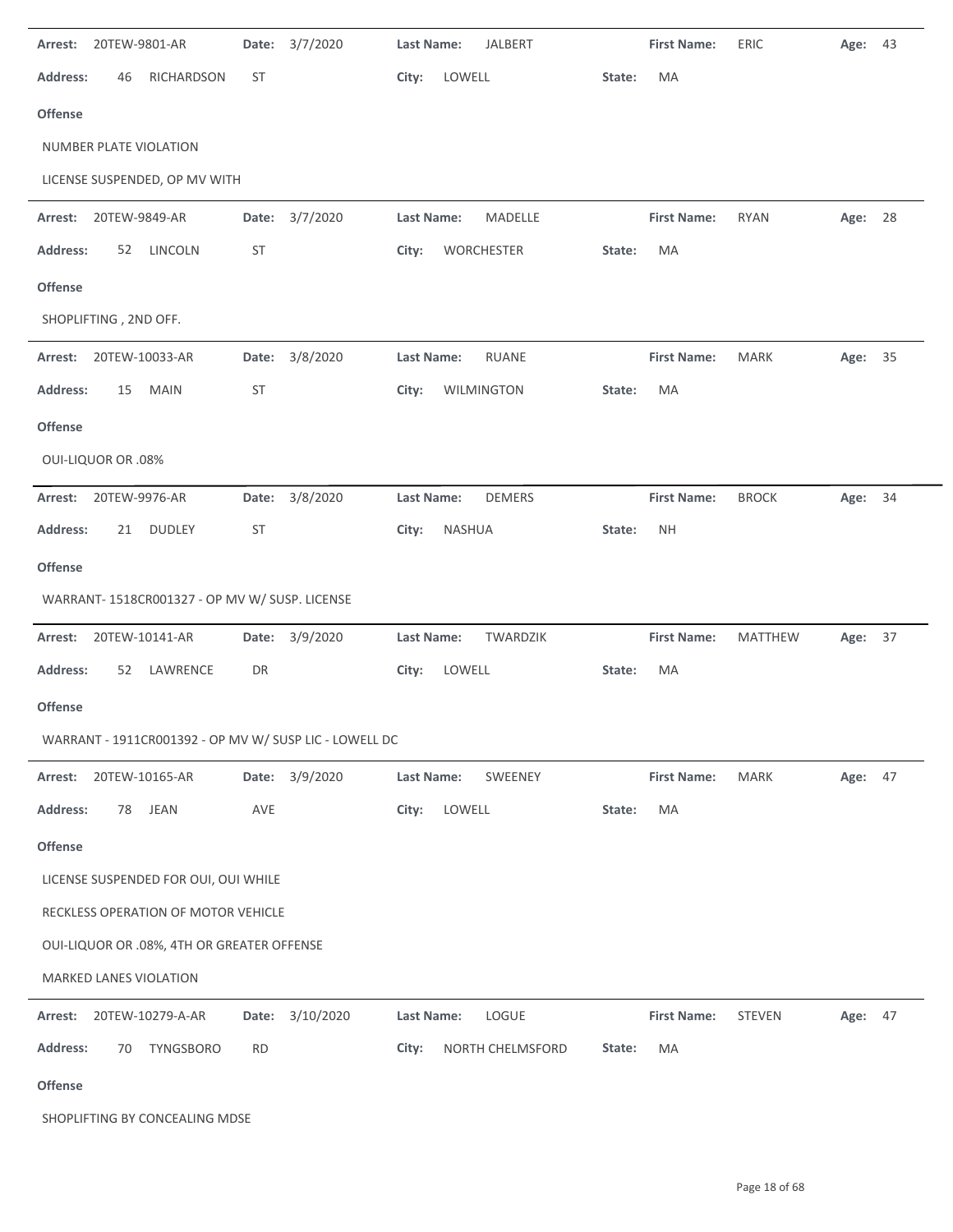| 20TEW-10279-AR<br>Arrest:                         | Date:     | 3/10/2020 | FEELY<br><b>Last Name:</b>            | <b>First Name:</b> | LAURIANN      | Age:    | 46 |
|---------------------------------------------------|-----------|-----------|---------------------------------------|--------------------|---------------|---------|----|
| <b>Address:</b><br><b>TYNGSBORO</b><br>70         | <b>RD</b> |           | City:<br>NORTH CHELMSFORD             | MA<br>State:       |               |         |    |
| Offense                                           |           |           |                                       |                    |               |         |    |
| SHOPLIFTING BY CONCEALING MDSE, 3RD OFF.          |           |           |                                       |                    |               |         |    |
| 20TEW-10280-AR<br>Arrest:                         | Date:     | 3/10/2020 | <b>Last Name:</b><br><b>FIGUEROA</b>  | <b>First Name:</b> | ONIX          | Age: 44 |    |
| <b>Address:</b><br>TRULL<br>58                    | <b>RD</b> |           | TEWKSBURY<br>City:                    | MA<br>State:       |               |         |    |
| Offense                                           |           |           |                                       |                    |               |         |    |
| DRUG, POSSESS TO DISTRIB CLASS D                  |           |           |                                       |                    |               |         |    |
| DRUG, POSSESS TO DISTRIB CLASS C                  |           |           |                                       |                    |               |         |    |
| Arrest:<br>20TEW-10410-AR                         | Date:     | 3/11/2020 | CORREA<br>Last Name:                  | <b>First Name:</b> | <b>BRIANA</b> | Age:    | 31 |
| <b>Address:</b><br>251 BUTMAN                     | <b>RD</b> |           | City:<br>LOWELL                       | MA<br>State:       |               |         |    |
| Offense                                           |           |           |                                       |                    |               |         |    |
| INSPECTION/STICKER, NO                            |           |           |                                       |                    |               |         |    |
| LICENSE SUSPENDED, OP MV WITH                     |           |           |                                       |                    |               |         |    |
| Arrest:<br>20TEW-10433-A-AR                       | Date:     | 3/11/2020 | COPLIN<br><b>Last Name:</b>           | <b>First Name:</b> | ANGELA        | Age: 37 |    |
| <b>Address:</b><br><b>BERKELEY</b><br>11          | ST        |           | LAWRENCE<br>City:                     | MA<br>State:       |               |         |    |
| <b>Offense</b>                                    |           |           |                                       |                    |               |         |    |
| WARRANT#1638CR002526 90/24 OUI,LIQUOR             |           |           |                                       |                    |               |         |    |
| Arrest:<br>20TEW-10433-AR                         | Date:     | 3/11/2020 | <b>Last Name:</b><br><b>BLACKBURN</b> | <b>First Name:</b> | <b>MARK</b>   | Age: 56 |    |
| <b>Address:</b><br>53<br>CHANDLER                 | ST        |           | SOMERVILLE<br>City:                   | MA<br>State:       |               |         |    |
| <b>Offense</b>                                    |           |           |                                       |                    |               |         |    |
| WARRANT#1989CR000368 265/15A A&B DANGEROUS WEAPON |           |           |                                       |                    |               |         |    |
| Arrest:<br>20TEW-10537-AR                         | Date:     | 3/12/2020 | Last Name:<br><b>CRUWYS</b>           | <b>First Name:</b> | TIMOTHY       | Age: 44 |    |
| <b>Address:</b><br>116 3RD ST                     | FL        |           | LOWELL<br>City:                       | State:<br>MA       |               |         |    |
| <b>Offense</b>                                    |           |           |                                       |                    |               |         |    |
| LICENSE SUSPENDED, OP MV WITH                     |           |           |                                       |                    |               |         |    |
| SPEEDING IN VIOL SPECIAL REGULATION               |           |           |                                       |                    |               |         |    |
|                                                   |           |           |                                       |                    |               |         |    |
| Arrest:<br>20TEW-10544-AR                         | Date:     | 3/12/2020 | PALMER<br>Last Name:                  | <b>First Name:</b> | <b>SEAN</b>   | Age:    | 31 |
| <b>Address:</b><br>RIVERSIDE<br>348               | <b>ST</b> |           | City:<br>LOWELL                       | MA<br>State:       |               |         |    |
| <b>Offense</b>                                    |           |           |                                       |                    |               |         |    |
| WARRANT 2011CR000927 ASSAULT & BATTERY            |           |           |                                       |                    |               |         |    |
| WILFUL AND MALICIOUS DESTRUCTION                  |           |           |                                       |                    |               |         |    |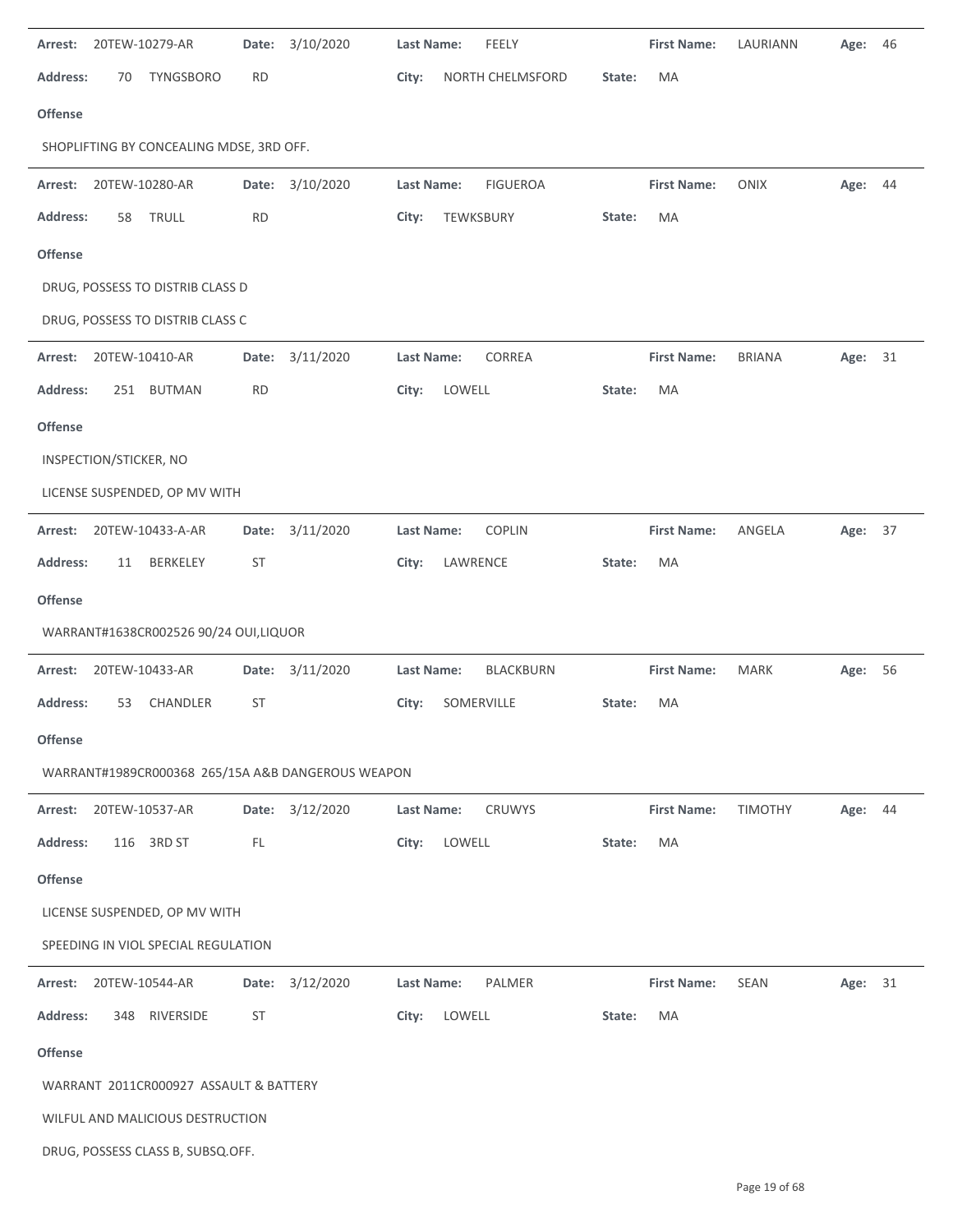| Arrest:         |                       | 20TEW-10560-AR                                     | Date:     | 3/12/2020                                             | <b>Last Name:</b> |           | <b>BRODERICK</b>  |        | <b>First Name:</b> | JAMES     | Age: 35 |    |
|-----------------|-----------------------|----------------------------------------------------|-----------|-------------------------------------------------------|-------------------|-----------|-------------------|--------|--------------------|-----------|---------|----|
| <b>Address:</b> |                       | 1360 MAIN                                          | ST        |                                                       | City:             | TEWKSBURY |                   | State: | MA                 |           |         |    |
| <b>Offense</b>  |                       |                                                    |           |                                                       |                   |           |                   |        |                    |           |         |    |
|                 |                       | UNINSURED MOTOR VEHICLE                            |           |                                                       |                   |           |                   |        |                    |           |         |    |
|                 |                       | LICENSE SUSPENDED, OP MV WITH                      |           |                                                       |                   |           |                   |        |                    |           |         |    |
| Arrest:         |                       | 20TEW-10693-AR                                     |           | Date: 3/13/2020                                       | <b>Last Name:</b> |           | <b>IRONFIELD</b>  |        | <b>First Name:</b> | CHRISTIAN | Age: 44 |    |
| <b>Address:</b> |                       | 24 FRANK                                           | <b>ST</b> |                                                       | City:             | DRACUT    |                   | State: | MA                 |           |         |    |
| <b>Offense</b>  |                       |                                                    |           |                                                       |                   |           |                   |        |                    |           |         |    |
|                 |                       |                                                    |           | COURTESY BOOKING (US MARSHAL SERVICE 19-CR-10096-PBS) |                   |           |                   |        |                    |           |         |    |
| Arrest:         | 20TEW-10725-AR        |                                                    |           | Date: 3/13/2020                                       | Last Name:        |           | SANES             |        | <b>First Name:</b> | SHANDEL   | Age:    | 28 |
| <b>Address:</b> | 90                    | <b>CUSHING</b>                                     | AVE       |                                                       | City:             |           | <b>DORCHESTER</b> | State: | MA                 |           |         |    |
| <b>Offense</b>  |                       |                                                    |           |                                                       |                   |           |                   |        |                    |           |         |    |
|                 |                       | SHOPLIFTING BY ASPORTATION                         |           |                                                       |                   |           |                   |        |                    |           |         |    |
|                 |                       | SHOPLIFTING BY ASPORTATION                         |           |                                                       |                   |           |                   |        |                    |           |         |    |
| Arrest:         |                       | 20TEW-10735-AR                                     | Date:     | 3/13/2020                                             | <b>Last Name:</b> |           | <b>DAUTEUIL</b>   |        | <b>First Name:</b> | RAYMOND   | Age:    | 19 |
| Address:        | 75                    | ALGONQUIN                                          | DR        |                                                       | City:             | TEWKSBURY |                   | State: | MA                 |           |         |    |
| <b>Offense</b>  |                       |                                                    |           |                                                       |                   |           |                   |        |                    |           |         |    |
|                 |                       |                                                    |           | DESTRUCTION OF PROPERTY +\$1200, MALICIOUS c266 §127  |                   |           |                   |        |                    |           |         |    |
|                 | DRUG, POSSESS CLASS C |                                                    |           |                                                       |                   |           |                   |        |                    |           |         |    |
|                 |                       | FIREARM, DISCHARGE WITHIN 500 FT OF BLDG           |           |                                                       |                   |           |                   |        |                    |           |         |    |
|                 |                       | FIREARM, DISCHARGE WITHIN 500 FT OF BLDG           |           |                                                       |                   |           |                   |        |                    |           |         |    |
|                 |                       | FIREARM, DISCHARGE WITHIN 500 FT OF BLDG           |           |                                                       |                   |           |                   |        |                    |           |         |    |
|                 |                       | FIREARM, DISCHARGE WITHIN 500 FT OF BLDG           |           |                                                       |                   |           |                   |        |                    |           |         |    |
|                 |                       |                                                    |           | DESTRUCTION OF PROPERTY +\$1200, MALICIOUS c266 §127  |                   |           |                   |        |                    |           |         |    |
|                 |                       | FIREARM, DISCHARGE WITHIN 500 FT OF BLDG           |           |                                                       |                   |           |                   |        |                    |           |         |    |
|                 |                       | AMMUNITION WITHOUT FID CARD, POSSESS               |           |                                                       |                   |           |                   |        |                    |           |         |    |
|                 |                       | AMMUNITION WITHOUT FID CARD, POSSESS               |           |                                                       |                   |           |                   |        |                    |           |         |    |
|                 |                       | FIREARM, DISCHARGE WITHIN 500 FT OF BLDG           |           |                                                       |                   |           |                   |        |                    |           |         |    |
|                 |                       | FIREARM, DISCHARGE WITHIN 500 FT OF BLDG           |           |                                                       |                   |           |                   |        |                    |           |         |    |
|                 |                       | FIREARM, DISCHARGE WITHIN 500 FT OF BLDG           |           |                                                       |                   |           |                   |        |                    |           |         |    |
|                 |                       | FIREARM, CARRY WITHOUT LICENSE LOADED c269 s.10(n) |           |                                                       |                   |           |                   |        |                    |           |         |    |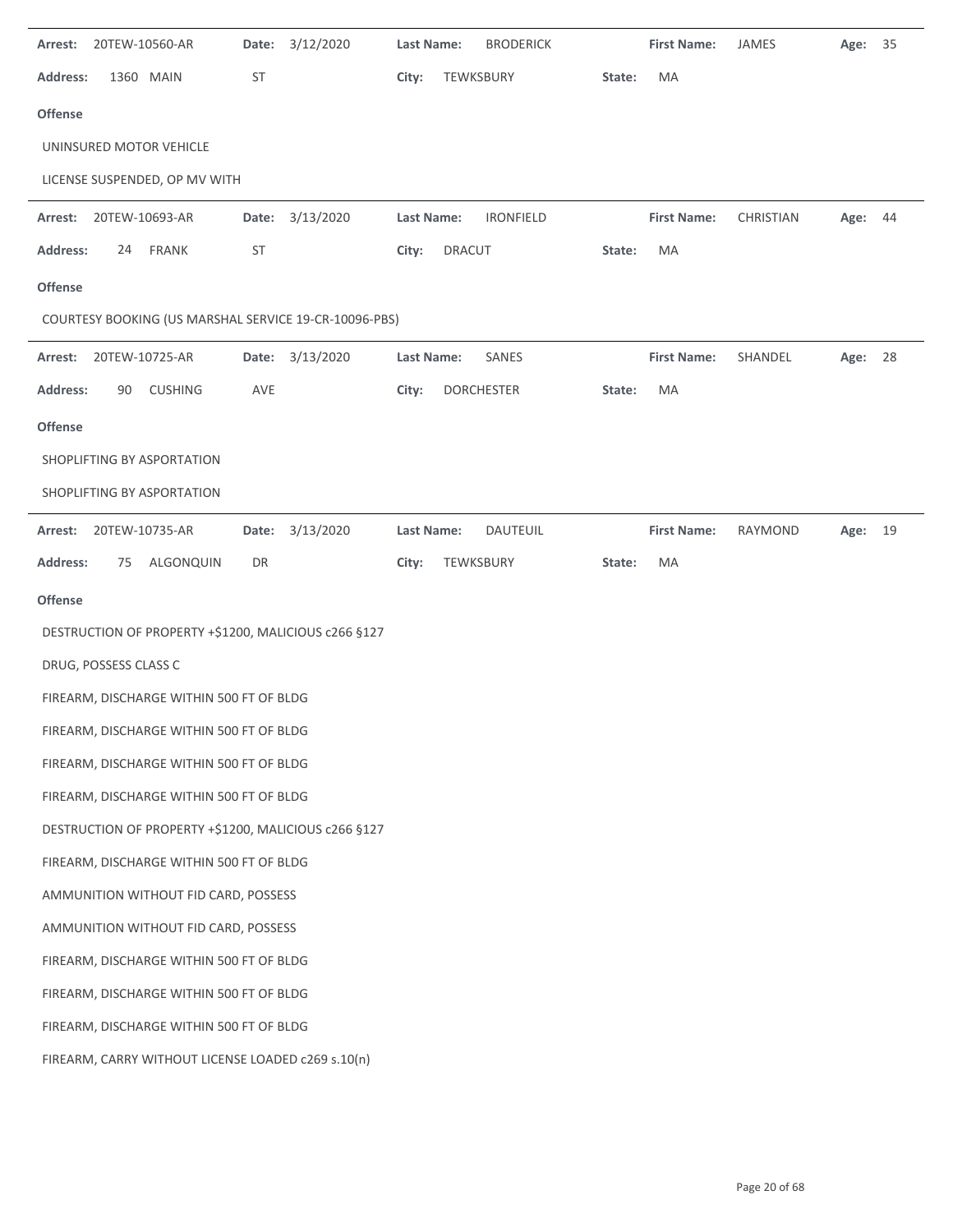| Arrest:         |                           | 20TEW-10833-AR                       |           | Date: 3/15/2020                                       | <b>Last Name:</b> |                  | RICCIARDELLI    |        | <b>First Name:</b> | ANDREW       | Age:    | 31 |
|-----------------|---------------------------|--------------------------------------|-----------|-------------------------------------------------------|-------------------|------------------|-----------------|--------|--------------------|--------------|---------|----|
| Address:        | 7                         | <b>BRADFORD</b>                      | RD        |                                                       | City:             | LYNN             |                 | State: | MA                 |              |         |    |
| <b>Offense</b>  |                           |                                      |           |                                                       |                   |                  |                 |        |                    |              |         |    |
|                 |                           | OUI-LIQUOR OR .08%, 2ND OFFENSE      |           |                                                       |                   |                  |                 |        |                    |              |         |    |
|                 |                           | NEGLIGENT OPERATION OF MOTOR VEHICLE |           |                                                       |                   |                  |                 |        |                    |              |         |    |
|                 |                           | MARKED LANES VIOLATION               |           |                                                       |                   |                  |                 |        |                    |              |         |    |
| Arrest:         |                           | 20TEW-10870-A-AR                     | Date:     | 3/15/2020                                             | Last Name:        |                  | <b>BARDASH</b>  |        | <b>First Name:</b> | ALEXANDER    | Age: 43 |    |
| Address:        |                           | 401 JOHN                             | ST        |                                                       | City:             | LOWELL           |                 | State: | MA                 |              |         |    |
| <b>Offense</b>  |                           |                                      |           |                                                       |                   |                  |                 |        |                    |              |         |    |
|                 | DRUG, POSSESS CLASS B     |                                      |           |                                                       |                   |                  |                 |        |                    |              |         |    |
|                 |                           | RECEIVE STOLEN PROPERTY -\$1200      |           |                                                       |                   |                  |                 |        |                    |              |         |    |
|                 |                           | COUNTERFEIT NOTE, POSSESS            |           |                                                       |                   |                  |                 |        |                    |              |         |    |
|                 |                           | BURGLARIOUS INSTRUMENT, POSSESS      |           |                                                       |                   |                  |                 |        |                    |              |         |    |
|                 |                           | DRUG, POSSESS TO DISTRIB CLASS B     |           |                                                       |                   |                  |                 |        |                    |              |         |    |
| Arrest:         |                           | 20TEW-10870-AR                       |           | Date: 3/15/2020                                       | Last Name:        |                  | <b>MITCHELL</b> |        | <b>First Name:</b> | PRESTON      | Age: 49 |    |
| <b>Address:</b> | 12                        | <b>TERRIE</b>                        | LN        |                                                       | City:             | HOLDEN           |                 | State: | MA                 |              |         |    |
| <b>Offense</b>  |                           |                                      |           |                                                       |                   |                  |                 |        |                    |              |         |    |
|                 |                           | DRUG, POSSESS TO DISTRIB CLASS B     |           |                                                       |                   |                  |                 |        |                    |              |         |    |
|                 | DRUG, POSSESS CLASS B     |                                      |           |                                                       |                   |                  |                 |        |                    |              |         |    |
|                 |                           | SHOPLIFTING BY CONCEALING MDSE       |           |                                                       |                   |                  |                 |        |                    |              |         |    |
|                 |                           | BURGLARIOUS INSTRUMENT, POSSESS      |           |                                                       |                   |                  |                 |        |                    |              |         |    |
|                 |                           | RECEIVE STOLEN PROPERTY -\$1200      |           |                                                       |                   |                  |                 |        |                    |              |         |    |
|                 |                           | LICENSE SUSPENDED, OP MV WITH        |           |                                                       |                   |                  |                 |        |                    |              |         |    |
| Arrest:         |                           | 20TEW-10893-AR                       |           | Date: 3/15/2020                                       | Last Name:        |                  | <b>DONOVAN</b>  |        | <b>First Name:</b> | SUSAN        | Age:    | 52 |
| <b>Address:</b> | 15                        | WILLIAM                              | <b>RD</b> |                                                       | City:             | <b>BILLERICA</b> |                 | State: | MA                 |              |         |    |
| Offense         |                           |                                      |           |                                                       |                   |                  |                 |        |                    |              |         |    |
|                 | <b>OUI-LIQUOR OR .08%</b> |                                      |           |                                                       |                   |                  |                 |        |                    |              |         |    |
|                 |                           | NEGLIGENT OPERATION OF MOTOR VEHICLE |           |                                                       |                   |                  |                 |        |                    |              |         |    |
| Arrest:         |                           | 20TEW-11035-AR                       | Date:     | 3/16/2020                                             | <b>Last Name:</b> |                  | CICCOLO         |        | <b>First Name:</b> | <b>TRACY</b> | Age: 41 |    |
| <b>Address:</b> | 90                        | SWAN                                 | ST        |                                                       | City:             | LOWELL           |                 | State: | MA                 |              |         |    |
| Offense         |                           |                                      |           |                                                       |                   |                  |                 |        |                    |              |         |    |
|                 |                           |                                      |           | CHILD UNDER 8 YEARS & UNDER 58 INCHES WITHOUT CARSEAT |                   |                  |                 |        |                    |              |         |    |
|                 | <b>OUI-LIQUOR OR .08%</b> |                                      |           |                                                       |                   |                  |                 |        |                    |              |         |    |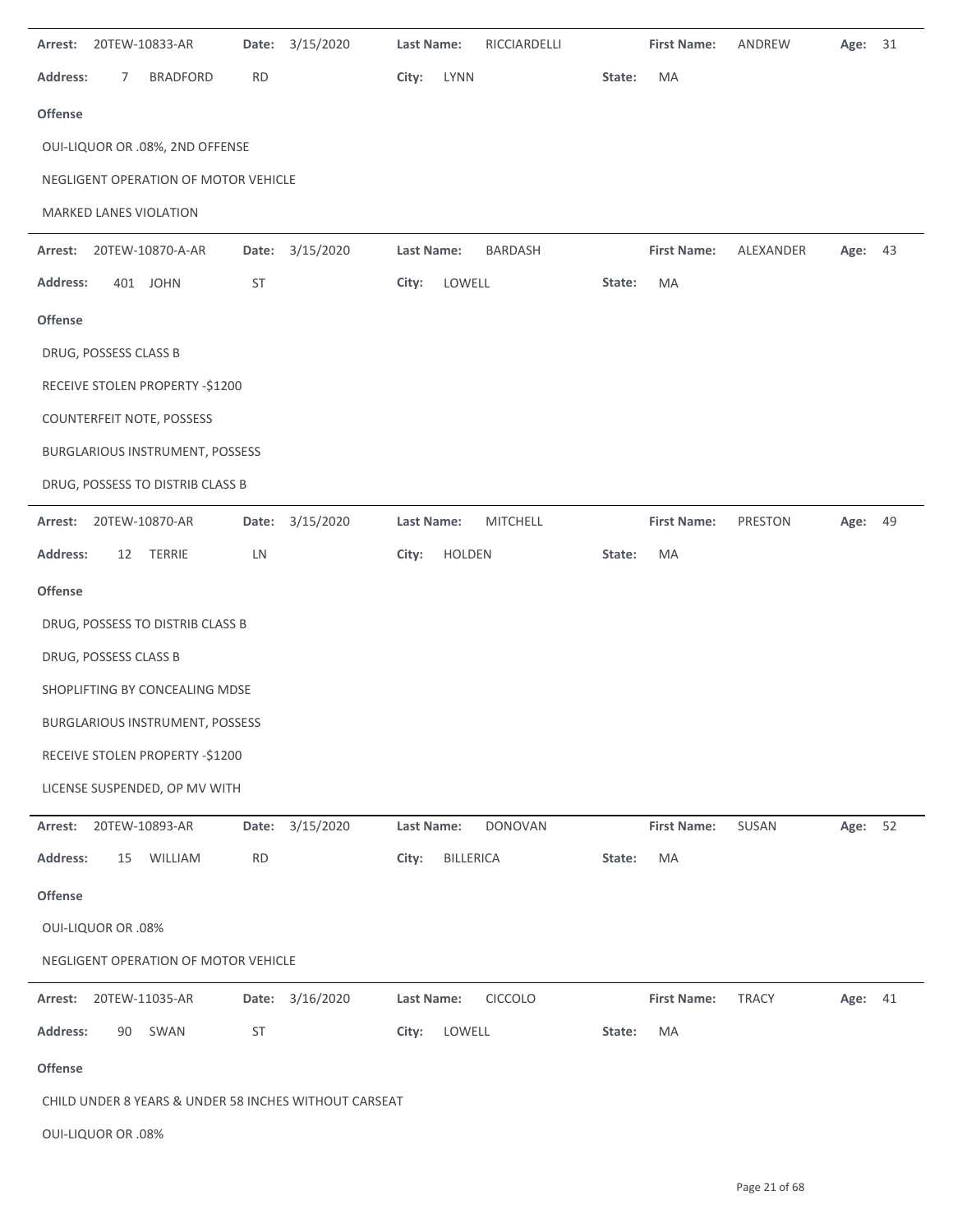| <b>MARKED LANES VIOLATION</b>                                            |                    |                                      |              |                                      |            |
|--------------------------------------------------------------------------|--------------------|--------------------------------------|--------------|--------------------------------------|------------|
| CHILD ENDANGERMENT WHILE OUI                                             |                    |                                      |              |                                      |            |
| NEGLIGENT OPERATION OF MOTOR VEHICLE                                     |                    |                                      |              |                                      |            |
| 20TEW-11087-AR<br>Arrest:                                                | Date: 3/17/2020    | Last Name:<br><b>MELVIN</b>          |              | <b>First Name:</b><br>SCOTT          | Age: 56    |
| ORCHARD<br><b>Address:</b><br>63                                         | <b>RD</b>          | <b>BILLERICA</b><br>City:            | State:<br>MA |                                      |            |
| <b>Offense</b>                                                           |                    |                                      |              |                                      |            |
| OUI-LIQUOR OR .08%, 4TH OR GREATER OFFENSE                               |                    |                                      |              |                                      |            |
| Arrest: 20TEW-11276-AR                                                   | Date: 3/18/2020    | <b>Last Name:</b><br><b>MCNAMARA</b> |              | <b>First Name:</b><br><b>PATRICK</b> | Age:<br>36 |
| <b>Address:</b><br>SANDBERG<br>3                                         | <b>RD</b>          | <b>BILLERICA</b><br>City:            | MA<br>State: |                                      |            |
| <b>Offense</b>                                                           |                    |                                      |              |                                      |            |
| RECKLESS OPERATION OF MOTOR VEHICLE                                      |                    |                                      |              |                                      |            |
| <b>OUI-LIQUOR OR .08%</b>                                                |                    |                                      |              |                                      |            |
| 20TEW-11523-AR<br>Arrest:                                                | Date: 3/20/2020    | Last Name:<br><b>MARQUEZ</b>         |              | <b>First Name:</b><br>NATHANIEL      | 37<br>Age: |
| AUSTIN<br>Address:<br>15                                                 | <b>ST</b>          | LOWELL<br>City:                      | MA<br>State: |                                      |            |
| <b>Offense</b>                                                           |                    |                                      |              |                                      |            |
| SHOPLIFTING BY ASPORTATION                                               |                    |                                      |              |                                      |            |
| 20TEW-11525-AR<br>Arrest:                                                | 3/20/2020<br>Date: | Last Name:<br><b>WILSON</b>          |              | <b>First Name:</b><br><b>KATRINA</b> | 30<br>Age: |
| <b>Address:</b><br>1903 MIDDLESEX                                        | <b>ST</b>          | City:<br>LOWELL                      | MA<br>State: |                                      |            |
| <b>Offense</b>                                                           |                    |                                      |              |                                      |            |
| SHOPLIFTING BY ASPORTATION                                               |                    |                                      |              |                                      |            |
| SHOPLIFTING BY ASPORTATION                                               |                    |                                      |              |                                      |            |
| DRUG, POSSESS CLASS A                                                    |                    |                                      |              |                                      |            |
| Arrest: 20TEW-11892-AR                                                   | Date: 3/22/2020    | Last Name:<br>ARSENAULT              |              | <b>First Name:</b><br><b>DAVID</b>   | Age: 40    |
| <b>Address:</b><br>ACORN<br>35                                           | DR                 | City:<br>RANDOLPH                    | MA<br>State: |                                      |            |
| Offense                                                                  |                    |                                      |              |                                      |            |
| WARRANT - 1833CR005070 - CRIME REPORT, FALSE - NEW BEDFORD DISTRICT      |                    |                                      |              |                                      |            |
| WARRANT - 1833CR004396 - OUI-LIQUOR OR .08 - NEW BEDFORD DISTRICT        |                    |                                      |              |                                      |            |
| 20TEW-12177-AR<br>Arrest:                                                | Date: 3/24/2020    | Last Name:<br>ACEVEDO                |              | <b>First Name:</b><br>ARGENIS        | Age: 25    |
| 417 HIGH<br><b>Address:</b>                                              | ST                 | LAWRENCE<br>City:                    | MA<br>State: |                                      |            |
| Offense                                                                  |                    |                                      |              |                                      |            |
| WARRANT - DOCKET#1566CR001878, STRAIGHT WARRANT, 90/10, 90/20            |                    |                                      |              |                                      |            |
| WARRANT - NCIC OUT OF SALEM NH FOR USE OF M/V WITHOUT AUTHORITY          |                    |                                      |              |                                      |            |
| FUGITIVE FROM JUSTICE: ROCKINGHAM COUNTY, NH, UNAUTHORIZED USE OF A M.V. |                    |                                      |              |                                      |            |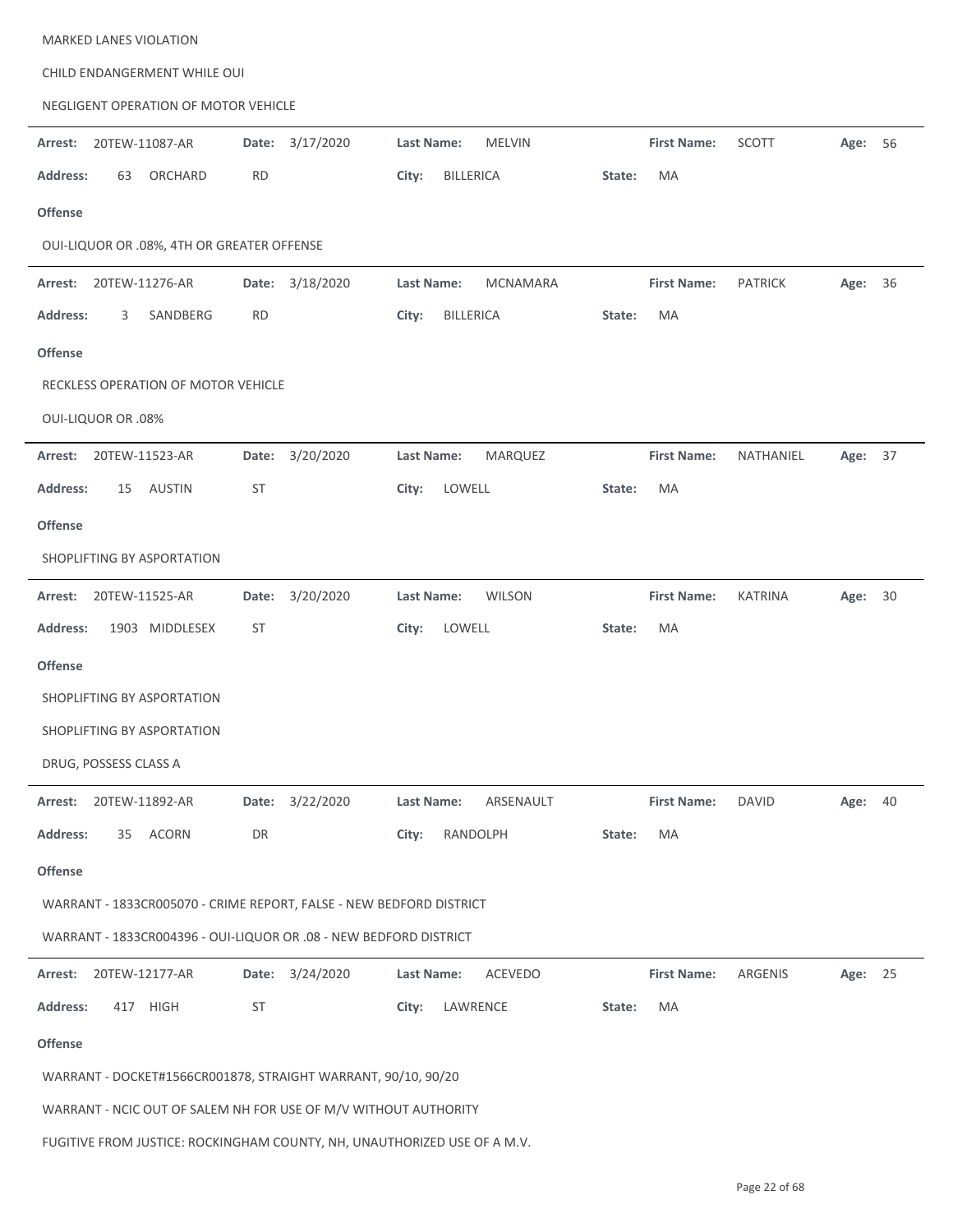| Arrest:         | 20TEW-12992-AR            |                                            | Date:     | 3/29/2020                                                           | Last Name:        |                  | STEWART-HORAN  |        | <b>First Name:</b> | <b>JASON</b>  | Age:    | 45 |
|-----------------|---------------------------|--------------------------------------------|-----------|---------------------------------------------------------------------|-------------------|------------------|----------------|--------|--------------------|---------------|---------|----|
| <b>Address:</b> | 829                       | <b>BOSTON</b>                              | <b>RD</b> |                                                                     | City:             | <b>BILLERICA</b> |                | State: | MA                 |               |         |    |
| <b>Offense</b>  |                           |                                            |           |                                                                     |                   |                  |                |        |                    |               |         |    |
|                 |                           |                                            |           | WARRANT - STRAIGHT, LOWELL DISTRICT, RECEIVE STOLEN PROP.-\$1200.00 |                   |                  |                |        |                    |               |         |    |
|                 |                           | SHOPLIFTING BY ASPORTATION, 2ND OFF.       |           |                                                                     |                   |                  |                |        |                    |               |         |    |
| Arrest:         | 20TEW-13936-AR            |                                            |           | Date: 4/4/2020                                                      | <b>Last Name:</b> |                  | <b>BURGESS</b> |        | <b>First Name:</b> | <b>DONNA</b>  | Age: 52 |    |
| <b>Address:</b> |                           | 31A SOUTH                                  | AVE       |                                                                     | City:             | <b>DERRY</b>     |                | State: | <b>NH</b>          |               |         |    |
| <b>Offense</b>  |                           |                                            |           |                                                                     |                   |                  |                |        |                    |               |         |    |
|                 | <b>OUI-LIQUOR OR .08%</b> |                                            |           |                                                                     |                   |                  |                |        |                    |               |         |    |
| Arrest:         | 20TEW-14549-AR            |                                            | Date:     | 4/9/2020                                                            | <b>Last Name:</b> |                  | <b>HILL</b>    |        | <b>First Name:</b> | WILLIAM       | Age: 63 |    |
| <b>Address:</b> |                           | 2003 MAIN                                  | <b>ST</b> |                                                                     | City:             | TEWKSBURY        |                | State: | МA                 |               |         |    |
| <b>Offense</b>  |                           |                                            |           |                                                                     |                   |                  |                |        |                    |               |         |    |
|                 |                           | OUI-LIQUOR OR .08%, 4TH OR GREATER OFFENSE |           |                                                                     |                   |                  |                |        |                    |               |         |    |
|                 |                           | LICENSE SUSPENDED FOR OUI, OUI WHILE       |           |                                                                     |                   |                  |                |        |                    |               |         |    |
|                 |                           | LICENSE SUSPENDED FOR OUI, OPER MV WITH    |           |                                                                     |                   |                  |                |        |                    |               |         |    |
|                 |                           |                                            |           | THREAT TO COMMIT CRIME: TO WIT ASSAULT AND BATTERY                  |                   |                  |                |        |                    |               |         |    |
| Arrest:         |                           | 20TEW-15044-AR                             | Date:     | 4/13/2020                                                           | Last Name:        |                  | <b>BRAZELL</b> |        | <b>First Name:</b> | DALE          | Age: 55 |    |
| <b>Address:</b> | 34                        | FAIRMEADOW                                 | <b>RD</b> |                                                                     | City:             |                  | WILMINGTON     | State: | MA                 |               |         |    |
| <b>Offense</b>  |                           |                                            |           |                                                                     |                   |                  |                |        |                    |               |         |    |
|                 | <b>OUI-LIQUOR OR .08%</b> |                                            |           |                                                                     |                   |                  |                |        |                    |               |         |    |
|                 |                           | NEGLIGENT OPERATION OF MOTOR VEHICLE       |           |                                                                     |                   |                  |                |        |                    |               |         |    |
| Arrest:         |                           | 20TEW-16775-AR                             |           | Date: 4/26/2020                                                     | Last Name:        |                  | <b>WHITE</b>   |        | <b>First Name:</b> | SHAWN         | Age:    | 32 |
| Address:        | 59                        | <b>BERKLEY</b>                             | <b>ST</b> |                                                                     | City:             | <b>BILLERICA</b> |                | State: | MA                 |               |         |    |
| Offense         |                           |                                            |           |                                                                     |                   |                  |                |        |                    |               |         |    |
|                 |                           | OUI-LIQUOR OR .08%, 2ND OFFENSE            |           |                                                                     |                   |                  |                |        |                    |               |         |    |
|                 |                           | NEGLIGENT OPERATION OF MOTOR VEHICLE       |           |                                                                     |                   |                  |                |        |                    |               |         |    |
|                 |                           | MARKED LANES VIOLATION                     |           |                                                                     |                   |                  |                |        |                    |               |         |    |
| Arrest:         | 20TEW-17167-AR            |                                            | Date:     | 4/30/2020                                                           | <b>Last Name:</b> |                  | LACHANCE       |        | <b>First Name:</b> | <b>JUSTIN</b> | Age:    | 34 |
| Address:        |                           | 782 SOUTH                                  | <b>ST</b> |                                                                     | City:             |                  | BRIDGEWATER    | State: | MA                 |               |         |    |
| Offense         |                           |                                            |           |                                                                     |                   |                  |                |        |                    |               |         |    |
|                 |                           | OUI-LIQUOR OR .08%, 2ND OFFENSE            |           |                                                                     |                   |                  |                |        |                    |               |         |    |
|                 |                           | NEGLIGENT OPERATION OF MOTOR VEHICLE       |           |                                                                     |                   |                  |                |        |                    |               |         |    |
|                 |                           | MARKED LANES VIOLATION                     |           |                                                                     |                   |                  |                |        |                    |               |         |    |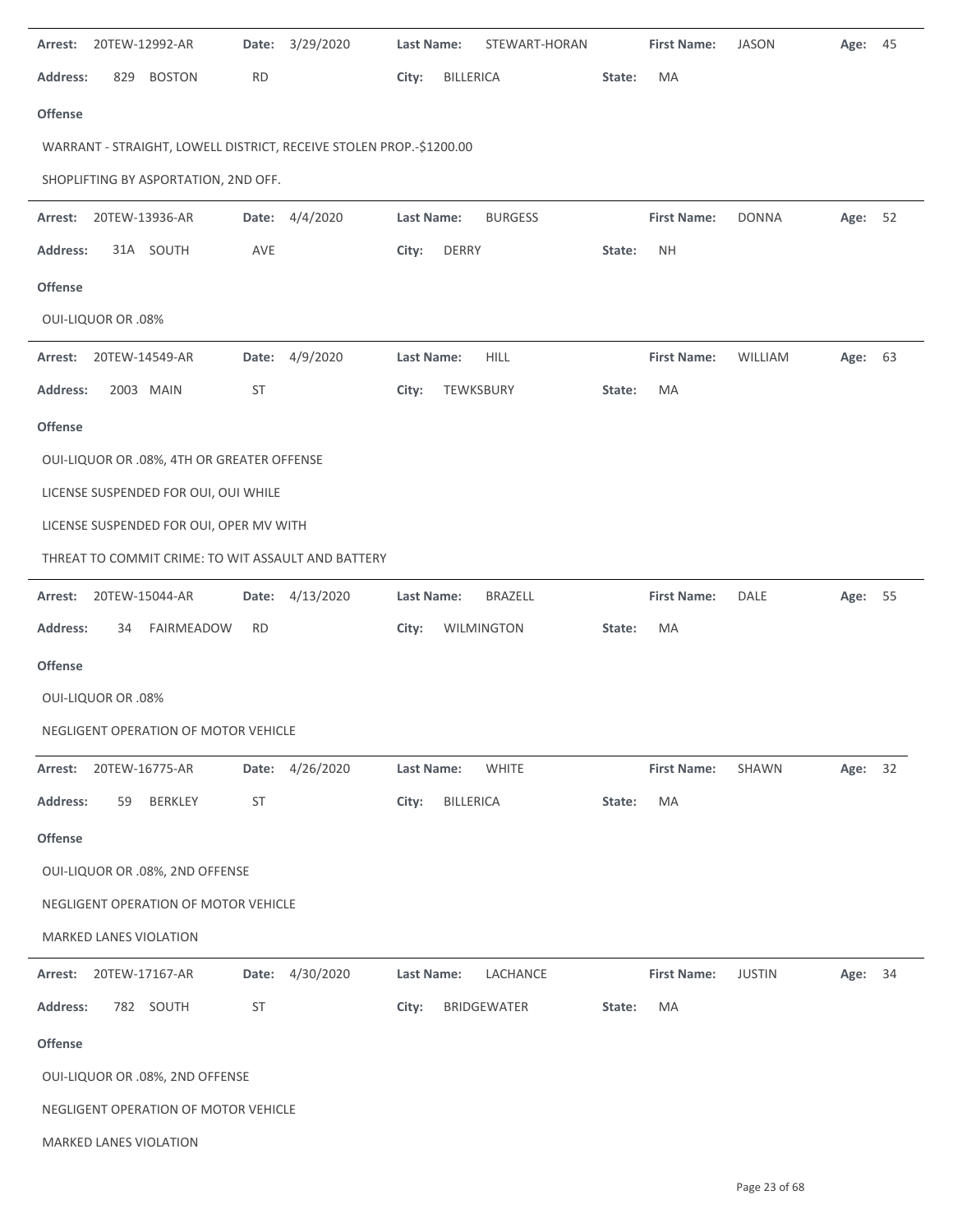| Arrest:         |                           | 20TEW-17290-AR                                  | Date:     | 5/1/2020                                                        | <b>Last Name:</b> |                  | <b>ROBERTS</b>  |        | <b>First Name:</b> | <b>CHRISTINE</b> | Age:    | 62 |
|-----------------|---------------------------|-------------------------------------------------|-----------|-----------------------------------------------------------------|-------------------|------------------|-----------------|--------|--------------------|------------------|---------|----|
| <b>Address:</b> | 460                       | <b>RIVER</b>                                    | <b>RD</b> |                                                                 | City:             | ANDOVER          |                 | State: | MA                 |                  |         |    |
| Offense         |                           |                                                 |           |                                                                 |                   |                  |                 |        |                    |                  |         |    |
|                 | <b>OUI-LIQUOR OR .08%</b> |                                                 |           |                                                                 |                   |                  |                 |        |                    |                  |         |    |
| Arrest:         |                           | 20TEW-17303-AR                                  | Date:     | 5/1/2020                                                        | Last Name:        |                  | SANCHEZ         |        | <b>First Name:</b> | PABLO            | Age: 28 |    |
| <b>Address:</b> | 60                        | <b>DARTMOUTH</b>                                | <b>ST</b> |                                                                 | City:             | LAWRENCE         |                 | State: | MA                 |                  |         |    |
| Offense         |                           |                                                 |           |                                                                 |                   |                  |                 |        |                    |                  |         |    |
|                 |                           | ASSAULT W/DANGEROUS WEAPON: TO WIT/ KNIFE       |           |                                                                 |                   |                  |                 |        |                    |                  |         |    |
|                 |                           | SHOPLIFTING BY ASPORTATION                      |           |                                                                 |                   |                  |                 |        |                    |                  |         |    |
| Arrest:         |                           | 20TEW-17741-AR                                  | Date:     | 5/6/2020                                                        | Last Name:        |                  | <b>HUTCHEON</b> |        | <b>First Name:</b> | <b>NICOLE</b>    | Age:    | 33 |
| <b>Address:</b> | 90                        | <b>JOHN</b>                                     | <b>ST</b> |                                                                 | City:             |                  | TEWKSBURY       | State: | MA                 |                  |         |    |
| Offense         |                           |                                                 |           |                                                                 |                   |                  |                 |        |                    |                  |         |    |
|                 |                           |                                                 |           | WARRANT (3 COUNTS ANIMAL CRUELTY & MISLEADING PO -2011CR001334) |                   |                  |                 |        |                    |                  |         |    |
| Arrest:         |                           | 20TEW-17790-AR                                  |           | Date: 5/6/2020                                                  | Last Name:        |                  | EBIESHUWA       |        | <b>First Name:</b> | CALVIN           | Age: 26 |    |
| <b>Address:</b> | 36                        | <b>FLINT</b>                                    | <b>ST</b> |                                                                 | City:             | <b>LYNN</b>      |                 | State: | MA                 |                  |         |    |
| <b>Offense</b>  |                           |                                                 |           |                                                                 |                   |                  |                 |        |                    |                  |         |    |
| KIDNAPPING      |                           |                                                 |           |                                                                 |                   |                  |                 |        |                    |                  |         |    |
|                 | MOTOR VEH, LARCENY OF     |                                                 |           |                                                                 |                   |                  |                 |        |                    |                  |         |    |
|                 |                           | WITNESS/JUROR/POLICE/COURT OFFICIAL, INTIMIDATE |           |                                                                 |                   |                  |                 |        |                    |                  |         |    |
| Arrest:         |                           | 20TEW-17950-AR                                  | Date:     | 5/8/2020                                                        | <b>Last Name:</b> |                  | <b>OBRIEN</b>   |        | <b>First Name:</b> | <b>JOHN</b>      | Age:    | 56 |
| Address:        |                           | 592 FLOYD                                       | ST        |                                                                 | City:             | <b>BILLERICA</b> |                 | State: | MA                 |                  |         |    |
| Offense         |                           |                                                 |           |                                                                 |                   |                  |                 |        |                    |                  |         |    |
|                 |                           |                                                 |           | OUI-DRUGS, 6TH OFFENSE c90 §24(1)(a)(1) (NARCOTIC DRUG)         |                   |                  |                 |        |                    |                  |         |    |
|                 |                           | LICENSE SUSPENDED, OP MV WITH                   |           |                                                                 |                   |                  |                 |        |                    |                  |         |    |
|                 |                           | NEGLIGENT OPERATION OF MOTOR VEHICLE            |           |                                                                 |                   |                  |                 |        |                    |                  |         |    |
|                 |                           | REGISTRATION REVOKED, OP MV WITH                |           |                                                                 |                   |                  |                 |        |                    |                  |         |    |
|                 |                           | UNINSURED MOTOR VEHICLE                         |           |                                                                 |                   |                  |                 |        |                    |                  |         |    |
|                 |                           | DRUG, POSSESS CLASS B, SUBSQ.OFF. (SUBOXONE)    |           |                                                                 |                   |                  |                 |        |                    |                  |         |    |
| Arrest:         |                           | 20TEW-18351-AR                                  | Date:     | 5/12/2020                                                       | Last Name:        |                  | RODRIGUEZ       |        | <b>First Name:</b> | DOMINIQUE        | Age:    | 19 |
| <b>Address:</b> | 34                        | VARNUM                                          | ST        |                                                                 | City:             | LOWELL           |                 | State: | MA                 |                  |         |    |
| <b>Offense</b>  |                           |                                                 |           |                                                                 |                   |                  |                 |        |                    |                  |         |    |
|                 |                           | RECEIVE STOLEN PROPERTY -\$1200                 |           |                                                                 |                   |                  |                 |        |                    |                  |         |    |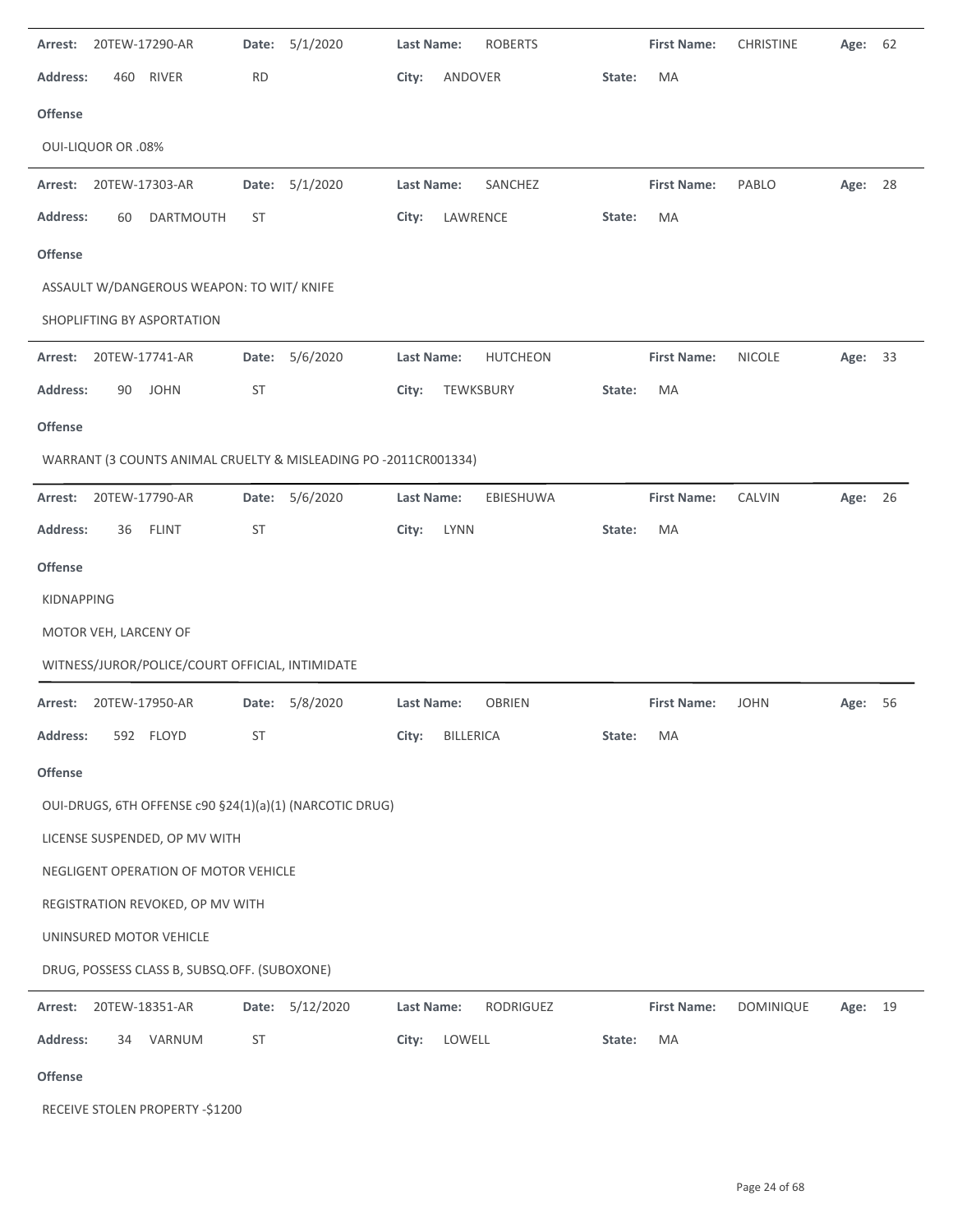|                 |                       | Arrest: 20TEW-18527-AR                         | Date:     | 5/14/2020                                                                | <b>Last Name:</b> | OLDS              |        | <b>First Name:</b> | <b>CHRISTOPHER</b> | Age: | 35   |
|-----------------|-----------------------|------------------------------------------------|-----------|--------------------------------------------------------------------------|-------------------|-------------------|--------|--------------------|--------------------|------|------|
| <b>Address:</b> | 72                    | <b>JUSTICE HILL</b>                            | <b>RD</b> |                                                                          | City:             | STERLING          | State: | MA                 |                    |      |      |
| <b>Offense</b>  |                       |                                                |           |                                                                          |                   |                   |        |                    |                    |      |      |
|                 |                       | DRUG, POSSESS TO DISTRIB CLASS B               |           |                                                                          |                   |                   |        |                    |                    |      |      |
|                 |                       | DANGEROUS WEAPON, CARRY: TO WIT/SWITCHBLADE    |           |                                                                          |                   |                   |        |                    |                    |      |      |
|                 | DRUG, POSSESS CLASS E |                                                |           |                                                                          |                   |                   |        |                    |                    |      |      |
|                 |                       |                                                |           | FENTANYL, TRAFFICKING IN MORE THAN 10 GRAMS c.94C, §32E(c1/2)            |                   |                   |        |                    |                    |      |      |
| Arrest:         |                       | 20TEW-18671-AR                                 |           | Date: 5/16/2020                                                          | Last Name:        | <b>GRIBBIN</b>    |        | <b>First Name:</b> | <b>AARON</b>       | Age: | - 26 |
| <b>Address:</b> | 170                   | AMHERST                                        | <b>ST</b> |                                                                          | City:             | <b>MANCHESTER</b> | State: | <b>NH</b>          |                    |      |      |
| <b>Offense</b>  |                       |                                                |           |                                                                          |                   |                   |        |                    |                    |      |      |
|                 |                       |                                                |           | FENTANYL, TRAFFICKING IN MORE THAN 10 GRAMS c.94C, §32E(c1/2)            |                   |                   |        |                    |                    |      |      |
|                 | DRUG, POSSESS CLASS E |                                                |           |                                                                          |                   |                   |        |                    |                    |      |      |
|                 | DRUG, POSSESS CLASS E |                                                |           |                                                                          |                   |                   |        |                    |                    |      |      |
|                 |                       | WARRANT - DEFAULT FOR DRUG, POSSESSION CLASS B |           |                                                                          |                   |                   |        |                    |                    |      |      |
| Arrest:         |                       | 20TEW-18720-AR                                 |           | Date: 5/16/2020                                                          | Last Name:        | THONGSOUVANH      |        | <b>First Name:</b> | SOMKITH            | Age: | 32   |
| <b>Address:</b> | 45                    | <b>BERNIER</b>                                 | <b>ST</b> |                                                                          | City:             | LOWELL            | State: | MA                 |                    |      |      |
| <b>Offense</b>  |                       |                                                |           |                                                                          |                   |                   |        |                    |                    |      |      |
|                 |                       |                                                |           | FUGITIVE FROM JUSTICE: MANCHESTER DISTRICT COURT, N.H., CRIMINAL THREATS |                   |                   |        |                    |                    |      |      |
|                 |                       | ASSAULT W/DANGEROUS WEAPON: TO WIT/ KNIFE      |           |                                                                          |                   |                   |        |                    |                    |      |      |
|                 |                       | DRUG, POSSESS CLASS B (METHAMPHETAMINE)        |           |                                                                          |                   |                   |        |                    |                    |      |      |
|                 | DISORDERLY CONDUCT    |                                                |           |                                                                          |                   |                   |        |                    |                    |      |      |
| Arrest:         |                       | 20TEW-19128-AR                                 | Date:     | 5/19/2020                                                                | Last Name:        | <b>MURRAY</b>     |        | <b>First Name:</b> | WILLIAM            | Age: | 52   |
| <b>Address:</b> | 40                    | FIORENZA                                       |           |                                                                          | City:             | WILMINGTON        | State: | MA                 |                    |      |      |
| Offense         |                       |                                                |           |                                                                          |                   |                   |        |                    |                    |      |      |
|                 |                       | WARRANT#2011CR000709 266/28/B LARCENY MV       |           |                                                                          |                   |                   |        |                    |                    |      |      |
| Arrest:         |                       | 20TEW-19413-AR                                 | Date:     | 5/22/2020                                                                | <b>Last Name:</b> | ZAMPITELLA        |        | <b>First Name:</b> | ANDREW             | Age: | 20   |
| <b>Address:</b> | 170                   | HELVETIA                                       | ST        |                                                                          | City:             | TEWKSBURY         | State: | MA                 |                    |      |      |
| Offense         |                       |                                                |           |                                                                          |                   |                   |        |                    |                    |      |      |
|                 |                       | B&E VEHICLE/BOAT NIGHTTIME FOR FELONY          |           |                                                                          |                   |                   |        |                    |                    |      |      |
|                 | LARCENY UNDER \$1200  |                                                |           |                                                                          |                   |                   |        |                    |                    |      |      |
| Arrest:         |                       | 20TEW-20317-AR                                 | Date:     | 6/2/2020                                                                 | Last Name:        | <b>RYAN</b>       |        | <b>First Name:</b> | <b>JOAN</b>        | Age: | 56   |
| <b>Address:</b> | 32                    | DELANEY                                        | DR        |                                                                          | City:             | TEWKSBURY         | State: | MA                 |                    |      |      |

**Offense**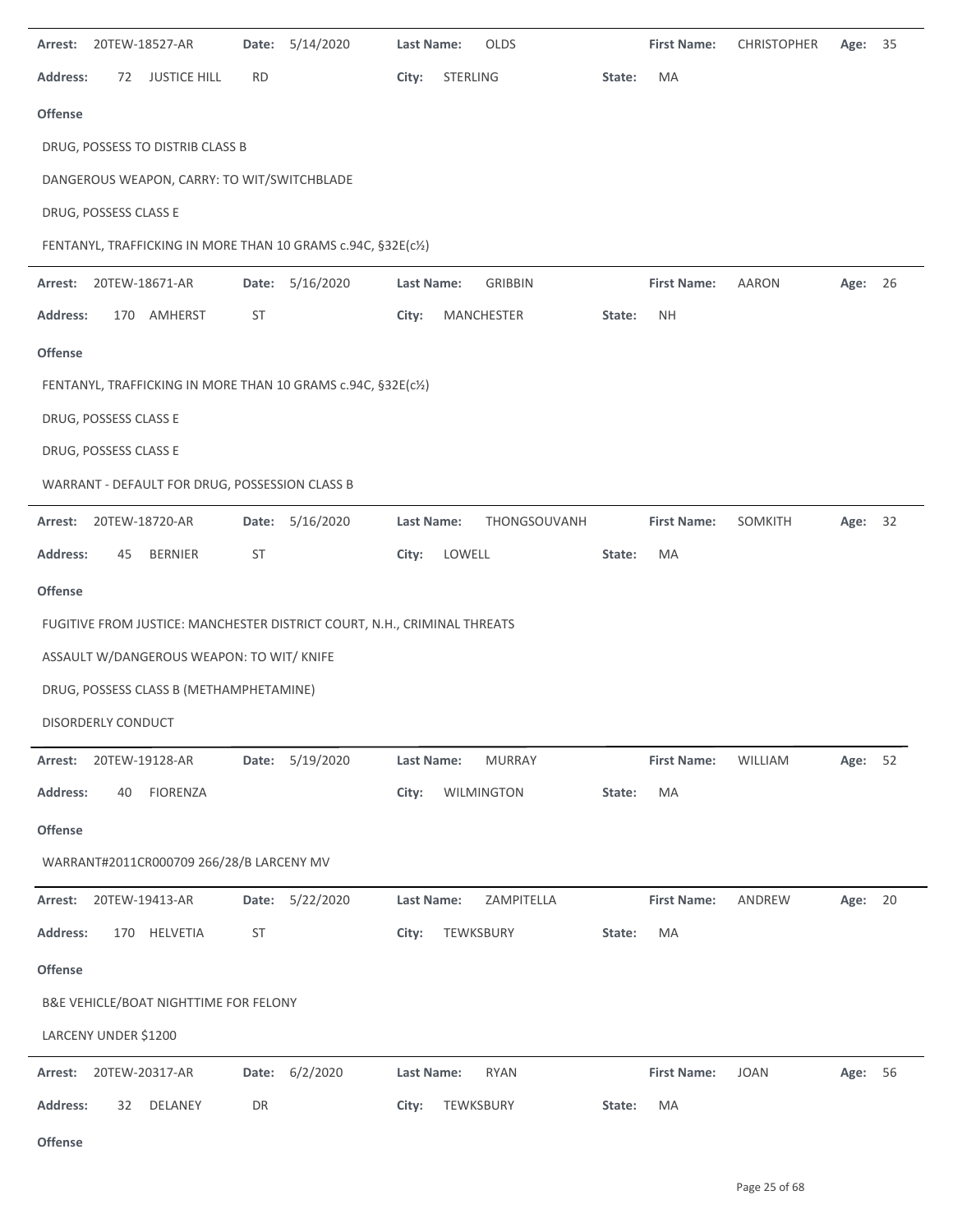| Arrest:         |                       | 20TEW-20377-AR                                     | Date:     | 6/3/2020                                                                     | <b>Last Name:</b> |               | <b>MCLOUD</b>    |        | <b>First Name:</b> | <b>JOSEPH</b> | Age:    | 61 |
|-----------------|-----------------------|----------------------------------------------------|-----------|------------------------------------------------------------------------------|-------------------|---------------|------------------|--------|--------------------|---------------|---------|----|
| Address:        | 34                    | PARKER                                             | <b>ST</b> |                                                                              | City:             | LAWRENCE      |                  | State: | MA                 |               |         |    |
| <b>Offense</b>  |                       |                                                    |           |                                                                              |                   |               |                  |        |                    |               |         |    |
|                 |                       | OUI-LIQUOR OR .08%, 2ND OFFENSE                    |           |                                                                              |                   |               |                  |        |                    |               |         |    |
|                 |                       | LEAVE SCENE OF PROPERTY DAMAGE                     |           |                                                                              |                   |               |                  |        |                    |               |         |    |
| Arrest:         |                       | 20TEW-20394-AR                                     | Date:     | 6/4/2020                                                                     | <b>Last Name:</b> |               | RIVERA           |        | <b>First Name:</b> | <b>JASMIN</b> | Age:    | 38 |
| Address:        | 28                    | SCHOOL                                             | <b>ST</b> |                                                                              | City:             |               | BRIDGEWATER      | State: | MA                 |               |         |    |
| Offense         |                       |                                                    |           |                                                                              |                   |               |                  |        |                    |               |         |    |
|                 | DRUG, POSSESS CLASS B |                                                    |           |                                                                              |                   |               |                  |        |                    |               |         |    |
|                 |                       |                                                    |           | WARRANT - STRAIGHT, INTIMIDATE TO STEAL FROM DEPOSITORY, LARCENY OVER \$1200 |                   |               |                  |        |                    |               |         |    |
| Arrest:         |                       | 20TEW-21361-AR                                     | Date:     | 6/15/2020                                                                    | <b>Last Name:</b> |               | <b>WOODWORTH</b> |        | <b>First Name:</b> | AMBER         | Age:    | 21 |
| <b>Address:</b> |                       | 1076 CHANDLER                                      | <b>ST</b> |                                                                              | City:             | TEWKSBURY     |                  | State: | MA                 |               |         |    |
| <b>Offense</b>  |                       |                                                    |           |                                                                              |                   |               |                  |        |                    |               |         |    |
| A&B             |                       |                                                    |           |                                                                              |                   |               |                  |        |                    |               |         |    |
|                 |                       | WARRANT#1950CR002434 266/30A SHOPLIFTING           |           |                                                                              |                   |               |                  |        |                    |               |         |    |
|                 | DRUG, POSSESS CLASS E |                                                    |           |                                                                              |                   |               |                  |        |                    |               |         |    |
|                 | DRUG, POSSESS CLASS E |                                                    |           |                                                                              |                   |               |                  |        |                    |               |         |    |
| Arrest:         |                       | 20TEW-21627-AR                                     |           | Date: 6/17/2020                                                              | Last Name:        |               | <b>WORTH</b>     |        | <b>First Name:</b> | <b>GARIN</b>  | Age:    | 46 |
| <b>Address:</b> | 9A                    | <b>SUNSHINE</b>                                    | DR        |                                                                              | City:             | <b>HUDSON</b> |                  | State: | <b>NH</b>          |               |         |    |
| <b>Offense</b>  |                       |                                                    |           |                                                                              |                   |               |                  |        |                    |               |         |    |
|                 | POLICE, INTIMIDATE    |                                                    |           |                                                                              |                   |               |                  |        |                    |               |         |    |
|                 | LARCENY UNDER \$1200  |                                                    |           |                                                                              |                   |               |                  |        |                    |               |         |    |
|                 | LARCENY UNDER \$1200  |                                                    |           |                                                                              |                   |               |                  |        |                    |               |         |    |
| Arrest:         |                       | 20TEW-21662-AR                                     |           | Date: 6/17/2020                                                              | <b>Last Name:</b> |               | <b>GANAS</b>     |        | <b>First Name:</b> | CHESINTA      | Age: 38 |    |
| <b>Address:</b> | 13                    | 1/2 LOWELL                                         | <b>RD</b> |                                                                              | City:             | <b>HUDSON</b> |                  | State: | <b>NH</b>          |               |         |    |
| Offense         |                       |                                                    |           |                                                                              |                   |               |                  |        |                    |               |         |    |
|                 |                       | FIREARM, CARRY WITHOUT LICENSE LOADED c269 s.10(n) |           |                                                                              |                   |               |                  |        |                    |               |         |    |
|                 |                       | AMMUNITION WITHOUT FID CARD, POSSESS               |           |                                                                              |                   |               |                  |        |                    |               |         |    |
| Arrest:         |                       | 20TEW-21767-AR                                     | Date:     | 6/18/2020                                                                    | Last Name:        |               | <b>BARNARD</b>   |        | <b>First Name:</b> | EDWARD        | Age:    | 74 |
| <b>Address:</b> | 25                    | WALNUT                                             | <b>ST</b> |                                                                              | City:             | LOWELL        |                  | State: | MA                 |               |         |    |
| Offense         |                       |                                                    |           |                                                                              |                   |               |                  |        |                    |               |         |    |

WARRANT ‐ 1711CR005179 ‐ LDC ‐ OP MV W/ LIC SUSP

OUI‐LIQUOR OR .08%, 2ND OFFENSE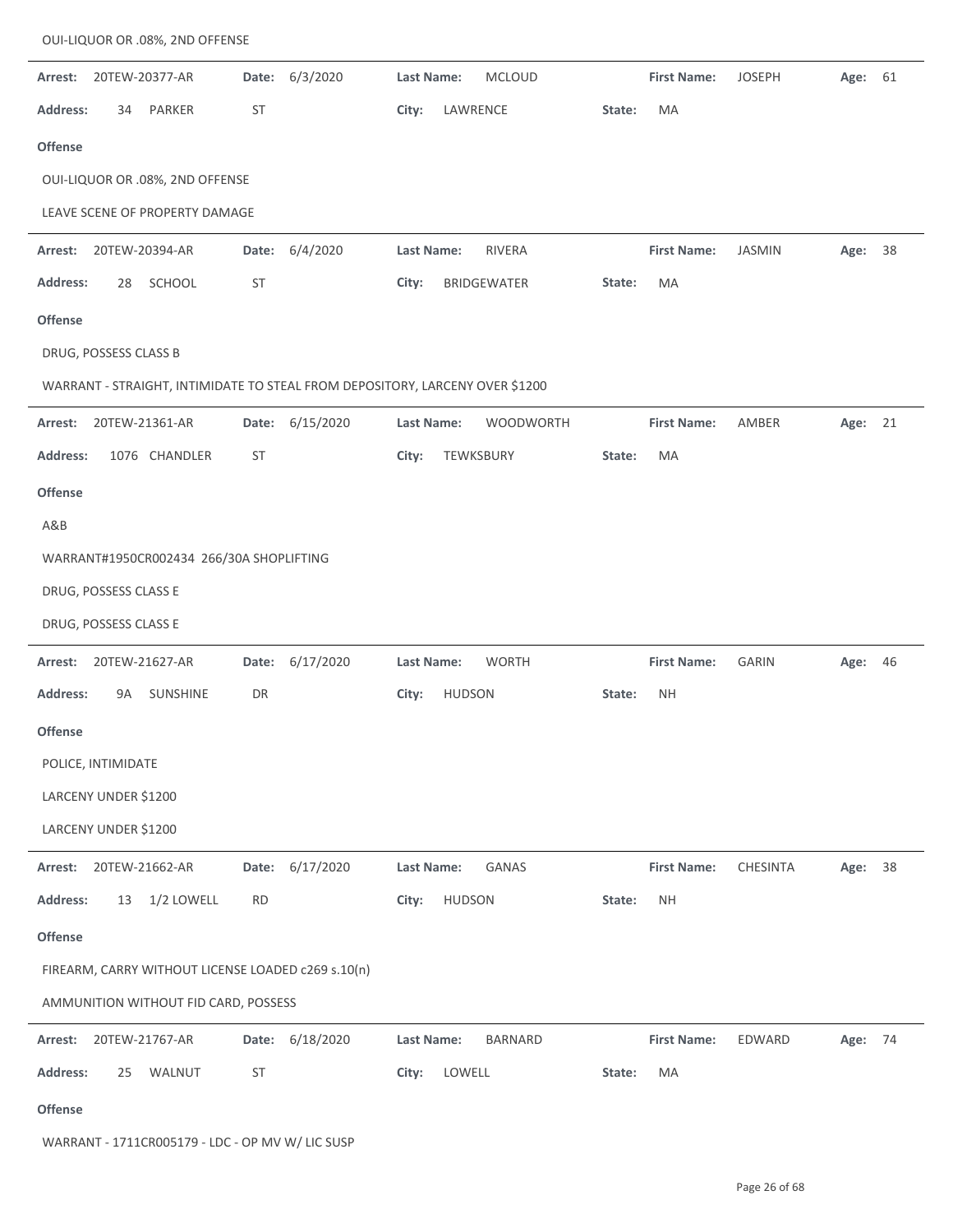| Arrest:         | 20TEW-21812-AR        |                                                   | Date:      | 6/18/2020                                                     | Last Name:        |                  | <b>DION</b>      |        | <b>First Name:</b> | <b>DAVID</b>   | Age:    | 32   |
|-----------------|-----------------------|---------------------------------------------------|------------|---------------------------------------------------------------|-------------------|------------------|------------------|--------|--------------------|----------------|---------|------|
| <b>Address:</b> | 54                    | CONNOLLY                                          | <b>RD</b>  |                                                               | City:             | <b>BILLERICA</b> |                  | State: | MA                 |                |         |      |
| Offense         |                       |                                                   |            |                                                               |                   |                  |                  |        |                    |                |         |      |
|                 |                       |                                                   |            | FENTANYL, TRAFFICKING IN MORE THAN 10 GRAMS c.94C, §32E(c1/2) |                   |                  |                  |        |                    |                |         |      |
|                 |                       |                                                   |            | WARRANT (1622CR000931) DRUG POSSESSION B/SUSP. LIC.           |                   |                  |                  |        |                    |                |         |      |
|                 |                       | FUGITIVE FROM JUSTICE ON COURT WARRANT            |            |                                                               |                   |                  |                  |        |                    |                |         |      |
| RESIST ARREST   |                       |                                                   |            |                                                               |                   |                  |                  |        |                    |                |         |      |
| Arrest:         | 20TEW-21919-AR        |                                                   |            | Date: 6/19/2020                                               | Last Name:        |                  | <b>VAN LIER</b>  |        | <b>First Name:</b> | JAMI           | Age:    | - 30 |
| Address:        | 46                    | <b>AUTUMN</b>                                     | <b>RUN</b> |                                                               | City:             | HOOKSETT         |                  | State: | <b>NH</b>          |                |         |      |
| <b>Offense</b>  |                       |                                                   |            |                                                               |                   |                  |                  |        |                    |                |         |      |
|                 |                       | FUGITIVE FROM JUSTICE ON COURT WARRANT            |            |                                                               |                   |                  |                  |        |                    |                |         |      |
|                 | DRUG, POSSESS CLASS B |                                                   |            |                                                               |                   |                  |                  |        |                    |                |         |      |
| Arrest:         | 20TEW-22191-AR        |                                                   | Date:      | 6/20/2020                                                     | Last Name:        |                  | <b>WILLETTE</b>  |        | <b>First Name:</b> | <b>DAMIEN</b>  | Age: 25 |      |
| <b>Address:</b> | 13                    | GALLANT                                           | <b>RD</b>  |                                                               | City:             | PEABODY          |                  | State: | MA                 |                |         |      |
| <b>Offense</b>  |                       |                                                   |            |                                                               |                   |                  |                  |        |                    |                |         |      |
|                 |                       | WARRANT (THREAT TO COMMIT CRIME)                  |            |                                                               |                   |                  |                  |        |                    |                |         |      |
| Arrest:         |                       | 20TEW-22432-A-AR                                  |            | Date: 6/22/2020                                               | <b>Last Name:</b> |                  | <b>NORMANDIN</b> |        | <b>First Name:</b> | MELISSA        | Age: 37 |      |
| <b>Address:</b> | 555                   | WESTERN                                           | AVE        |                                                               | City:             | LYNN             |                  | State: | MA                 |                |         |      |
| <b>Offense</b>  |                       |                                                   |            |                                                               |                   |                  |                  |        |                    |                |         |      |
|                 | DRUG, POSSESS CLASS A |                                                   |            |                                                               |                   |                  |                  |        |                    |                |         |      |
|                 | DRUG, POSSESS CLASS B |                                                   |            |                                                               |                   |                  |                  |        |                    |                |         |      |
|                 |                       | CREATING RISK OF SERIOUS BODILY INJURY TO A CHILD |            |                                                               |                   |                  |                  |        |                    |                |         |      |
|                 |                       | DRUG, POSSESS TO DISTRIB CLASS B                  |            |                                                               |                   |                  |                  |        |                    |                |         |      |
|                 | DRUG, POSSESS CLASS E |                                                   |            |                                                               |                   |                  |                  |        |                    |                |         |      |
| Arrest:         | 20TEW-22432-AR        |                                                   | Date:      | 6/22/2020                                                     | <b>Last Name:</b> |                  | <b>UPTON</b>     |        | <b>First Name:</b> | <b>MICHAEL</b> | Age: 31 |      |
| <b>Address:</b> |                       | 251 BUTMAN                                        | <b>RD</b>  |                                                               | City:             | LOWELL           |                  | State: | MA                 |                |         |      |
| Offense         |                       |                                                   |            |                                                               |                   |                  |                  |        |                    |                |         |      |
|                 | DRUG, POSSESS CLASS E |                                                   |            |                                                               |                   |                  |                  |        |                    |                |         |      |
|                 | DRUG, POSSESS CLASS C |                                                   |            |                                                               |                   |                  |                  |        |                    |                |         |      |
|                 | DRUG, POSSESS CLASS B |                                                   |            |                                                               |                   |                  |                  |        |                    |                |         |      |
|                 |                       | CREATING RISK OF SERIOUS BODILY INJURY TO A CHILD |            |                                                               |                   |                  |                  |        |                    |                |         |      |
|                 |                       |                                                   |            | WARRANT - 1718CR000565 - B&E NIGHTIME/FELONY - LAWRENCE DC    |                   |                  |                  |        |                    |                |         |      |
|                 |                       |                                                   |            | WARRANT - 1681CR006762 - B&E NIGHTIME/FELONY - LAWRENCE DC    |                   |                  |                  |        |                    |                |         |      |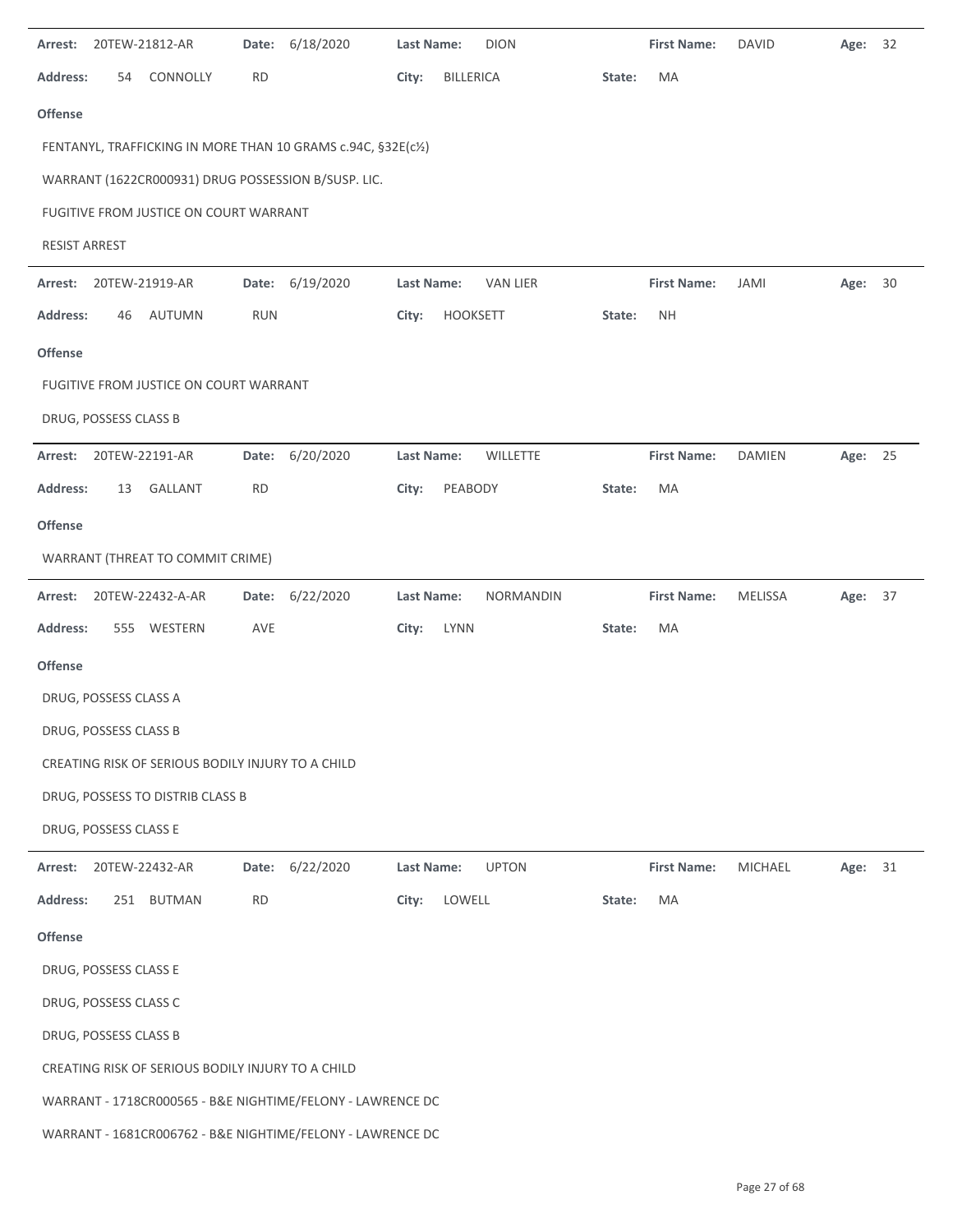| Arrest:         |                       | 20TEW-22562-AR                            | Date:     | 6/23/2020                                                       | Last Name: |                | HENRIQUEZ       |        | <b>First Name:</b> | JACQUELINE    | Age:    | 47 |
|-----------------|-----------------------|-------------------------------------------|-----------|-----------------------------------------------------------------|------------|----------------|-----------------|--------|--------------------|---------------|---------|----|
| <b>Address:</b> | 7                     | CHERRY                                    | ST        |                                                                 | City:      | <b>NASHUA</b>  |                 | State: | <b>NH</b>          |               |         |    |
| <b>Offense</b>  |                       |                                           |           |                                                                 |            |                |                 |        |                    |               |         |    |
|                 |                       | WARRANT - 2011CR001758 - A&B HFM - LDC    |           |                                                                 |            |                |                 |        |                    |               |         |    |
| Arrest:         |                       | 20TEW-22579-AR                            |           | Date: 6/23/2020                                                 | Last Name: |                | <b>HOWERTON</b> |        | <b>First Name:</b> | <b>GEORGE</b> | Age: 51 |    |
| <b>Address:</b> | 64                    | ORCHARD                                   | ST        |                                                                 | City:      | LOWELL         |                 | State: | MA                 |               |         |    |
| <b>Offense</b>  |                       |                                           |           |                                                                 |            |                |                 |        |                    |               |         |    |
|                 |                       |                                           |           | WARRANT - 1656CR003063 - OP MV SUSP LIC SUBSQ - QUINCY DC       |            |                |                 |        |                    |               |         |    |
|                 |                       |                                           |           | WARRANT - 1715CR001798 - OP MV W/ REV LIC HTO - BROCKTOM DC     |            |                |                 |        |                    |               |         |    |
|                 |                       |                                           |           | WARRANT - 1647CR000890 - LARCENY +\$1200 - BEDFORD DC           |            |                |                 |        |                    |               |         |    |
|                 |                       |                                           |           | WARRANT - 1615CR006898 - OP MV W/ SUSP LIC - BROCKTON DC        |            |                |                 |        |                    |               |         |    |
| Arrest:         |                       | 20TEW-22991-AR                            | Date:     | 6/25/2020                                                       | Last Name: |                | <b>BATES</b>    |        | <b>First Name:</b> | RICHARD       | Age:    | 45 |
| <b>Address:</b> | 72                    | HEATH                                     | ST        |                                                                 | City:      | TEWKSBURY      |                 | State: | MA                 |               |         |    |
| <b>Offense</b>  |                       |                                           |           |                                                                 |            |                |                 |        |                    |               |         |    |
|                 |                       |                                           |           | WARRANT - 1081CR01223 - COMMON THIEF - MIDDLESEX SUPERIOR       |            |                |                 |        |                    |               |         |    |
| Arrest:         |                       | 20TEW-23065-AR                            | Date:     | 6/25/2020                                                       | Last Name: |                | MACLEOD         |        | <b>First Name:</b> | <b>JASON</b>  | Age: 40 |    |
| <b>Address:</b> | 10                    | RANGE                                     | <b>RD</b> |                                                                 | City:      | <b>BELMONT</b> |                 | State: | <b>NH</b>          |               |         |    |
| <b>Offense</b>  |                       |                                           |           |                                                                 |            |                |                 |        |                    |               |         |    |
|                 |                       |                                           |           | DEFAULT WARRANT - LYNN DC #1313CR002356, 274/6, 266/49, 266/120 |            |                |                 |        |                    |               |         |    |
|                 | DRUG, POSSESS CLASS A |                                           |           |                                                                 |            |                |                 |        |                    |               |         |    |
|                 |                       | FUGITIVE FROM JUSTICE WITHOUT WARRANT     |           |                                                                 |            |                |                 |        |                    |               |         |    |
| Arrest:         |                       | 20TEW-23170-AR                            | Date:     | 6/26/2020                                                       | Last Name: |                | CETRONE         |        | <b>First Name:</b> | MICHAEL       | Age:    | 49 |
| <b>Address:</b> | 44                    | WHIPPLE                                   | <b>RD</b> |                                                                 | City:      | BILLERICA      |                 | State: | MA                 |               |         |    |
| <b>Offense</b>  |                       |                                           |           |                                                                 |            |                |                 |        |                    |               |         |    |
|                 |                       | ASSAULT W/DANGEROUS WEAPON TO WIT FIREARM |           |                                                                 |            |                |                 |        |                    |               |         |    |
| Arrest:         |                       | 20TEW-23175-AR                            | Date:     | 6/26/2020                                                       | Last Name: |                | <b>SUERO</b>    |        | <b>First Name:</b> | <b>JUAN</b>   | Age: 54 |    |
| <b>Address:</b> | 17                    | JAMES                                     | ST        |                                                                 | City:      | LOWELL         |                 | State: | MA                 |               |         |    |
| Offense         |                       |                                           |           |                                                                 |            |                |                 |        |                    |               |         |    |
|                 |                       | DRUG, POSSESS TO DISTRIB CLASS B          |           |                                                                 |            |                |                 |        |                    |               |         |    |
|                 |                       | DRUG, DISTRIBUTE CLASS B                  |           |                                                                 |            |                |                 |        |                    |               |         |    |

DRUG, POSSESS CLASS B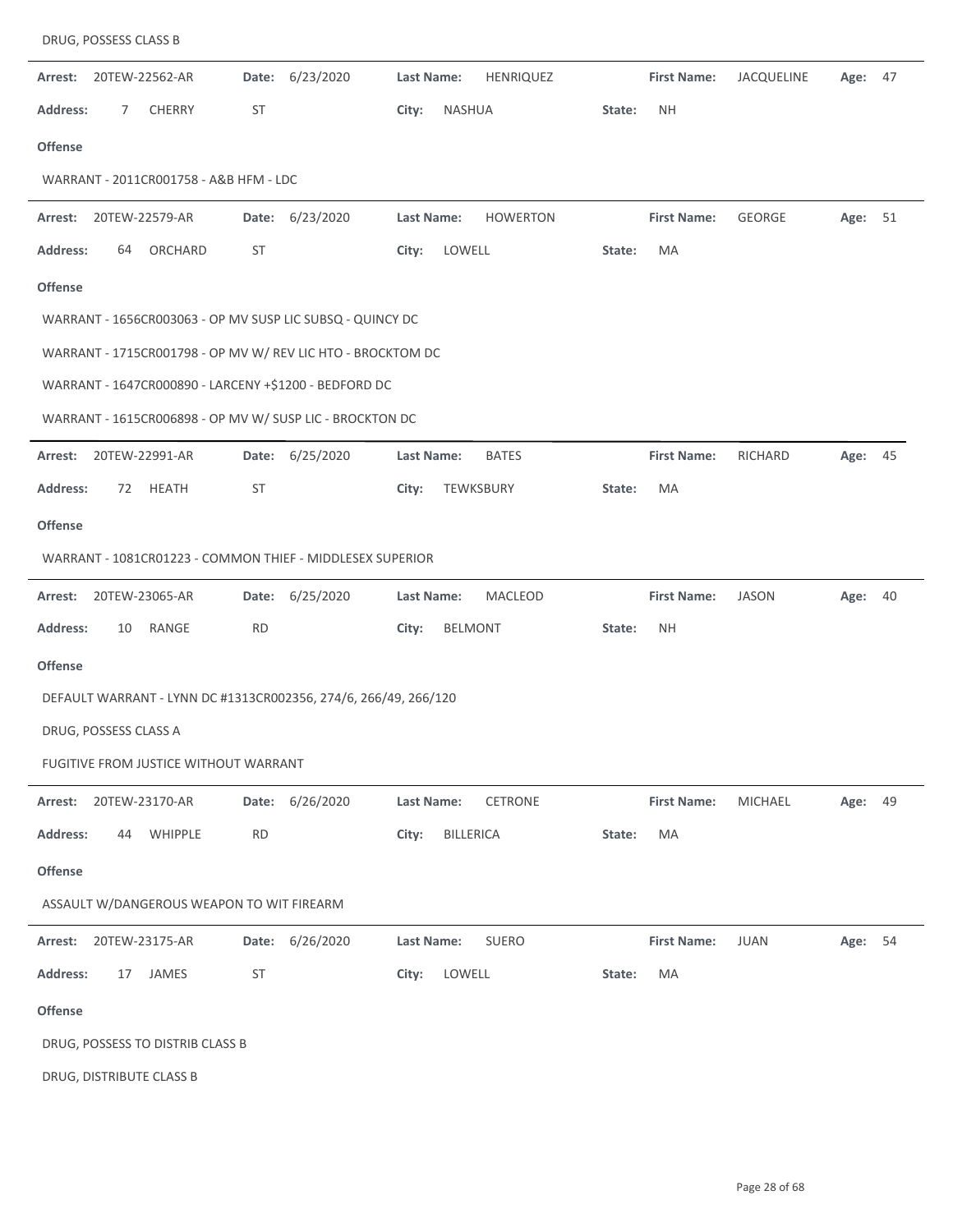| Arrest:           |                       | 20TEW-23329-A-AR                             |           | Date: 6/27/2020                                                      | <b>Last Name:</b> |                  | <b>KIDSON</b>  |        | <b>First Name:</b> | ABIGAIL         | Age:    | 20 |
|-------------------|-----------------------|----------------------------------------------|-----------|----------------------------------------------------------------------|-------------------|------------------|----------------|--------|--------------------|-----------------|---------|----|
| <b>Address:</b>   | 11                    | EDSON                                        | TER       |                                                                      | City:             | <b>HYDE PARK</b> |                | State: | MA                 |                 |         |    |
| <b>Offense</b>    |                       |                                              |           |                                                                      |                   |                  |                |        |                    |                 |         |    |
|                   |                       | DRUG, POSSESS TO DISTRIB CLASS C             |           |                                                                      |                   |                  |                |        |                    |                 |         |    |
|                   |                       |                                              |           | METHAMPHETAMINE, TRAFFICKING IN 18 GRAMS OR MORE, LESS THAN 36 GRAMS |                   |                  |                |        |                    |                 |         |    |
| Arrest:           |                       | 20TEW-23329-AR                               |           | Date: 6/27/2020                                                      | Last Name:        |                  | <b>SMITH</b>   |        | <b>First Name:</b> | <b>DAMIAN</b>   | Age: 41 |    |
| <b>Address:</b>   | 11                    | EDSON                                        | TER       |                                                                      | City:             | <b>HYDE PARK</b> |                | State: | MA                 |                 |         |    |
| Offense           |                       |                                              |           |                                                                      |                   |                  |                |        |                    |                 |         |    |
|                   |                       |                                              |           | METHAMPHETAMINE, TRAFFICKING IN 18 GRAMS OR MORE, LESS THAN 36 GRAMS |                   |                  |                |        |                    |                 |         |    |
|                   |                       |                                              |           | WARRANT#1808CR000081 275/2 THREAT TO COOIT CRIME                     |                   |                  |                |        |                    |                 |         |    |
|                   |                       | DRUG, POSSESS TO DISTRIB CLASS C, SUBSQ.     |           |                                                                      |                   |                  |                |        |                    |                 |         |    |
| Arrest:           |                       | 20TEW-23557-AR                               |           | Date: 6/29/2020                                                      | Last Name:        |                  | <b>MUSTAFA</b> |        | <b>First Name:</b> | AHMED           | Age: 39 |    |
| <b>Address:</b>   |                       | 295 MARSHALL                                 | ST        |                                                                      | City:             |                  | TEWKSBURY      | State: | MA                 |                 |         |    |
| <b>Offense</b>    |                       |                                              |           |                                                                      |                   |                  |                |        |                    |                 |         |    |
|                   | DRUG, POSSESS CLASS E |                                              |           |                                                                      |                   |                  |                |        |                    |                 |         |    |
|                   | DRUG, POSSESS CLASS A |                                              |           |                                                                      |                   |                  |                |        |                    |                 |         |    |
| <b>OUI--DRUGS</b> |                       |                                              |           |                                                                      |                   |                  |                |        |                    |                 |         |    |
|                   |                       | MARKED LANES VIOLATION                       |           |                                                                      |                   |                  |                |        |                    |                 |         |    |
| Arrest:           |                       | 20TEW-23730-AR                               | Date:     | 6/30/2020                                                            | Last Name:        |                  | <b>MORSBY</b>  |        | <b>First Name:</b> | <b>ALPHANSO</b> | Age: 28 |    |
| <b>Address:</b>   | 41                    | <b>MULLIN</b>                                |           |                                                                      | City:             | QUINCY           |                | State: | MA                 |                 |         |    |
| <b>Offense</b>    |                       |                                              |           |                                                                      |                   |                  |                |        |                    |                 |         |    |
|                   |                       | WARRANT - A&B HFM - LOWELL DC - 2011CR000486 |           |                                                                      |                   |                  |                |        |                    |                 |         |    |
| Arrest:           |                       | 20TEW-23750-A-AR                             |           | Date: 6/30/2020                                                      | Last Name:        |                  | <b>REID</b>    |        | <b>First Name:</b> | ERIK            | Age: 33 |    |
| <b>Address:</b>   |                       | 131 BEDFORD                                  | <b>RD</b> |                                                                      | City:             | <b>WOBURN</b>    |                | State: | MA                 |                 |         |    |
| Offense           |                       |                                              |           |                                                                      |                   |                  |                |        |                    |                 |         |    |
|                   | DRUG, POSSESS CLASS B |                                              |           |                                                                      |                   |                  |                |        |                    |                 |         |    |
|                   | DRUG, POSSESS CLASS B |                                              |           |                                                                      |                   |                  |                |        |                    |                 |         |    |
|                   |                       | LICENSE SUSPENDED, OP MV WITH                |           |                                                                      |                   |                  |                |        |                    |                 |         |    |
| Arrest:           |                       | 20TEW-23750-AR                               | Date:     | 6/30/2020                                                            | Last Name:        |                  | <b>HOLUB</b>   |        | <b>First Name:</b> | <b>JOSEPH</b>   | Age: 32 |    |
| <b>Address:</b>   | 52                    | GREENLEAF                                    | <b>ST</b> |                                                                      | City:             | HAVERHILL        |                | State: | MA                 |                 |         |    |
| Offense           |                       |                                              |           |                                                                      |                   |                  |                |        |                    |                 |         |    |
|                   | DRUG, POSSESS CLASS B |                                              |           |                                                                      |                   |                  |                |        |                    |                 |         |    |
|                   | SEAT BELT, FAIL WEAR  |                                              |           |                                                                      |                   |                  |                |        |                    |                 |         |    |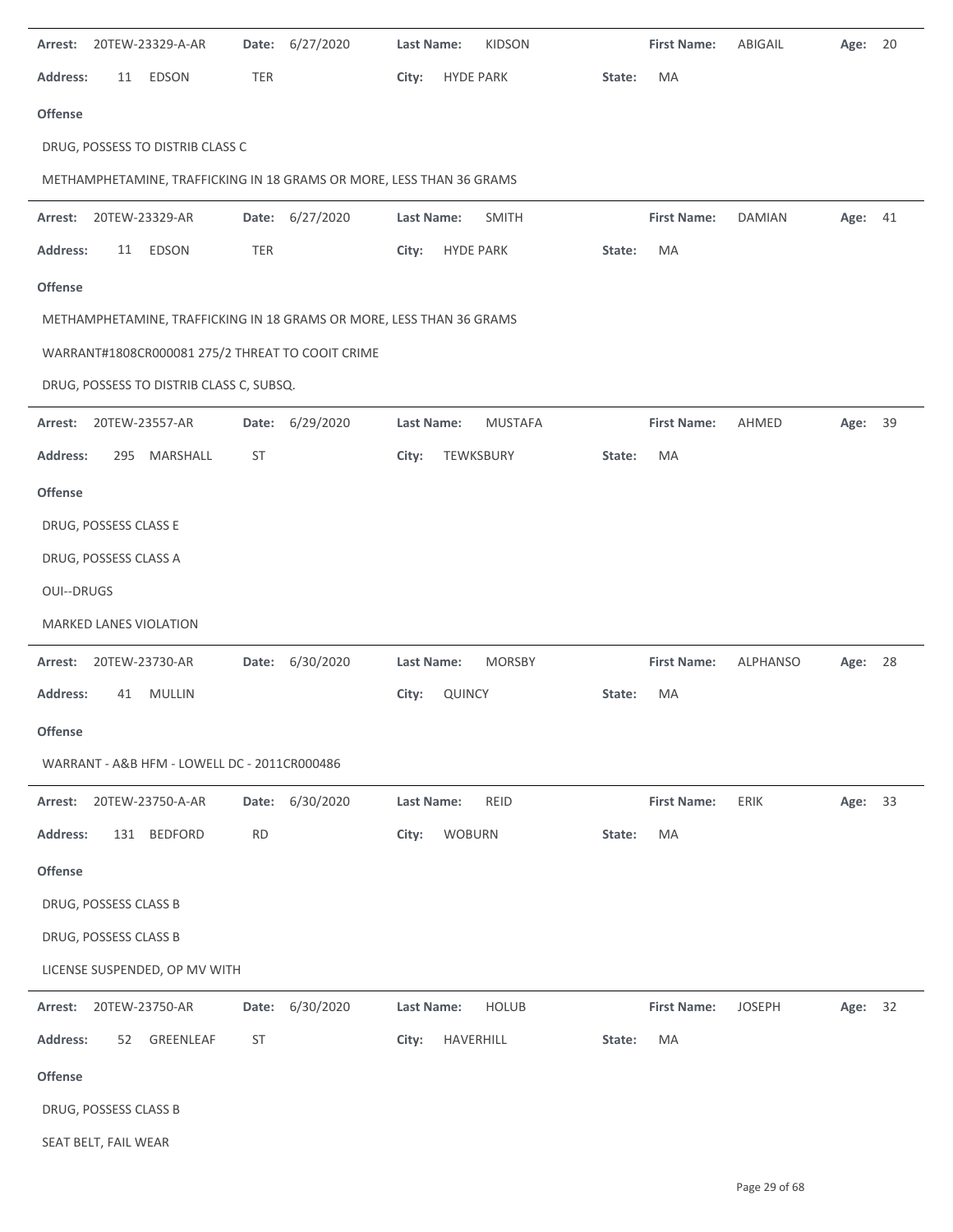| Arrest:         |                           | 20TEW-23880-AR                           | Date:     | 7/1/2020                                                       | <b>Last Name:</b> | <b>SEARS</b>   |        | <b>First Name:</b> | SHERRI         | Age:    | 50 |
|-----------------|---------------------------|------------------------------------------|-----------|----------------------------------------------------------------|-------------------|----------------|--------|--------------------|----------------|---------|----|
| <b>Address:</b> | 21                        | <b>OAKLAND</b>                           | AVE       |                                                                | City:             | TEWKSBURY      | State: | MA                 |                |         |    |
| Offense         |                           |                                          |           |                                                                |                   |                |        |                    |                |         |    |
|                 | <b>INTIMIDATE WITNESS</b> |                                          |           |                                                                |                   |                |        |                    |                |         |    |
|                 |                           | THREAT TO COMMIT CRIME, TO WIT: MURDER   |           |                                                                |                   |                |        |                    |                |         |    |
| Arrest:         |                           | 20TEW-23931-AR                           |           | Date: 7/1/2020                                                 | Last Name:        | VAZQUEZ        |        | <b>First Name:</b> | <b>MARIO</b>   | Age: 30 |    |
| <b>Address:</b> | 93                        | CHESTNUT                                 | ST        |                                                                | City:             | LOWELL         | State: | MA                 |                |         |    |
| Offense         |                           |                                          |           |                                                                |                   |                |        |                    |                |         |    |
|                 |                           | WARRANT#1738CR001901 90/23 LICENSE SUSP. |           |                                                                |                   |                |        |                    |                |         |    |
|                 |                           | LICENSE SUSPENDED, OP MV WITH, SUBSQ.OFF |           |                                                                |                   |                |        |                    |                |         |    |
|                 | INSPECTION/STICKER, NO    |                                          |           |                                                                |                   |                |        |                    |                |         |    |
| Arrest:         |                           | 20TEW-24059-AR                           |           | Date: 7/2/2020                                                 | Last Name:        | <b>BUSSEY</b>  |        | <b>First Name:</b> | <b>PATRICK</b> | Age: 22 |    |
| <b>Address:</b> | 81                        | LAKEVIEW                                 | AVE       |                                                                | City:             | LOWELL         | State: | MA                 |                |         |    |
| <b>Offense</b>  |                           |                                          |           |                                                                |                   |                |        |                    |                |         |    |
|                 |                           | WARRANT#2011CR001567 265/13M             |           |                                                                |                   |                |        |                    |                |         |    |
| Arrest:         |                           | 20TEW-24676-AR                           |           | Date: 7/7/2020                                                 | Last Name:        | GONZALEZ       |        | <b>First Name:</b> | GINALEE        | Age:    | 31 |
| Address:        |                           | 231 WATER                                | <b>ST</b> |                                                                | City:             | LAWRENCE       | State: | MA                 |                |         |    |
| Offense         |                           |                                          |           |                                                                |                   |                |        |                    |                |         |    |
| WARRANT         |                           | 1718CR006296 OUI-LIQUOR                  |           |                                                                |                   |                |        |                    |                |         |    |
| Arrest:         |                           | 20TEW-25087-AR                           |           | Date: 7/10/2020                                                | Last Name:        | <b>MCATEER</b> |        | <b>First Name:</b> | <b>RYAN</b>    | Age:    | 27 |
| Address:        | 2                         | RYAN'S                                   | WAY       |                                                                | City:             | TEWKSBURY      | State: | MA                 |                |         |    |
| Offense         |                           |                                          |           |                                                                |                   |                |        |                    |                |         |    |
|                 | DRUG, POSSESS CLASS B     |                                          |           |                                                                |                   |                |        |                    |                |         |    |
| Arrest:         |                           | 20TEW-25108-A-AR                         |           | Date: 7/10/2020                                                | <b>Last Name:</b> | DAWLEY         |        | <b>First Name:</b> | <b>ELIAS</b>   | Age: 26 |    |
| <b>Address:</b> | 29                        | COLONIAL                                 | DR        |                                                                | City:             | GREENFIELD     | State: | <b>NH</b>          |                |         |    |
| Offense         |                           |                                          |           |                                                                |                   |                |        |                    |                |         |    |
|                 |                           | DRUG, POSSESS TO DISTRIB CLASS B         |           |                                                                |                   |                |        |                    |                |         |    |
|                 |                           | COUNTERFEIT NOTE, POSSESS                |           |                                                                |                   |                |        |                    |                |         |    |
|                 |                           | CONSPIRACY TO VIOLATE DRUG LAW           |           |                                                                |                   |                |        |                    |                |         |    |
|                 |                           | DRUG, POSSESS TO DISTRIB CLASS E         |           |                                                                |                   |                |        |                    |                |         |    |
|                 |                           |                                          |           | COCAINE, TRAFFICKING IN, 36 GRAMS OR MORE, LESS THAN 100 GRAMS |                   |                |        |                    |                |         |    |
| SIGNAL, FAIL TO |                           |                                          |           |                                                                |                   |                |        |                    |                |         |    |
|                 |                           | DRUG, POSSESS TO DISTRIB CLASS A         |           |                                                                |                   |                |        |                    |                |         |    |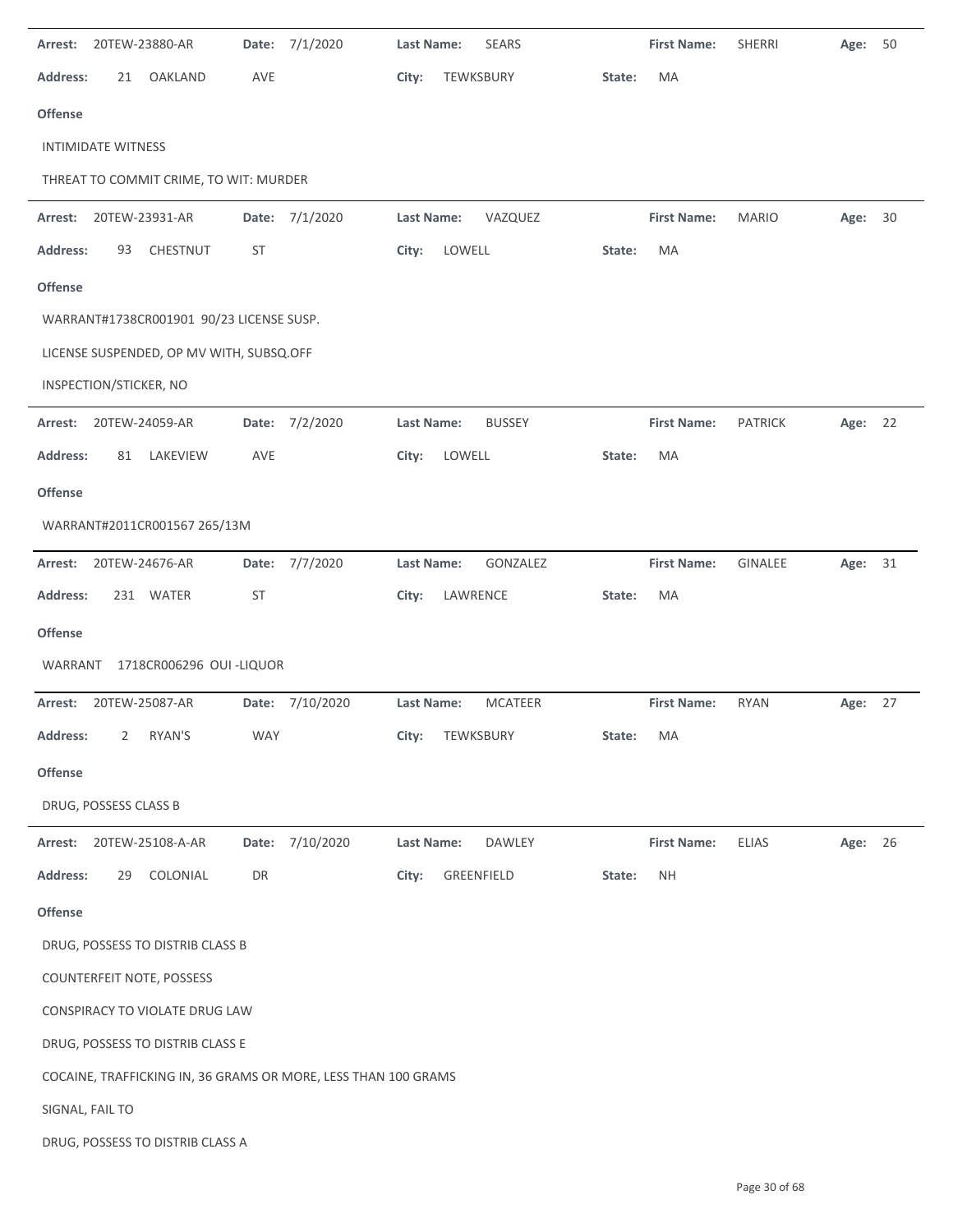|                        |                                  | DRUG, POSSESS TO DISTRIB CLASS B         |           |                                                                |            |          |                |        |                    |                  |         |    |
|------------------------|----------------------------------|------------------------------------------|-----------|----------------------------------------------------------------|------------|----------|----------------|--------|--------------------|------------------|---------|----|
|                        | DRUG, POSSESS TO DISTRIB CLASS C |                                          |           |                                                                |            |          |                |        |                    |                  |         |    |
|                        |                                  | DRUG, POSSESS TO DISTRIB CLASS C         |           |                                                                |            |          |                |        |                    |                  |         |    |
|                        |                                  | DRUG, POSSESS TO DISTRIB CLASS B         |           |                                                                |            |          |                |        |                    |                  |         |    |
| Arrest:                |                                  | 20TEW-25108-AR                           |           | Date: 7/10/2020                                                | Last Name: |          | KAEPPEL        |        | <b>First Name:</b> | <b>BRITTANY</b>  | Age: 35 |    |
| <b>Address:</b>        |                                  | 171 PROVIDENCE                           | <b>ST</b> |                                                                | City:      | PUTNAM   |                | State: | <b>CT</b>          |                  |         |    |
| <b>Offense</b>         |                                  |                                          |           |                                                                |            |          |                |        |                    |                  |         |    |
|                        |                                  | DRUG, POSSESS TO DISTRIB CLASS C         |           |                                                                |            |          |                |        |                    |                  |         |    |
|                        |                                  | DRUG, POSSESS TO DISTRIB CLASS B         |           |                                                                |            |          |                |        |                    |                  |         |    |
|                        |                                  | DRUG, POSSESS TO DISTRIB CLASS B         |           |                                                                |            |          |                |        |                    |                  |         |    |
|                        |                                  | DRUG, POSSESS TO DISTRIB CLASS B         |           |                                                                |            |          |                |        |                    |                  |         |    |
|                        |                                  | DRUG, POSSESS TO DISTRIB CLASS A         |           |                                                                |            |          |                |        |                    |                  |         |    |
|                        |                                  |                                          |           | COCAINE, TRAFFICKING IN, 36 GRAMS OR MORE, LESS THAN 100 GRAMS |            |          |                |        |                    |                  |         |    |
|                        |                                  | CONSPIRACY TO VIOLATE DRUG LAW           |           |                                                                |            |          |                |        |                    |                  |         |    |
|                        |                                  | DRUG, POSSESS TO DISTRIB CLASS E         |           |                                                                |            |          |                |        |                    |                  |         |    |
|                        |                                  | DRUG, POSSESS TO DISTRIB CLASS C         |           |                                                                |            |          |                |        |                    |                  |         |    |
| Arrest: 20TEW-25167-AR |                                  |                                          |           | Date: 7/11/2020                                                | Last Name: |          | RODRIGUEZ      |        | <b>First Name:</b> | EDWIN            | Age: 34 |    |
| <b>Address:</b>        | 50                               | AMES                                     | <b>ST</b> |                                                                | City:      | LAWRENCE |                | State: | MA                 |                  |         |    |
| <b>Offense</b>         |                                  |                                          |           |                                                                |            |          |                |        |                    |                  |         |    |
|                        |                                  | MARKED LANES VIOLATION                   |           |                                                                |            |          |                |        |                    |                  |         |    |
|                        |                                  | UNREGISTERED MOTOR VEHICLE               |           |                                                                |            |          |                |        |                    |                  |         |    |
|                        |                                  | LICENSE SUSPENDED, OP MV WITH, SUBSQ.OFF |           |                                                                |            |          |                |        |                    |                  |         |    |
| Arrest:                |                                  | 20TEW-25303-AR                           |           | Date: 7/12/2020                                                | Last Name: |          | <b>RYAN</b>    |        | <b>First Name:</b> | <b>CHRISTINE</b> | Age:    | 38 |
| <b>Address:</b>        | 36                               | JEAN                                     | AVE       |                                                                | City:      | LOWELL   |                | State: | MA                 |                  |         |    |
| Offense                |                                  |                                          |           |                                                                |            |          |                |        |                    |                  |         |    |
|                        |                                  |                                          |           | WARRANT - POSSESSION CLASS A-1831CR001363 - TAUNTON            |            |          |                |        |                    |                  |         |    |
|                        |                                  | SHOPLIFTING BY ASPORTATION               |           |                                                                |            |          |                |        |                    |                  |         |    |
| Arrest:                |                                  | 20TEW-25602-A-AR                         | Date:     | 7/14/2020                                                      | Last Name: |          | HERRERA-ARAUJO |        | <b>First Name:</b> | FREDDY LUIS      | Age:    | 28 |
| <b>Address:</b>        |                                  | 227 LAWRENCE                             | <b>ST</b> |                                                                | City:      | LAWRENCE |                | State: | MA                 |                  |         |    |
| Offense                |                                  |                                          |           |                                                                |            |          |                |        |                    |                  |         |    |
|                        |                                  | RMV DOCUMENT, FORGE/MISUSE               |           |                                                                |            |          |                |        |                    |                  |         |    |
|                        |                                  | DRUG, DISTRIBUTE CLASS B                 |           |                                                                |            |          |                |        |                    |                  |         |    |
|                        |                                  | RMV DOCUMENT, FORGE/MISUSE               |           |                                                                |            |          |                |        |                    |                  |         |    |
|                        |                                  |                                          |           |                                                                |            |          |                |        |                    |                  |         |    |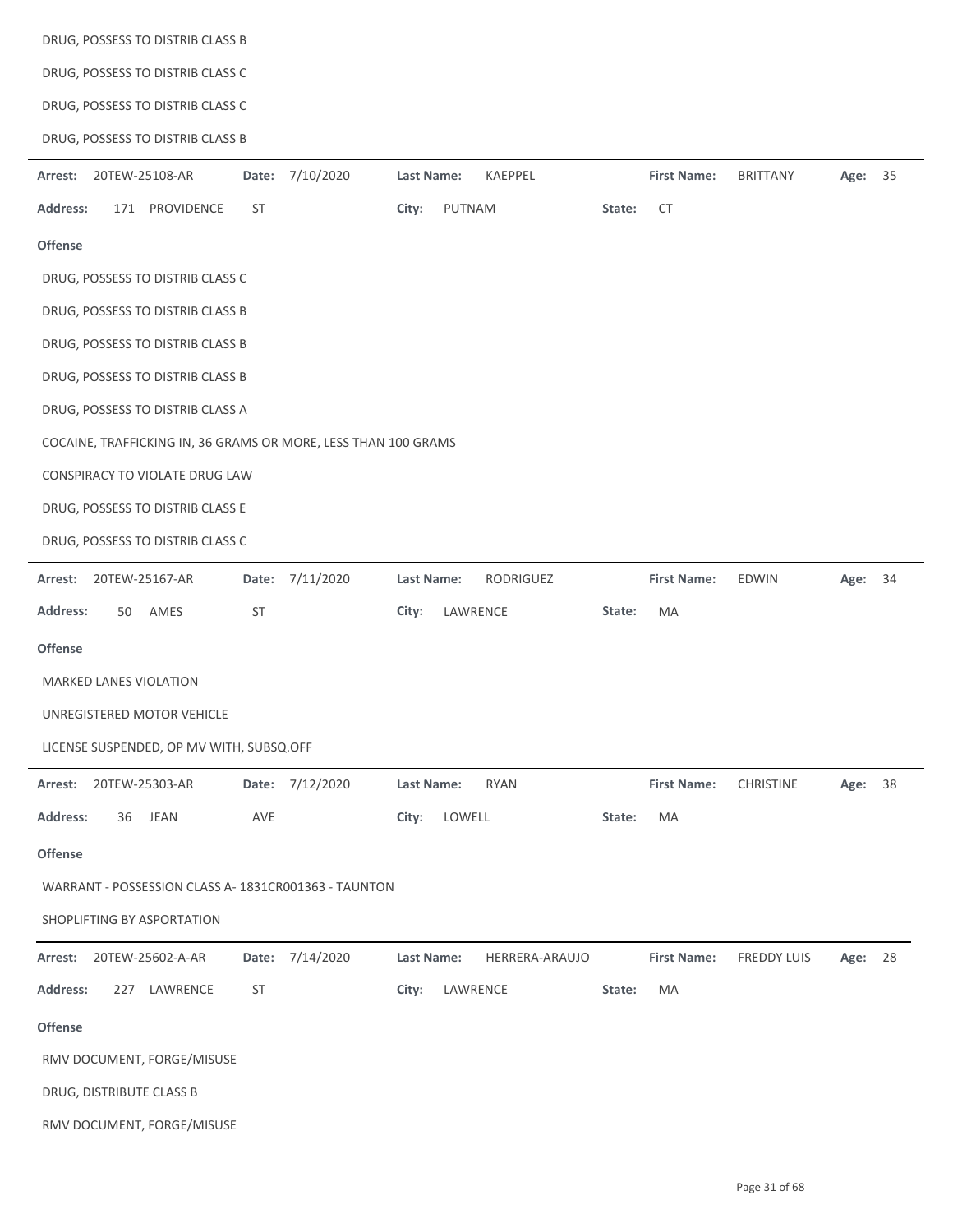|                       |                                | RMV DOCUMENT, FORGE/MISUSE        |           |                                                               |                   |                |                  |        |                    |                 |         |    |
|-----------------------|--------------------------------|-----------------------------------|-----------|---------------------------------------------------------------|-------------------|----------------|------------------|--------|--------------------|-----------------|---------|----|
|                       | COCAINE, POSSESS TO DISTRIBUTE |                                   |           |                                                               |                   |                |                  |        |                    |                 |         |    |
|                       |                                | DRUG, POSSESS TO DISTRIB CLASS B  |           |                                                               |                   |                |                  |        |                    |                 |         |    |
|                       |                                | CONSPIRACY TO VIOLATE DRUG LAW    |           |                                                               |                   |                |                  |        |                    |                 |         |    |
|                       | MISLEAD INVESTIGATION          |                                   |           |                                                               |                   |                |                  |        |                    |                 |         |    |
|                       |                                |                                   |           | FALSE ID INFORMATION, ARRESTEE FURNISH TO LAW ENFORCEMENT     |                   |                |                  |        |                    |                 |         |    |
|                       |                                |                                   |           | FENTANYL, TRAFFICKING IN MORE THAN 10 GRAMS c.94C, §32E(c1/2) |                   |                |                  |        |                    |                 |         |    |
| <b>IDENTITY FRAUD</b> |                                |                                   |           |                                                               |                   |                |                  |        |                    |                 |         |    |
| Arrest:               | 20TEW-25602-AR                 |                                   |           | Date: 7/14/2020                                               | Last Name:        |                | <b>RUIZ</b>      |        | <b>First Name:</b> | ANGEL           | Age: 22 |    |
| <b>Address:</b>       | 188                            | HIGH                              | <b>ST</b> |                                                               | City:             | LAWRENCE       |                  | State: | MA                 |                 |         |    |
| Offense               |                                |                                   |           |                                                               |                   |                |                  |        |                    |                 |         |    |
|                       |                                |                                   |           | FENTANYL, TRAFFICKING IN MORE THAN 10 GRAMS c.94C, §32E(c1/2) |                   |                |                  |        |                    |                 |         |    |
|                       |                                | CONSPIRACY TO VIOLATE DRUG LAW    |           |                                                               |                   |                |                  |        |                    |                 |         |    |
|                       |                                | DRUG, POSSESS TO DISTRIB CLASS B  |           |                                                               |                   |                |                  |        |                    |                 |         |    |
|                       |                                | DRUG, POSSESS TO DISTRIB CLASS B  |           |                                                               |                   |                |                  |        |                    |                 |         |    |
|                       | DRUG, DISTRIBUTE CLASS B       |                                   |           |                                                               |                   |                |                  |        |                    |                 |         |    |
| Arrest:               | 20TEW-25663-A-AR               |                                   |           | Date: 7/15/2020                                               | <b>Last Name:</b> |                | <b>BUBANAS</b>   |        | <b>First Name:</b> | <b>NICHOLAS</b> | Age:    | 34 |
| Address:              | 44                             | CENTRAL                           | <b>ST</b> |                                                               | City:             |                | NORTH READING    | State: | МA                 |                 |         |    |
| Offense               |                                |                                   |           |                                                               |                   |                |                  |        |                    |                 |         |    |
|                       |                                | WARRANT-2011CR001692 - A&B DOM    |           |                                                               |                   |                |                  |        |                    |                 |         |    |
| Arrest:               | 20TEW-25839-A-AR               |                                   | Date:     | 7/16/2020                                                     | <b>Last Name:</b> |                | <b>GUILLERMO</b> |        | <b>First Name:</b> | JOSE            | Age:    | 49 |
| <b>Address:</b>       | 99                             | RAILROAD                          | ST        |                                                               | City:             | LAWRENCE       |                  | State: | MA                 |                 |         |    |
| Offense               |                                |                                   |           |                                                               |                   |                |                  |        |                    |                 |         |    |
|                       |                                | COUNTERFEIT NOTE, POSSESS         |           |                                                               |                   |                |                  |        |                    |                 |         |    |
|                       |                                | DRUG, POSSESS CLASS A, SUBSQ.OFF. |           |                                                               |                   |                |                  |        |                    |                 |         |    |
|                       |                                | DRUG, POSSESS CLASS B, SUBSQ.OFF. |           |                                                               |                   |                |                  |        |                    |                 |         |    |
| Arrest:               | 20TEW-25839-AR                 |                                   |           | Date: 7/16/2020                                               | <b>Last Name:</b> |                | <b>BUCO</b>      |        | <b>First Name:</b> | <b>MICHELLE</b> | Age: 45 |    |
| <b>Address:</b>       | 570                            | MERRIMACK                         | <b>ST</b> |                                                               | City:             | <b>METHUEN</b> |                  | State: | MA                 |                 |         |    |
| Offense               |                                |                                   |           |                                                               |                   |                |                  |        |                    |                 |         |    |
|                       |                                |                                   |           | WARRANT (DOCKET 2038CR000737 POSS CLASS A/POSS CLASS C)       |                   |                |                  |        |                    |                 |         |    |
|                       | DRUG, POSSESS CLASS A          |                                   |           |                                                               |                   |                |                  |        |                    |                 |         |    |
|                       | DRUG, POSSESS CLASS B          |                                   |           |                                                               |                   |                |                  |        |                    |                 |         |    |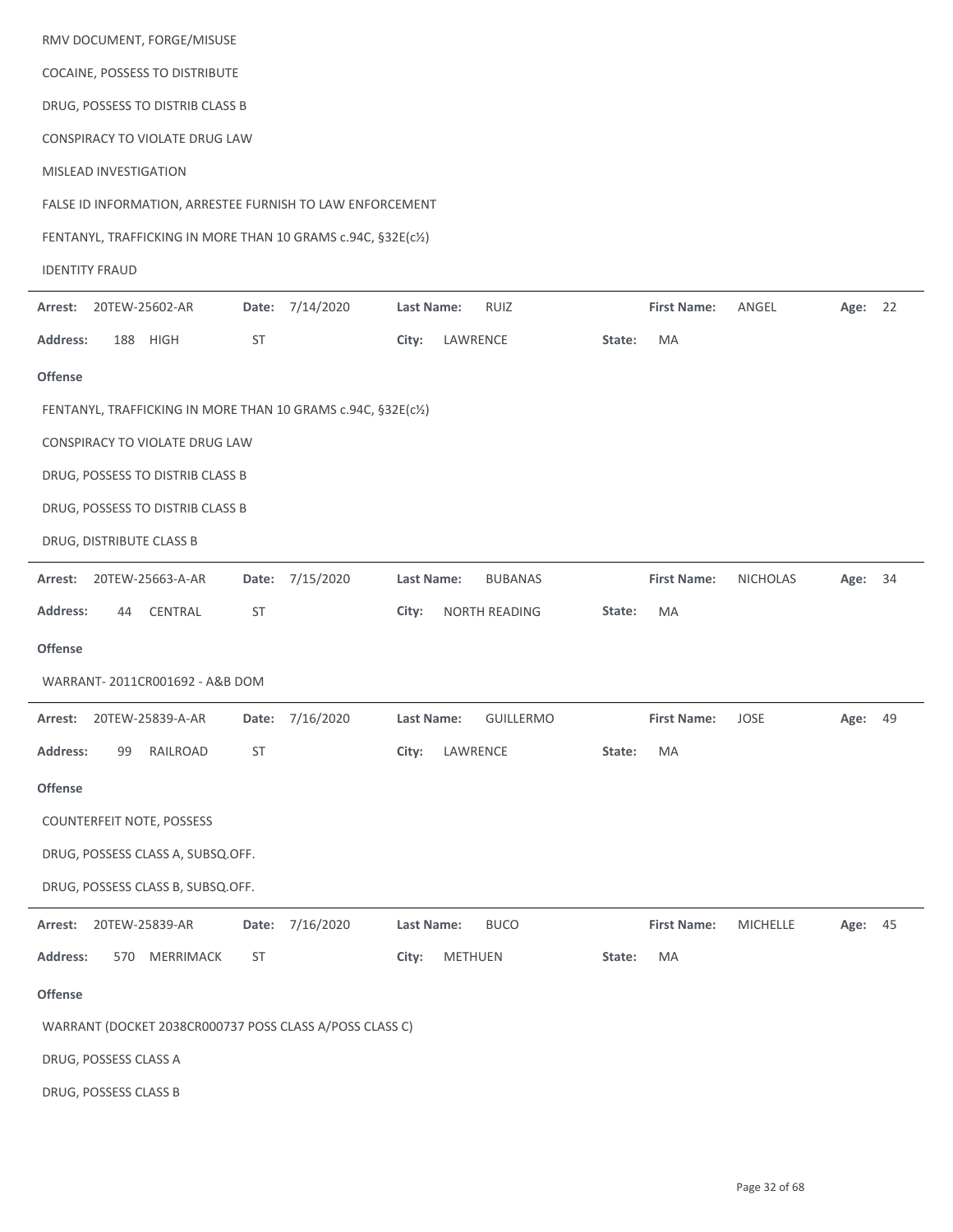| 20TEW-25856-AR<br>Arrest:                        | Date:      | 7/16/2020       | KEARNEY<br>SEAN<br><b>Last Name:</b><br><b>First Name:</b>   | Age: 44 |
|--------------------------------------------------|------------|-----------------|--------------------------------------------------------------|---------|
| <b>BRIARWOOD</b><br>Address:<br>13               | DR         |                 | <b>DANVERS</b><br>MA<br>City:<br>State:                      |         |
| Offense                                          |            |                 |                                                              |         |
| WARRANT (DOCKET#1281CR00198, INTIMIDATE WITNESS) |            |                 |                                                              |         |
|                                                  |            |                 |                                                              |         |
|                                                  |            |                 |                                                              |         |
|                                                  |            |                 |                                                              |         |
|                                                  |            |                 |                                                              |         |
| 20TEW-25869-AR<br>Arrest:                        |            | Date: 7/16/2020 | <b>MYRER</b><br><b>First Name:</b><br>KAYLA<br>Last Name:    | Age: 27 |
| <b>HAMPTON</b><br>Address:<br>127                | <b>CIR</b> |                 | HULL<br>MA<br>City:<br>State:                                |         |
| <b>Offense</b>                                   |            |                 |                                                              |         |
| <b>OUI--DRUGS</b>                                |            |                 |                                                              |         |
| 20TEW-25907-AR<br>Arrest:                        |            | Date: 7/17/2020 | MARQUEZ<br><b>First Name:</b><br>Last Name:<br>NATHANIEL     | Age: 37 |
| Address:<br>AUSTIN<br>15                         | ST         |                 | LOWELL<br>City:<br>MA<br>State:                              |         |
| Offense                                          |            |                 |                                                              |         |
| OUI--DRUGS                                       |            |                 |                                                              |         |
| Arrest: 20TEW-26322-AR                           |            | Date: 7/20/2020 | MCLEAN<br><b>First Name:</b><br><b>ROBERT</b><br>Last Name:  | Age: 32 |
| Address:<br>255 WALNUT                           | AVE        |                 | <b>BOSTON</b><br>MA<br>City:<br>State:                       |         |
| Offense                                          |            |                 |                                                              |         |
| WARRANT#1881CR00245 ROBBERY, ARMED & MASKED      |            |                 |                                                              |         |
| Arrest: 20TEW-26347-AR                           |            | Date: 7/20/2020 | <b>TORRES</b><br>Last Name:<br><b>First Name:</b><br>RUBEN   | Age: 27 |
| 52 QUEEN<br><b>Address:</b>                      | ST         |                 | LOWELL<br>MA<br>City:<br>State:                              |         |
| Offense                                          |            |                 |                                                              |         |
| ASSAULT W/DANGEROUS WEAPON TO WIT: KNIFE         |            |                 |                                                              |         |
| Arrest: 20TEW-26419-AR                           |            | Date: 7/21/2020 | Last Name:<br><b>First Name:</b><br>ANNA<br>MCDUFFEE-WILLETT | Age: 22 |
| Address:<br>197 ELM                              | ST         |                 | City:<br>SALISBURY<br>MA<br>State:                           |         |
| Offense                                          |            |                 |                                                              |         |
| WARRANT-2038CR000665- POSS CLASS A               |            |                 |                                                              |         |
| WARRANT-1818CR005145- POSS CLASS A               |            |                 |                                                              |         |
| 20TEW-26569-AR<br>Arrest:                        |            | Date: 7/21/2020 | BRABANT-COE<br><b>First Name:</b><br>STEPHANIE<br>Last Name: | Age: 34 |
| Address:<br>ASHWOOD<br>27                        | AVE        |                 | City:<br>WILMINGTON<br>MA<br>State:                          |         |
| Offense                                          |            |                 |                                                              |         |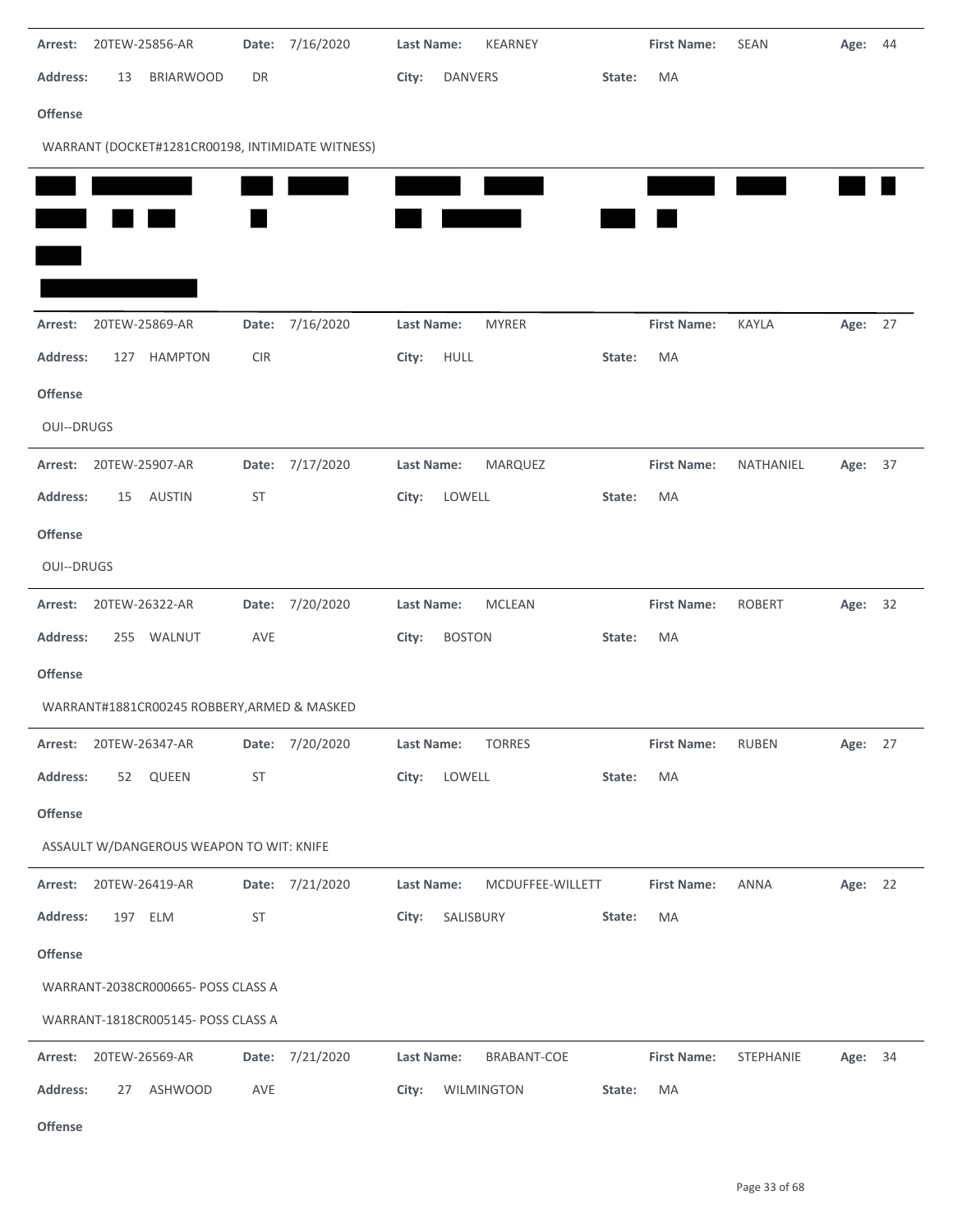| ASSAULT W/DANGEROUS WEAPON - TO WIT STEAK KNIFE  |           |                 |                                                                            |         |  |
|--------------------------------------------------|-----------|-----------------|----------------------------------------------------------------------------|---------|--|
| Arrest:<br>20TEW-26993-AR                        |           | Date: 7/24/2020 | <b>REA</b><br><b>First Name:</b><br>Last Name:<br>SEAN                     | Age: 37 |  |
| <b>Address:</b><br><b>HOMELESS</b>               |           |                 | HOMELESS<br>MA<br>City:<br>State:                                          |         |  |
| <b>Offense</b>                                   |           |                 |                                                                            |         |  |
| LICENSE SUSPENDED, OP MV WITH                    |           |                 |                                                                            |         |  |
| 20TEW-27148-AR<br>Arrest:                        |           | Date: 7/25/2020 | Last Name:<br>SUERO HERNANDEZ<br><b>First Name:</b><br>ANA                 | Age: 28 |  |
| <b>Address:</b><br>PHILLIPS<br>53                | ST        |                 | LAWRENCE<br>City:<br>MA<br>State:                                          |         |  |
| <b>Offense</b>                                   |           |                 |                                                                            |         |  |
| LARCENY UNDER \$1200                             |           |                 |                                                                            |         |  |
| Arrest:<br>20TEW-27404-AR                        |           | Date: 7/27/2020 | <b>HARRIS</b><br><b>First Name:</b><br><b>Last Name:</b><br><b>WILLIAM</b> | Age: 62 |  |
| 112 THORNDIKE<br><b>Address:</b>                 | ST        |                 | DUNSTABLE<br>MA<br>City:<br>State:                                         |         |  |
| <b>Offense</b>                                   |           |                 |                                                                            |         |  |
| OUI-LIQUOR OR .08%, 2ND OFFENSE                  |           |                 |                                                                            |         |  |
| 20TEW-27439-AR<br>Arrest:                        |           | Date: 7/28/2020 | WOODWORTH<br><b>First Name:</b><br>AMBER<br>Last Name:                     | Age: 21 |  |
| <b>Address:</b><br>1076 CHANDLER                 | ST        |                 | MA<br>City:<br>TEWKSBURY<br>State:                                         |         |  |
| Offense                                          |           |                 |                                                                            |         |  |
| WARRANT - SHOPLIFTING - 1950CR002434 - MALDEN DC |           |                 |                                                                            |         |  |
| 20TEW-27478-AR<br>Arrest:                        |           | Date: 7/28/2020 | DE LOS SANTOS<br><b>First Name:</b><br>Last Name:<br>ALEXANDER             | Age: 25 |  |
| <b>Address:</b><br>GREENHILL<br>47               | <b>RD</b> |                 | ROSLINDALE<br>MA<br>City:<br>State:                                        |         |  |
| <b>Offense</b>                                   |           |                 |                                                                            |         |  |
| UNLICENSED OPERATION OF MV                       |           |                 |                                                                            |         |  |
| SIGNAL, FAIL TO                                  |           |                 |                                                                            |         |  |
| 20TEW-27624-AR<br>Arrest:                        |           | Date: 7/29/2020 | Last Name:<br><b>GRANT</b><br><b>First Name:</b><br><b>BRYAN</b>           | Age: 49 |  |
| <b>Address:</b><br>175 WILLARD                   | ST        |                 | LOWELL<br>City:<br>MA<br>State:                                            |         |  |
| Offense                                          |           |                 |                                                                            |         |  |
| INSPECTION/STICKER, NO                           |           |                 |                                                                            |         |  |
| DRUG, POSSESS CLASS A                            |           |                 |                                                                            |         |  |
| DRUG, POSSESS CLASS B                            |           |                 |                                                                            |         |  |
| LICENSE SUSPENDED, OP MV WITH                    |           |                 |                                                                            |         |  |
| 20TEW-27679-AR<br>Arrest:                        |           | Date: 7/29/2020 | KASILOWSKI<br><b>First Name:</b><br><b>JASON</b><br>Last Name:             | Age: 44 |  |
| <b>Address:</b><br>122 JEWETT                    | ST        |                 | LOWELL<br>City:<br>MA<br>State:                                            |         |  |

DESTRUCTION OF PROPERTY ‐\$1200, MALICIOUS c266 §127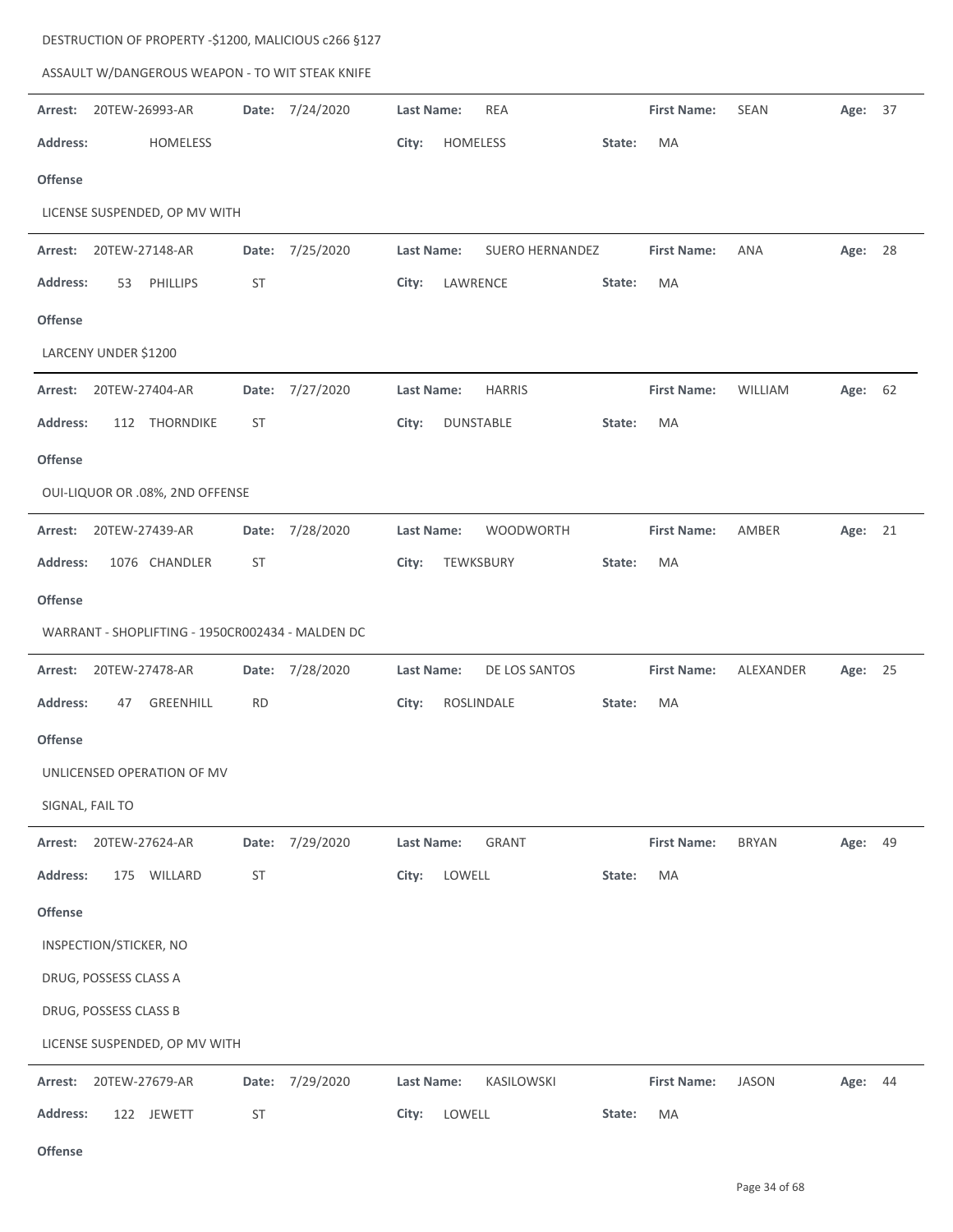| SHOPLIFTING BY ASPORTATION, 3RD OFF.                |                 |                                   |                    |                            |  |  |  |  |  |  |  |
|-----------------------------------------------------|-----------------|-----------------------------------|--------------------|----------------------------|--|--|--|--|--|--|--|
| FIREWORKS, POSSESS UNLAWFUL                         |                 |                                   |                    |                            |  |  |  |  |  |  |  |
| SHOPLIFTING BY ASPORTATION, 3RD OFF.                |                 |                                   |                    |                            |  |  |  |  |  |  |  |
| 20TEW-27874-AR<br>Arrest:                           | Date: 7/30/2020 | Last Name:<br><b>BABINE</b>       | <b>First Name:</b> | <b>JOSEPH</b><br>Age: 40   |  |  |  |  |  |  |  |
| MIDDLESEX<br><b>Address:</b><br>193                 | <b>ST</b>       | LOWELL<br>City:                   | MA<br>State:       |                            |  |  |  |  |  |  |  |
| <b>Offense</b>                                      |                 |                                   |                    |                            |  |  |  |  |  |  |  |
| WARRANT (DKT 1911CR003381) POSS CLASS E LOWELL DIST |                 |                                   |                    |                            |  |  |  |  |  |  |  |
| 20TEW-27893-A-AR<br>Arrest:                         | Date: 7/30/2020 | <b>TORRES</b><br>Last Name:       | <b>First Name:</b> | KAREN<br>Age: 43           |  |  |  |  |  |  |  |
| Address:<br><b>DUBLIN</b><br>13                     | <b>ST</b>       | City:<br>LOWELL                   | MA<br>State:       |                            |  |  |  |  |  |  |  |
| <b>Offense</b>                                      |                 |                                   |                    |                            |  |  |  |  |  |  |  |
| LARCENY UNDER \$1200                                |                 |                                   |                    |                            |  |  |  |  |  |  |  |
| 20TEW-27893-AR<br>Arrest:                           | Date: 7/30/2020 | <b>Last Name:</b><br><b>MARSI</b> | <b>First Name:</b> | <b>JENNIFER</b><br>Age: 40 |  |  |  |  |  |  |  |
| <b>Address:</b><br><b>ASHMONT</b><br>1              | <b>ST</b>       | WILMINGTON<br>City:               | MA<br>State:       |                            |  |  |  |  |  |  |  |
| <b>Offense</b>                                      |                 |                                   |                    |                            |  |  |  |  |  |  |  |
| SHOPLIFTING BY ASPORTATION                          |                 |                                   |                    |                            |  |  |  |  |  |  |  |
| 20TEW-27910-A-AR<br>Arrest:                         | Date: 7/30/2020 | Last Name:<br>SILBERBERG-KIELY    | <b>First Name:</b> | <b>JOCELYN</b><br>Age: 35  |  |  |  |  |  |  |  |
| <b>Address:</b><br><b>JOANNE</b><br>50              | DR              | City:<br>TEWKSBURY                | MA<br>State:       |                            |  |  |  |  |  |  |  |
| <b>Offense</b>                                      |                 |                                   |                    |                            |  |  |  |  |  |  |  |
| LICENSE SUSPENDED, OP MV WITH                       |                 |                                   |                    |                            |  |  |  |  |  |  |  |
| UNINSURED MOTOR VEHICLE                             |                 |                                   |                    |                            |  |  |  |  |  |  |  |
| REGISTRATION SUSPENDED, OP MV WITH                  |                 |                                   |                    |                            |  |  |  |  |  |  |  |
| STOP FOR POLICE, FAIL                               |                 |                                   |                    |                            |  |  |  |  |  |  |  |
| Arrest: 20TEW-27910-AR                              | Date: 7/30/2020 | Last Name:<br>KIELY               | <b>First Name:</b> | <b>JOHN</b><br>Age: 37     |  |  |  |  |  |  |  |
| JOANNE<br><b>Address:</b><br>50                     | DR              | TEWKSBURY<br>City:                | MA<br>State:       |                            |  |  |  |  |  |  |  |
| <b>Offense</b>                                      |                 |                                   |                    |                            |  |  |  |  |  |  |  |
| WARRANT-1818CR004363-94C/34 POSS CLASS A            |                 |                                   |                    |                            |  |  |  |  |  |  |  |
| 20TEW-28076-AR<br>Arrest:                           | Date: 7/31/2020 | SZCZESUIL<br>Last Name:           | <b>First Name:</b> | <b>MARK</b><br>Age: 53     |  |  |  |  |  |  |  |
| <b>Address:</b><br>1830 MAIN                        | ST              | TEWKSBURY<br>City:                | MA<br>State:       |                            |  |  |  |  |  |  |  |
| Offense                                             |                 |                                   |                    |                            |  |  |  |  |  |  |  |
| WARRANT-2014-0873-TRESPASS/DISORDERLY/              |                 |                                   |                    |                            |  |  |  |  |  |  |  |
| 20TEW-28088-AR<br>Arrest:                           | Date: 7/31/2020 | <b>DELISLE</b><br>Last Name:      | <b>First Name:</b> | ROBERT<br>Age: 32          |  |  |  |  |  |  |  |
| <b>Address:</b><br>110 ARKANSAS                     | <b>RD</b>       | City:<br>TEWKSBURY                | State:<br>MA       |                            |  |  |  |  |  |  |  |
|                                                     |                 |                                   |                    |                            |  |  |  |  |  |  |  |

**Offense**

j.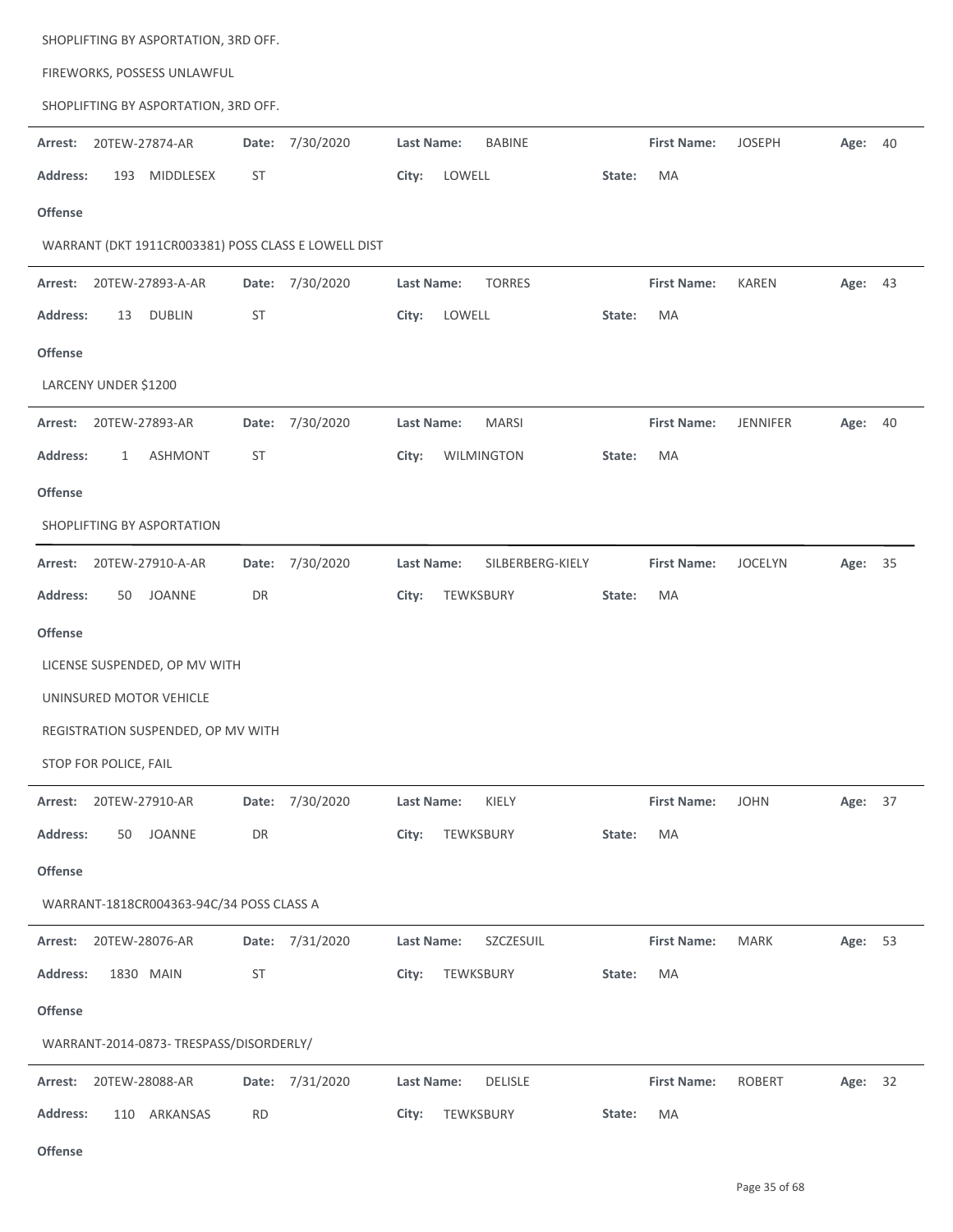|                 | <b>OUI-LIQUOR OR .08%</b> |                                                |           |                                                             |                   |              |                  |           |                    |               |         |    |
|-----------------|---------------------------|------------------------------------------------|-----------|-------------------------------------------------------------|-------------------|--------------|------------------|-----------|--------------------|---------------|---------|----|
|                 | STOP/YIELD, FAIL TO       |                                                |           |                                                             |                   |              |                  |           |                    |               |         |    |
|                 |                           | ALCOHOL IN MV, POSSESS OPEN CONTAINER OF       |           |                                                             |                   |              |                  |           |                    |               |         |    |
|                 | STOP FOR POLICE, FAIL     |                                                |           |                                                             |                   |              |                  |           |                    |               |         |    |
|                 |                           | CHILD ENDANGERMENT WHILE OUI                   |           |                                                             |                   |              |                  |           |                    |               |         |    |
|                 |                           | NEGLIGENT OPERATION OF MOTOR VEHICLE           |           |                                                             |                   |              |                  |           |                    |               |         |    |
| Arrest:         |                           | 20TEW-28465-AR                                 |           | Date: 8/3/2020                                              | Last Name:        |              | JIMENEZ          |           | <b>First Name:</b> | <b>JUAN</b>   | Age:    | 38 |
| <b>Address:</b> | 59                        | NEPTUNE                                        | <b>ST</b> |                                                             | City:             | <b>LYNN</b>  |                  | State:    | MA                 |               |         |    |
| <b>Offense</b>  |                           |                                                |           |                                                             |                   |              |                  |           |                    |               |         |    |
|                 | <b>OUI-LIQUOR OR .08%</b> |                                                |           |                                                             |                   |              |                  |           |                    |               |         |    |
|                 |                           | NEGLIGENT OPERATION OF MOTOR VEHICLE           |           |                                                             |                   |              |                  |           |                    |               |         |    |
| Arrest:         |                           | 20TEW-28547-AR                                 |           | Date: 8/4/2020                                              | Last Name:        |              | <b>TAYLOR</b>    |           | <b>First Name:</b> | <b>JASMEN</b> | Age: 42 |    |
| <b>Address:</b> | 10                        | READ                                           | ST        |                                                             | City:             | LOWELL       |                  | State:    | MA                 |               |         |    |
| <b>Offense</b>  |                           |                                                |           |                                                             |                   |              |                  |           |                    |               |         |    |
|                 |                           |                                                |           | WARRANT - A + B DANGEROUS WEAPON DOCKET 2011CR001503        |                   |              |                  |           |                    |               |         |    |
| Arrest:         |                           | 20TEW-28558-AR                                 |           | Date: 8/4/2020                                              | <b>Last Name:</b> |              | <b>FILIPPONE</b> |           | <b>First Name:</b> | MICHAEL       | Age:    | 56 |
| <b>Address:</b> | 27                        | SHIRLEY                                        | AVE       |                                                             | City:             | METHUEN      |                  | State:    | MA                 |               |         |    |
| <b>Offense</b>  |                           |                                                |           |                                                             |                   |              |                  |           |                    |               |         |    |
|                 | LARCENY UNDER \$1200      |                                                |           |                                                             |                   |              |                  |           |                    |               |         |    |
| Arrest:         |                           | 20TEW-28559-AR                                 |           | Date: 8/4/2020                                              | Last Name:        |              | <b>THOMAS</b>    |           | <b>First Name:</b> | KELLY         | Age: 42 |    |
|                 |                           | Address: 90 APPLETON                           | <b>ST</b> |                                                             |                   | City: LOWELL |                  | State: MA |                    |               |         |    |
| <b>Offense</b>  |                           |                                                |           |                                                             |                   |              |                  |           |                    |               |         |    |
|                 |                           |                                                |           | WARRANT-DOCKET 1804CR000357-DIST CLASS B (STRAIGHT WARRANT) |                   |              |                  |           |                    |               |         |    |
|                 |                           | WARRANT-DOCKET 1804CR000661-TRESPASS (DEFAULT) |           |                                                             |                   |              |                  |           |                    |               |         |    |
| Arrest:         |                           | 20TEW-28689-AR                                 |           | Date: 8/5/2020                                              | Last Name:        |              | REYES            |           | <b>First Name:</b> | <b>DANIEL</b> | Age: 27 |    |
| <b>Address:</b> |                           | 183 GORHAM                                     | ST        |                                                             | City:             | LOWELL       |                  | State:    | MA                 |               |         |    |
| <b>Offense</b>  |                           |                                                |           |                                                             |                   |              |                  |           |                    |               |         |    |
|                 |                           | WARRANT - VANDALIZE PROPERTY                   |           |                                                             |                   |              |                  |           |                    |               |         |    |
|                 |                           | Arrest: 20TEW-28919-AR                         |           | Date: 8/6/2020                                              | Last Name:        |              | SALAZAR          |           | <b>First Name:</b> | <b>GOTTI</b>  | Age: 22 |    |
| <b>Address:</b> |                           | 13 HIGH                                        | ST        |                                                             | City:             | HAVERHILL    |                  | State:    | MA                 |               |         |    |
| Offense         |                           |                                                |           |                                                             |                   |              |                  |           |                    |               |         |    |
|                 |                           |                                                |           |                                                             |                   |              |                  |           |                    |               |         |    |

WARRANT (DKT1918CR005368) 90/10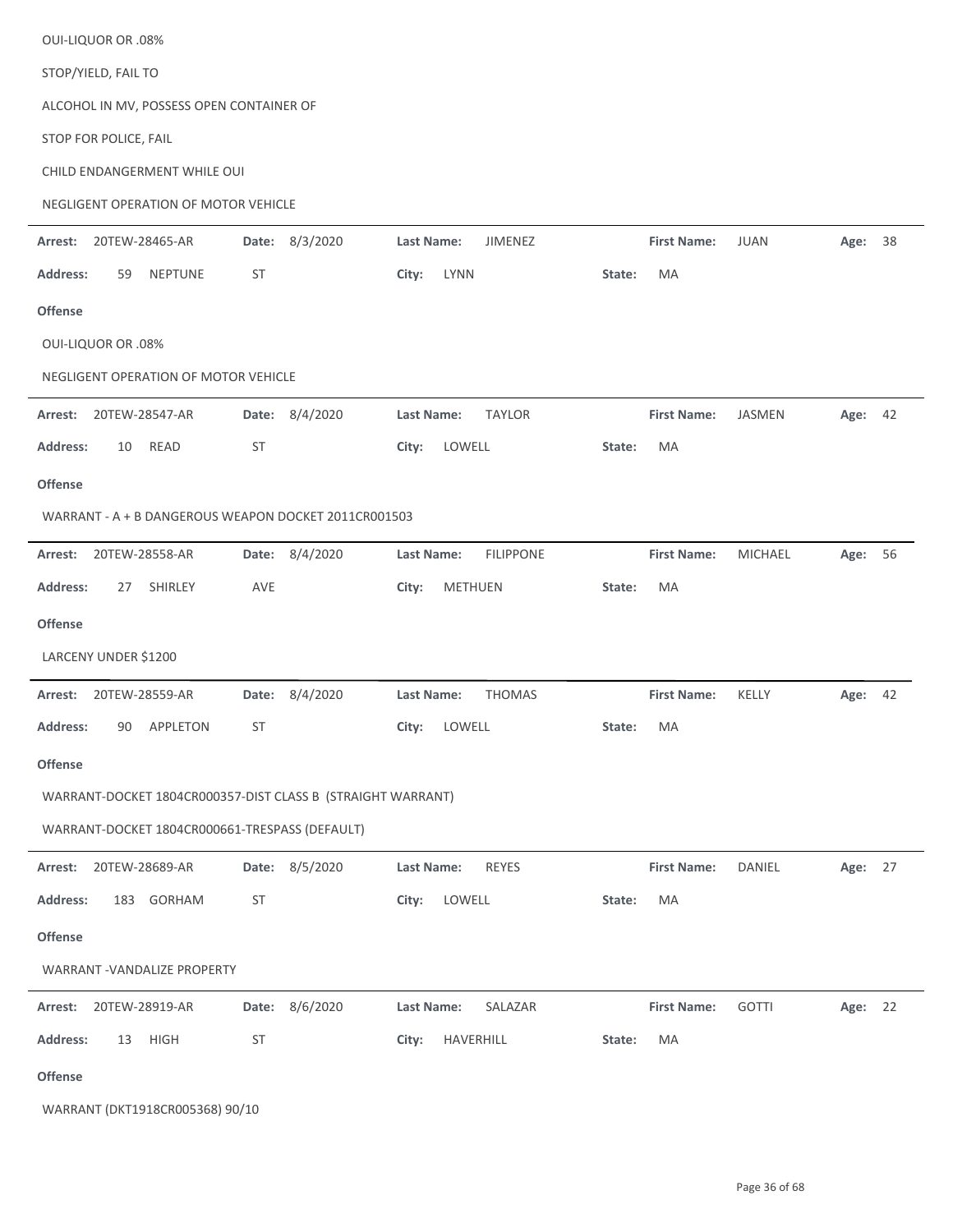| Arrest:         |                           | 20TEW-28929-AR                          | Date:      | 8/6/2020                                                       | Last Name:        | <b>WILBUR</b>  |        | <b>First Name:</b> | <b>RYAN</b>    | Age:    | 31 |
|-----------------|---------------------------|-----------------------------------------|------------|----------------------------------------------------------------|-------------------|----------------|--------|--------------------|----------------|---------|----|
| <b>Address:</b> | 37                        | WASHINGTON                              | <b>ST</b>  |                                                                | City:             | NEWBURYPORT    | State: | MA                 |                |         |    |
| Offense         |                           |                                         |            |                                                                |                   |                |        |                    |                |         |    |
|                 |                           |                                         |            | WARRANT(DKT1122CR001070) RESIST ARREST/ DISORDERLY NEWBURYPORT |                   |                |        |                    |                |         |    |
| Arrest:         |                           | 20TEW-29074-A-AR                        |            | Date: 8/8/2020                                                 | Last Name:        | <b>SILK</b>    |        | <b>First Name:</b> | RICHARD        | Age: 26 |    |
| <b>Address:</b> | 30                        | <b>RAYMOND</b>                          | <b>ST</b>  |                                                                | City:             | TEWKSBURY      | State: | MA                 |                |         |    |
| <b>Offense</b>  |                           |                                         |            |                                                                |                   |                |        |                    |                |         |    |
|                 | <b>OUI-LIQUOR OR .08%</b> |                                         |            |                                                                |                   |                |        |                    |                |         |    |
| Arrest:         |                           | 20TEW-29074-AR                          |            | Date: 8/8/2020                                                 | <b>Last Name:</b> | CONEENY        |        | <b>First Name:</b> | <b>EMILY</b>   | Age: 22 |    |
| <b>Address:</b> | 30                        | MINUTEMAN                               | <b>WAY</b> |                                                                | City:             | N TEWKSBURY    | State: | MA                 |                |         |    |
| Offense         |                           |                                         |            |                                                                |                   |                |        |                    |                |         |    |
|                 |                           | LEAVE SCENE OF PROPERTY DAMAGE          |            |                                                                |                   |                |        |                    |                |         |    |
|                 | <b>OUI-LIQUOR OR .08%</b> |                                         |            |                                                                |                   |                |        |                    |                |         |    |
| Arrest:         |                           | 20TEW-29101-AR                          |            | Date: 8/8/2020                                                 | Last Name:        | <b>ANSTISS</b> |        | <b>First Name:</b> | <b>ROBERT</b>  | Age: 50 |    |
| <b>Address:</b> | 85                        | GAGE                                    | <b>ST</b>  |                                                                | City:             | LOWELL         | State: | MA                 |                |         |    |
| <b>Offense</b>  |                           |                                         |            |                                                                |                   |                |        |                    |                |         |    |
|                 |                           |                                         |            | WARRANT (DKT 1818CR006499) OP W LICENSE SUS LAWRENCE           |                   |                |        |                    |                |         |    |
| Arrest:         |                           | 20TEW-29163-AR                          | Date:      | 8/8/2020                                                       | <b>Last Name:</b> | CAVARRETTA     |        | <b>First Name:</b> | <b>EUGENIA</b> | Age:    | 41 |
| <b>Address:</b> | 295                       | LAKEVIEW                                | AVE        |                                                                | City:             | LOWELL         | State: | MA                 |                |         |    |
| <b>Offense</b>  |                           |                                         |            |                                                                |                   |                |        |                    |                |         |    |
| OUI--DRUGS      |                           |                                         |            |                                                                |                   |                |        |                    |                |         |    |
|                 |                           | NEGLIGENT OPERATION OF MOTOR VEHICLE    |            |                                                                |                   |                |        |                    |                |         |    |
|                 |                           | DRUG, POSSESS CLASS A; HEROIN           |            |                                                                |                   |                |        |                    |                |         |    |
|                 |                           | LICENSE SUSPENDED, OP MV WITH           |            |                                                                |                   |                |        |                    |                |         |    |
| Arrest:         |                           | 20TEW-29212-AR                          |            | Date: 8/9/2020                                                 | Last Name:        | ALEO           |        | <b>First Name:</b> | PHILIP         | Age: 62 |    |
| <b>Address:</b> |                           | 401 LOWELL                              | AVE        |                                                                | City:             | HAVERHILL      | State: | MA                 |                |         |    |
| <b>Offense</b>  |                           |                                         |            |                                                                |                   |                |        |                    |                |         |    |
|                 |                           | SHOPLIFTING BY ASPORTATION              |            |                                                                |                   |                |        |                    |                |         |    |
| Arrest:         |                           | 20TEW-29217-AR                          |            | Date: 8/9/2020                                                 | <b>Last Name:</b> | <b>ENO</b>     |        | <b>First Name:</b> | COURTNEY       | Age: 28 |    |
| <b>Address:</b> | 565                       | BROADWAY                                | <b>ST</b>  |                                                                | City:             | LOWELL         | State: | MA                 |                |         |    |
| <b>Offense</b>  |                           |                                         |            |                                                                |                   |                |        |                    |                |         |    |
|                 |                           | SHOPLIFTING BY ASPORTATION              |            |                                                                |                   |                |        |                    |                |         |    |
|                 |                           | DRUG, POSSESS CLASS B (SUBOXONE STRIPS) |            |                                                                |                   |                |        |                    |                |         |    |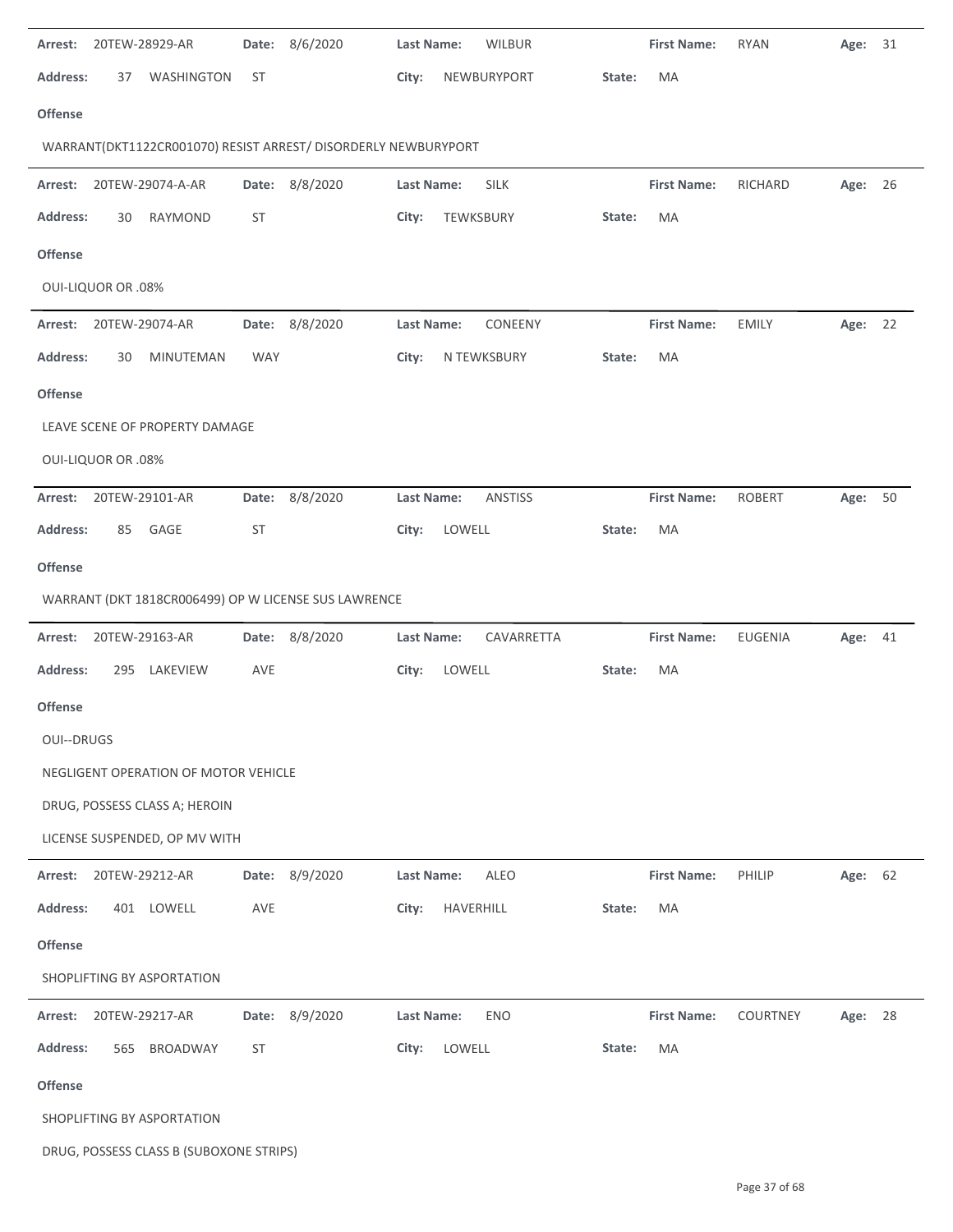| 20TEW-29242-AR<br>Arrest:                         |           | Date: 8/9/2020  | <b>Last Name:</b><br><b>DONOVAN</b><br><b>First Name:</b><br>LIAM | Age: 34                   |
|---------------------------------------------------|-----------|-----------------|-------------------------------------------------------------------|---------------------------|
| <b>Address:</b><br>12<br><b>TANGLEWOOD</b>        | AVE       |                 | City:<br>TEWKSBURY<br>State:<br>MA                                |                           |
| <b>Offense</b>                                    |           |                 |                                                                   |                           |
| LICENSE SUSPENDED, OP MV WITH, SUBSQ.OFF          |           |                 |                                                                   |                           |
| LIGHTS VIOLATION, MV                              |           |                 |                                                                   |                           |
| Arrest:<br>20TEW-29473-AR                         |           | Date: 8/11/2020 | Last Name:<br><b>First Name:</b><br>SZCZESUIL<br><b>MARK</b>      | Age: 53                   |
| <b>Address:</b><br>1830 MAIN                      | ST        |                 | City:<br>TEWKSBURY<br>MA<br>State:                                |                           |
| <b>Offense</b>                                    |           |                 |                                                                   |                           |
| WARRANT - DISORDERLY CONDUCT #2014CR000873        |           |                 |                                                                   |                           |
| 20TEW-29486-AR<br>Arrest:                         |           | Date: 8/11/2020 | Last Name:<br><b>First Name:</b><br>RIVERA-PEREZ<br><b>ISAIAH</b> | Age: 23                   |
| 432 AMES HILL<br><b>Address:</b>                  | DR        |                 | City:<br>TEWKSBURY<br>State:<br>MA                                |                           |
| <b>Offense</b>                                    |           |                 |                                                                   |                           |
| FUGITIVE FROM JUSTICE ON COURT WARRANT            |           |                 |                                                                   |                           |
| Arrest:<br>20TEW-29521-AR                         |           | Date: 8/11/2020 | Last Name:<br><b>First Name:</b><br><b>TURNER</b><br>AKELA        | Age: 27                   |
| <b>Address:</b><br>256 PLYMOUTH                   | ST        |                 | City:<br><b>WHITMAN</b><br>MA<br>State:                           |                           |
| Offense                                           |           |                 |                                                                   |                           |
| SHOPLIFTING BY CONCEALING MDSE                    |           |                 |                                                                   |                           |
|                                                   |           |                 |                                                                   |                           |
| 20TEW-29689-AR<br>Arrest:                         |           | Date: 8/12/2020 | LAPACHINSKI<br>Last Name:<br><b>First Name:</b>                   | <b>JEFFREY</b><br>Age: 37 |
| <b>Address:</b><br>23<br>SULLIVAN PARK WAY        |           |                 | City:<br>TEWKSBURY<br>MA<br>State:                                |                           |
| <b>Offense</b>                                    |           |                 |                                                                   |                           |
| WARRANT DKT1910CR000267 DISTRIBUTE OBSCENE MATTER |           |                 |                                                                   |                           |
| 20TEW-29713-AR<br>Arrest:                         |           | Date: 8/12/2020 | RUIZ<br><b>First Name:</b><br><b>ELVYS</b><br>Last Name:          | Age: 28                   |
| <b>Address:</b><br>23<br>RAY                      | <b>CT</b> |                 | City:<br>LOWELL<br>MA<br>State:                                   |                           |
| <b>Offense</b>                                    |           |                 |                                                                   |                           |
| SHOPLIFTING BY CONCEALING MDSE                    |           |                 |                                                                   |                           |
| Arrest: 20TEW-29800-AR                            |           | Date: 8/13/2020 | <b>FLORES</b><br>Last Name:<br><b>First Name:</b>                 | <b>NATHAN</b><br>Age: 21  |
| <b>Address:</b><br>113 AIKEN                      | AVE       |                 | LOWELL<br>MA<br>City:<br>State:                                   |                           |
| <b>Offense</b>                                    |           |                 |                                                                   |                           |
| WARRANT#1801CR003518 DRUG, DISTRIBUTE CLASS A     |           |                 |                                                                   |                           |
| 20TEW-29892-AR<br>Arrest:                         |           | Date: 8/14/2020 | NOGUERAS<br><b>First Name:</b><br><b>SISQO</b><br>Last Name:      | Age: 20                   |
| <b>Address:</b><br>HOMELESS                       |           |                 | City:<br>LAWRENCE<br>MA<br>State:                                 |                           |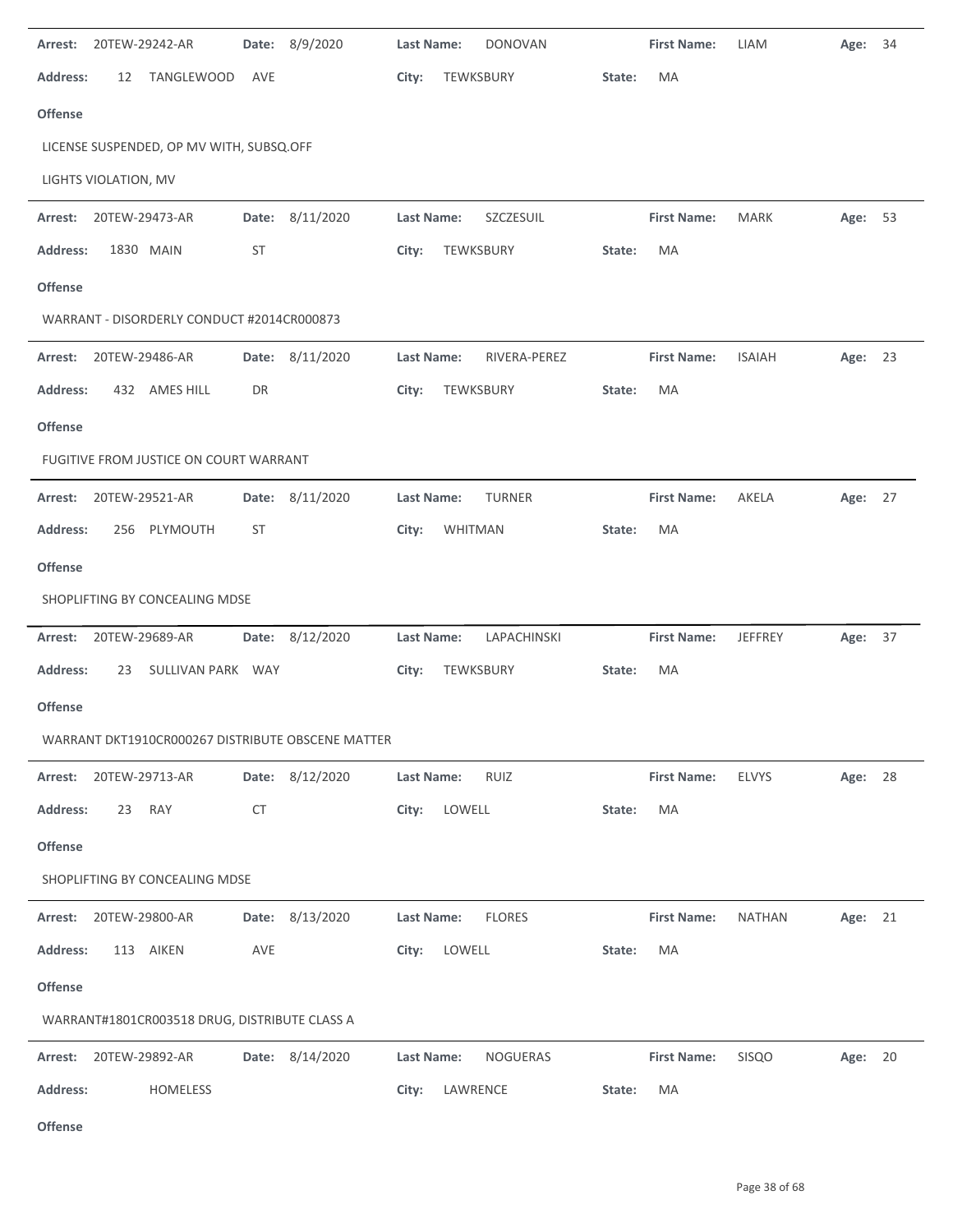| Arrest:                   |    | 20TEW-29898-AR                                   |             | Date: 8/14/2020                                               | Last Name:        |                | GOMES           |        | <b>First Name:</b> | <b>KEVIN</b>    | Age: 25 |    |
|---------------------------|----|--------------------------------------------------|-------------|---------------------------------------------------------------|-------------------|----------------|-----------------|--------|--------------------|-----------------|---------|----|
| <b>Address:</b>           | 63 | PLAIN                                            | ST          |                                                               | City:             | <b>TAUNTON</b> |                 | State: | MA                 |                 |         |    |
| Offense                   |    |                                                  |             |                                                               |                   |                |                 |        |                    |                 |         |    |
|                           |    | WARRANT STRAIGHT DKT2051CR000642                 |             |                                                               |                   |                |                 |        |                    |                 |         |    |
| Arrest:                   |    | 20TEW-30119-AR                                   | Date:       | 8/16/2020                                                     | <b>Last Name:</b> |                | PAGAN           |        | <b>First Name:</b> | <b>GILBERTO</b> | Age:    | 29 |
| <b>Address:</b>           | 38 | SPARE                                            | <b>ST</b>   |                                                               | City:             | <b>DRACUT</b>  |                 | State: | MA                 |                 |         |    |
| Offense                   |    |                                                  |             |                                                               |                   |                |                 |        |                    |                 |         |    |
| <b>OUI-LIQUOR OR .08%</b> |    |                                                  |             |                                                               |                   |                |                 |        |                    |                 |         |    |
|                           |    | MARKED LANES VIOLATION                           |             |                                                               |                   |                |                 |        |                    |                 |         |    |
|                           |    | NEGLIGENT OPERATION OF MOTOR VEHICLE             |             |                                                               |                   |                |                 |        |                    |                 |         |    |
| Arrest:                   |    | 20TEW-30357-AR                                   |             | Date: 8/18/2020                                               | Last Name:        |                | <b>GARCIA</b>   |        | <b>First Name:</b> | JOSE            | Age:    | 32 |
| <b>Address:</b>           |    | 75A EUGENE                                       | <b>ST</b>   |                                                               | City:             | LOWELL         |                 | State: | MA                 |                 |         |    |
| Offense                   |    |                                                  |             |                                                               |                   |                |                 |        |                    |                 |         |    |
|                           |    | WARRANT - 1911CR004114 - VADALIZE PROPERTY - LDC |             |                                                               |                   |                |                 |        |                    |                 |         |    |
|                           |    | DRUG, POSSESS CLASS E (GABAPENTIN)               |             |                                                               |                   |                |                 |        |                    |                 |         |    |
|                           |    | DRUG, POSSESS CLASS E (PAROXETINE HYDROCHLORIDE) |             |                                                               |                   |                |                 |        |                    |                 |         |    |
| Arrest:                   |    | 20TEW-30422-AR                                   | Date:       | 8/18/2020                                                     | <b>Last Name:</b> |                | <b>MENDES</b>   |        | <b>First Name:</b> | HENRIQUE        | Age:    | 33 |
| <b>Address:</b>           | 9  | FAY                                              | <b>RD</b>   |                                                               | City:             |                | FRAMINGHAM      | State: | MA                 |                 |         |    |
| Offense                   |    |                                                  |             |                                                               |                   |                |                 |        |                    |                 |         |    |
|                           |    |                                                  |             | WARRANT#2018CR002089 94C/34/I DRUG, POSSESS CLASS E           |                   |                |                 |        |                    |                 |         |    |
| Arrest:                   |    | 20TEW-30439-A-AR                                 |             | Date: 8/19/2020                                               | Last Name:        |                | ORTIZ           |        | <b>First Name:</b> | REINALDO        | Age:    | 41 |
| <b>Address:</b>           | 7  | CHESTER                                          | <b>TPKE</b> |                                                               | City:             | HOOKSETT       |                 | State: | <b>NH</b>          |                 |         |    |
| Offense                   |    |                                                  |             |                                                               |                   |                |                 |        |                    |                 |         |    |
|                           |    | A&B ON POLICE OFFICER                            |             |                                                               |                   |                |                 |        |                    |                 |         |    |
| RESIST ARREST             |    |                                                  |             |                                                               |                   |                |                 |        |                    |                 |         |    |
|                           |    |                                                  |             | FENTANYL, TRAFFICKING IN MORE THAN 10 GRAMS c.94C, §32E(c1/2) |                   |                |                 |        |                    |                 |         |    |
| Arrest:                   |    | 20TEW-30439-AR                                   | Date:       | 8/19/2020                                                     | Last Name:        |                | <b>HESELTON</b> |        | <b>First Name:</b> | <b>BRIAN</b>    | Age:    | 34 |
| <b>Address:</b>           | 55 | <b>BUNKER HILL</b>                               | <b>RD</b>   |                                                               | City:             | AUBURN         |                 | State: | <b>NH</b>          |                 |         |    |
| Offense                   |    |                                                  |             |                                                               |                   |                |                 |        |                    |                 |         |    |
|                           |    | DANGEROUS WEAPON, CARRY                          |             |                                                               |                   |                |                 |        |                    |                 |         |    |
|                           |    | DANGEROUS WEAPON, CARRY                          |             |                                                               |                   |                |                 |        |                    |                 |         |    |
|                           |    |                                                  |             | FENTANYL, TRAFFICKING IN MORE THAN 10 GRAMS c.94C, §32E(c½)   |                   |                |                 |        |                    |                 |         |    |

SHOPLIFTING BY CONCEALING MDSE

 $\overline{\phantom{a}}$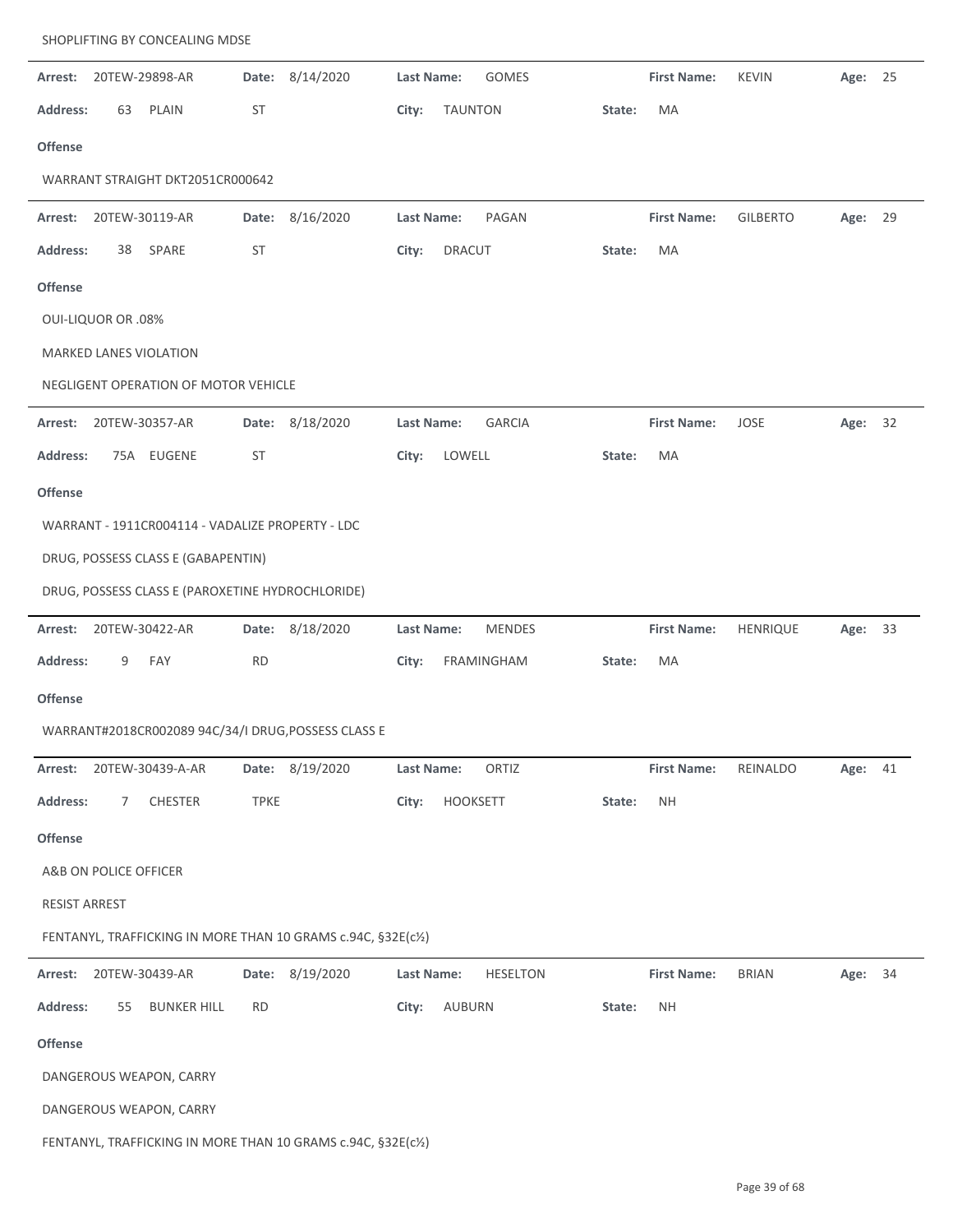| Arrest:         |     | 20TEW-30439-B-AR                         | Date:     | 8/19/2020                                                     | Last Name:        |              | <b>MORRISSETTE</b> |        | <b>First Name:</b> | REBECCA        | Age: 25 |    |
|-----------------|-----|------------------------------------------|-----------|---------------------------------------------------------------|-------------------|--------------|--------------------|--------|--------------------|----------------|---------|----|
| <b>Address:</b> | 488 | WASHINGTON                               | DR        |                                                               | City:             |              | WASHINGTON         | State: | <b>NH</b>          |                |         |    |
| Offense         |     |                                          |           |                                                               |                   |              |                    |        |                    |                |         |    |
|                 |     |                                          |           | FENTANYL, TRAFFICKING IN MORE THAN 10 GRAMS c.94C, §32E(c½)   |                   |              |                    |        |                    |                |         |    |
|                 |     | RMV DOCUMENT, POSSESS/USE FALSE/STOLEN   |           |                                                               |                   |              |                    |        |                    |                |         |    |
|                 |     |                                          |           | FALSE ID INFORMATION, ARRESTEE FURNISH TO LAW ENFORCEMENT     |                   |              |                    |        |                    |                |         |    |
| Arrest:         |     | 20TEW-30439-C-AR                         | Date:     | 8/19/2020                                                     | <b>Last Name:</b> |              | <b>RICKER</b>      |        | <b>First Name:</b> | <b>ASHLEY</b>  | Age: 29 |    |
| <b>Address:</b> | 107 | PEARL                                    | <b>ST</b> |                                                               | City:             |              | MANCHESTER         | State: | <b>NH</b>          |                |         |    |
| Offense         |     |                                          |           |                                                               |                   |              |                    |        |                    |                |         |    |
|                 |     |                                          |           | FENTANYL, TRAFFICKING IN MORE THAN 10 GRAMS c.94C, §32E(c1/2) |                   |              |                    |        |                    |                |         |    |
| Arrest:         |     | 20TEW-30547-AR                           | Date:     | 8/19/2020                                                     | <b>Last Name:</b> |              | <b>HARDIN</b>      |        | <b>First Name:</b> | <b>DOMINIC</b> | Age: 31 |    |
| <b>Address:</b> | 15  | LAWRENCE                                 | <b>ST</b> |                                                               | City:             | LOWELL       |                    | State: | MA                 |                |         |    |
| Offense         |     |                                          |           |                                                               |                   |              |                    |        |                    |                |         |    |
|                 |     | DRUG, POSSESS TO DISTRIB CLASS B         |           |                                                               |                   |              |                    |        |                    |                |         |    |
| Arrest:         |     | 20TEW-30701-AR                           | Date:     | 8/21/2020                                                     | Last Name:        |              | SCOTT              |        | <b>First Name:</b> | <b>MICHAEL</b> | Age:    | 34 |
| <b>Address:</b> | 70  | SHERMAN                                  | AVE       |                                                               | City:             | <b>FLINT</b> |                    | State: | MI                 |                |         |    |
| Offense         |     |                                          |           |                                                               |                   |              |                    |        |                    |                |         |    |
|                 |     |                                          |           | BRIGHTON DC DEFAULT WARRANT #1608CR001174 - 265/13A           |                   |              |                    |        |                    |                |         |    |
| Arrest:         |     | 20TEW-30744-A-AR                         | Date:     | 8/21/2020                                                     | <b>Last Name:</b> |              | QUIJADA            |        | <b>First Name:</b> | LESLIE         | Age:    | 18 |
| <b>Address:</b> | 32  | 3RD                                      | <b>ST</b> |                                                               | City:             | LOWELL       |                    | State: | MA                 |                |         |    |
| <b>Offense</b>  |     |                                          |           |                                                               |                   |              |                    |        |                    |                |         |    |
|                 |     | SHOPLIFTING BY ASPORTATION               |           |                                                               |                   |              |                    |        |                    |                |         |    |
| Arrest:         |     | 20TEW-30744-AR                           | Date:     | 8/21/2020                                                     | <b>Last Name:</b> |              | QUIJADA            |        | <b>First Name:</b> | DEBBIE         | Age: 18 |    |
| <b>Address:</b> | 32  | 3RD                                      | ST        |                                                               | City:             | LOWELL       |                    | State: | MA                 |                |         |    |
|                 |     |                                          |           |                                                               |                   |              |                    |        |                    |                |         |    |
| <b>Offense</b>  |     |                                          |           |                                                               |                   |              |                    |        |                    |                |         |    |
|                 |     | SHOPLIFTING BY ASPORTATION               |           |                                                               |                   |              |                    |        |                    |                |         |    |
| Arrest:         |     | 20TEW-30881-AR                           | Date:     | 8/22/2020                                                     | <b>Last Name:</b> |              | DECONTRERAS        |        | <b>First Name:</b> | <b>ANTHONY</b> | Age: 31 |    |
| <b>Address:</b> |     | 456 FLETCHER                             | <b>ST</b> |                                                               | City:             | LOWELL       |                    | State: | MA                 |                |         |    |
| Offense         |     |                                          |           |                                                               |                   |              |                    |        |                    |                |         |    |
|                 |     | SPEEDING IN VIOL SPECIAL REGULATION      |           |                                                               |                   |              |                    |        |                    |                |         |    |
|                 |     | LICENSE SUSPENDED, OP MV WITH, SUBSQ.OFF |           |                                                               |                   |              |                    |        |                    |                |         |    |

WARRANT DKT 1218CR005946 VAND PROPERTY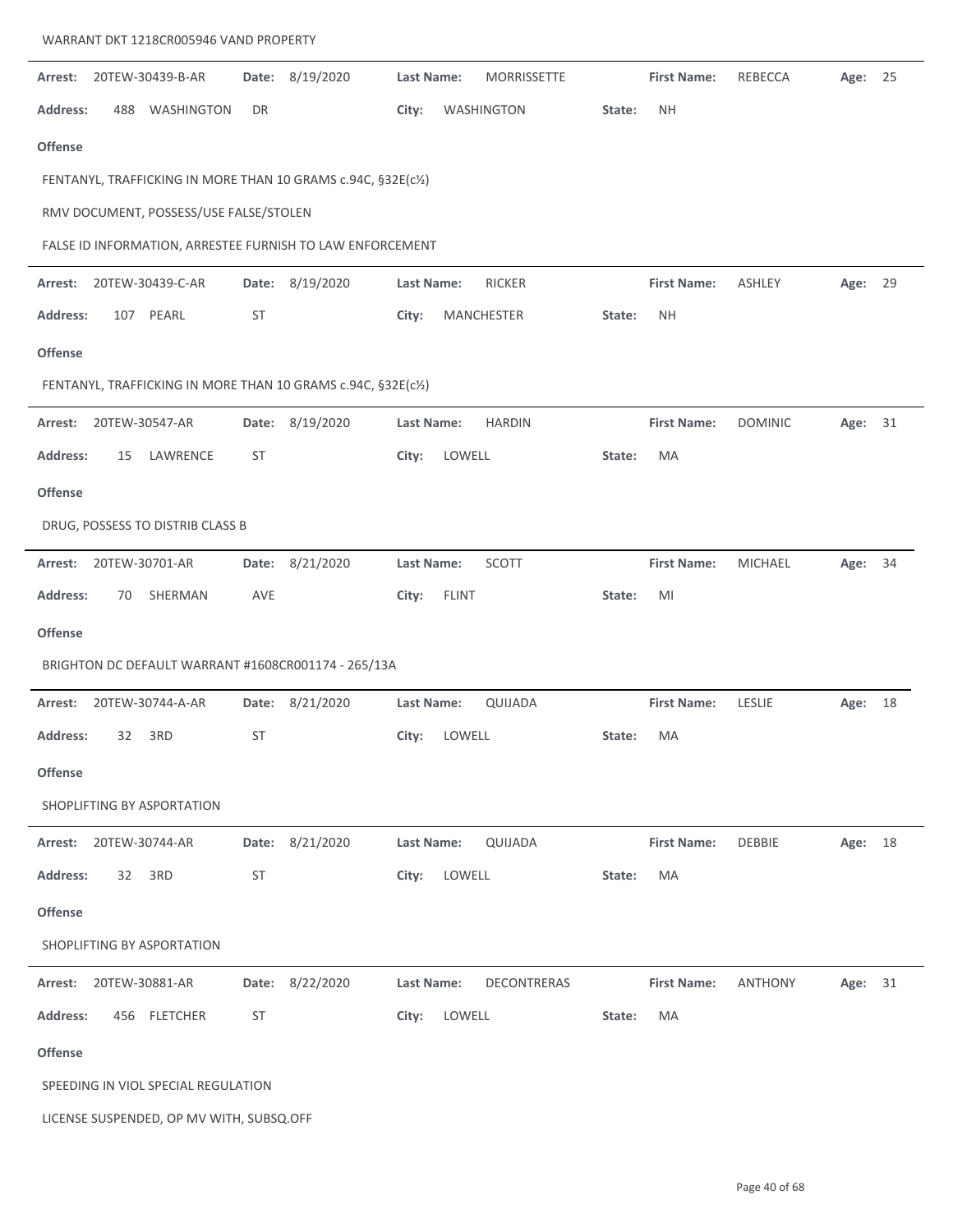| 20TEW-30999-AR<br>Date: 8/23/2020<br>Arrest:         | Last Name:<br>COPPOLA          | <b>First Name:</b><br><b>FRANK</b><br>Age: 35      |
|------------------------------------------------------|--------------------------------|----------------------------------------------------|
| Address:<br><b>OLD BOSTON</b><br>RD<br>11            | City:<br>TEWKSBURY             | MA<br>State:                                       |
| <b>Offense</b>                                       |                                |                                                    |
| FEEDING DEVICE, POSSESS LARGE CAPACITY               |                                |                                                    |
| FEEDING DEVICE, POSSESS LARGE CAPACITY               |                                |                                                    |
| FEEDING DEVICE, POSSESS LARGE CAPACITY               |                                |                                                    |
| FEEDING DEVICE, POSSESS LARGE CAPACITY               |                                |                                                    |
| FEEDING DEVICE, POSSESS LARGE CAPACITY               |                                |                                                    |
| FEEDING DEVICE, POSSESS LARGE CAPACITY               |                                |                                                    |
| FEEDING DEVICE, POSSESS LARGE CAPACITY               |                                |                                                    |
| FEEDING DEVICE, POSSESS LARGE CAPACITY               |                                |                                                    |
| FEEDING DEVICE, POSSESS LARGE CAPACITY               |                                |                                                    |
| ASSAULT WEAPON, UNLICEN SELL/POSSESS                 |                                |                                                    |
| FEEDING DEVICE, POSSESS LARGE CAPACITY               |                                |                                                    |
| FEEDING DEVICE, POSSESS LARGE CAPACITY               |                                |                                                    |
| FEEDING DEVICE, POSSESS LARGE CAPACITY               |                                |                                                    |
| FEEDING DEVICE, POSSESS LARGE CAPACITY               |                                |                                                    |
| FEEDING DEVICE, POSSESS LARGE CAPACITY               |                                |                                                    |
| Date: 8/24/2020<br>Arrest:<br>20TEW-31133-AR         | Last Name:<br>RODRIGUEZ        | <b>First Name:</b><br><b>EXCER</b><br>Age: 26      |
| <b>Address:</b><br>INTERNATIONAL PL<br>20            | TEWKSBURY<br>City:             | MA<br>State:                                       |
| <b>Offense</b>                                       |                                |                                                    |
| DESTRUCTION OF PROPERTY -\$1200, MALICIOUS c266 §127 |                                |                                                    |
| ASSAULT W/DANGEROUS WEAPON: TO WIT ROCK              |                                |                                                    |
| THREAT TO COMMIT CRIME (TO WIT: MURDER)              |                                |                                                    |
| Date: 8/24/2020<br>20TEW-31184-A-AR<br>Arrest:       | Last Name:<br><b>DESMARAIS</b> | <b>First Name:</b><br><b>MICHAEL</b><br>36<br>Age: |
| Address:<br><b>RD</b><br>111 ACTON                   | CHELMSFORD<br>City:            | MA<br>State:                                       |
| Offense                                              |                                |                                                    |
| DRUG, POSSESS CLASS E                                |                                |                                                    |
| Date: 8/24/2020<br>20TEW-31184-AR<br>Arrest:         | Last Name:<br><b>AQUINO</b>    | <b>First Name:</b><br><b>JONATHAN</b><br>Age: 32   |
| <b>Address:</b><br>AVE<br>31 MAPLEWOOD               | <b>BILLERICA</b><br>City:      | MA<br>State:                                       |
| Offense                                              |                                |                                                    |
| DRUG, POSSESS CLASS E                                |                                |                                                    |
| WARRANT - 1911CR004311 - DEFAULT                     |                                |                                                    |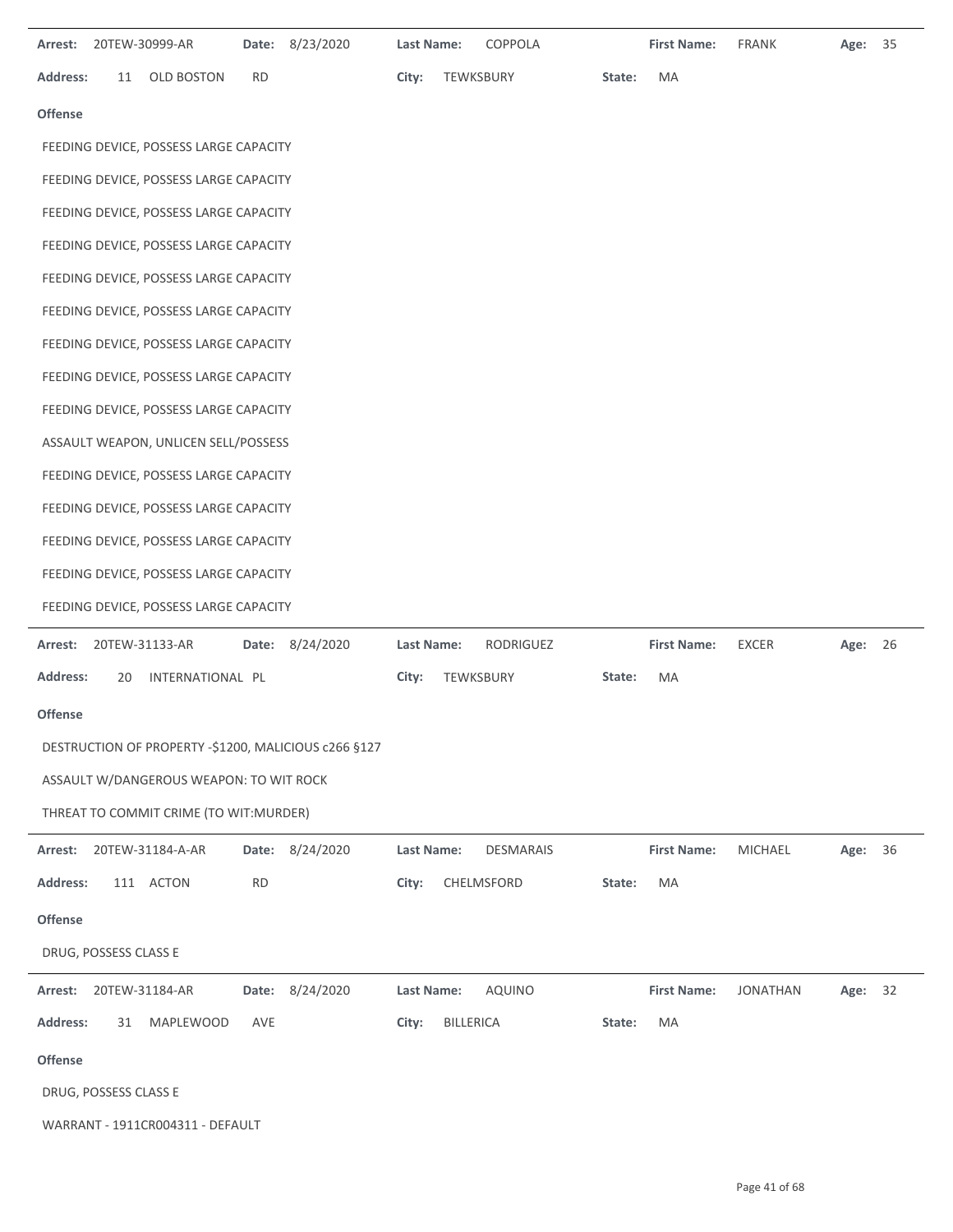| Arrest:         |                       | 20TEW-31405-A-AR                           |           | Date: 8/26/2020                                              | <b>Last Name:</b> |               | <b>MACERO</b> |        | <b>First Name:</b> | <b>JUSTIN</b> | Age:    | 43 |
|-----------------|-----------------------|--------------------------------------------|-----------|--------------------------------------------------------------|-------------------|---------------|---------------|--------|--------------------|---------------|---------|----|
| <b>Address:</b> | 59                    | <b>HUNTINGTON</b>                          | ST        |                                                              | City:             | LOWELL        |               | State: | MA                 |               |         |    |
| Offense         |                       |                                            |           |                                                              |                   |               |               |        |                    |               |         |    |
|                 |                       | LICENSE SUSPENDED, OP MV WITH              |           |                                                              |                   |               |               |        |                    |               |         |    |
|                 |                       | UNREGISTERED MOTOR VEHICLE                 |           |                                                              |                   |               |               |        |                    |               |         |    |
|                 |                       | NUMBER PLATE VIOLATION                     |           |                                                              |                   |               |               |        |                    |               |         |    |
| Arrest:         | 20TEW-31405-AR        |                                            |           | Date: 8/26/2020                                              | Last Name:        |               | ZGONIS        |        | <b>First Name:</b> | ELIN          | Age: 45 |    |
| <b>Address:</b> | 35                    | ARKANSAS                                   | DR        |                                                              | City:             | <b>DRACUT</b> |               | State: | MA                 |               |         |    |
| Offense         |                       |                                            |           |                                                              |                   |               |               |        |                    |               |         |    |
|                 |                       | DRUG, POSSESS CLASS A TO WIT; FENTANYL     |           |                                                              |                   |               |               |        |                    |               |         |    |
| Arrest:         |                       | 20TEW-31415-AR                             |           | Date: 8/26/2020                                              | Last Name:        |               | RAWSON        |        | <b>First Name:</b> | <b>JESSE</b>  | Age: 24 |    |
| <b>Address:</b> | 12                    | <b>BELVA</b>                               | <b>RD</b> |                                                              | City:             | BILLERICA     |               | State: | MA                 |               |         |    |
| Offense         |                       |                                            |           |                                                              |                   |               |               |        |                    |               |         |    |
|                 |                       |                                            |           | WARRANT#1818CR004797 266/30/A LARCENY OVER \$1200            |                   |               |               |        |                    |               |         |    |
|                 |                       |                                            |           | WARRANT#1818CR004798 266/20/A LARCENY FROM BUILDING          |                   |               |               |        |                    |               |         |    |
|                 |                       |                                            |           | WARRANT#1818CR000524 266/20 LARCENY FROM BUILDING            |                   |               |               |        |                    |               |         |    |
|                 |                       | WARRANT#1818CR004851 90/24L (2) OUI-LIQUOR |           |                                                              |                   |               |               |        |                    |               |         |    |
| RESIST ARREST   |                       |                                            |           |                                                              |                   |               |               |        |                    |               |         |    |
|                 | DRUG, POSSESS CLASS B |                                            |           |                                                              |                   |               |               |        |                    |               |         |    |
|                 |                       |                                            |           | WARRANT#1818CR004798 266/20/A 266/20/A LARCENY FROM BUILDING |                   |               |               |        |                    |               |         |    |
|                 |                       |                                            |           | WARRANT#1918CR000235 266/126A VANDALIZE PROPERTY             |                   |               |               |        |                    |               |         |    |
| Arrest:         |                       | 20TEW-31668-AR                             |           | Date: 8/28/2020                                              | Last Name:        |               | CARIGNAN      |        | <b>First Name:</b> | <b>SHAUN</b>  | Age:    | 32 |
| <b>Address:</b> |                       | HOMELESS                                   |           |                                                              | City:             | HOMELESS      |               | State: | MA                 |               |         |    |
| <b>Offense</b>  |                       |                                            |           |                                                              |                   |               |               |        |                    |               |         |    |
|                 |                       | DRUG, POSSESS TO DISTRIB CLASS C           |           |                                                              |                   |               |               |        |                    |               |         |    |
|                 |                       |                                            |           | WARRANT (LARCENY UNDER 1200-DOCKET 1911CR000254)             |                   |               |               |        |                    |               |         |    |
|                 |                       | DRUG, POSSESS TO DISTRIB CLASS E           |           |                                                              |                   |               |               |        |                    |               |         |    |
|                 |                       | DRUG, DISTRIBUTE CLASS E                   |           |                                                              |                   |               |               |        |                    |               |         |    |
|                 |                       | DRUG, POSSESS TO DISTRIB CLASS C           |           |                                                              |                   |               |               |        |                    |               |         |    |
|                 |                       | DRUG, POSSESS TO DISTRIB CLASS B           |           |                                                              |                   |               |               |        |                    |               |         |    |
|                 |                       | DRUG, DISTRIBUTE CLASS C                   |           |                                                              |                   |               |               |        |                    |               |         |    |
|                 |                       | DRUG, POSSESS TO DISTRIB CLASS E           |           |                                                              |                   |               |               |        |                    |               |         |    |
|                 |                       |                                            |           |                                                              |                   |               |               |        |                    |               |         |    |

 $\overline{\phantom{a}}$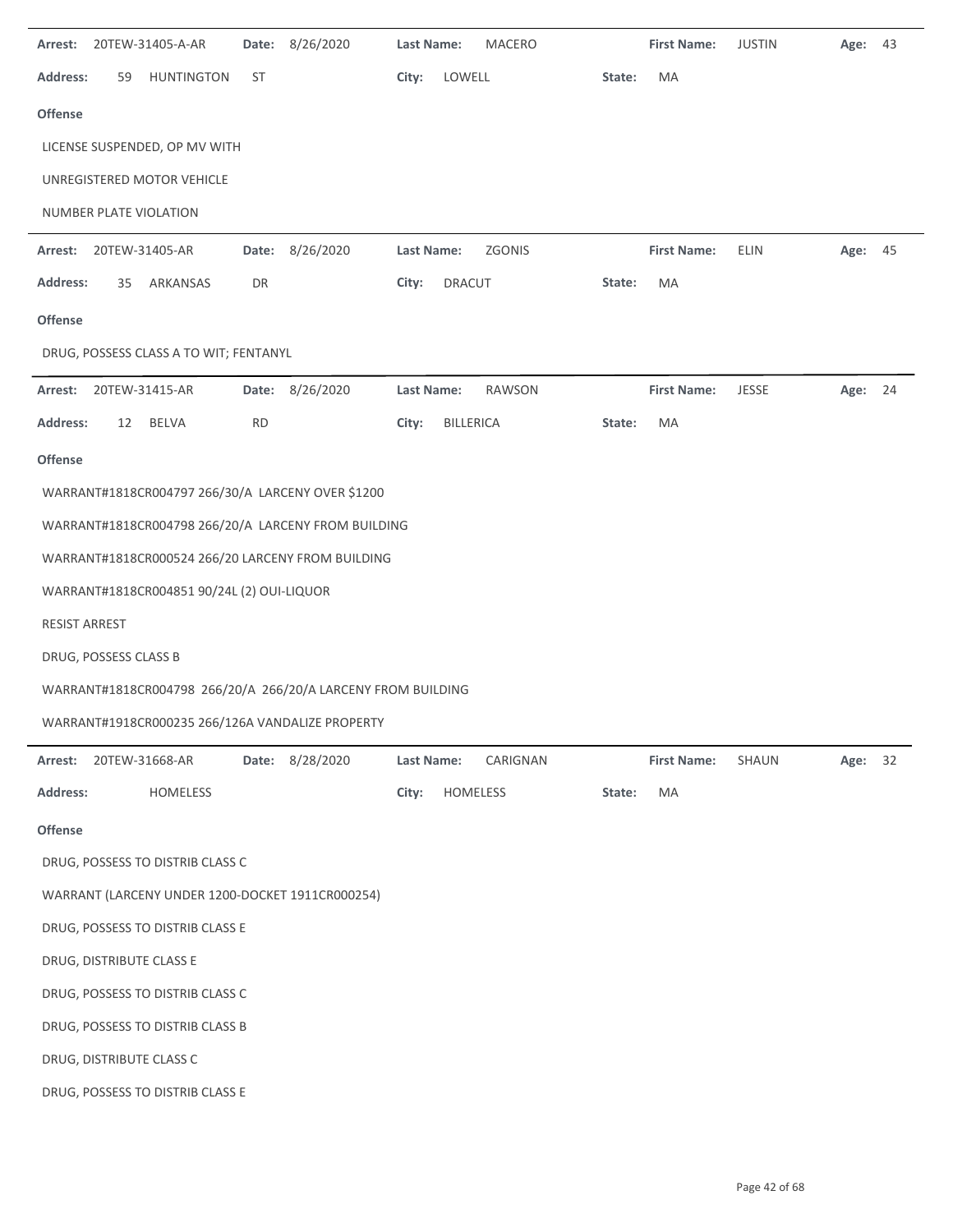| 20TEW-31986-AR<br>Arrest:<br>Date:                        | 8/30/2020       | HERNANDEZ<br>Last Name:           | <b>First Name:</b>  | ALEXANDER      | Age:<br>42 |
|-----------------------------------------------------------|-----------------|-----------------------------------|---------------------|----------------|------------|
| <b>Address:</b><br><b>WASHINGTON</b><br>ST<br>45          |                 | METHUEN<br>City:                  | MA<br>State:        |                |            |
| <b>Offense</b>                                            |                 |                                   |                     |                |            |
| WARRANT - LICENSE SUSP - 1718CR003951                     |                 |                                   |                     |                |            |
| 20TEW-32142-A-AR<br>Arrest:                               | Date: 8/31/2020 | LOPEZ<br>Last Name:               | <b>First Name:</b>  | <b>ILEANA</b>  | Age: 41    |
| <b>Address:</b><br>WARREN<br>ST<br>35                     |                 | City:<br>LAWRENCE                 | MA<br>State:        |                |            |
| <b>Offense</b>                                            |                 |                                   |                     |                |            |
| DRUG, POSSESS CLASS B - CRACK COCAINE                     |                 |                                   |                     |                |            |
| 20TEW-32142-AR<br>Arrest:                                 | Date: 8/31/2020 | <b>Last Name:</b><br><b>BROWN</b> | <b>First Name:</b>  | <b>DAVID</b>   | Age:<br>61 |
| <b>Address:</b><br>142 PLEASANT VALLE' ST                 |                 | <b>METHUEN</b><br>City:           | MA<br>State:        |                |            |
| <b>Offense</b>                                            |                 |                                   |                     |                |            |
| DRUG, POSSESS CLASS B - CRACK COCAINE                     |                 |                                   |                     |                |            |
| 20TEW-32395-AR<br>Arrest:                                 | Date: 9/2/2020  | <b>Last Name:</b><br><b>JONES</b> | <b>First Name:</b>  | <b>JUSTIN</b>  | Age: 32    |
| 149 PORTLAND AVE (I<br><b>Address:</b>                    | $\overline{1}$  | <b>DOVER</b><br>City:             | <b>NH</b><br>State: |                |            |
| <b>Offense</b>                                            |                 |                                   |                     |                |            |
| WARRANT(DOCKET#1933CR000099) B&E VEHICLE DAYTIME (FELONY) |                 |                                   |                     |                |            |
| 20TEW-32402-AR<br>Arrest:                                 | Date: 9/2/2020  | Last Name:<br>MACERO              | <b>First Name:</b>  | <b>JUSTIN</b>  | Age: 43    |
| ST<br><b>Address:</b><br><b>BURN</b><br>35                |                 | LOWELL<br>City:                   | MA<br>State:        |                |            |
| <b>Offense</b>                                            |                 |                                   |                     |                |            |
| DRUG, POSSESS CLASS B                                     |                 |                                   |                     |                |            |
| DRUG, POSSESS CLASS A                                     |                 |                                   |                     |                |            |
| 20TEW-32505-AR<br>Arrest:                                 | Date: 9/3/2020  | Last Name:<br>RODRIQUEZ           | <b>First Name:</b>  | <b>ANTHONY</b> | 38<br>Age: |
| Address:<br>24 CYPRESS<br><b>ST</b>                       |                 | LAWRENCE<br>City:                 | State:<br>MA        |                |            |
| <b>Offense</b>                                            |                 |                                   |                     |                |            |
| COURTESY BOOKING - WARRANT FOR LAWRENCE PD                |                 |                                   |                     |                |            |
| Arrest: 20TEW-32669-AR                                    | Date: 9/4/2020  | <b>MOOKA</b><br>Last Name:        | <b>First Name:</b>  | <b>MARK</b>    | Age: 56    |
| <b>ST</b><br><b>Address:</b><br>32 ADAMS                  |                 | WILMINGTON<br>City:               | State:<br>MA        |                |            |
| <b>Offense</b>                                            |                 |                                   |                     |                |            |
| OUI-LIQUOR OR .08%, 2ND OFFENSE                           |                 |                                   |                     |                |            |
| 20TEW-32749-AR<br>Arrest:                                 | Date: 9/5/2020  | CAMPBELL<br>Last Name:            | <b>First Name:</b>  | <b>MICHAEL</b> | 69<br>Age: |
| <b>Address:</b><br>ST<br>193 MIDDLESEX                    |                 | LOWELL<br>City:                   | State:<br>MA        |                |            |
| Offense                                                   |                 |                                   |                     |                |            |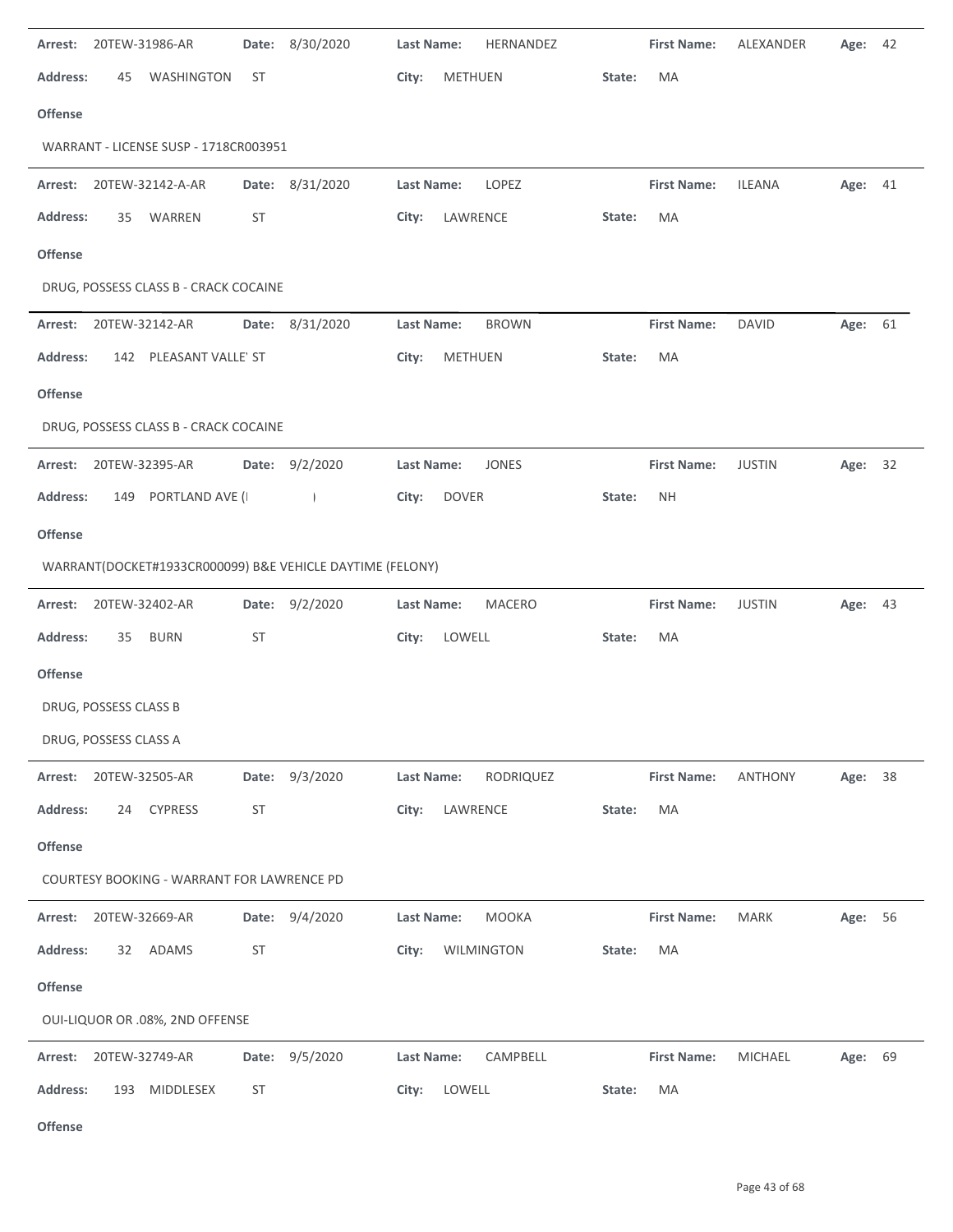## LOWELL DC DEFAULT WARRANT #1511CR006657 ‐ 90/24, 89/4A

| Date: 9/9/2020<br>20TEW-33325-AR<br>Arrest:     | <b>Last Name:</b><br><b>CORBIN</b> | <b>First Name:</b><br>ALEXANDER<br>Age: 27      |
|-------------------------------------------------|------------------------------------|-------------------------------------------------|
| <b>Address:</b><br>233 APPLETON<br>ST           | LOWELL<br>City:<br>State:          | MA                                              |
| <b>Offense</b>                                  |                                    |                                                 |
| WARRANT - 1911CR004692 - LDC - SHOPLIFTING      |                                    |                                                 |
| 9/10/2020<br>Arrest:<br>20TEW-33468-AR<br>Date: | <b>Last Name:</b><br><b>FOSTER</b> | <b>First Name:</b><br><b>THERESA</b><br>Age: 41 |
| Address:<br>ST<br><b>BRANCH</b><br>74           | LOWELL<br>City:<br>State:          | MA                                              |
| <b>Offense</b>                                  |                                    |                                                 |
| LARCENY UNDER \$1200                            |                                    |                                                 |
| 9/10/2020<br>Arrest:<br>20TEW-33492-AR<br>Date: | Last Name:<br>TIRELLA              | <b>First Name:</b><br><b>MICHAEL</b><br>Age: 61 |
| <b>Address:</b><br>WHEELWRIGHT RD<br>7          | MEDFORD<br>City:<br>State:         | MA                                              |
| <b>Offense</b>                                  |                                    |                                                 |
| OUI--DRUGS, 5TH OFFENSE                         |                                    |                                                 |
| DRUG, POSSESS CLASS C                           |                                    |                                                 |
| NEGLIGENT OPERATION OF MOTOR VEHICLE            |                                    |                                                 |
| MARKED LANES VIOLATION                          |                                    |                                                 |
| Date: 9/10/2020<br>20TEW-33510-AR<br>Arrest:    | CAMPBELL<br>Last Name:             | <b>First Name:</b><br><b>MICHAEL</b><br>Age: 69 |
| <b>Address:</b><br>100 CORINNE<br><b>WAY</b>    | City:<br>TEWKSBURY<br>State:       | MA                                              |
| <b>Offense</b>                                  |                                    |                                                 |
| WARRANT#1511CR006657 OUI-LIQUOR, 2ND OFFENSE    |                                    |                                                 |
| 20TEW-33569-AR<br>Date: 9/11/2020<br>Arrest:    | <b>Last Name:</b><br>SAWYER        | <b>First Name:</b><br>RHONDELL<br>44<br>Age:    |
| <b>Address:</b><br>1193 LIVINGSTON<br>ST        | City:<br>TEWKSBURY<br>State:       | MA                                              |
| <b>Offense</b>                                  |                                    |                                                 |
| <b>WARRANT - 5 MISC WARRANTS</b>                |                                    |                                                 |
| Date: 9/11/2020<br>Arrest:<br>20TEW-33590-AR    | Last Name:<br><b>HENDRY</b>        | <b>First Name:</b><br>JAMMIE<br>Age: 42         |
| <b>Address:</b><br>PRESTON<br>ST<br>24          | City:<br>DANVERS<br>State:         | MA                                              |
| <b>Offense</b>                                  |                                    |                                                 |
| WARRANT 06132CR006670STRAIGHT LYNN DIST         |                                    |                                                 |
| FUGITIVE FROM JUSTICE ON COURT WARRANT          |                                    |                                                 |
| Date: 9/11/2020<br>Arrest: 20TEW-33600-AR       | Last Name:<br><b>BONO</b>          | <b>First Name:</b><br>ANDREA<br>Age: 44         |
| <b>Address:</b><br>HOMELESS                     | City:<br>LOWELL<br>State:          | MA                                              |
| عمد                                             |                                    |                                                 |

**Offense**

WARRANT (DOCKET 1836CR000929D SHOPLIFTING 3RD OFF)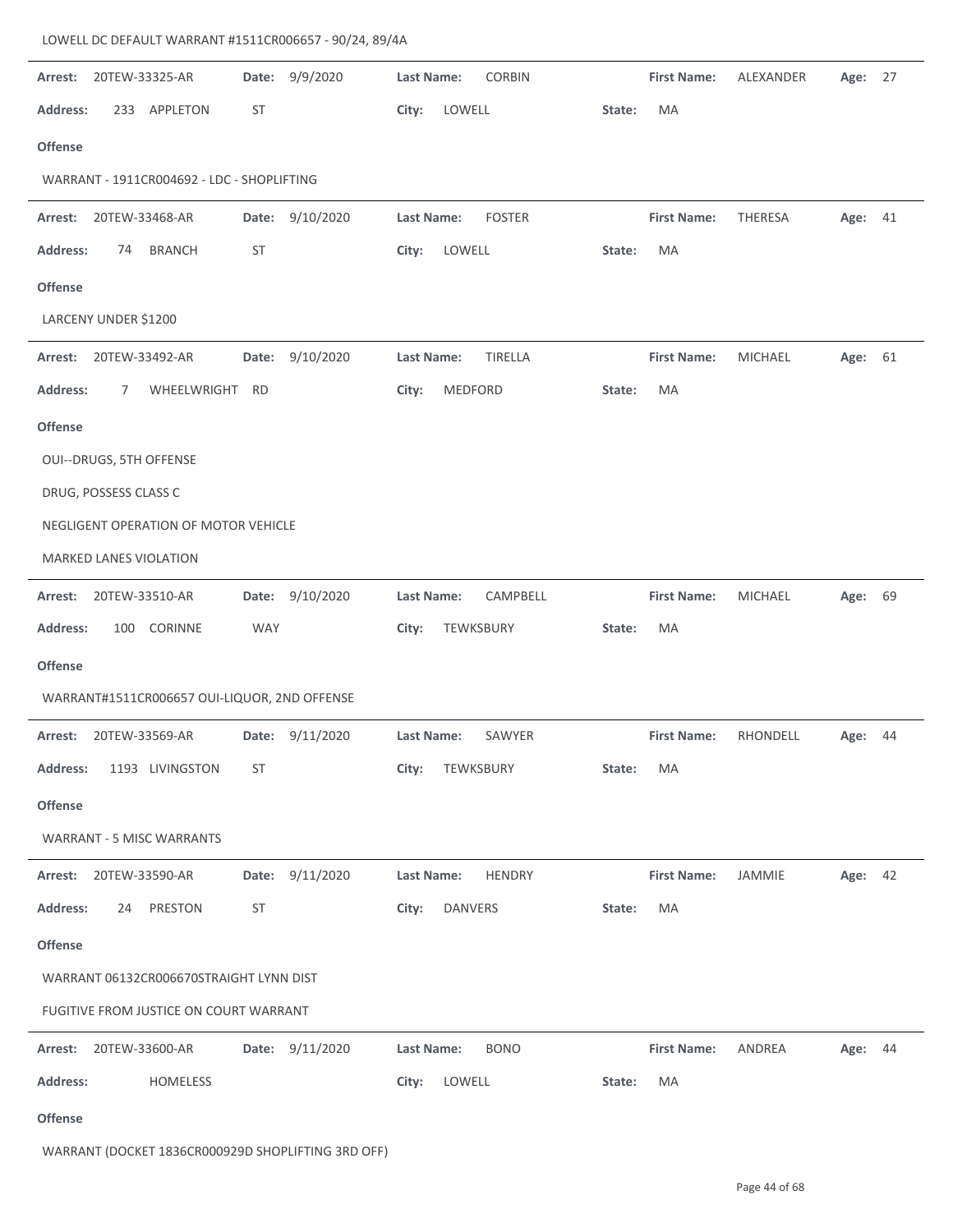| WARRANT(DOCKET 1813CR003991 COMMON THIEF)             |                                     |                                                |
|-------------------------------------------------------|-------------------------------------|------------------------------------------------|
| WARRANT (DOCKET 1813CR002656 SHOPLIFTING 3RD OFFENSE) |                                     |                                                |
| 9/11/2020<br>Arrest:<br>20TEW-33601-AR<br>Date:       | <b>Last Name:</b><br><b>ELLISON</b> | <b>First Name:</b><br><b>NICOLE</b><br>Age: 40 |
| <b>Address:</b><br><b>HOMELESS</b>                    | TEWKSBURY<br>City:<br>State:        | MA                                             |
| Offense                                               |                                     |                                                |
| ROBBERY, ARMED                                        |                                     |                                                |
| 9/12/2020<br>Arrest:<br>20TEW-33755-AR<br>Date:       | <b>Last Name:</b><br>ZANNONI        | <b>First Name:</b><br>CAROLINE<br>Age: 62      |
| Address:<br><b>MELODY</b><br>LN<br>1                  | <b>DRACUT</b><br>City:<br>State:    | MA                                             |
| Offense                                               |                                     |                                                |
| LOWELL DC DEFAULT WARRANT #1811CR004471 - 265/13A     |                                     |                                                |
| LOWELL DC DEFAULT WARRANT #1911CR000148 - 265/13A     |                                     |                                                |
| LOWELL DC DEFAULT WARRANT #1911CR002439 - 272/77      |                                     |                                                |
| LOWELL DC DEFAULT WARRANT #2011CR002196 - 272/16      |                                     |                                                |
| 9/14/2020<br>20TEW-33947-AR<br>Arrest:<br>Date:       | <b>Last Name:</b><br><b>CYR</b>     | <b>First Name:</b><br>KIMBERLEE<br>Age: 55     |
| <b>Address:</b><br><b>JUNIPER</b><br>LN<br>53         | City:<br>TEWKSBURY<br>State:        | MA                                             |
| <b>Offense</b>                                        |                                     |                                                |
| WARRANT - 2011CR002293 - LDC - A&B DISABLED +60       |                                     |                                                |
| 20TEW-33973-AR<br>9/14/2020<br>Arrest:<br>Date:       | <b>Last Name:</b><br><b>HEATH</b>   | <b>First Name:</b><br>GEORGE<br>Age: 51        |
| <b>Address:</b><br>350<br>KENOZA<br>AVE               | HAVERHILL<br>City:<br>State:        | MA                                             |
| <b>Offense</b>                                        |                                     |                                                |
| WARRANT - STRAIGH, PROBATION VIOLATION                |                                     |                                                |
| Date: 9/15/2020<br>Arrest:<br>20TEW-34057-A-AR        | <b>MCCARTHY</b><br>Last Name:       | <b>First Name:</b><br>34<br>CASSAUNDRA<br>Age: |
| 32<br><b>FREDERICK</b><br>ST<br><b>Address:</b>       | City:<br><b>DRACUT</b><br>State:    | MA                                             |
| <b>Offense</b>                                        |                                     |                                                |
| SHOPLIFTING BY ASPORTATION                            |                                     |                                                |
| DRUG, POSSESS CLASS E - VYVANSE                       |                                     |                                                |
| DRUG, POSSESS CLASS E - CLONAZEPAM                    |                                     |                                                |
| Date:<br>9/15/2020<br>Arrest:<br>20TEW-34057-AR       | Last Name:<br><b>ELLISON</b>        | <b>First Name:</b><br><b>NICOLE</b><br>Age: 40 |
| MT. WASHINGTO ST<br><b>Address:</b><br>95             | City:<br>LOWELL<br>State:           | MA                                             |
| Offense                                               |                                     |                                                |
| SHOPLIFTING BY ASPORTATION                            |                                     |                                                |

WARRANT (DOCKET 1813CR002458 TRESPASS)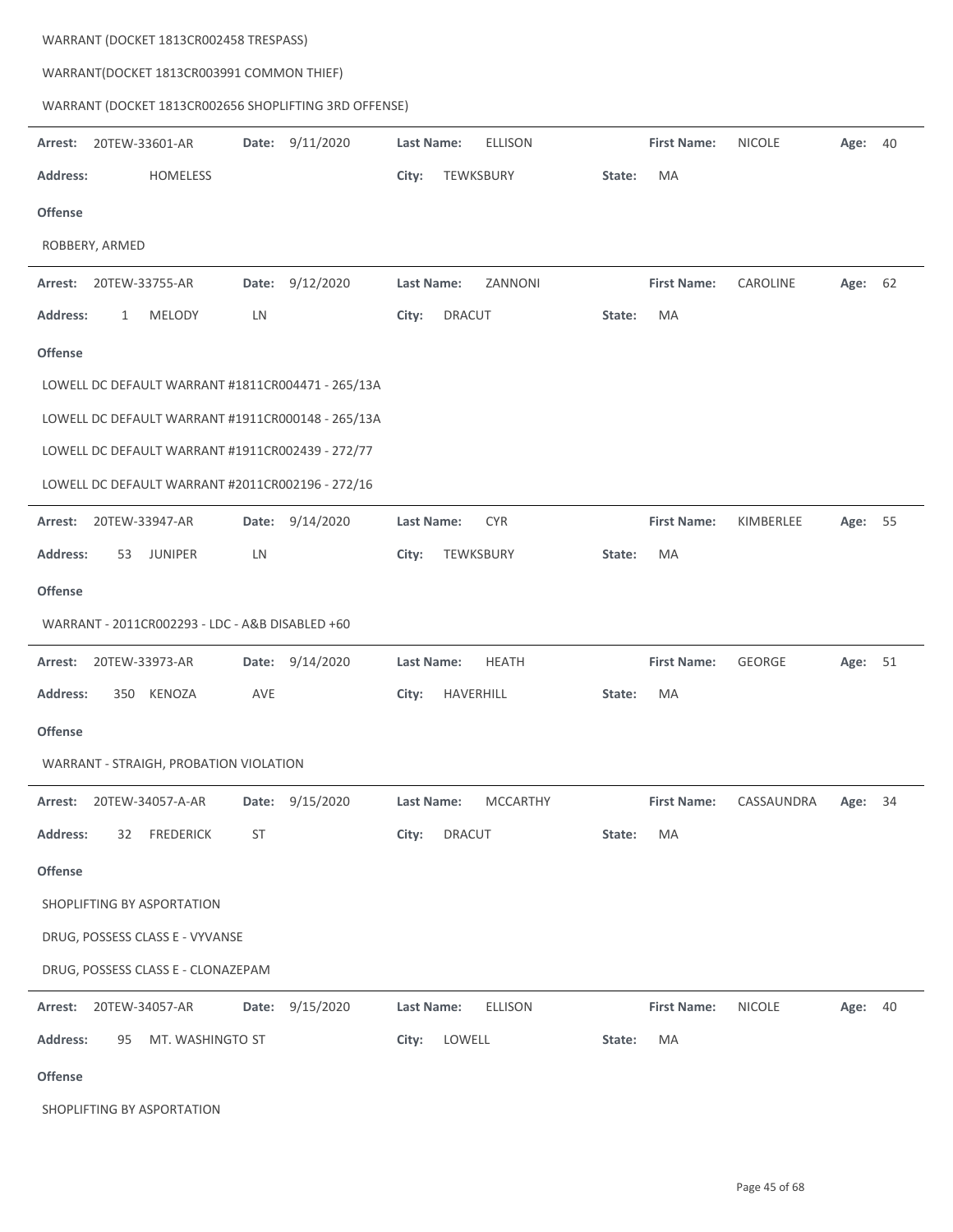| Arrest:                | 20TEW-34198-AR            |                                                 | Date:       | 9/16/2020                                                  | <b>Last Name:</b> |           | <b>FOSTER</b>      |        | <b>First Name:</b> | <b>STEPHEN</b> | Age:    | 57 |
|------------------------|---------------------------|-------------------------------------------------|-------------|------------------------------------------------------------|-------------------|-----------|--------------------|--------|--------------------|----------------|---------|----|
| <b>Address:</b>        | 103                       | GABRIELLE                                       | <b>ST</b>   |                                                            | City:             |           | <b>MANCHESTER</b>  | State: | <b>NH</b>          |                |         |    |
| <b>Offense</b>         |                           |                                                 |             |                                                            |                   |           |                    |        |                    |                |         |    |
|                        |                           | ALCOHOL IN MV, POSSESS OPEN CONTAINER OF        |             |                                                            |                   |           |                    |        |                    |                |         |    |
|                        | <b>OUI-LIQUOR OR .08%</b> |                                                 |             |                                                            |                   |           |                    |        |                    |                |         |    |
| Arrest:                |                           | 20TEW-34223-A-AR                                |             | Date: 9/17/2020                                            | Last Name:        |           | WERNER             |        | <b>First Name:</b> | SAMANTHA       | Age: 29 |    |
| <b>Address:</b>        | 38                        | <b>BENNETT</b>                                  | <b>ST</b>   |                                                            | City:             | WAKEFIELD |                    | State: | MA                 |                |         |    |
| <b>Offense</b>         |                           |                                                 |             |                                                            |                   |           |                    |        |                    |                |         |    |
|                        |                           | WARRANT/ DEFAULT #1501CR004670 BOSTON DIST.     |             |                                                            |                   |           |                    |        |                    |                |         |    |
|                        |                           | STRAIGHT WARRANT - 1856CR005511 QUINCY DISTRICT |             |                                                            |                   |           |                    |        |                    |                |         |    |
| Arrest:                | 20TEW-34223-AR            |                                                 |             | Date: 9/17/2020                                            | Last Name:        |           | VADALA             |        | <b>First Name:</b> | <b>DEREK</b>   | Age: 28 |    |
| <b>Address:</b>        | 38                        | <b>BENNETT</b>                                  | <b>ST</b>   |                                                            | City:             | WAKEFIELD |                    | State: | MA                 |                |         |    |
| <b>Offense</b>         |                           |                                                 |             |                                                            |                   |           |                    |        |                    |                |         |    |
|                        | A&B ON POLICE OFFICER     |                                                 |             |                                                            |                   |           |                    |        |                    |                |         |    |
|                        | A&B ON POLICE OFFICER     |                                                 |             |                                                            |                   |           |                    |        |                    |                |         |    |
| Arrest:                | 20TEW-34278-AR            |                                                 | Date:       | 9/17/2020                                                  | <b>Last Name:</b> |           | <b>DEBUTUS</b>     |        | <b>First Name:</b> | <b>CLIFORD</b> | Age:    | 30 |
| <b>Address:</b>        | 26                        | SIDNEY                                          | <b>ST</b>   |                                                            | City:             | LOWELL    |                    | State: | MA                 |                |         |    |
| Offense                |                           |                                                 |             |                                                            |                   |           |                    |        |                    |                |         |    |
|                        |                           | LICENSE SUSPENDED, OP MV WITH                   |             |                                                            |                   |           |                    |        |                    |                |         |    |
|                        |                           | REGISTRATION SUSPENDED, OP MV WITH              |             |                                                            |                   |           |                    |        |                    |                |         |    |
| Arrest: 20TEW-34300-AR |                           |                                                 |             | Date: 9/17/2020                                            | Last Name:        |           | <b>BOULANGER</b>   |        | <b>First Name:</b> | SHELLY         | Age: 38 |    |
| <b>Address:</b>        |                           | 886 CENTRAL                                     | ST          |                                                            | City:             | LOWELL    |                    | State: | MA                 |                |         |    |
| Offense                |                           |                                                 |             |                                                            |                   |           |                    |        |                    |                |         |    |
|                        |                           | SHOPLIFTING BY ASPORTATION                      |             |                                                            |                   |           |                    |        |                    |                |         |    |
| Arrest:                | 20TEW-34325-AR            |                                                 |             | Date: 9/18/2020                                            | Last Name:        |           | AYLWARD            |        | <b>First Name:</b> | <b>DAVID</b>   | Age: 23 |    |
| <b>Address:</b>        |                           | 425 CHELMSFORD                                  | <b>ST</b>   |                                                            | City:             | LOWELL    |                    | State: | MA                 |                |         |    |
| Offense                |                           |                                                 |             |                                                            |                   |           |                    |        |                    |                |         |    |
|                        |                           |                                                 |             | MALDEN DC STRAIGHT WARRANT #2050CR000329 - 268/34A, 94C/34 |                   |           |                    |        |                    |                |         |    |
| Arrest:                | 20TEW-34752-AR            |                                                 |             | Date: 9/21/2020                                            | Last Name:        |           | <b>FITZPATRICK</b> |        | <b>First Name:</b> | <b>JOSEPH</b>  | Age: 53 |    |
| <b>Address:</b>        |                           | 1359 PAWTUCKET                                  | <b>BLVD</b> |                                                            | City:             | LOWELL    |                    | State: | MA                 |                |         |    |
| Offense                |                           |                                                 |             |                                                            |                   |           |                    |        |                    |                |         |    |
|                        |                           |                                                 |             | WARRANT - STRAIGHT, LOWELL DISTRICT, DK#1911CR003896, A&B  |                   |           |                    |        |                    |                |         |    |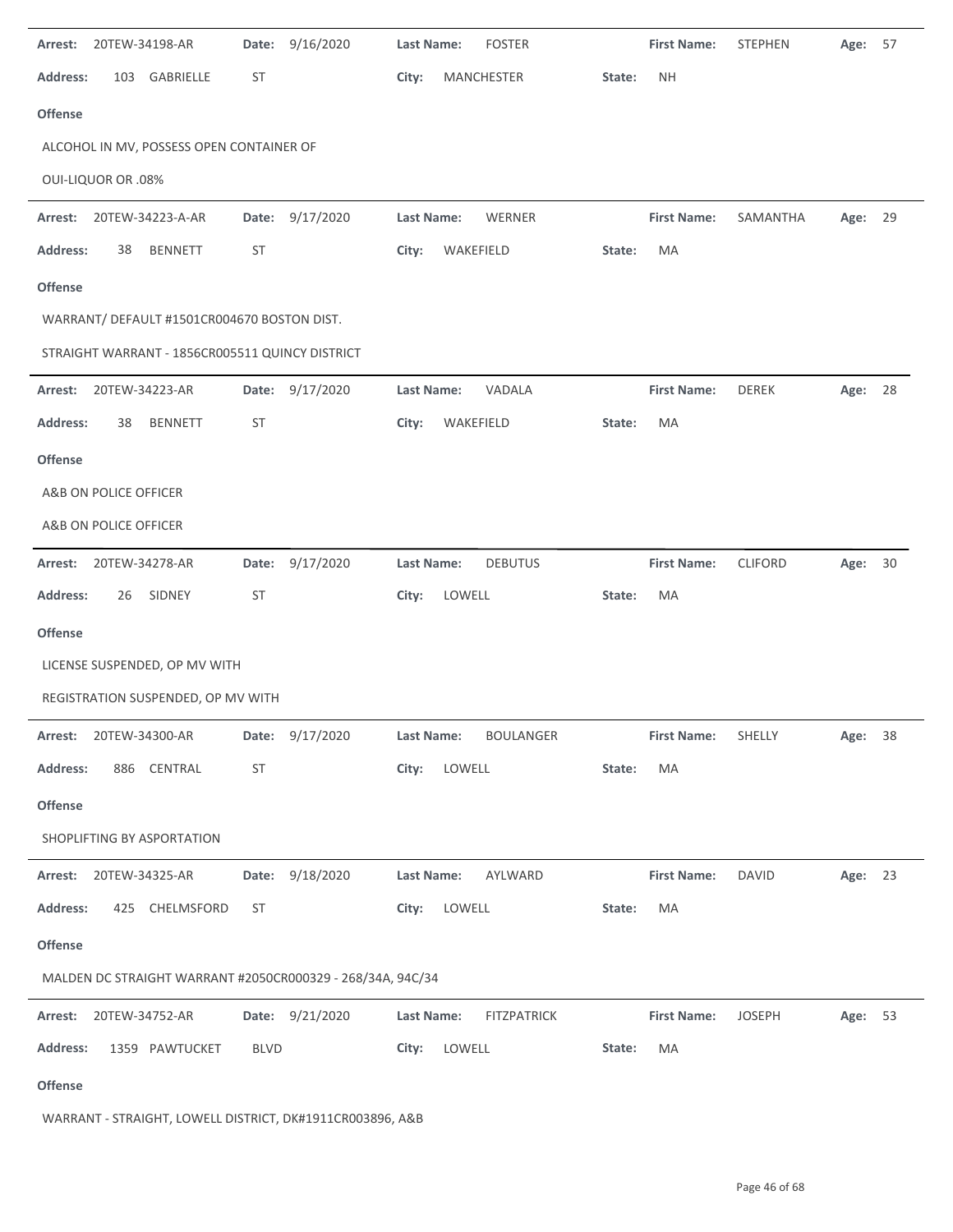| Arrest:         |                       | 20TEW-34767-AR                                  | <b>Date:</b> | 9/22/2020                                                               | Last Name: | <b>CANN</b>       |        | <b>First Name:</b> | JAMES           | Age: 55 |    |
|-----------------|-----------------------|-------------------------------------------------|--------------|-------------------------------------------------------------------------|------------|-------------------|--------|--------------------|-----------------|---------|----|
| <b>Address:</b> | 1                     | <b>UTOPIA</b>                                   | <b>RD</b>    |                                                                         | City:      | BILLERICA         | State: | MA                 |                 |         |    |
| <b>Offense</b>  |                       |                                                 |              |                                                                         |            |                   |        |                    |                 |         |    |
|                 |                       | A&B WITH DANGEROUS WEAPON                       |              |                                                                         |            |                   |        |                    |                 |         |    |
|                 |                       | RECKLESS OPERATION OF MOTOR VEHICLE             |              |                                                                         |            |                   |        |                    |                 |         |    |
|                 |                       | SPEEDING IN VIOL SPECIAL REGULATION             |              |                                                                         |            |                   |        |                    |                 |         |    |
|                 | STOP FOR POLICE, FAIL |                                                 |              |                                                                         |            |                   |        |                    |                 |         |    |
| Arrest:         |                       | 20TEW-34829-A-AR                                | Date:        | 9/22/2020                                                               | Last Name: | DIAZ-LEBEL        |        | <b>First Name:</b> | SARA            | Age:    | 36 |
| <b>Address:</b> | 566                   | MERRIMACK                                       | <b>ST</b>    |                                                                         | City:      | <b>METHUEN</b>    | State: | MA                 |                 |         |    |
| <b>Offense</b>  |                       |                                                 |              |                                                                         |            |                   |        |                    |                 |         |    |
|                 | ROBBERY, UNARMED      |                                                 |              |                                                                         |            |                   |        |                    |                 |         |    |
| Arrest:         |                       | 20TEW-34829-AR                                  | Date:        | 9/22/2020                                                               | Last Name: | ONEIL             |        | <b>First Name:</b> | <b>NICHOLAS</b> | Age: 37 |    |
| <b>Address:</b> | 11                    | COLLEGE                                         | LN           |                                                                         | City:      | <b>METHUEN</b>    | State: | MA                 |                 |         |    |
| <b>Offense</b>  |                       |                                                 |              |                                                                         |            |                   |        |                    |                 |         |    |
|                 |                       | DRUG, POSSESS CLASS B, SUBSQ.OFF.               |              |                                                                         |            |                   |        |                    |                 |         |    |
|                 |                       |                                                 |              | WARRANT (2038CR0010369 POSS CLASS A, B, E/HAVERHILL DISTRICT)           |            |                   |        |                    |                 |         |    |
|                 |                       |                                                 |              | WARRANT (2053CR000857 UNARMED ROBBERY/WOBURN DISTRICT)                  |            |                   |        |                    |                 |         |    |
|                 |                       |                                                 |              | WARRANT (2018CR002314 POSS CLASS A, B, E, FALSE INFO/LAWRENCE DISTRICT) |            |                   |        |                    |                 |         |    |
|                 |                       |                                                 |              | WARRANT (1912CR000606 SHOPLIFTING/MARLBORO DISTRICT)                    |            |                   |        |                    |                 |         |    |
|                 | ROBBERY, UNARMED      |                                                 |              |                                                                         |            |                   |        |                    |                 |         |    |
|                 |                       | Arrest: 20TEW-34939-AR                          | Date:        | 9/23/2020                                                               | Last Name: | GRANESE           |        | <b>First Name:</b> | <b>STACY</b>    | Age: 37 |    |
| <b>Address:</b> |                       | 115 MYSTIC                                      | AVE          |                                                                         | City:      | TEWKSBURY         | State: | MA                 |                 |         |    |
| <b>Offense</b>  |                       |                                                 |              |                                                                         |            |                   |        |                    |                 |         |    |
|                 |                       |                                                 |              | WARRANT(1218CR003071 POSS CLASS A/LAWRENCE DISTRICT)                    |            |                   |        |                    |                 |         |    |
|                 |                       |                                                 |              | WARRANT (1411CR000347 POSS CLASS B/LOWELL DISTRICT)                     |            |                   |        |                    |                 |         |    |
|                 |                       |                                                 |              |                                                                         |            |                   |        |                    |                 |         |    |
|                 |                       | Arrest: 20TEW-35066-AR                          |              | Date: 9/25/2020                                                         | Last Name: | FRIEDLAND         |        | <b>First Name:</b> | MATTHEW         | Age: 30 |    |
| <b>Address:</b> | 17                    | <b>FLORENCE</b>                                 | AVE          |                                                                         | City:      | TEWKSBURY         | State: | MA                 |                 |         |    |
| Offense         |                       |                                                 |              |                                                                         |            |                   |        |                    |                 |         |    |
|                 |                       | WITNESS/JUROR/POLICE/COURT OFFICIAL, INTIMIDATE |              |                                                                         |            |                   |        |                    |                 |         |    |
|                 |                       | STRANGULATION OR SUFFOCATION                    |              |                                                                         |            |                   |        |                    |                 |         |    |
| Arrest:         |                       | 20TEW-35069-AR                                  | Date:        | 9/25/2020                                                               | Last Name: | <b>JEFFERSON</b>  |        | <b>First Name:</b> | <b>UNDREI</b>   | Age: 55 |    |
| <b>Address:</b> |                       | 233 GENEVA                                      | AVE          |                                                                         | City:      | <b>DORCHESTER</b> | State: | MA                 |                 |         |    |

Page 47 of 68

 $\overline{\phantom{a}}$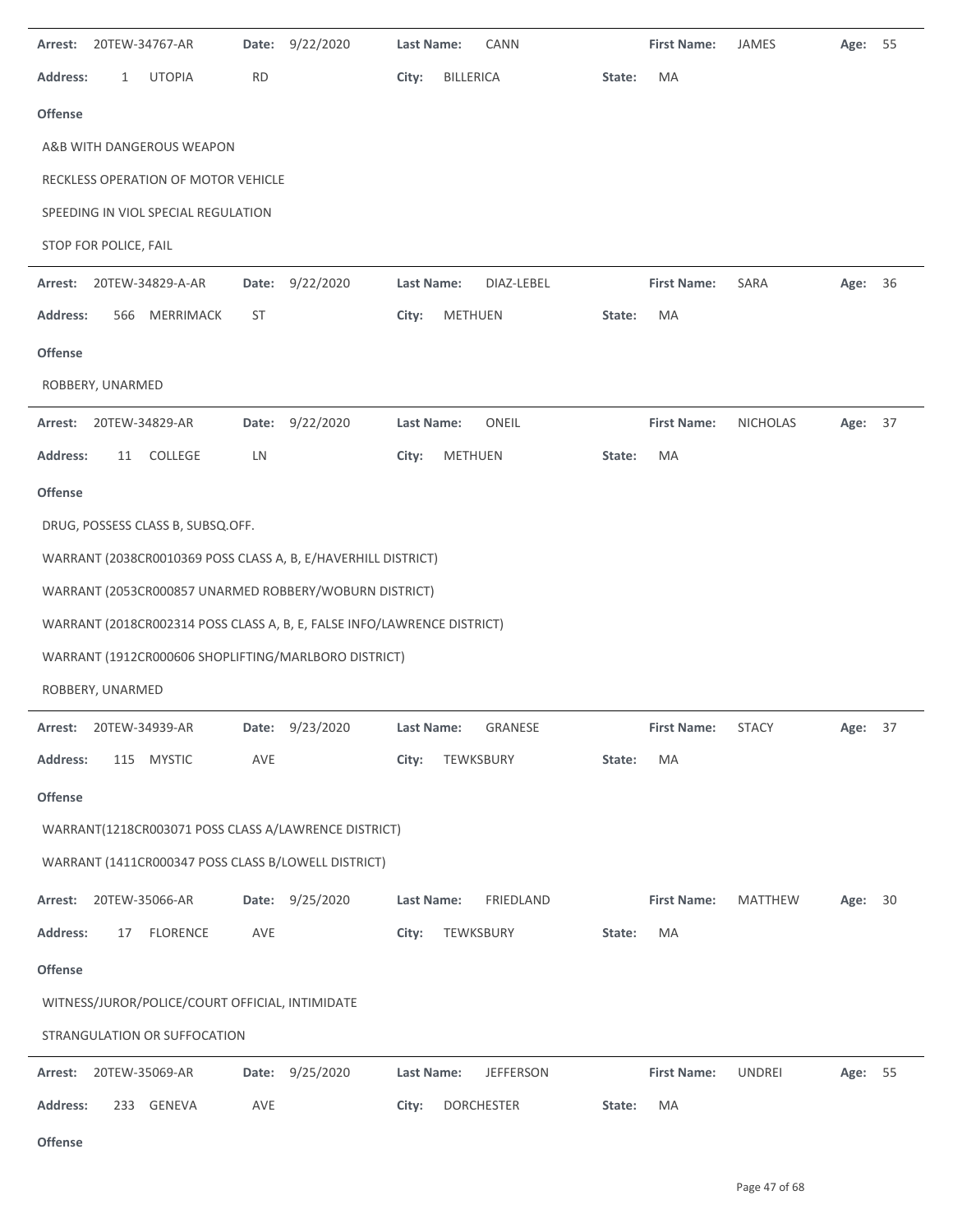| Arrest:         |     | 20TEW-35166-AR                             | Date:     | 9/26/2020                                                                 | <b>Last Name:</b> |                | <b>ETLING</b> |        | <b>First Name:</b> | <b>DREW</b>     | Age: 39 |  |
|-----------------|-----|--------------------------------------------|-----------|---------------------------------------------------------------------------|-------------------|----------------|---------------|--------|--------------------|-----------------|---------|--|
| <b>Address:</b> |     | 1022 AMES HILL                             | DR        |                                                                           | City:             |                | TEWKSBURY     | State: | MA                 |                 |         |  |
| <b>Offense</b>  |     |                                            |           |                                                                           |                   |                |               |        |                    |                 |         |  |
|                 |     |                                            |           | WARRANT - DEFAULT, PROBATION VIOL. LOWELL DISTRICT COURT, DK#1911CR006492 |                   |                |               |        |                    |                 |         |  |
| Arrest:         |     | 20TEW-35088-AR                             |           | Date: 9/28/2020                                                           | Last Name:        |                | COSTA         |        | <b>First Name:</b> | CAIO            | Age: 25 |  |
| <b>Address:</b> | 103 | <b>BROADWAY</b>                            |           |                                                                           | City:             | <b>METHUEN</b> |               | State: | MA                 |                 |         |  |
| <b>Offense</b>  |     |                                            |           |                                                                           |                   |                |               |        |                    |                 |         |  |
|                 |     |                                            |           | WARRANT - 2011CR002691 - LOWELL DC - MASKED & ARMED ROBBERY               |                   |                |               |        |                    |                 |         |  |
| Arrest:         |     | 20TEW-35306-AR                             | Date:     | 9/28/2020                                                                 | <b>Last Name:</b> |                | <b>HAGENS</b> |        | <b>First Name:</b> | <b>MONTEZ</b>   | Age: 25 |  |
| <b>Address:</b> | 210 | <b>HIGH</b>                                | <b>ST</b> |                                                                           | City:             | LOWELL         |               | State: | MA                 |                 |         |  |
| <b>Offense</b>  |     |                                            |           |                                                                           |                   |                |               |        |                    |                 |         |  |
|                 |     |                                            |           | A&B WITH DANGEROUS WEAPON: TO WIT OUTDOOR PLASTIC CIGARETTE RECEPTACLE    |                   |                |               |        |                    |                 |         |  |
| A&B             |     |                                            |           |                                                                           |                   |                |               |        |                    |                 |         |  |
|                 |     | WARRANT (2064CR002069 DUDLEY DISTRICT A&B) |           |                                                                           |                   |                |               |        |                    |                 |         |  |
| Arrest:         |     | 20TEW-35375-AR                             | Date:     | 9/28/2020                                                                 | <b>Last Name:</b> |                | <b>ALVES</b>  |        | <b>First Name:</b> | <b>VINNY</b>    | Age: 17 |  |
| Address:        | 35  | LEVEL                                      | LN        |                                                                           | City:             | TEWKSBURY      |               | State: | MA                 |                 |         |  |
| <b>Offense</b>  |     |                                            |           |                                                                           |                   |                |               |        |                    |                 |         |  |
|                 |     | ASSAULT W/DANGEROUS WEAPON                 |           |                                                                           |                   |                |               |        |                    |                 |         |  |
|                 |     | THREAT TO COMMIT CRIME                     |           |                                                                           |                   |                |               |        |                    |                 |         |  |
| Arrest:         |     | 20TEW-35419-AR                             | Date:     | 9/29/2020                                                                 | <b>Last Name:</b> |                | LAVALLE       |        | <b>First Name:</b> | <b>COURTNEY</b> | Age: 22 |  |
| <b>Address:</b> | 17  | JOYCE                                      | AVE       |                                                                           | City:             | LOWELL         |               | State: | МA                 |                 |         |  |
| <b>Offense</b>  |     |                                            |           |                                                                           |                   |                |               |        |                    |                 |         |  |
|                 |     |                                            |           | WARRANT - 1950CR001532 - POSSESS CLASS A - MALDEN DC                      |                   |                |               |        |                    |                 |         |  |
|                 |     | Arrest: 20TEW-35628-A-AR                   |           | Date: 10/1/2020                                                           | <b>Last Name:</b> |                | <b>CUPAN</b>  |        | <b>First Name:</b> | TABATHA         | Age: 26 |  |
| <b>Address:</b> | 58  | <b>BRAND</b>                               | AVE       |                                                                           | City:             |                | WILMINGTON    | State: | МA                 |                 |         |  |
| <b>Offense</b>  |     |                                            |           |                                                                           |                   |                |               |        |                    |                 |         |  |
|                 |     | SHOPLIFTING BY ASPORTATION                 |           |                                                                           |                   |                |               |        |                    |                 |         |  |
| Arrest:         |     | 20TEW-35628-AR                             |           | Date: 10/1/2020                                                           | Last Name:        |                | ORTIZ         |        | <b>First Name:</b> | CARLOS          | Age: 38 |  |
| <b>Address:</b> |     | 110 APPLETON                               | <b>ST</b> |                                                                           | City:             | LOWELL         |               | State: | МA                 |                 |         |  |
| Offense         |     |                                            |           |                                                                           |                   |                |               |        |                    |                 |         |  |

SHOPLIFTING BY ASPORTATION, 3RD OFF.

WARRANT#1801CR001469 94C/32E DRUG,DISTRIBUT CLASS B

 $\overline{a}$ 

J.

 $\ddot{\phantom{a}}$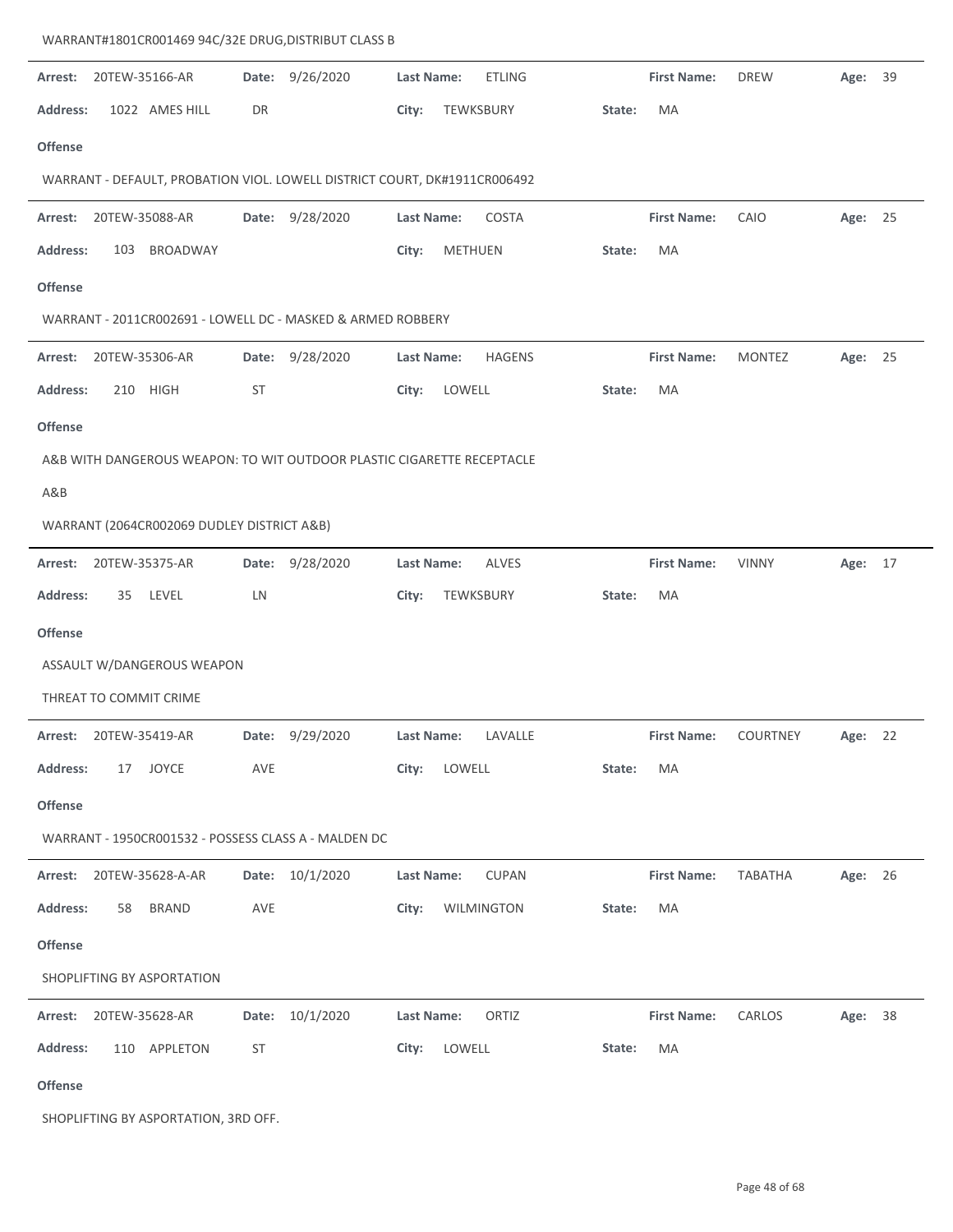| Arrest:           |                       | 20TEW-35667-A-AR                             | Date:     | 10/1/2020                                                     | <b>Last Name:</b> |           | <b>BUSSEY</b>   |        | <b>First Name:</b> | <b>PATRICK</b>  | Age: | 22 |
|-------------------|-----------------------|----------------------------------------------|-----------|---------------------------------------------------------------|-------------------|-----------|-----------------|--------|--------------------|-----------------|------|----|
| Address:          | 81                    | LAKEVIEW                                     | AVE       |                                                               | City:             | LOWELL    |                 | State: | MA                 |                 |      |    |
| <b>Offense</b>    |                       |                                              |           |                                                               |                   |           |                 |        |                    |                 |      |    |
|                   |                       | <b>B&amp;E BUILDING NIGHTTIME FOR FELONY</b> |           |                                                               |                   |           |                 |        |                    |                 |      |    |
|                   |                       |                                              |           | CONSPIRACY TO COMMIT B&E NITE TIME FELONY WITH RAMONA EASTMAN |                   |           |                 |        |                    |                 |      |    |
|                   |                       | VANDALIZE PROPERTY c266 §126A                |           |                                                               |                   |           |                 |        |                    |                 |      |    |
| Arrest:           |                       | 20TEW-35667-AR                               |           | Date: 10/1/2020                                               | Last Name:        |           | EASTMAN         |        | <b>First Name:</b> | <b>RAMONA</b>   | Age: | 18 |
| <b>Address:</b>   |                       | 1037 NORTH                                   | <b>ST</b> |                                                               | City:             | TEWKSBURY |                 | State: | MA                 |                 |      |    |
| <b>Offense</b>    |                       |                                              |           |                                                               |                   |           |                 |        |                    |                 |      |    |
|                   |                       | VANDALIZE PROPERTY c266 §126A                |           |                                                               |                   |           |                 |        |                    |                 |      |    |
|                   |                       | <b>B&amp;E BUILDING NIGHTTIME FOR FELONY</b> |           |                                                               |                   |           |                 |        |                    |                 |      |    |
|                   |                       |                                              |           | CONSPIRACY TO COMMIT B&E NITE TIME WITH PATRICK BUSSEY        |                   |           |                 |        |                    |                 |      |    |
| Arrest:           |                       | 20TEW-35752-AR                               |           | Date: 10/2/2020                                               | Last Name:        |           | WANISKI         |        | <b>First Name:</b> | BENJAMIN        | Age: | 31 |
| <b>Address:</b>   | 9                     | AMES                                         | <b>ST</b> |                                                               | City:             | LOWELL    |                 | State: | MA                 |                 |      |    |
| <b>Offense</b>    |                       |                                              |           |                                                               |                   |           |                 |        |                    |                 |      |    |
|                   |                       |                                              |           | WARRANT - 1818CR005034 - LAWRENCE DC- CARRY FIREARM W/O LIC   |                   |           |                 |        |                    |                 |      |    |
| Arrest:           |                       | 20TEW-35918-AR                               |           | Date: 10/3/2020                                               | Last Name:        |           | <b>GAUTHIER</b> |        | <b>First Name:</b> | ALLYSON         | Age: | 40 |
| <b>Address:</b>   | 41                    | <b>HOLBROOK</b>                              | AVE       |                                                               | City:             | LOWELL    |                 | State: | MA                 |                 |      |    |
| <b>Offense</b>    |                       |                                              |           |                                                               |                   |           |                 |        |                    |                 |      |    |
|                   |                       | ALCOHOL IN MV, POSSESS OPEN CONTAINER OF     |           |                                                               |                   |           |                 |        |                    |                 |      |    |
|                   |                       | OUI-LIQUOR OR .08%, 2ND OFFENSE              |           |                                                               |                   |           |                 |        |                    |                 |      |    |
| <b>HANDS FREE</b> |                       |                                              |           |                                                               |                   |           |                 |        |                    |                 |      |    |
|                   |                       | MARKED LANES VIOLATION                       |           |                                                               |                   |           |                 |        |                    |                 |      |    |
| Arrest:           |                       | 20TEW-36012-AR                               |           | Date: 10/4/2020                                               | Last Name:        |           | CUNNINGHAM      |        | <b>First Name:</b> | <b>JONATHAN</b> | Age: | 34 |
| <b>Address:</b>   | 33                    | EVELYN                                       | AVE       |                                                               | City:             | RAYMOND   |                 | State: | <b>NH</b>          |                 |      |    |
| <b>Offense</b>    |                       |                                              |           |                                                               |                   |           |                 |        |                    |                 |      |    |
|                   |                       | SHOPLIFTING BY ASPORTATION                   |           |                                                               |                   |           |                 |        |                    |                 |      |    |
|                   |                       |                                              |           | WARRANT - 1822CR000566 - DISORDERLY - NEWBURYPORT DC          |                   |           |                 |        |                    |                 |      |    |
| Arrest:           |                       | 20TEW-36314-AR                               |           | Date: 10/6/2020                                               | Last Name:        |           | <b>MAHONEY</b>  |        | <b>First Name:</b> | CRYSTAL         | Age: | 28 |
| <b>Address:</b>   | 84                    | LILLEY                                       | AVE       |                                                               | City:             | LOWELL    |                 | State: | MA                 |                 |      |    |
| Offense           |                       |                                              |           |                                                               |                   |           |                 |        |                    |                 |      |    |
|                   |                       | SHOPLIFTING BY PRICE TAG TAMPERING           |           |                                                               |                   |           |                 |        |                    |                 |      |    |
|                   | DRUG, POSSESS CLASS A |                                              |           |                                                               |                   |           |                 |        |                    |                 |      |    |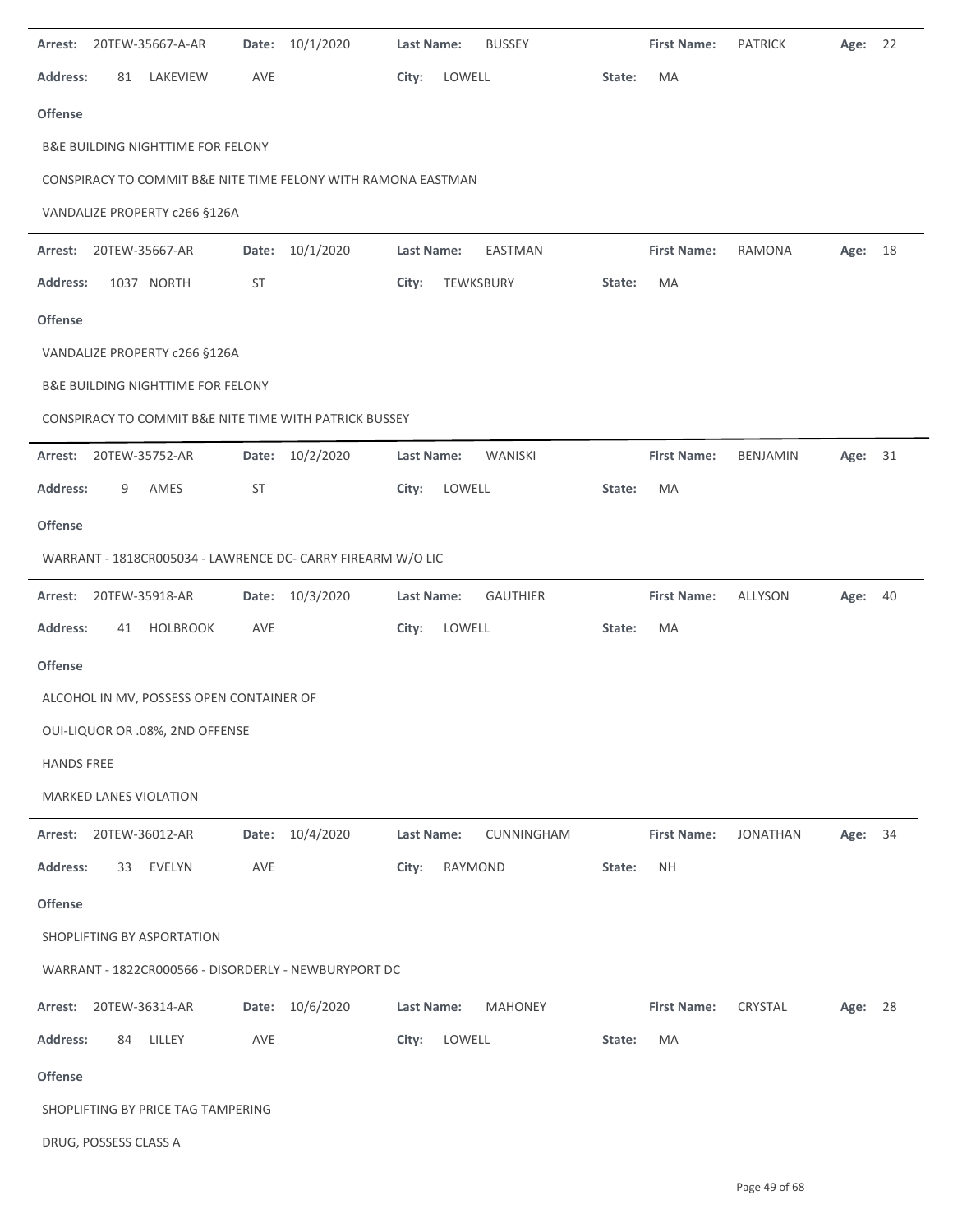| DRUG, POSSESS CLASS E                                                       |                    |                                     |                    |                |         |    |
|-----------------------------------------------------------------------------|--------------------|-------------------------------------|--------------------|----------------|---------|----|
| 20TEW-36360-AR<br>Arrest:                                                   | 10/6/2020<br>Date: | PERINI<br>Last Name:                | <b>First Name:</b> | <b>JASON</b>   | Age: 42 |    |
| <b>Address:</b><br>MASSACHUSETTS AVE<br>566                                 |                    | City:<br><b>BOSTON</b>              | MA<br>State:       |                |         |    |
| <b>Offense</b>                                                              |                    |                                     |                    |                |         |    |
| WARRANT- STRAIGHT, FITCHBURG DISTRICT, REVOKED LICENSE, PROBATION VIOLATION |                    |                                     |                    |                |         |    |
| WARRANT- WESTBOROUGH DISTRICT, STRAIGHT, LARCENY OVER \$1200.00             |                    |                                     |                    |                |         |    |
| WARRANT - STRAIGHT, WESTBOROUGH DISTRICT, UTTER FALSE CHECK                 |                    |                                     |                    |                |         |    |
| Arrest:<br>20TEW-36368-AR                                                   | 10/6/2020<br>Date: | Last Name:<br><b>DUPONT</b>         | <b>First Name:</b> | <b>ROBERT</b>  | Age:    | 44 |
| <b>Address:</b><br><b>BRIDGE</b><br>382                                     | <b>ST</b>          | LOWELL<br>City:                     | State:<br>MA       |                |         |    |
| <b>Offense</b>                                                              |                    |                                     |                    |                |         |    |
| A&B                                                                         |                    |                                     |                    |                |         |    |
| A&B WITH DANGEROUS WEAPON(KNIFE)                                            |                    |                                     |                    |                |         |    |
| 20TEW-36432-AR<br>Arrest:                                                   | 10/7/2020<br>Date: | <b>Last Name:</b><br><b>BRENNAN</b> | <b>First Name:</b> | <b>JESSICA</b> | Age:    | 30 |
| <b>Address:</b><br><b>HIGHWOOD</b><br>4                                     | DR                 | City:<br>TEWKSBURY                  | MA<br>State:       |                |         |    |
| <b>Offense</b>                                                              |                    |                                     |                    |                |         |    |
| A&B WITH DANGEROUS WEAPON; TO WIT BEER CAN                                  |                    |                                     |                    |                |         |    |
| A&B                                                                         |                    |                                     |                    |                |         |    |
| 20TEW-36438-AR<br>Arrest:                                                   | 10/7/2020<br>Date: | <b>SLATER</b><br><b>Last Name:</b>  | <b>First Name:</b> | JAMES          | Age:    | 30 |
| Address:<br>39<br><b>MAIN</b>                                               | <b>ST</b>          | City:<br>AYER                       | MA<br>State:       |                |         |    |
| <b>Offense</b>                                                              |                    |                                     |                    |                |         |    |
| FUGITIVE FROM JUSTICE ON COURT WARRANT                                      |                    |                                     |                    |                |         |    |
| SPEEDING RATE OF SPEED GREATER THAN WAS REASONABLE AND PROPER c90 §17       |                    |                                     |                    |                |         |    |
| NUMBER PLATE VIOLATION                                                      |                    |                                     |                    |                |         |    |
| LICENSE SUSPENDED, OP MV WITH                                               |                    |                                     |                    |                |         |    |
| NUMBER PLATE VIOLATION TO CONCEAL ID                                        |                    |                                     |                    |                |         |    |
| UNREGISTERED MOTOR VEHICLE                                                  |                    |                                     |                    |                |         |    |
| 20TEW-36442-AR<br>Arrest:                                                   | Date: 10/7/2020    | COTE<br><b>Last Name:</b>           | <b>First Name:</b> | ABIGAIL        | Age: 39 |    |
| <b>Address:</b><br>1313 WHIPPLE                                             | <b>RD</b>          | City:<br>TEWKSBURY                  | MA<br>State:       |                |         |    |
| Offense                                                                     |                    |                                     |                    |                |         |    |

A&B WITH DANGEROUS WEAPON; TO WIT KNIFE

DRUG, POSSESS CLASS B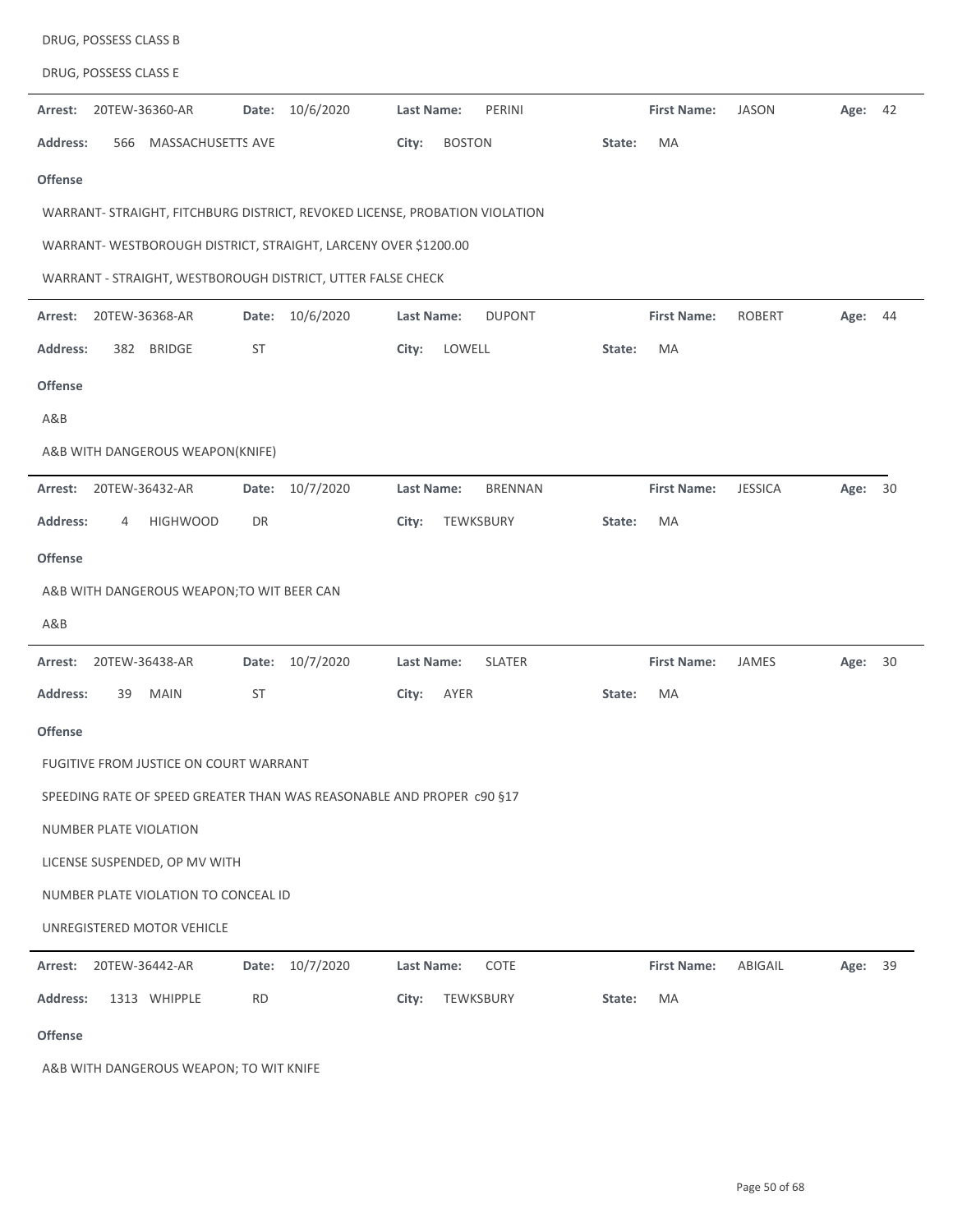| Arrest:              | 20TEW-36456-AR                                                             | Date:      | 10/7/2020        | <b>Last Name:</b> |                | WESTFALL         |        | <b>First Name:</b> | <b>MATTHEW</b>  | Age:    | 34 |
|----------------------|----------------------------------------------------------------------------|------------|------------------|-------------------|----------------|------------------|--------|--------------------|-----------------|---------|----|
| <b>Address:</b>      | 343<br>FOSTER                                                              | <b>RD</b>  |                  | City:             | TEWKSBURY      |                  | State: | MA                 |                 |         |    |
| <b>Offense</b>       |                                                                            |            |                  |                   |                |                  |        |                    |                 |         |    |
|                      | A&B ON POLICE OFFICER                                                      |            |                  |                   |                |                  |        |                    |                 |         |    |
|                      | DISORDERLY CONDUCT                                                         |            |                  |                   |                |                  |        |                    |                 |         |    |
| <b>RESIST ARREST</b> |                                                                            |            |                  |                   |                |                  |        |                    |                 |         |    |
|                      | THREAT TO COMMIT CRIME; TO WIT MURDER                                      |            |                  |                   |                |                  |        |                    |                 |         |    |
|                      | THREAT TO COMMIT CRIME; TO WIT ARSON                                       |            |                  |                   |                |                  |        |                    |                 |         |    |
| Arrest:              | 20TEW-36610-AR                                                             |            | Date: 10/8/2020  | Last Name:        |                | <b>ROSARIO</b>   |        | <b>First Name:</b> | <b>NATHAN</b>   | Age:    | 20 |
| <b>Address:</b>      | 96<br>AMES                                                                 | ST         |                  | City:             | LAWRENCE       |                  | State: | MA                 |                 |         |    |
| Offense              |                                                                            |            |                  |                   |                |                  |        |                    |                 |         |    |
|                      | WARRANT- STRAIGHT, DKT#1918CR001577, UNREGISTERED M/V, PROBATION VIOLATION |            |                  |                   |                |                  |        |                    |                 |         |    |
| Arrest:              | 20TEW-36699-AR                                                             | Date:      | 10/9/2020        | Last Name:        |                | MCNEE            |        | <b>First Name:</b> | <b>DAVID</b>    | Age:    | 58 |
| <b>Address:</b>      | MIDDLESEX<br>48                                                            | ST         |                  | City:             |                | NORTH CHELMSFORD | State: | MA                 |                 |         |    |
| Offense              |                                                                            |            |                  |                   |                |                  |        |                    |                 |         |    |
|                      | LICENSE SUSPENDED, OP MV WITH                                              |            |                  |                   |                |                  |        |                    |                 |         |    |
|                      | SAFETY STANDARDS, MV NOT MEETING RMV                                       |            |                  |                   |                |                  |        |                    |                 |         |    |
| Arrest:              | 20TEW-36865-AR                                                             | Date:      | 10/10/2020       | Last Name:        |                | CHAFFEE          |        | <b>First Name:</b> | PAMELA          | Age:    | 62 |
| <b>Address:</b>      | 134 SOUTH                                                                  | <b>ST</b>  |                  | City:             | AUBURN         |                  | State: | <b>NY</b>          |                 |         |    |
| <b>Offense</b>       |                                                                            |            |                  |                   |                |                  |        |                    |                 |         |    |
|                      | SHOPLIFTING BY CONCEALING MDSE                                             |            |                  |                   |                |                  |        |                    |                 |         |    |
| Arrest:              | 20TEW-36942-AR                                                             |            | Date: 10/11/2020 | Last Name:        |                | SCOTT            |        | <b>First Name:</b> | ALYSIA          | Age: 23 |    |
| <b>Address:</b>      | WESTWOOD<br>17                                                             | TER        |                  | City:             | LAWRENCE       |                  | State: | MA                 |                 |         |    |
| Offense              |                                                                            |            |                  |                   |                |                  |        |                    |                 |         |    |
|                      | WARRANT (2018CR000251 LAWRENCE DISTRICT, OP SUSP LICENSE)                  |            |                  |                   |                |                  |        |                    |                 |         |    |
| Arrest:              | 20TEW-36985-AR                                                             | Date:      | 10/11/2020       | Last Name:        |                | <b>BENNETT</b>   |        | <b>First Name:</b> | <b>BRUCE</b>    | Age:    | 68 |
| <b>Address:</b>      | 200 SPRINGS                                                                | <b>RD</b>  |                  | City:             | <b>BEDFORD</b> |                  | State: | MA                 |                 |         |    |
| <b>Offense</b>       |                                                                            |            |                  |                   |                |                  |        |                    |                 |         |    |
|                      | SHOPLIFTING BY ASPORTATION                                                 |            |                  |                   |                |                  |        |                    |                 |         |    |
|                      | Arrest: 20TEW-37109-AR                                                     |            | Date: 10/12/2020 | Last Name:        |                | <b>WILLETTE</b>  |        | <b>First Name:</b> | <b>BRITTANY</b> | Age:    | 30 |
| <b>Address:</b>      | TAREILA<br>1                                                               | <b>CIR</b> |                  | City:             | TEWKSBURY      |                  | State: | MA                 |                 |         |    |
| Offense              |                                                                            |            |                  |                   |                |                  |        |                    |                 |         |    |

SHOPLIFTING BY ASPORTATION

L,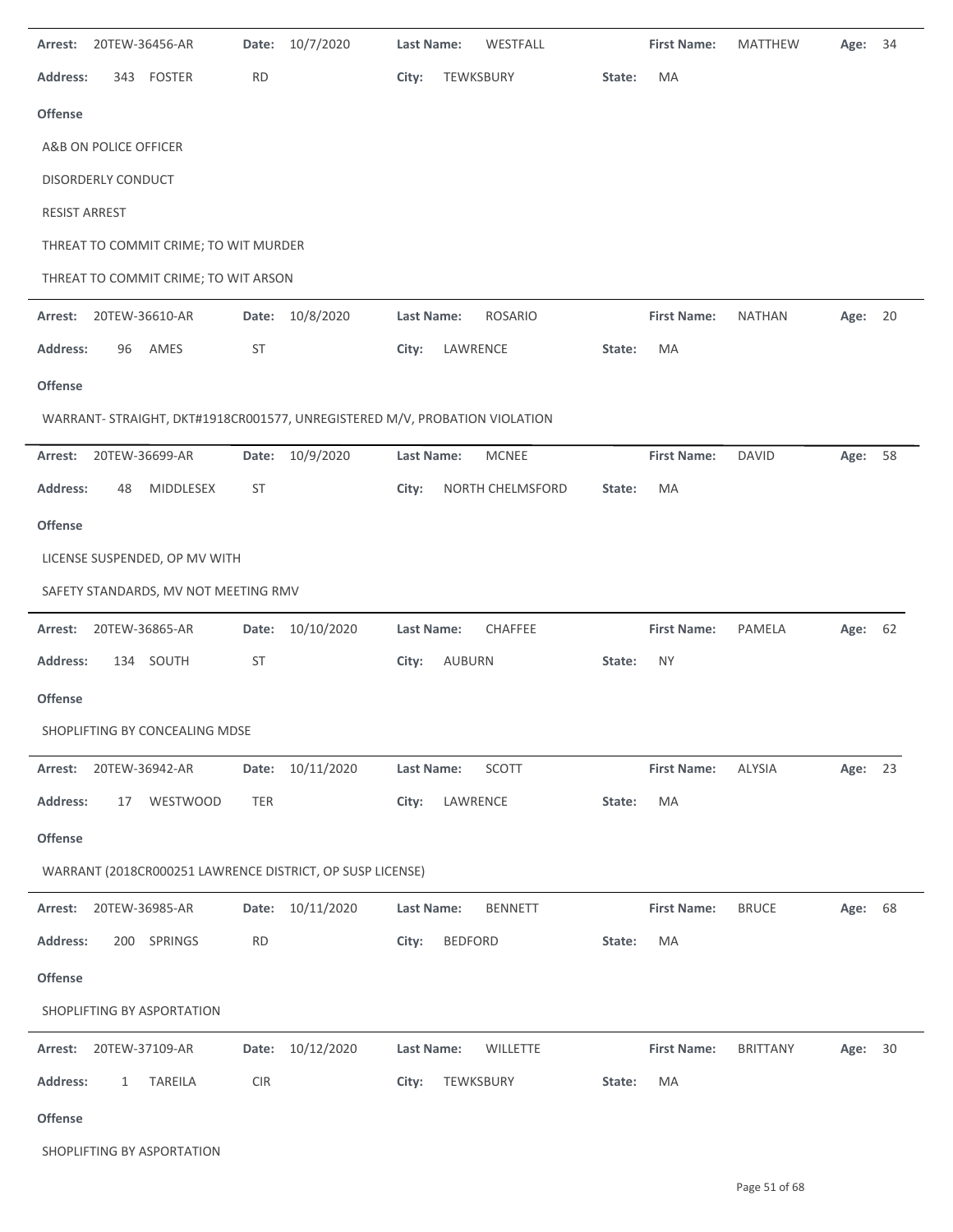| Arrest:         | 20TEW-37122-AR  |                                               | Date:      | 10/12/2020                                                           | Last Name:        |                | SILVA                            |        | <b>First Name:</b> | <b>JOHN</b>      | Age:    | 63 |
|-----------------|-----------------|-----------------------------------------------|------------|----------------------------------------------------------------------|-------------------|----------------|----------------------------------|--------|--------------------|------------------|---------|----|
| <b>Address:</b> | 17              | <b>FIFTH</b>                                  | ST         |                                                                      | City:             | LOWELL         |                                  | State: | MA                 |                  |         |    |
| <b>Offense</b>  |                 |                                               |            |                                                                      |                   |                |                                  |        |                    |                  |         |    |
|                 |                 | <b>WARRANT- LICENSE SUSPENDED</b>             |            |                                                                      |                   |                |                                  |        |                    |                  |         |    |
| Arrest:         |                 | 20TEW-37174-AR                                |            | Date: 10/13/2020                                                     | Last Name:        |                | <b>MURPHY</b>                    |        | <b>First Name:</b> | <b>DENNIS</b>    | Age: 46 |    |
| <b>Address:</b> | 14              | KNEELAND                                      | <b>RD</b>  |                                                                      | City:             |                | TEWKSBURY                        | State: | MA                 |                  |         |    |
| <b>Offense</b>  |                 |                                               |            |                                                                      |                   |                |                                  |        |                    |                  |         |    |
|                 |                 | PROBATION WARRANT, LAWRENCE DC #1818CR001934A |            |                                                                      |                   |                |                                  |        |                    |                  |         |    |
| Arrest:         | 20TEW-37242-AR  |                                               |            | Date: 10/13/2020                                                     | Last Name:        |                | <b>MCATEER</b>                   |        | <b>First Name:</b> | <b>RYAN</b>      | Age: 27 |    |
| <b>Address:</b> | 2               | RYAN'S                                        | <b>WAY</b> |                                                                      | City:             |                | TEWKSBURY                        | State: | MA                 |                  |         |    |
| <b>Offense</b>  |                 |                                               |            |                                                                      |                   |                |                                  |        |                    |                  |         |    |
|                 |                 |                                               |            | METHAMPHETAMINE, TRAFFICKING IN 18 GRAMS OR MORE, LESS THAN 36 GRAMS |                   |                |                                  |        |                    |                  |         |    |
|                 |                 | DRUG, POSSESS CLASS A: GAMMA HUDROXYBUTYRATE  |            |                                                                      |                   |                |                                  |        |                    |                  |         |    |
|                 |                 | DRUG, POSSESS CLASS E: SILDENAFIL CITRATE     |            |                                                                      |                   |                |                                  |        |                    |                  |         |    |
|                 |                 | DRUG, POSSESS CLASS E: STRIBILD               |            |                                                                      |                   |                |                                  |        |                    |                  |         |    |
| Arrest:         | 20TEW-37495-AR  |                                               |            | Date: 10/15/2020                                                     | Last Name:        |                | SPRAGUE                          |        | <b>First Name:</b> | <b>KEVIN</b>     | Age: 26 |    |
| <b>Address:</b> |                 | 123 NOONS QUARRY RD                           |            |                                                                      | City:             | <b>MILFORD</b> |                                  | State: | <b>NH</b>          |                  |         |    |
| Offense         |                 |                                               |            |                                                                      |                   |                |                                  |        |                    |                  |         |    |
|                 |                 | DRUG, POSSESS CLASS A, SUBSQ.OFF.             |            |                                                                      |                   |                |                                  |        |                    |                  |         |    |
|                 |                 | DRUG, POSSESS CLASS B, SUBSQ.OFF.             |            |                                                                      |                   |                |                                  |        |                    |                  |         |    |
|                 |                 | MARKED LANES VIOLATION                        |            |                                                                      |                   |                |                                  |        |                    |                  |         |    |
|                 | ALTERED EXHAUST |                                               |            |                                                                      |                   |                |                                  |        |                    |                  |         |    |
| Arrest:         |                 | 20TEW-37764-AR                                |            | Date: 10/17/2020                                                     | <b>Last Name:</b> |                | MONTESERIN RODRIGUEZ First Name: |        |                    | <b>FRANCISCO</b> | Age:    | 41 |
| <b>Address:</b> |                 | 1214 LABELLE                                  | <b>ST</b>  |                                                                      | City:             |                | JACKSONVILLE                     | State: | FL                 |                  |         |    |
| Offense         |                 |                                               |            |                                                                      |                   |                |                                  |        |                    |                  |         |    |
|                 |                 | WARRANT - MALDEN DC - 1150CR000505 - UNREG MV |            |                                                                      |                   |                |                                  |        |                    |                  |         |    |
| Arrest:         |                 | 20TEW-37771-AR                                | Date:      | 10/17/2020                                                           | Last Name:        |                | MONTBLEAU                        |        | <b>First Name:</b> | NATHANIEL        | Age:    | 39 |
| <b>Address:</b> | 55              | VARNUM                                        | ST         |                                                                      | City:             | LOWELL         |                                  | State: | MA                 |                  |         |    |
| Offense         |                 |                                               |            |                                                                      |                   |                |                                  |        |                    |                  |         |    |
|                 |                 | SHOPLIFTING BY CONCEALING MDSE                |            |                                                                      |                   |                |                                  |        |                    |                  |         |    |
|                 |                 | DRUG, POSSESS CLASS C, SUBSQ.OFF.             |            |                                                                      |                   |                |                                  |        |                    |                  |         |    |
|                 |                 | DRUG, POSSESS CLASS A, SUBSQ.OFF.             |            |                                                                      |                   |                |                                  |        |                    |                  |         |    |
|                 |                 | DRUG, POSSESS CLASS B, SUBSQ.OFF.             |            |                                                                      |                   |                |                                  |        |                    |                  |         |    |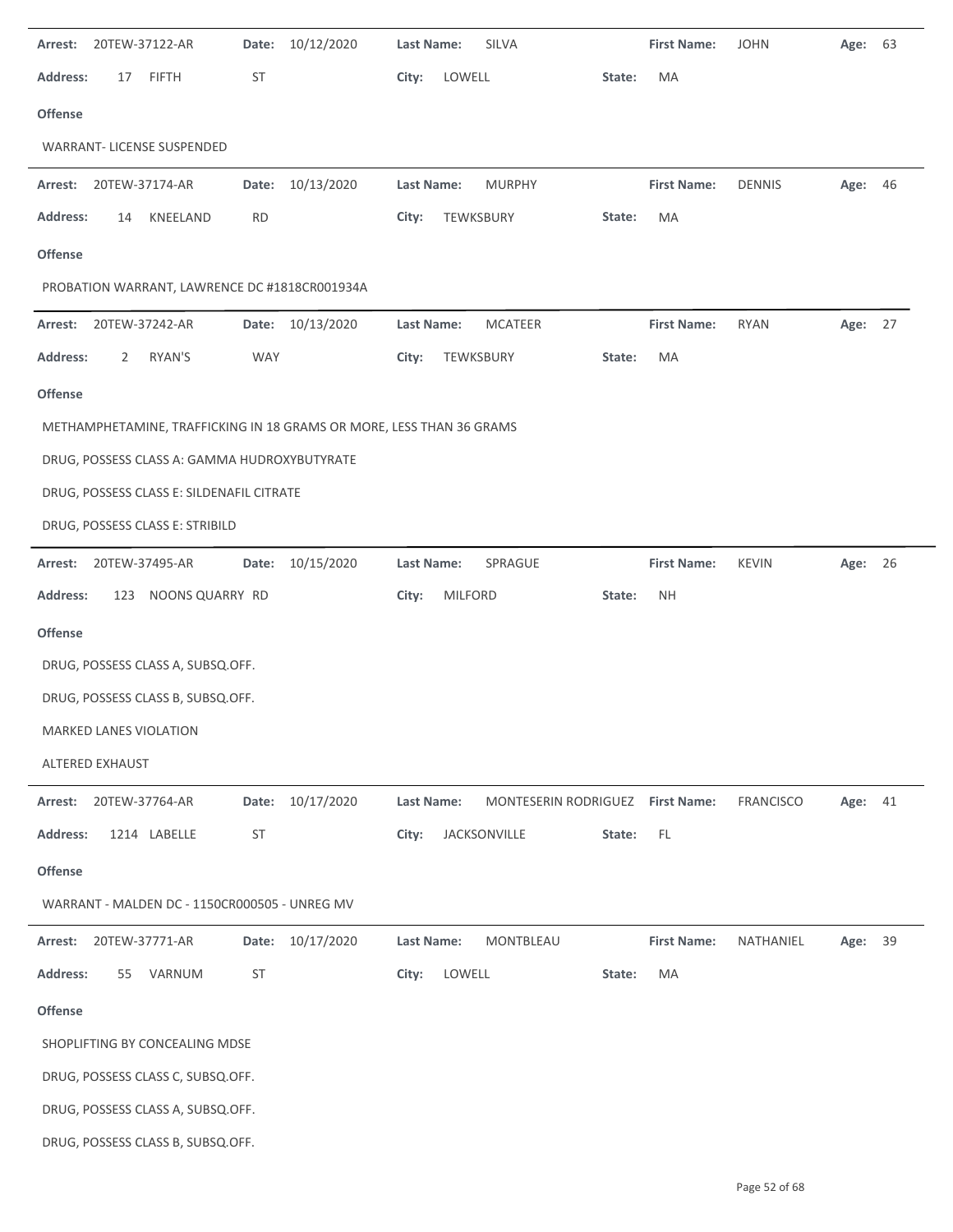| Arrest:         |                           | 20TEW-37881-AR                                | Date:     | 10/18/2020                                               | <b>Last Name:</b> |               | RODRIGUEZ ESPINAL |        | <b>First Name:</b> | <b>GENICIO</b>  | Age:    | 44 |
|-----------------|---------------------------|-----------------------------------------------|-----------|----------------------------------------------------------|-------------------|---------------|-------------------|--------|--------------------|-----------------|---------|----|
| <b>Address:</b> | 59                        | HAVERHILL                                     | <b>ST</b> |                                                          | City:             | LAWRENCE      |                   | State: | MA                 |                 |         |    |
| <b>Offense</b>  |                           |                                               |           |                                                          |                   |               |                   |        |                    |                 |         |    |
|                 |                           | LICENSE SUSPENDED, OP MV WITH                 |           |                                                          |                   |               |                   |        |                    |                 |         |    |
|                 | INSPECTION/STICKER, NO    |                                               |           |                                                          |                   |               |                   |        |                    |                 |         |    |
|                 |                           | NUMBER PLATE VIOLATION                        |           |                                                          |                   |               |                   |        |                    |                 |         |    |
| Arrest:         |                           | 20TEW-38017-AR                                | Date:     | 10/19/2020                                               | Last Name:        |               | JOP III           |        | <b>First Name:</b> | WALTER          | Age: 46 |    |
| <b>Address:</b> |                           | 170 LANCASTER                                 | DR        |                                                          | City:             | TEWKSBURY     |                   | State: | MA                 |                 |         |    |
| <b>Offense</b>  |                           |                                               |           |                                                          |                   |               |                   |        |                    |                 |         |    |
|                 | <b>OUI-LIQUOR OR .08%</b> |                                               |           |                                                          |                   |               |                   |        |                    |                 |         |    |
| Arrest:         |                           | 20TEW-38125-AR                                | Date:     | 10/20/2020                                               | <b>Last Name:</b> |               | RAVESLOOT         |        | <b>First Name:</b> | <b>DAVID</b>    | Age: 34 |    |
| <b>Address:</b> |                           | 780 ALBANY                                    | <b>ST</b> |                                                          | City:             | <b>BOSTON</b> |                   | State: | MA                 |                 |         |    |
| <b>Offense</b>  |                           |                                               |           |                                                          |                   |               |                   |        |                    |                 |         |    |
|                 |                           |                                               |           | WARRANT - 2001CR001873 - BOSTON DC - DESTRUCTION OF PROP |                   |               |                   |        |                    |                 |         |    |
|                 |                           |                                               |           | WARRANT - 1810CR000461 - ASSAULT DW - SOMERVILLE DC      |                   |               |                   |        |                    |                 |         |    |
|                 |                           | WARRANT - 1901CR000798 - TRESPASS - BOSTON DC |           |                                                          |                   |               |                   |        |                    |                 |         |    |
|                 |                           |                                               |           | WARRANT - 2001CR001872 - A&B POLICE OFFICER - BOSOTN DC  |                   |               |                   |        |                    |                 |         |    |
|                 |                           | PROTECTIVE CUSTODY(ALCOHOL)                   |           |                                                          |                   |               |                   |        |                    |                 |         |    |
| Arrest:         |                           | 20TEW-38151-A-AR                              | Date:     | 10/20/2020                                               | Last Name:        |               | <b>TORRENCE</b>   |        | <b>First Name:</b> | <b>MICHAEL</b>  | Age:    | 31 |
| <b>Address:</b> | 12                        | PEARL                                         | <b>RD</b> |                                                          | City:             | PEABODY       |                   | State: | MA                 |                 |         |    |
| <b>Offense</b>  |                           |                                               |           |                                                          |                   |               |                   |        |                    |                 |         |    |
|                 |                           | WARRANT DKT 1677CR00203 ARMED ROBBERY         |           |                                                          |                   |               |                   |        |                    |                 |         |    |
|                 |                           | DRUG, DISTRIBUTE CLASS A                      |           |                                                          |                   |               |                   |        |                    |                 |         |    |
|                 |                           | CONSPIRACY TO VIOLATE DRUG LAW                |           |                                                          |                   |               |                   |        |                    |                 |         |    |
| Arrest:         |                           | 20TEW-38163-AR                                | Date:     | 10/20/2020                                               | <b>Last Name:</b> |               | SWAN              |        | <b>First Name:</b> | RICHARD         | Age: 37 |    |
| <b>Address:</b> |                           | 365 EAST                                      | <b>ST</b> |                                                          | City:             | TEWKSBURY     |                   | State: | MA                 |                 |         |    |
| <b>Offense</b>  |                           |                                               |           |                                                          |                   |               |                   |        |                    |                 |         |    |
|                 |                           |                                               |           | WARRANT2011CR000705 RECEIVING STOLEN PROP OVER 1200      |                   |               |                   |        |                    |                 |         |    |
|                 |                           | SHOPLIFTING BY PRICE TAG TAMPERING            |           |                                                          |                   |               |                   |        |                    |                 |         |    |
|                 |                           |                                               |           | WARRANT DKT 1377CR00936 ARMED ROBBERY-DEST OF PROP       |                   |               |                   |        |                    |                 |         |    |
| Arrest:         |                           | 20TEW-38265-AR                                | Date:     | 10/21/2020                                               | <b>Last Name:</b> |               | <b>ROSADO</b>     |        | <b>First Name:</b> | <b>JENNIFER</b> | Age: 32 |    |
| <b>Address:</b> |                           | 230 CROSS                                     | ST        |                                                          | City:             | LOWELL        |                   | State: | MA                 |                 |         |    |

**Offense**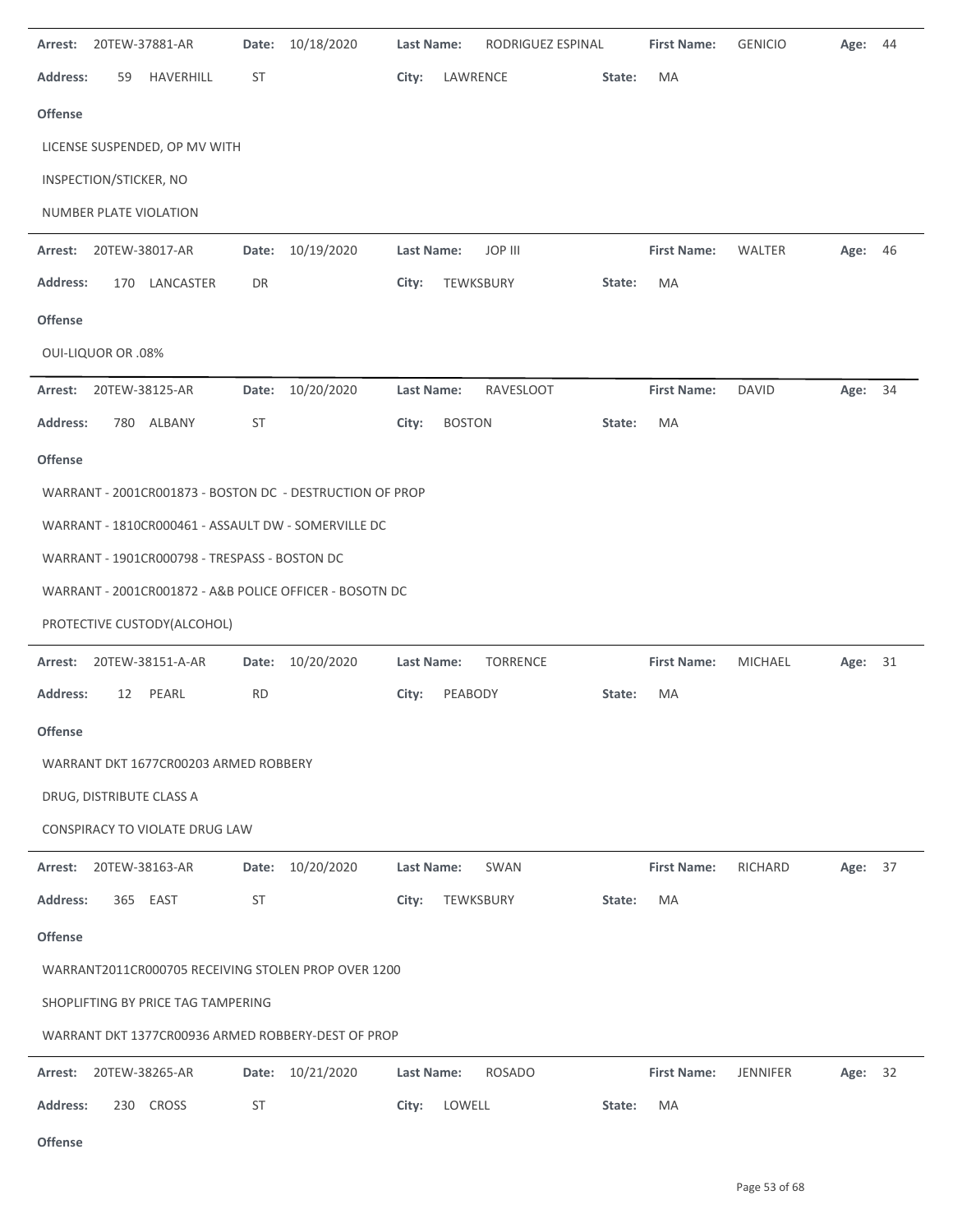| Arrest:         |                       | 20TEW-38306-AR                                   | Date:      | 10/21/2020                                                                 | <b>Last Name:</b> |        | <b>MORO</b>     |        | <b>First Name:</b> | <b>JLOHN</b>    | Age:    | 28 |
|-----------------|-----------------------|--------------------------------------------------|------------|----------------------------------------------------------------------------|-------------------|--------|-----------------|--------|--------------------|-----------------|---------|----|
| <b>Address:</b> | 12                    | <b>FENWICK</b>                                   | <b>TER</b> |                                                                            | City:             | LOWELL |                 | State: | MA                 |                 |         |    |
| Offense         |                       |                                                  |            |                                                                            |                   |        |                 |        |                    |                 |         |    |
|                 |                       |                                                  |            | WARRANT- DEFAULT, BOSTON DISTRICT, DKT 1901CR001529, DISORDERLY CONDUCT    |                   |        |                 |        |                    |                 |         |    |
| Arrest:         |                       | 20TEW-38891-AR                                   |            | Date: 10/26/2020                                                           | Last Name:        |        | <b>REGAN</b>    |        | <b>First Name:</b> | <b>DERRIAN</b>  | Age: 26 |    |
| <b>Address:</b> | 157                   | PERKINS                                          | ST         |                                                                            | City:             |        | SOMERVILLE      | State: | MA                 |                 |         |    |
| <b>Offense</b>  |                       |                                                  |            |                                                                            |                   |        |                 |        |                    |                 |         |    |
|                 |                       | WITNESS/JUROR/POLICE/COURT OFFICIAL, INTIMIDATE  |            |                                                                            |                   |        |                 |        |                    |                 |         |    |
| A&B             |                       |                                                  |            |                                                                            |                   |        |                 |        |                    |                 |         |    |
|                 |                       | QUINCY DC DEFAULT WARRANT #1956CR003046 - 276/20 |            |                                                                            |                   |        |                 |        |                    |                 |         |    |
|                 |                       |                                                  |            | WRENTHAM DC STRAIGHT WARRANT #2057CR000948 - 266/28, 90/24                 |                   |        |                 |        |                    |                 |         |    |
|                 |                       |                                                  |            | GARDNER DC STRAIGHT WARRANT #2063CR000449 - 90/17, 90/9, 90/23, 90/34J     |                   |        |                 |        |                    |                 |         |    |
|                 |                       |                                                  |            | E.BROOKFIELD DC STRAIGHT WARRANT #2069CR000542 - 90/24, 90/23, 90/9, 89/9  |                   |        |                 |        |                    |                 |         |    |
| Arrest:         |                       | 20TEW-39130-AR                                   | Date:      | 10/27/2020                                                                 | Last Name:        |        | <b>MUTEMBEI</b> |        | <b>First Name:</b> | SHANA           | Age: 26 |    |
| <b>Address:</b> | 144                   | CONCORD                                          | ST         |                                                                            | City:             | LOWELL |                 | State: | MA                 |                 |         |    |
| <b>Offense</b>  |                       |                                                  |            |                                                                            |                   |        |                 |        |                    |                 |         |    |
|                 |                       | SHOPLIFTING BY ASPORTATION                       |            |                                                                            |                   |        |                 |        |                    |                 |         |    |
| Arrest:         |                       | 20TEW-39160-AR                                   | Date:      | 10/27/2020                                                                 | Last Name:        |        | <b>RIVERA</b>   |        | <b>First Name:</b> | <b>GIOVANNI</b> | Age: 27 |    |
| <b>Address:</b> | 61                    | <b>S POLICY</b>                                  | ST         |                                                                            | City:             | SALEM  |                 | State: | <b>NH</b>          |                 |         |    |
| <b>Offense</b>  |                       |                                                  |            |                                                                            |                   |        |                 |        |                    |                 |         |    |
|                 | DRUG, POSSESS CLASS B |                                                  |            |                                                                            |                   |        |                 |        |                    |                 |         |    |
| Arrest:         |                       | 20TEW-39199-AR                                   | Date:      | 10/28/2020                                                                 | Last Name:        |        | MALDONADO       |        | <b>First Name:</b> | <b>ANTHONY</b>  | Age: 31 |    |
| <b>Address:</b> | 119                   | <b>TEMPLE</b>                                    | ST         |                                                                            | City:             | NASHUA |                 | State: | <b>NH</b>          |                 |         |    |
| Offense         |                       |                                                  |            |                                                                            |                   |        |                 |        |                    |                 |         |    |
|                 |                       |                                                  |            | DEFAULT WARRANT, 1711CR005017, LOWELL DC - OP MV W LICENSE SUSP            |                   |        |                 |        |                    |                 |         |    |
|                 |                       |                                                  |            | DEFAULT WARRANT, LAWRENCE DC - 1718CR006235, OP MV WITH LICENSE SUSP       |                   |        |                 |        |                    |                 |         |    |
|                 |                       |                                                  |            | DEFAULT WARRANT - LAWRENCE DC, 1618CR003186 - WR5239308TC, POSSESS CLASS B |                   |        |                 |        |                    |                 |         |    |
|                 |                       |                                                  |            | WARRANT -LDC 1811CR003934, WR5469687TC - OP MV WITH LICENSE SUSPENDED      |                   |        |                 |        |                    |                 |         |    |
|                 |                       | LICENSE REVOKED, OP MV WITH, SUBSQ.OFF           |            |                                                                            |                   |        |                 |        |                    |                 |         |    |
| Arrest:         |                       | 20TEW-39737-AR                                   | Date:      | 10/31/2020                                                                 | Last Name:        |        | LEONTIEVA       |        | <b>First Name:</b> | <b>MARIIA</b>   | Age: 24 |    |
| <b>Address:</b> | 23                    | NEWCASTLE                                        | DR         |                                                                            | City:             | NASHUA |                 | State: | ΝH                 |                 |         |    |

LARCENY UNDER \$1200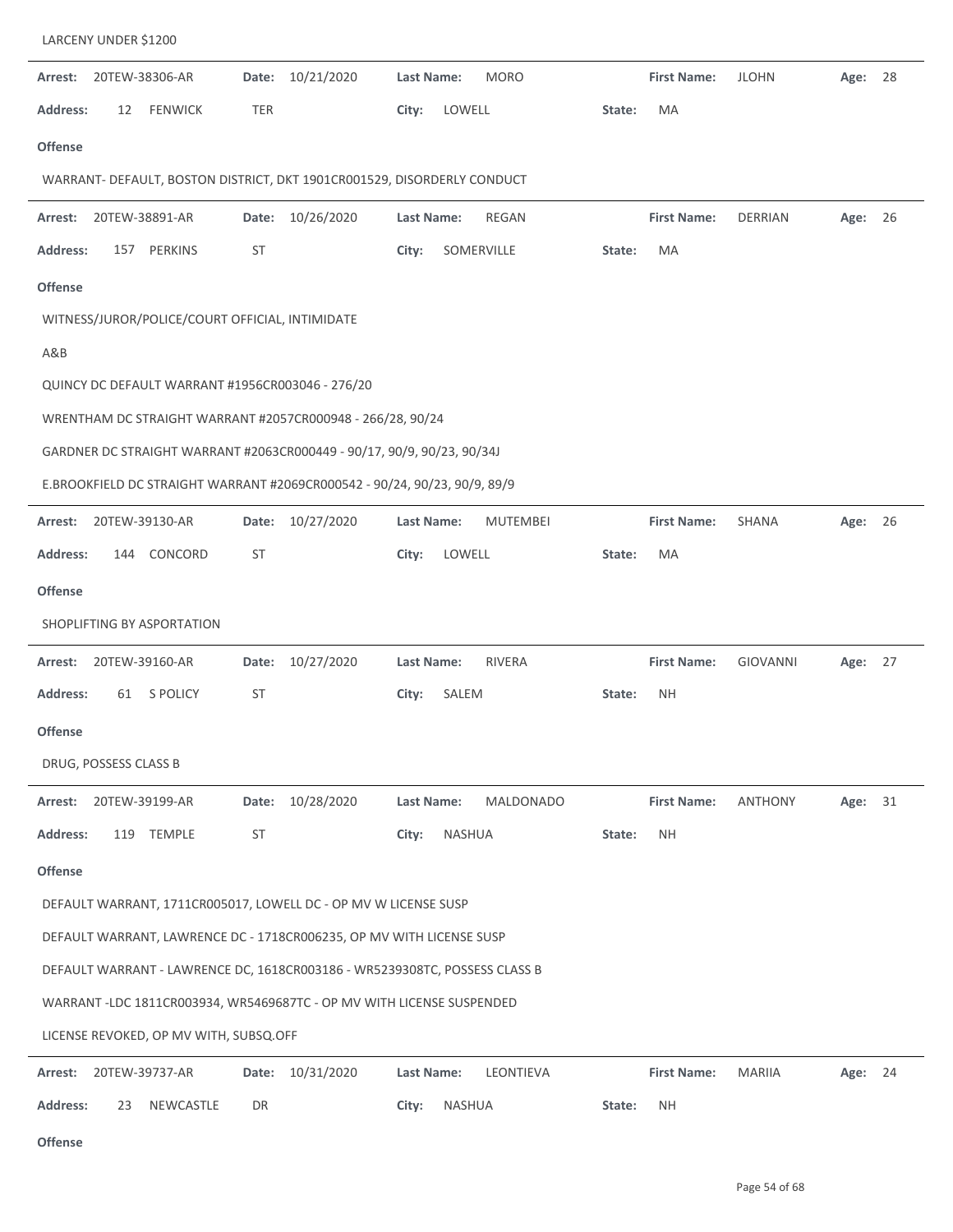|                 | RECEIVE STOLEN PROPERTY +\$1200 c266 §60 (LAPTOP COMPUTER)                    |           |                  |                        |                |        |                    |               |         |    |
|-----------------|-------------------------------------------------------------------------------|-----------|------------------|------------------------|----------------|--------|--------------------|---------------|---------|----|
|                 | <b>IDENTITY FRAUD</b>                                                         |           |                  |                        |                |        |                    |               |         |    |
|                 | LARCENY OVER \$1200 BY FALSE PRETENSE                                         |           |                  |                        |                |        |                    |               |         |    |
|                 | WARRANT- STRAIGHT, DKT#2057CR001296, IDENTITY FRAUD, ATTEMPT TO COMMIT A CR   |           |                  |                        |                |        |                    |               |         |    |
|                 | RMV DOCUMENT, POSSESS/USE FALSE/STOLEN                                        |           |                  |                        |                |        |                    |               |         |    |
| Arrest:         | 20TEW-39748-AR                                                                |           | Date: 10/31/2020 | Last Name:             | <b>CHARRON</b> |        | <b>First Name:</b> | ERIN          | Age: 41 |    |
| <b>Address:</b> | 17<br>KENT                                                                    | ST        |                  | City:                  | TEWKSBURY      | State: | MA                 |               |         |    |
| <b>Offense</b>  |                                                                               |           |                  |                        |                |        |                    |               |         |    |
|                 | <b>MARKED LANES VIOLATION</b>                                                 |           |                  |                        |                |        |                    |               |         |    |
|                 | <b>OUI-LIQUOR OR .08%</b>                                                     |           |                  |                        |                |        |                    |               |         |    |
|                 | NEGLIGENT OPERATION OF MOTOR VEHICLE                                          |           |                  |                        |                |        |                    |               |         |    |
| Arrest:         | 20TEW-39834-AR                                                                |           | Date: 10/31/2020 | Last Name:             | <b>BENOIT</b>  |        | <b>First Name:</b> | <b>NINA</b>   | Age: 29 |    |
| <b>Address:</b> | 164 PUTNAM                                                                    | ST        |                  | City:<br>QUINCY        |                | State: | MA                 |               |         |    |
| <b>Offense</b>  |                                                                               |           |                  |                        |                |        |                    |               |         |    |
|                 | WARRANT#2053CR000651 266/34/A LARCENY OVER \$1200 FALSE PRETENSE              |           |                  |                        |                |        |                    |               |         |    |
| Arrest:         | 20TEW-39947-AR                                                                |           | Date: 11/1/2020  | Last Name:             | SANTOS         |        | <b>First Name:</b> | <b>JORDAN</b> | Age: 20 |    |
| <b>Address:</b> | 50<br>WALNUT                                                                  | ST        |                  | <b>DRACUT</b><br>City: |                | State: | MA                 |               |         |    |
| <b>Offense</b>  |                                                                               |           |                  |                        |                |        |                    |               |         |    |
|                 | <b>OUI-LIQUOR OR .08%</b>                                                     |           |                  |                        |                |        |                    |               |         |    |
|                 | NEGLIGENT OPERATION OF MOTOR VEHICLE                                          |           |                  |                        |                |        |                    |               |         |    |
|                 | <b>MARKED LANES VIOLATION</b>                                                 |           |                  |                        |                |        |                    |               |         |    |
| Arrest:         | 20TEW-40183-AR                                                                | Date:     | 11/2/2020        | Last Name:             | <b>CIANO</b>   |        | <b>First Name:</b> | <b>STEVEN</b> | Age:    | 53 |
| <b>Address:</b> | 13<br><b>WINSOR</b>                                                           | <b>RD</b> |                  | City:                  | BILLERICA      | State: | MA                 |               |         |    |
| Offense         |                                                                               |           |                  |                        |                |        |                    |               |         |    |
|                 | LICENSE SUSPENDED, OP MV WITH                                                 |           |                  |                        |                |        |                    |               |         |    |
|                 | WARRANT-STRAIGHT, WRENTHAM DISTRICT, LARCENY+\$1200, DKT#1957CR001908         |           |                  |                        |                |        |                    |               |         |    |
|                 | WARRANT- DEFAULT, LOWELL DISTRICT, LARCENY BY CHECK-\$1200, DKT#2011CR2480    |           |                  |                        |                |        |                    |               |         |    |
|                 | WARRANT - DEFAULT, LOWELL DISTRICT COURT, SUSPENDED LICENSE, DKT#2011CR002951 |           |                  |                        |                |        |                    |               |         |    |
|                 | UNREGISTERED MOTOR VEHICLE                                                    |           |                  |                        |                |        |                    |               |         |    |
|                 | UNINSURED MOTOR VEHICLE                                                       |           |                  |                        |                |        |                    |               |         |    |
| Arrest:         | 20TEW-40381-AR                                                                |           | Date: 11/4/2020  | Last Name:             | PEELE          |        | <b>First Name:</b> | TANZANIA      | Age:    | 30 |

|  | Address: 4203 ARCHSTONE AVE |  | City: TEWKSBURY | State: MA |  |
|--|-----------------------------|--|-----------------|-----------|--|

**Offense**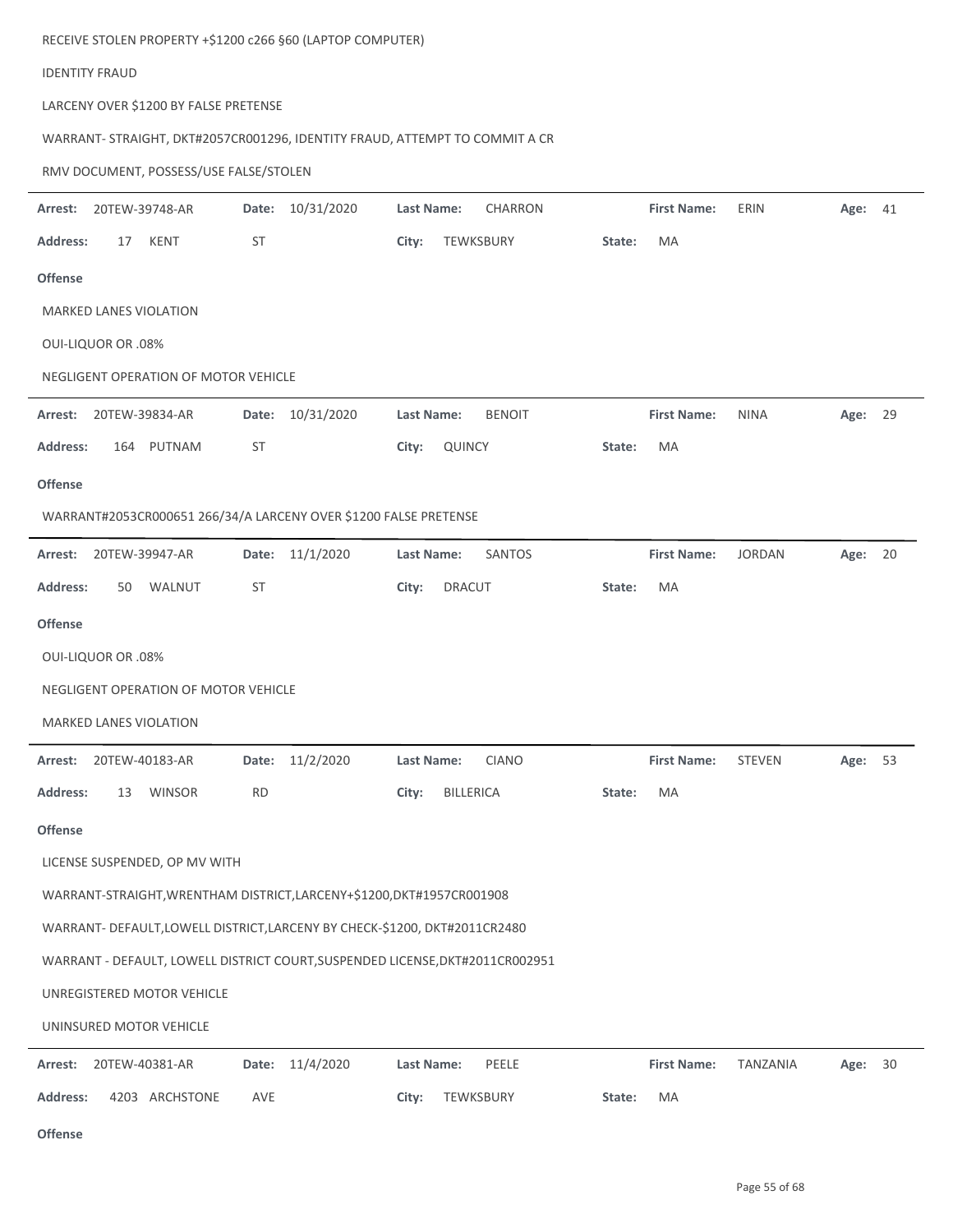|                      |                                      | A&B WITH DANGEROUS WEAPONTO WIT KNIFE                 |           |                                                                       |                   |              |              |        |                    |                |         |  |
|----------------------|--------------------------------------|-------------------------------------------------------|-----------|-----------------------------------------------------------------------|-------------------|--------------|--------------|--------|--------------------|----------------|---------|--|
|                      |                                      | ASSAULT W/DANGEROUS WEAPONTO WIT HAMMER               |           |                                                                       |                   |              |              |        |                    |                |         |  |
| Arrest:              | 20TEW-40691-AR                       |                                                       | Date:     | 11/5/2020                                                             | Last Name:        |              | <b>DIFO</b>  |        | <b>First Name:</b> | WILLY          | Age: 42 |  |
| <b>Address:</b>      | 49                                   | WALNUT                                                | <b>ST</b> |                                                                       | City:             | LAWRENCE     |              | State: | MA                 |                |         |  |
| <b>Offense</b>       |                                      |                                                       |           |                                                                       |                   |              |              |        |                    |                |         |  |
|                      |                                      | DRUG, POSSESS TO DISTRIB CLASS A, SUBSQ.              |           |                                                                       |                   |              |              |        |                    |                |         |  |
|                      |                                      | DRUG, POSSESS TO DISTRIB CLASS B, SUBSQ. c94C §32A(b) |           |                                                                       |                   |              |              |        |                    |                |         |  |
| Arrest:              | 20TEW-40813-AR                       |                                                       |           | Date: 11/6/2020                                                       | <b>Last Name:</b> |              | <b>NAULT</b> |        | <b>First Name:</b> | <b>MICHAEL</b> | Age: 30 |  |
| <b>Address:</b>      | 16                                   | RIMMON                                                | <b>ST</b> |                                                                       | City:             |              | MANCHESTER   | State: | <b>NH</b>          |                |         |  |
| <b>Offense</b>       |                                      |                                                       |           |                                                                       |                   |              |              |        |                    |                |         |  |
|                      |                                      | WARRANT 2047CR000482 MV CHARGES                       |           |                                                                       |                   |              |              |        |                    |                |         |  |
| Arrest:              | 20TEW-41347-AR                       |                                                       |           | Date: 11/9/2020                                                       | <b>Last Name:</b> |              | PITTMAN      |        | <b>First Name:</b> | <b>TIMOTHY</b> | Age: 32 |  |
| Address:             |                                      | 2665 CLARK                                            | AVE       |                                                                       | City:             | <b>NORCO</b> |              | State: | CA                 |                |         |  |
| <b>Offense</b>       |                                      |                                                       |           |                                                                       |                   |              |              |        |                    |                |         |  |
|                      | DISORDERLY CONDUCT                   |                                                       |           |                                                                       |                   |              |              |        |                    |                |         |  |
| <b>RESIST ARREST</b> |                                      |                                                       |           |                                                                       |                   |              |              |        |                    |                |         |  |
| Arrest:              | 20TEW-41573-AR                       |                                                       | Date:     | 11/10/2020                                                            | <b>Last Name:</b> |              | SAVOIE       |        | <b>First Name:</b> | <b>KAYLA</b>   | Age: 31 |  |
| <b>Address:</b>      | 85                                   | EASTERN                                               | AVE       |                                                                       | City:             |              | LEOMINSTER   | State: | MA                 |                |         |  |
| <b>Offense</b>       |                                      |                                                       |           |                                                                       |                   |              |              |        |                    |                |         |  |
|                      |                                      | WARRANT STRAGULATION 2048CR000261                     |           |                                                                       |                   |              |              |        |                    |                |         |  |
| Arrest:              | 20TEW-41580-AR                       |                                                       |           | Date: 11/10/2020                                                      | Last Name:        |              | CONNOLLY     |        | <b>First Name:</b> | SEAN           | Age: 27 |  |
| <b>Address:</b>      | 80                                   | MERRIMACK ME/LN                                       |           |                                                                       | City:             |              | TEWKSBURY    | State: | MA                 |                |         |  |
| <b>Offense</b>       |                                      |                                                       |           |                                                                       |                   |              |              |        |                    |                |         |  |
|                      |                                      | NEGLIGENT OPERATION OF MOTOR VEHICLE                  |           |                                                                       |                   |              |              |        |                    |                |         |  |
|                      | STOP FOR POLICE, FAIL                |                                                       |           |                                                                       |                   |              |              |        |                    |                |         |  |
|                      |                                      | MARKED LANES VIOLATION                                |           |                                                                       |                   |              |              |        |                    |                |         |  |
|                      |                                      |                                                       |           | SPEEDING RATE OF SPEED GREATER THAN WAS REASONABLE AND PROPER c90 §17 |                   |              |              |        |                    |                |         |  |
|                      |                                      | THREAT TO COMMIT CRIME TO WIT AB/DW KNIFE             |           |                                                                       |                   |              |              |        |                    |                |         |  |
|                      | <b>OUI-LIQUOR OR .08%</b>            |                                                       |           |                                                                       |                   |              |              |        |                    |                |         |  |
|                      | OPERATION OF MOTOR VEHICLE, IMPROPER |                                                       |           |                                                                       |                   |              |              |        |                    |                |         |  |
| Arrest:              | 20TEW-41700-AR                       |                                                       |           | Date: 11/11/2020                                                      | Last Name:        |              | <b>HILL</b>  |        | <b>First Name:</b> | WILLIAM        | Age: 64 |  |
| <b>Address:</b>      |                                      | 2003 MAIN                                             | ST        |                                                                       | City:             | TEWKSBURY    |              | State: | MA                 |                |         |  |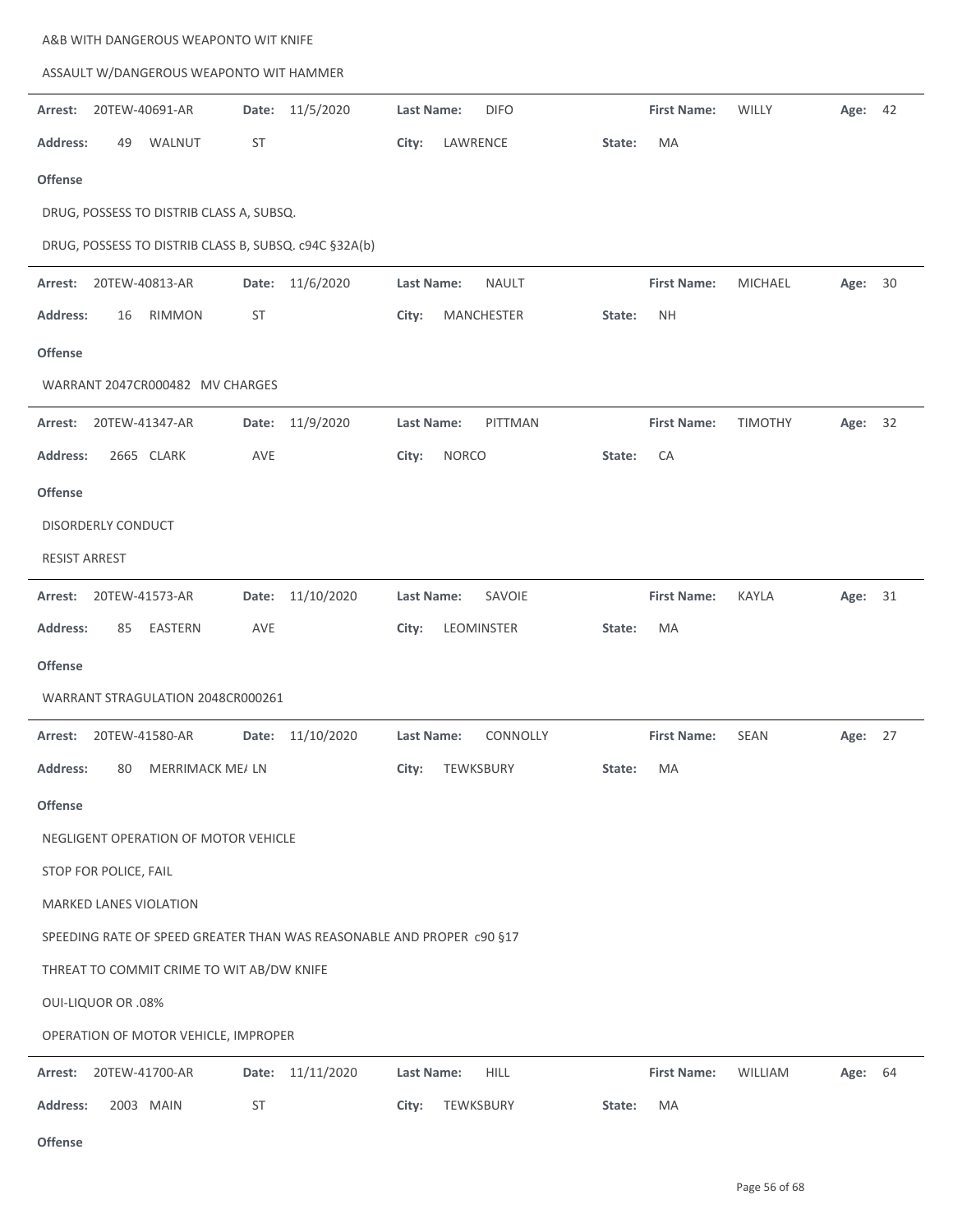| WARRANT#1911CR004677 266/103 VANDALIZE, NOXIOUS SUBSTANCE          |                  |                                    |                    |                |         |
|--------------------------------------------------------------------|------------------|------------------------------------|--------------------|----------------|---------|
| 20TEW-41893-AR<br>Arrest:                                          | Date: 11/12/2020 | <b>Last Name:</b><br>MACLELLAN     | <b>First Name:</b> | MARGARET       | Age: 47 |
| <b>Address:</b><br>15<br>SURREY                                    | LN               | City:<br>LOWELL                    | MA<br>State:       |                |         |
| <b>Offense</b>                                                     |                  |                                    |                    |                |         |
| <b>OUI-LIQUOR OR .08%</b>                                          |                  |                                    |                    |                |         |
| MARKED LANES VIOLATION                                             |                  |                                    |                    |                |         |
| 20TEW-41929-A-AR<br>Arrest:                                        | Date: 11/12/2020 | Last Name:<br><b>BENNETT</b>       | <b>First Name:</b> | <b>ROBERT</b>  | Age: 29 |
| <b>Address:</b><br>352 MAIN                                        | ST               | City:<br>READING                   | MA<br>State:       |                |         |
| <b>Offense</b>                                                     |                  |                                    |                    |                |         |
| WARRANT-LOWELL DISTRICT-JUROR FAIL TO ATTEND                       |                  |                                    |                    |                |         |
| 20TEW-41929-AR<br>Arrest:                                          | Date: 11/12/2020 | <b>Last Name:</b><br><b>FOX</b>    | <b>First Name:</b> | <b>GRACE</b>   | Age: 20 |
| <b>Address:</b><br><b>CHAMPA</b><br>16                             | <b>RD</b>        | City:<br><b>BILLERICA</b>          | MA<br>State:       |                |         |
| <b>Offense</b>                                                     |                  |                                    |                    |                |         |
| <b>OUI-LIQUOR OR .08%</b>                                          |                  |                                    |                    |                |         |
| MARKED LANES VIOLATION                                             |                  |                                    |                    |                |         |
| 20TEW-42091-AR<br>Arrest:                                          | Date: 11/13/2020 | <b>Last Name:</b><br><b>MOLINA</b> | <b>First Name:</b> | <b>DEMETRI</b> | Age: 26 |
| <b>Address:</b><br>333 FIRST STREET                                | <b>BLVD</b>      | City:<br>LOWELL                    | MA<br>State:       |                |         |
| <b>Offense</b>                                                     |                  |                                    |                    |                |         |
| WARRANT DKT 2054CR000635 LIC SUS, OP MV WITH                       |                  |                                    |                    |                |         |
| 20TEW-42121-AR<br>Arrest:                                          | Date: 11/13/2020 | <b>Last Name:</b><br><b>CODNER</b> | <b>First Name:</b> | <b>MICHAEL</b> | Age: 33 |
| Address:<br>34 CINNAMON                                            | <b>CIR</b>       | TEWKSBURY<br>City:                 | State:<br>MA       |                |         |
| <b>Offense</b>                                                     |                  |                                    |                    |                |         |
| WARRANT DKT 1518CR005719 DRUG POSS CLASS A                         |                  |                                    |                    |                |         |
| MOTOR VEH, RECEIVE STOLEN, SUBSQ.OFF.                              |                  |                                    |                    |                |         |
| WARRANT DKT 1718CR002071 REC STOLEN MV, LIC. SUS.                  |                  |                                    |                    |                |         |
| WARRANT DKT 1418CR004711 REC STOLEN MV, DRUG POSS A                |                  |                                    |                    |                |         |
| WARRANT DKT 2018CR002849 REC. STOLEN MV, ID FRAUD, STOLEN PROPERTY |                  |                                    |                    |                |         |
| Arrest:<br>20TEW-42260-AR                                          | Date: 11/14/2020 | <b>Last Name:</b><br><b>RYAN</b>   | <b>First Name:</b> | SABRINA        | Age: 42 |
|                                                                    |                  |                                    |                    |                |         |
| <b>Address:</b><br><b>FLETCHER</b><br>63                           | ST               | City:<br>LOWELL                    | MA<br>State:       |                |         |
| <b>Offense</b>                                                     |                  |                                    |                    |                |         |
| WARRANT - 1911CR001646 - LOWELL DC - OP MV W/ SUSP LIC             |                  |                                    |                    |                |         |

WARRANT#2011CR001279 90/24 OUI LIQUOR 4TH OFFENSE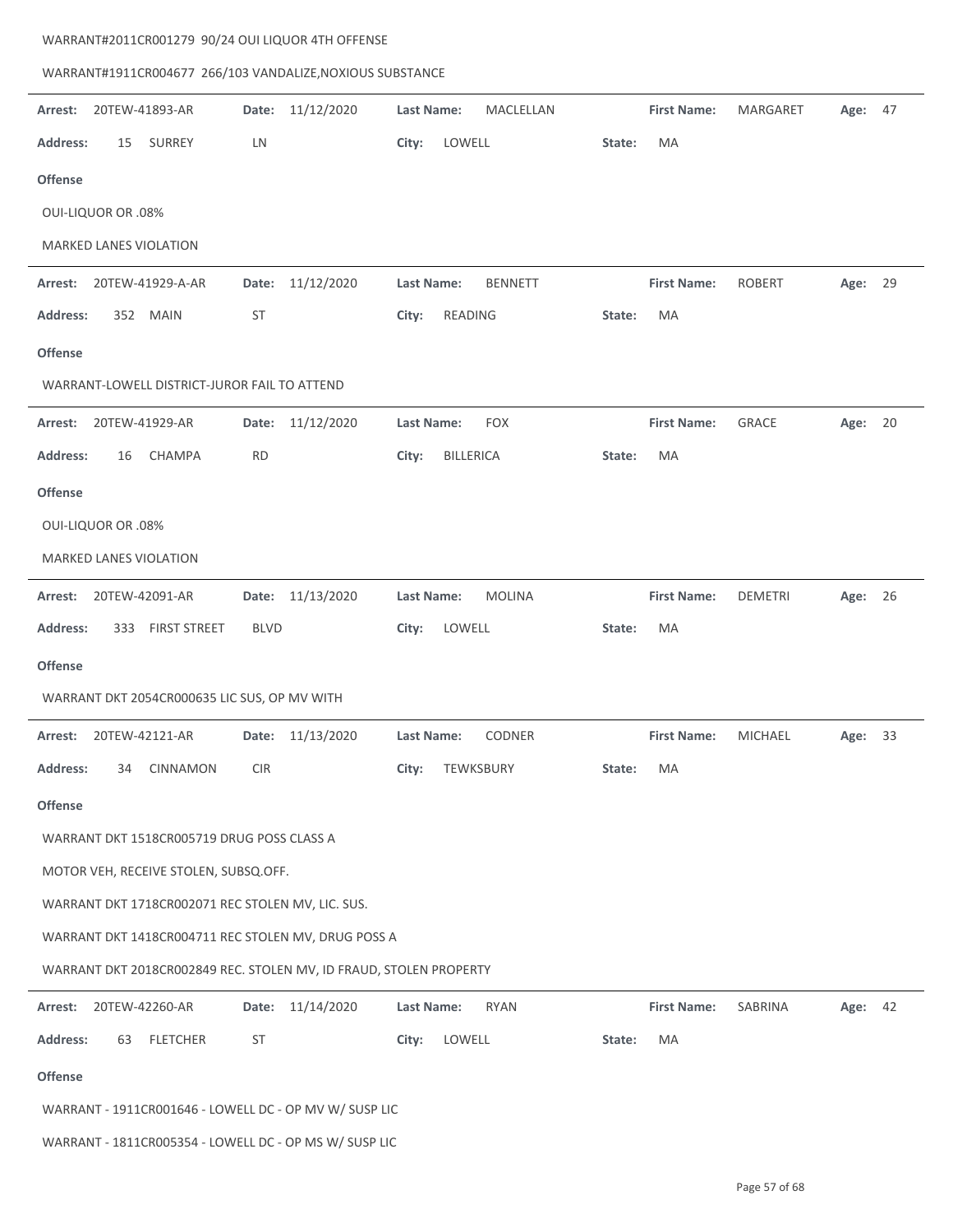| Arrest:         | 20TEW-42402-AR            |                                                     | Date:     | 11/15/2020       | Last Name: |                  | GANNON          |        | <b>First Name:</b> | JULIE            | Age:    | 34 |
|-----------------|---------------------------|-----------------------------------------------------|-----------|------------------|------------|------------------|-----------------|--------|--------------------|------------------|---------|----|
| <b>Address:</b> | 23                        | <b>BRIDLE</b>                                       | <b>RD</b> |                  | City:      | <b>BILLERICA</b> |                 | State: | MA                 |                  |         |    |
| Offense         |                           |                                                     |           |                  |            |                  |                 |        |                    |                  |         |    |
|                 |                           | WARRANT- (DOCKET 2011CR000194) 90/10, 90/7          |           |                  |            |                  |                 |        |                    |                  |         |    |
| Arrest:         | 20TEW-42459-AR            |                                                     |           | Date: 11/15/2020 | Last Name: |                  | LOGAN           |        | <b>First Name:</b> | <b>MATTHEW</b>   | Age: 34 |    |
| <b>Address:</b> | 35                        | <b>BURTT</b>                                        | ST        |                  | City:      | LOWELL           |                 | State: | MA                 |                  |         |    |
| <b>Offense</b>  |                           |                                                     |           |                  |            |                  |                 |        |                    |                  |         |    |
|                 |                           | MARKED LANES VIOLATION                              |           |                  |            |                  |                 |        |                    |                  |         |    |
|                 | <b>OUI-LIQUOR OR .08%</b> |                                                     |           |                  |            |                  |                 |        |                    |                  |         |    |
|                 |                           | NEGLIGENT OPERATION OF MOTOR VEHICLE                |           |                  |            |                  |                 |        |                    |                  |         |    |
| Arrest:         |                           | 20TEW-42565-AR                                      | Date:     | 11/16/2020       | Last Name: |                  | PENA-AMARO      |        | <b>First Name:</b> | LUIS             | Age: 50 |    |
| <b>Address:</b> | 59                        | CEDAR                                               | ST        |                  | City:      | LOWELL           |                 | State: | MA                 |                  |         |    |
| <b>Offense</b>  |                           |                                                     |           |                  |            |                  |                 |        |                    |                  |         |    |
|                 |                           | UNLICENSED OPERATION OF MV                          |           |                  |            |                  |                 |        |                    |                  |         |    |
|                 |                           | WARRANT - 2011CR000807 - LOWELL DC - INLIC OP OF MV |           |                  |            |                  |                 |        |                    |                  |         |    |
| Arrest:         |                           | 20TEW-42586-AR                                      | Date:     | 11/16/2020       | Last Name: |                  | <b>BROZONOS</b> |        | <b>First Name:</b> | <b>FREDERICK</b> | Age:    | 56 |
| <b>Address:</b> | 7                         | <b>TAFT</b>                                         | <b>RD</b> |                  | City:      | TEWKSBURY        |                 | State: | MA                 |                  |         |    |
| <b>Offense</b>  |                           |                                                     |           |                  |            |                  |                 |        |                    |                  |         |    |
|                 |                           | ASSAULT W/DANGEROUS WEAPON TO WIT KNIFE             |           |                  |            |                  |                 |        |                    |                  |         |    |
|                 |                           | B&E VEHICLE/BOAT DAYTIME FOR FELONY                 |           |                  |            |                  |                 |        |                    |                  |         |    |
|                 |                           | WILFUL AND MALICIOUS DESTRUCTION                    |           |                  |            |                  |                 |        |                    |                  |         |    |
| Arrest:         |                           | 20TEW-42631-A-AR                                    |           | Date: 11/16/2020 | Last Name: |                  | THELLEN         |        | <b>First Name:</b> | MICHAELA         | Age: 19 |    |
| <b>Address:</b> |                           | 274 BURNHAM                                         | <b>RD</b> |                  | City:      | LOWELL           |                 | State: | MA                 |                  |         |    |
| <b>Offense</b>  |                           |                                                     |           |                  |            |                  |                 |        |                    |                  |         |    |
|                 |                           | DRUG, DISTRIBUTE CLASS D; MARIJUANA                 |           |                  |            |                  |                 |        |                    |                  |         |    |
|                 |                           | DRUG, POSSESS TO DISTRIB CLASS D                    |           |                  |            |                  |                 |        |                    |                  |         |    |
| Arrest:         |                           | 20TEW-42631-AR                                      | Date:     | 11/16/2020       | Last Name: |                  | <b>TORRES</b>   |        | <b>First Name:</b> | AMADEUS          | Age: 23 |    |
| <b>Address:</b> |                           | 100 POLICY                                          | ST        |                  | City:      | SALEM            |                 | State: | <b>NH</b>          |                  |         |    |
| Offense         |                           |                                                     |           |                  |            |                  |                 |        |                    |                  |         |    |
|                 |                           | DRUG, DISTRIBUTE CLASS D, SUBSQ. OFF.               |           |                  |            |                  |                 |        |                    |                  |         |    |
|                 | SEAT BELT, FAIL WEAR      |                                                     |           |                  |            |                  |                 |        |                    |                  |         |    |
|                 |                           | DRUG, POSSESS TO DISTRIB CLASS D, SUBSQ.            |           |                  |            |                  |                 |        |                    |                  |         |    |
|                 |                           | MARKED LANES VIOLATION                              |           |                  |            |                  |                 |        |                    |                  |         |    |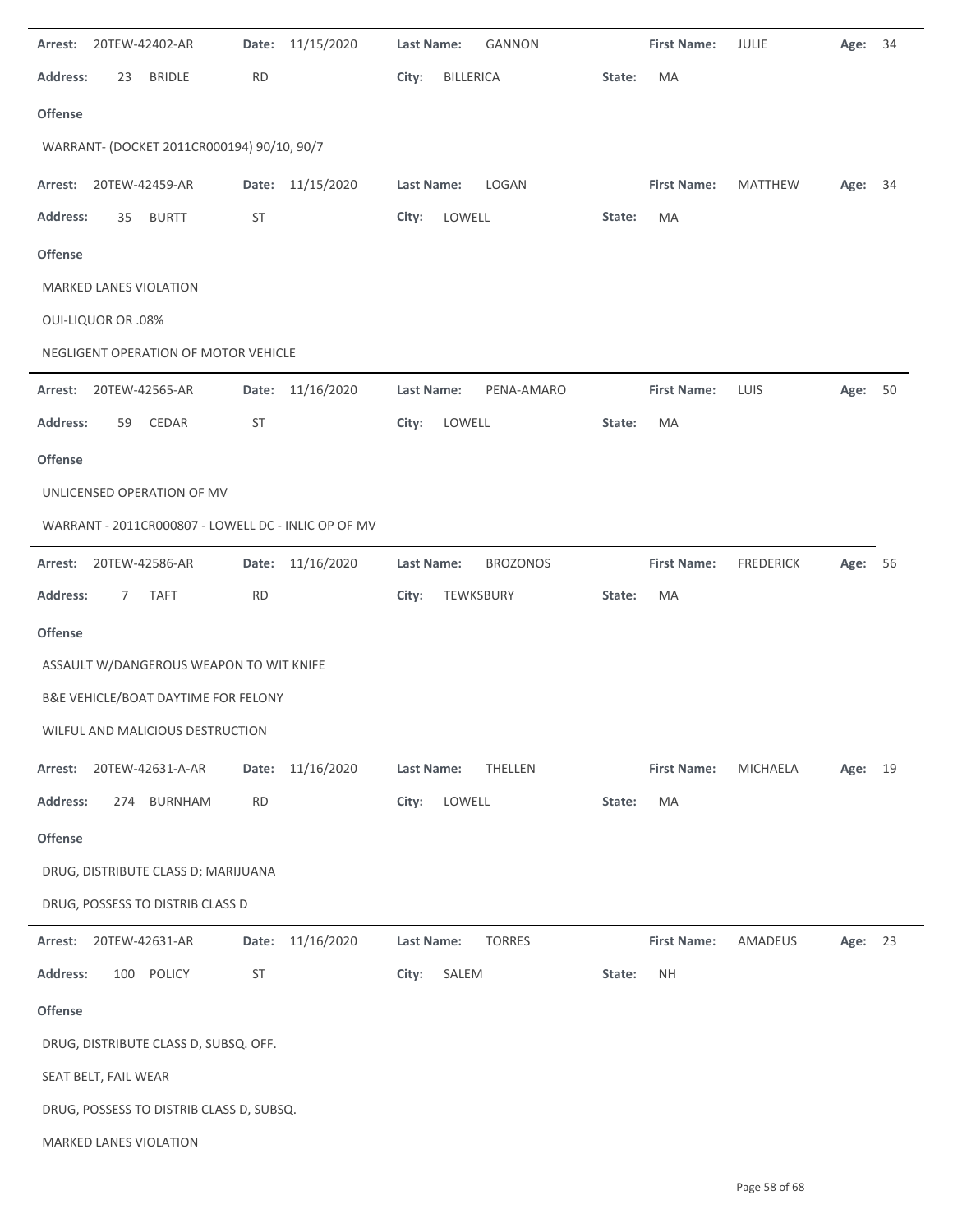| Arrest:               |     | 20TEW-42737-A-AR                                      | Date:           | 11/17/2020       | Last Name: |           | <b>THOMAS</b> |        | <b>First Name:</b> | <b>BRYAN</b> | Age:    | 35 |
|-----------------------|-----|-------------------------------------------------------|-----------------|------------------|------------|-----------|---------------|--------|--------------------|--------------|---------|----|
| <b>Address:</b>       | 47  | HALL                                                  | $\mathsf{ST}\,$ |                  | City:      |           | MANCHESTER    | State: | <b>NH</b>          |              |         |    |
| <b>Offense</b>        |     |                                                       |                 |                  |            |           |               |        |                    |              |         |    |
|                       |     | DRUG, POSSESS CLASS B, SUBSQ.OFF.                     |                 |                  |            |           |               |        |                    |              |         |    |
|                       |     | DRUG, POSSESS CLASS E, SUBSQ. OFF.                    |                 |                  |            |           |               |        |                    |              |         |    |
|                       |     | DRUG, POSSESS CLASS E, SUBSQ. OFF.                    |                 |                  |            |           |               |        |                    |              |         |    |
|                       |     | DRUG, POSSESS CLASS B, SUBSQ.OFF.                     |                 |                  |            |           |               |        |                    |              |         |    |
|                       |     | DRUG, POSSESS CLASS A, SUBSQ.OFF.                     |                 |                  |            |           |               |        |                    |              |         |    |
|                       |     | DRUG, POSSESS TO DISTRIB CLASS B, SUBSQ. c94C §32A(b) |                 |                  |            |           |               |        |                    |              |         |    |
|                       |     | DRUG, POSSESS CLASS B, SUBSQ.OFF.                     |                 |                  |            |           |               |        |                    |              |         |    |
| Arrest:               |     | 20TEW-42737-AR                                        | Date:           | 11/17/2020       | Last Name: |           | LAVALLE       |        | <b>First Name:</b> | COURTNEY     | Age:    | 22 |
| <b>Address:</b>       | 17  | JOYCE                                                 | AVE             |                  | City:      | LOWELL    |               | State: | MA                 |              |         |    |
| <b>Offense</b>        |     |                                                       |                 |                  |            |           |               |        |                    |              |         |    |
|                       |     | DRUG, POSSESS CLASS E, SUBSQ. OFF.                    |                 |                  |            |           |               |        |                    |              |         |    |
|                       |     | DRUG, POSSESS CLASS B, SUBSQ.OFF.                     |                 |                  |            |           |               |        |                    |              |         |    |
|                       |     | DRUG, POSSESS CLASS B, SUBSQ.OFF.                     |                 |                  |            |           |               |        |                    |              |         |    |
|                       |     | DRUG, POSSESS CLASS B, SUBSQ.OFF.                     |                 |                  |            |           |               |        |                    |              |         |    |
|                       |     | DRUG, POSSESS CLASS A, SUBSQ.OFF.                     |                 |                  |            |           |               |        |                    |              |         |    |
|                       |     | DRUG, POSSESS TO DISTRIB CLASS B, SUBSQ. c94C §32A(b) |                 |                  |            |           |               |        |                    |              |         |    |
|                       |     | DRUG, POSSESS CLASS E, SUBSQ. OFF.                    |                 |                  |            |           |               |        |                    |              |         |    |
|                       |     | <b>Arrest: 20TEW-42838-AR</b>                         | Date:           | 11/17/2020       | Last Name: |           | MONTGOMERY    |        | <b>First Name:</b> | KIMBERLY     | Age:    | 44 |
| <b>Address:</b>       | 103 | PORTLAND                                              | ST              |                  | City:      | HAVERHILL |               | State: | MA                 |              |         |    |
| Offense               |     |                                                       |                 |                  |            |           |               |        |                    |              |         |    |
| DRUG, POSSESS CLASS E |     |                                                       |                 |                  |            |           |               |        |                    |              |         |    |
| DRUG, POSSESS CLASS E |     |                                                       |                 |                  |            |           |               |        |                    |              |         |    |
| Arrest:               |     | 20TEW-43129-AR                                        |                 | Date: 11/19/2020 | Last Name: |           | SCHMIDT       |        | <b>First Name:</b> | JEANMARIE    | Age: 56 |    |
| <b>Address:</b>       | 85  | KENDALL                                               | <b>RD</b>       |                  | City:      | TEWKSBURY |               | State: | MA                 |              |         |    |
| Offense               |     |                                                       |                 |                  |            |           |               |        |                    |              |         |    |
|                       |     | DRUG, POSSESS CLASS E; XANAX                          |                 |                  |            |           |               |        |                    |              |         |    |
|                       |     | DRUG, POSSESS CLASS B; ADDERALL                       |                 |                  |            |           |               |        |                    |              |         |    |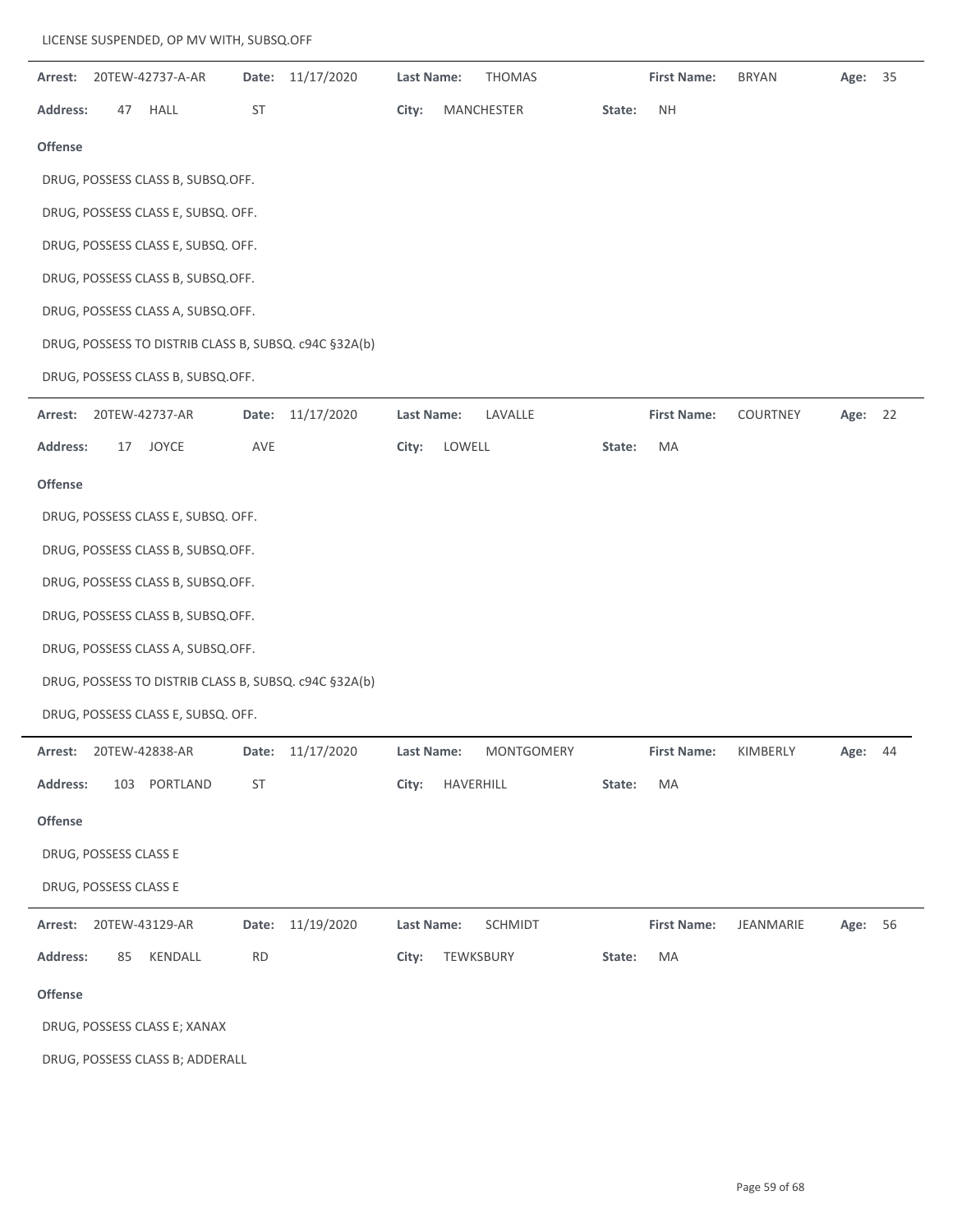| Arrest:         | 20TEW-43303-AR                                            | Date:                                           | 11/20/2020                                                        | <b>Last Name:</b> |                | <b>MORRIS</b> |        | <b>First Name:</b> | <b>DONALD</b> | Age:    | 51 |
|-----------------|-----------------------------------------------------------|-------------------------------------------------|-------------------------------------------------------------------|-------------------|----------------|---------------|--------|--------------------|---------------|---------|----|
| <b>Address:</b> | 158                                                       | <b>MCLAREN</b><br><b>RD</b>                     |                                                                   | City:             | TEWKSBURY      |               | State: | MA                 |               |         |    |
| <b>Offense</b>  |                                                           |                                                 |                                                                   |                   |                |               |        |                    |               |         |    |
|                 |                                                           | LICENSE SUSPENDED, OP MV WITH, SUBSQ.OFF        |                                                                   |                   |                |               |        |                    |               |         |    |
|                 | INSPECTION/STICKER, NO                                    |                                                 |                                                                   |                   |                |               |        |                    |               |         |    |
| Arrest:         | 20TEW-43308-AR                                            |                                                 | Date: 11/20/2020                                                  | Last Name:        |                | THOMPSON      |        | <b>First Name:</b> | <b>JOHN</b>   | Age: 51 |    |
| <b>Address:</b> | 702 SANDY                                                 | LN                                              |                                                                   | City:             |                | WILMINGTON    | State: | MA                 |               |         |    |
| <b>Offense</b>  |                                                           |                                                 |                                                                   |                   |                |               |        |                    |               |         |    |
|                 | LARCENY UNDER \$1200                                      |                                                 |                                                                   |                   |                |               |        |                    |               |         |    |
| Arrest:         | 20TEW-43356-A-AR                                          | Date:                                           | 11/20/2020                                                        | Last Name:        |                | <b>EWALT</b>  |        | <b>First Name:</b> | KYRSTEE       | Age:    | 28 |
| <b>Address:</b> | 169                                                       | LAWRENCE<br><b>ST</b>                           |                                                                   | City:             | LAWRENCE       |               | State: | MA                 |               |         |    |
| <b>Offense</b>  |                                                           |                                                 |                                                                   |                   |                |               |        |                    |               |         |    |
|                 |                                                           | WARRANT 266/30A/P SHOPLIFTING SHOPPING CART     |                                                                   |                   |                |               |        |                    |               |         |    |
|                 | LARCENY UNDER \$1200                                      |                                                 |                                                                   |                   |                |               |        |                    |               |         |    |
| Arrest:         | 20TEW-43356-AR                                            | Date:                                           | 11/20/2020                                                        | Last Name:        |                | ORTIZ         |        | <b>First Name:</b> | JAN           | Age: 33 |    |
| <b>Address:</b> | 169                                                       | LAWRENCE<br>ST                                  |                                                                   | City:             | LAWRENCE       |               | State: | MA                 |               |         |    |
| Offense         |                                                           |                                                 |                                                                   |                   |                |               |        |                    |               |         |    |
|                 | LARCENY UNDER \$1200                                      |                                                 |                                                                   |                   |                |               |        |                    |               |         |    |
|                 |                                                           |                                                 | WARRANT 94C/32E/Q FENTANYL TRAFFICKING 1911CRO05258               |                   |                |               |        |                    |               |         |    |
|                 |                                                           |                                                 | WARRANT 234A/42 JUROR FAIL TO ATTEND DKT#1636CR002845             |                   |                |               |        |                    |               |         |    |
|                 |                                                           |                                                 | WARRANT 234A/42 JUROR FAIL TO ATTEND DKT#1913CR001681             |                   |                |               |        |                    |               |         |    |
| Arrest:         | 20TEW-43395-A-AR                                          |                                                 | Date: 11/20/2020                                                  | Last Name:        |                | LAVALLE       |        | <b>First Name:</b> | COURTNEY      | Age:    | 22 |
| <b>Address:</b> | 44                                                        | <b>DEXTER</b><br><b>RD</b>                      |                                                                   | City:             | <b>MELROSE</b> |               | State: | MA                 |               |         |    |
| Offense         |                                                           |                                                 |                                                                   |                   |                |               |        |                    |               |         |    |
|                 |                                                           | SHOPLIFTING BY CONCEALING MDSE                  |                                                                   |                   |                |               |        |                    |               |         |    |
|                 |                                                           |                                                 | WARRANT (LOWELL DISTRICT, DOCKET2011CR003471, POSS CLASS A, B, E) |                   |                |               |        |                    |               |         |    |
|                 |                                                           |                                                 | WARRANT(LAWRENCE DISTRICT, DOCKET 1918CR000441, POSS CLASS A)     |                   |                |               |        |                    |               |         |    |
|                 |                                                           |                                                 | WARRANT (MALDEN DISTRICT, DOCKET1950CR001532, POSS CLASS A)       |                   |                |               |        |                    |               |         |    |
|                 | DANGEROUS WEAPON, CARRY                                   |                                                 |                                                                   |                   |                |               |        |                    |               |         |    |
|                 |                                                           | WITNESS/JUROR/POLICE/COURT OFFICIAL, INTIMIDATE |                                                                   |                   |                |               |        |                    |               |         |    |
|                 | <b>IDENTITY FRAUD</b>                                     |                                                 |                                                                   |                   |                |               |        |                    |               |         |    |
|                 | FALSE ID INFORMATION, ARRESTEE FURNISH TO LAW ENFORCEMENT |                                                 |                                                                   |                   |                |               |        |                    |               |         |    |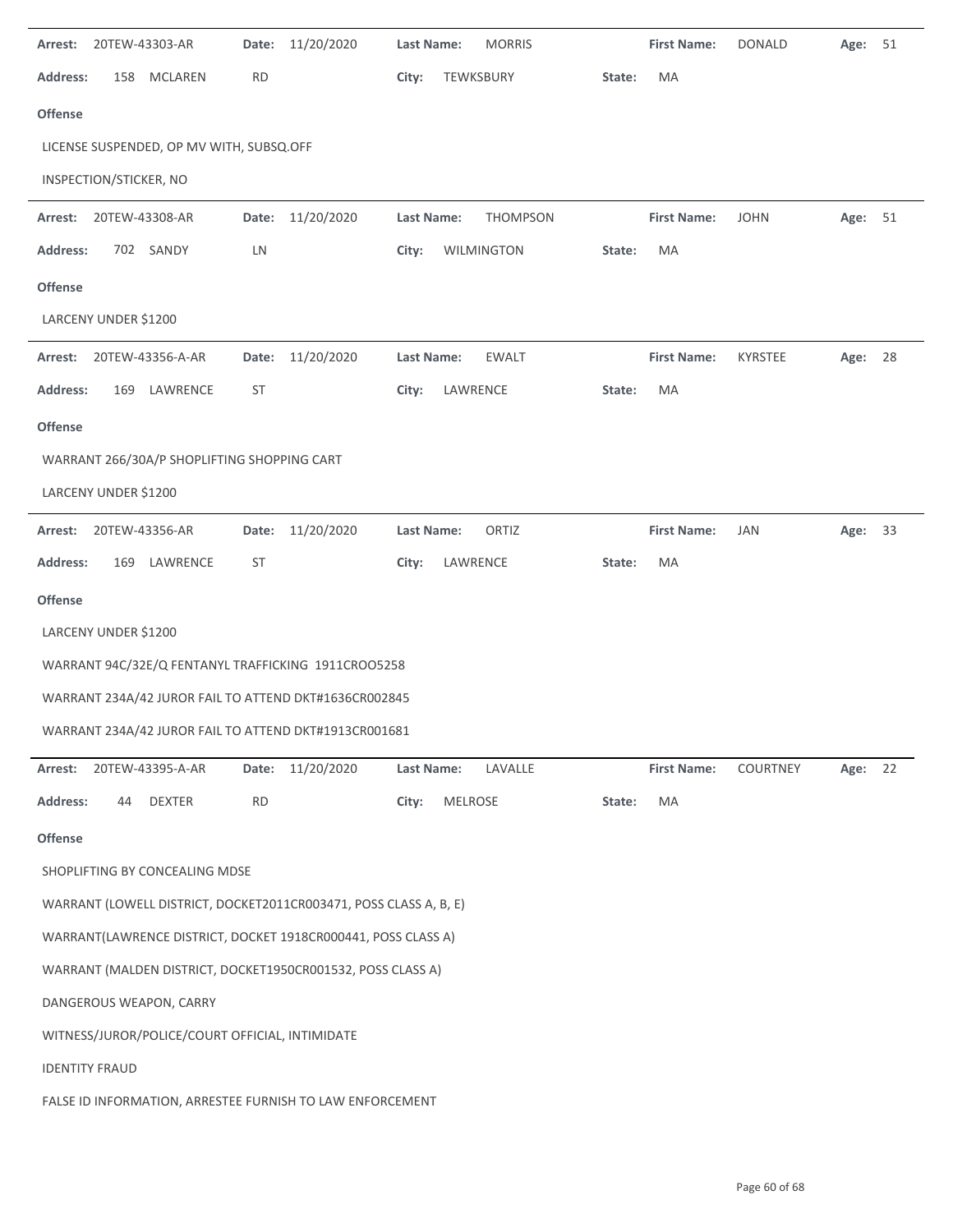| Arrest:               |     | 20TEW-43395-AR                   | Date:     | 11/20/2020                                                                  | <b>Last Name:</b> |               | <b>THOMAS</b>    |        | <b>First Name:</b> | <b>BRYAN</b>    | Age:    | 35 |
|-----------------------|-----|----------------------------------|-----------|-----------------------------------------------------------------------------|-------------------|---------------|------------------|--------|--------------------|-----------------|---------|----|
| <b>Address:</b>       | 5   | GREENFIELD                       | <b>RD</b> |                                                                             | City:             | <b>NAHUA</b>  |                  | State: | <b>NH</b>          |                 |         |    |
| Offense               |     |                                  |           |                                                                             |                   |               |                  |        |                    |                 |         |    |
|                       |     |                                  |           | WITNESS/JUROR/POLICE/COURT OFFICIAL, INTIMIDATE MISLEADING A POLICE OFFICER |                   |               |                  |        |                    |                 |         |    |
|                       |     | DANGEROUS WEAPON, CARRY          |           |                                                                             |                   |               |                  |        |                    |                 |         |    |
|                       |     | SHOPLIFTING BY CONCEALING MDSE   |           |                                                                             |                   |               |                  |        |                    |                 |         |    |
| Arrest:               |     | 20TEW-43609-AR                   | Date:     | 11/22/2020                                                                  | Last Name:        |               | <b>ALCANTARO</b> |        | <b>First Name:</b> | GIOVANY         | Age: 27 |    |
| <b>Address:</b>       | 31  | ASH                              | ST        |                                                                             | City:             | LOWELL        |                  | State: | MA                 |                 |         |    |
| <b>Offense</b>        |     |                                  |           |                                                                             |                   |               |                  |        |                    |                 |         |    |
|                       |     |                                  |           | WARRANT (LOWELL DISTRICT DOCKET 1411CR001237, AB, ASSAULT W/DW)             |                   |               |                  |        |                    |                 |         |    |
| Arrest:               |     | 20TEW-43628-AR                   | Date:     | 11/22/2020                                                                  | <b>Last Name:</b> |               | KIRKLAND         |        | <b>First Name:</b> | KRYSTAL         | Age:    | 37 |
| <b>Address:</b>       | 276 | <b>BOSTON</b>                    | RD        |                                                                             | City:             |               | CHELMSFORD       | State: | MA                 |                 |         |    |
| <b>Offense</b>        |     |                                  |           |                                                                             |                   |               |                  |        |                    |                 |         |    |
|                       |     |                                  |           | WARRANT (LOWELL DISTRICT, DOCKET 1811CR006391, SHOPLIFTING)                 |                   |               |                  |        |                    |                 |         |    |
| Arrest:               |     | 20TEW-43826-AR                   | Date:     | 11/23/2020                                                                  | <b>Last Name:</b> |               | ROSARIO-RIVERA   |        | <b>First Name:</b> | <b>JOSE</b>     | Age:    | 34 |
| <b>Address:</b>       | 40  | PRIMROSE HILL RD                 |           |                                                                             | City:             | <b>DRACUT</b> |                  | State: | MA                 |                 |         |    |
| <b>Offense</b>        |     |                                  |           |                                                                             |                   |               |                  |        |                    |                 |         |    |
|                       |     | UNLICENSED OPERATION OF MV       |           |                                                                             |                   |               |                  |        |                    |                 |         |    |
|                       |     | WARRANT (SUSPENDED LICENSE)      |           |                                                                             |                   |               |                  |        |                    |                 |         |    |
| Arrest:               |     | 20TEW-43932-AR                   | Date:     | 11/24/2020                                                                  | <b>Last Name:</b> |               | <b>BIANCHI</b>   |        | <b>First Name:</b> | <b>ANTHONY</b>  | Age:    | 54 |
| <b>Address:</b>       | 16  | PLEASANT                         | <b>ST</b> |                                                                             | City:             | METHUEN       |                  | State: | МA                 |                 |         |    |
| Offense               |     |                                  |           |                                                                             |                   |               |                  |        |                    |                 |         |    |
|                       |     | LICENSE SUSPENDED, OP MV WITH    |           |                                                                             |                   |               |                  |        |                    |                 |         |    |
| DRUG, POSSESS CLASS A |     |                                  |           |                                                                             |                   |               |                  |        |                    |                 |         |    |
| SIGNAL, FAIL TO       |     |                                  |           |                                                                             |                   |               |                  |        |                    |                 |         |    |
| Arrest:               |     | 20TEW-44112-AR                   | Date:     | 11/24/2020                                                                  | Last Name:        |               | RODRIGUEZ        |        | <b>First Name:</b> | <b>JEREMIAH</b> | Age: 18 |    |
| <b>Address:</b>       | 21  | CAMPAW                           | ST        |                                                                             | City:             | LOWELL        |                  | State: | MA                 |                 |         |    |
| <b>Offense</b>        |     |                                  |           |                                                                             |                   |               |                  |        |                    |                 |         |    |
|                       |     | DRUG, POSSESS TO DISTRIB CLASS B |           |                                                                             |                   |               |                  |        |                    |                 |         |    |
| Arrest:               |     | 20TEW-44177-AR                   |           | Date: 11/25/2020                                                            | <b>Last Name:</b> |               | <b>PULIDO</b>    |        | <b>First Name:</b> | <b>ANTHONY</b>  | Age: 23 |    |
| <b>Address:</b>       | 5   | ROOSEVELT                        | PL        |                                                                             | City:             | LOWELL        |                  | State: | MA                 |                 |         |    |
| Offense               |     |                                  |           |                                                                             |                   |               |                  |        |                    |                 |         |    |

UNLICENSED OPERATION OF MV

 $\overline{\phantom{0}}$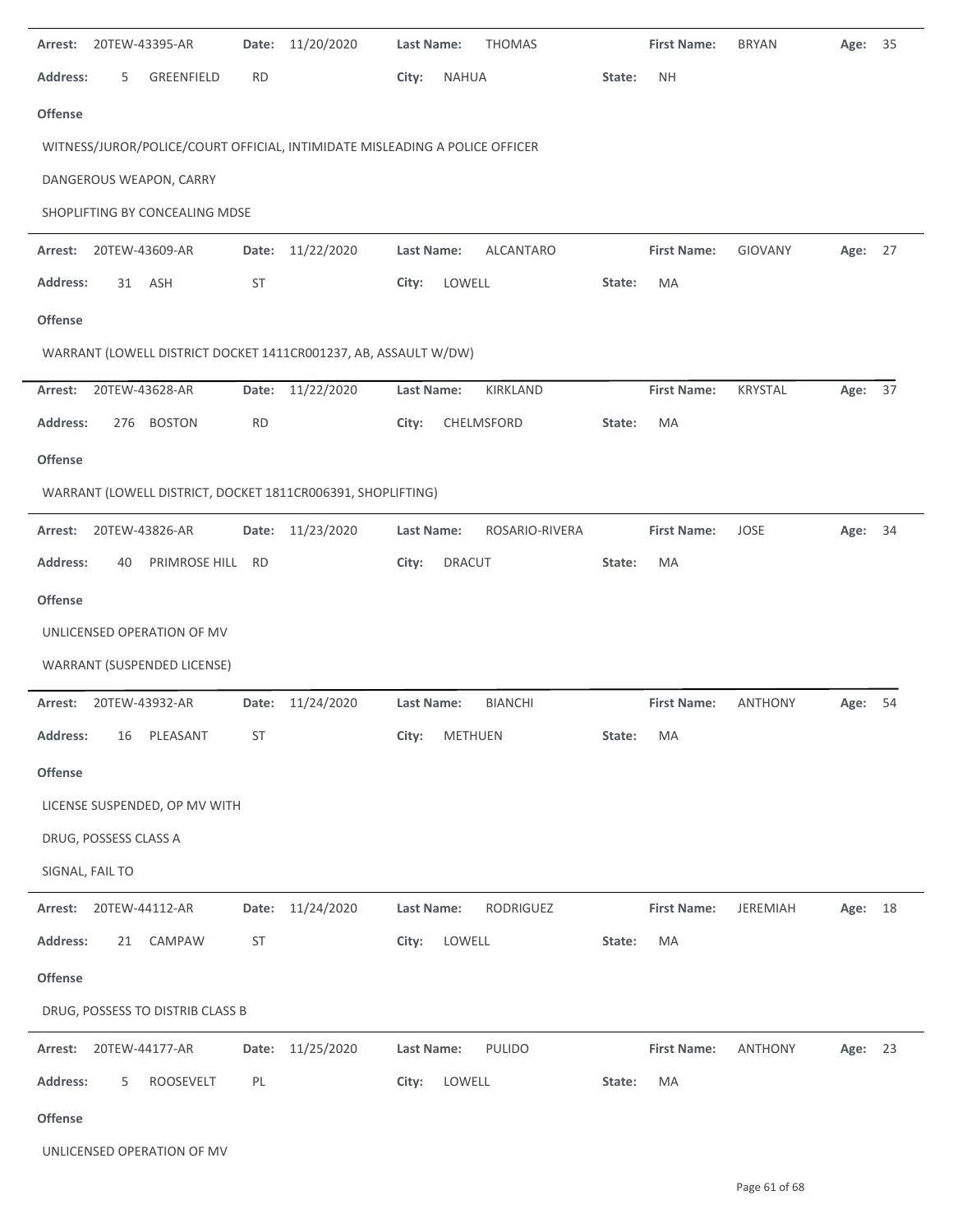| 20TEW-44328-AR<br>Arrest:                          | 11/26/2020<br>Date: | Last Name:<br><b>RESENDES</b> |        | <b>First Name:</b> | <b>CYNTHIA</b> | Age: | 23 |
|----------------------------------------------------|---------------------|-------------------------------|--------|--------------------|----------------|------|----|
| 121 CROSBY<br><b>Address:</b>                      | <b>ST</b>           | LOWELL<br>City:               | State: | MA                 |                |      |    |
| <b>Offense</b>                                     |                     |                               |        |                    |                |      |    |
| A&B ON +60/DISABLED                                |                     |                               |        |                    |                |      |    |
| Arrest:<br>20TEW-44680-AR                          | 11/28/2020<br>Date: | Last Name:<br><b>DONAHUE</b>  |        | <b>First Name:</b> | <b>THOMAS</b>  | Age: | 37 |
| 1229 LAWRENCE<br><b>Address:</b>                   | <b>ST</b>           | LOWELL<br>City:               | State: | MA                 |                |      |    |
| <b>Offense</b>                                     |                     |                               |        |                    |                |      |    |
| SHOPLIFTING BY ASPORTATION                         |                     |                               |        |                    |                |      |    |
| WARRANT - 1711CR003175 - LOWELL DC - LARCENY +1200 |                     |                               |        |                    |                |      |    |
| 20TEW-44771-AR<br>Arrest:                          | 11/29/2020<br>Date: | SOUSA<br>Last Name:           |        | <b>First Name:</b> | FERNANDO       | Age: | 47 |
| <b>Address:</b><br>KINGSMAN<br>68                  | <b>ST</b>           | LOWELL<br>City:               | State: | MA                 |                |      |    |
| <b>Offense</b>                                     |                     |                               |        |                    |                |      |    |
| WARRANT FTA 1911CR004926                           |                     |                               |        |                    |                |      |    |
| 20TEW-44894-AR<br>Arrest:                          | 11/30/2020<br>Date: | <b>JOSEPH</b><br>Last Name:   |        | <b>First Name:</b> | <b>NICKSON</b> | Age: | 32 |
| <b>MAIN</b><br><b>Address:</b><br>940              | <b>ST</b>           | TEWKSBURY<br>City:            | State: | MA                 |                |      |    |
| <b>Offense</b>                                     |                     |                               |        |                    |                |      |    |
| <b>OUI-LIQUOR OR .08%</b>                          |                     |                               |        |                    |                |      |    |
| MARKED LANES VIOLATION                             |                     |                               |        |                    |                |      |    |
| NEGLIGENT OPERATION OF MOTOR VEHICLE               |                     |                               |        |                    |                |      |    |
| 20TEW-45193-A-AR<br>Arrest:                        | Date: 12/1/2020     | CARR<br>Last Name:            |        | <b>First Name:</b> | SHARI          | Age: | 51 |
| <b>Address:</b><br>306 FULTON                      |                     | City:<br>MEDFORD              | State: | МA                 |                |      |    |
| <b>Offense</b>                                     |                     |                               |        |                    |                |      |    |
| LARCENY UNDER \$1200                               |                     |                               |        |                    |                |      |    |
| WARRANT-1853CR002595-WOBURN DISTRICT SHOPLIFTING   |                     |                               |        |                    |                |      |    |
| DRUG, POSSESS CLASS E, SUBSQ. OFF.                 |                     |                               |        |                    |                |      |    |
| Arrest:<br>20TEW-45193-AR                          | 12/1/2020<br>Date:  | <b>BOURQUE</b><br>Last Name:  |        | <b>First Name:</b> | <b>DAWN</b>    | Age: | 51 |
| <b>Address:</b><br>403 BEACON                      | <b>ST</b>           | City:<br>LOWELL               | State: | MA                 |                |      |    |
| Offense                                            |                     |                               |        |                    |                |      |    |
| LARCENY UNDER \$1200                               |                     |                               |        |                    |                |      |    |
| Arrest:<br>20TEW-45195-A-AR                        | Date: 12/1/2020     | Last Name:<br><b>BURKE</b>    |        | <b>First Name:</b> | <b>ROY</b>     | Age: | 36 |
| <b>Address:</b><br>RIDGELAND<br>8                  | AVE                 | SOUTH PORTLAND<br>City:       | State: | ME                 |                |      |    |
| Offense                                            |                     |                               |        |                    |                |      |    |

## WARRANT ‐ 1711CR004693 ‐ LOWELL DC ‐ SHOPLIFTING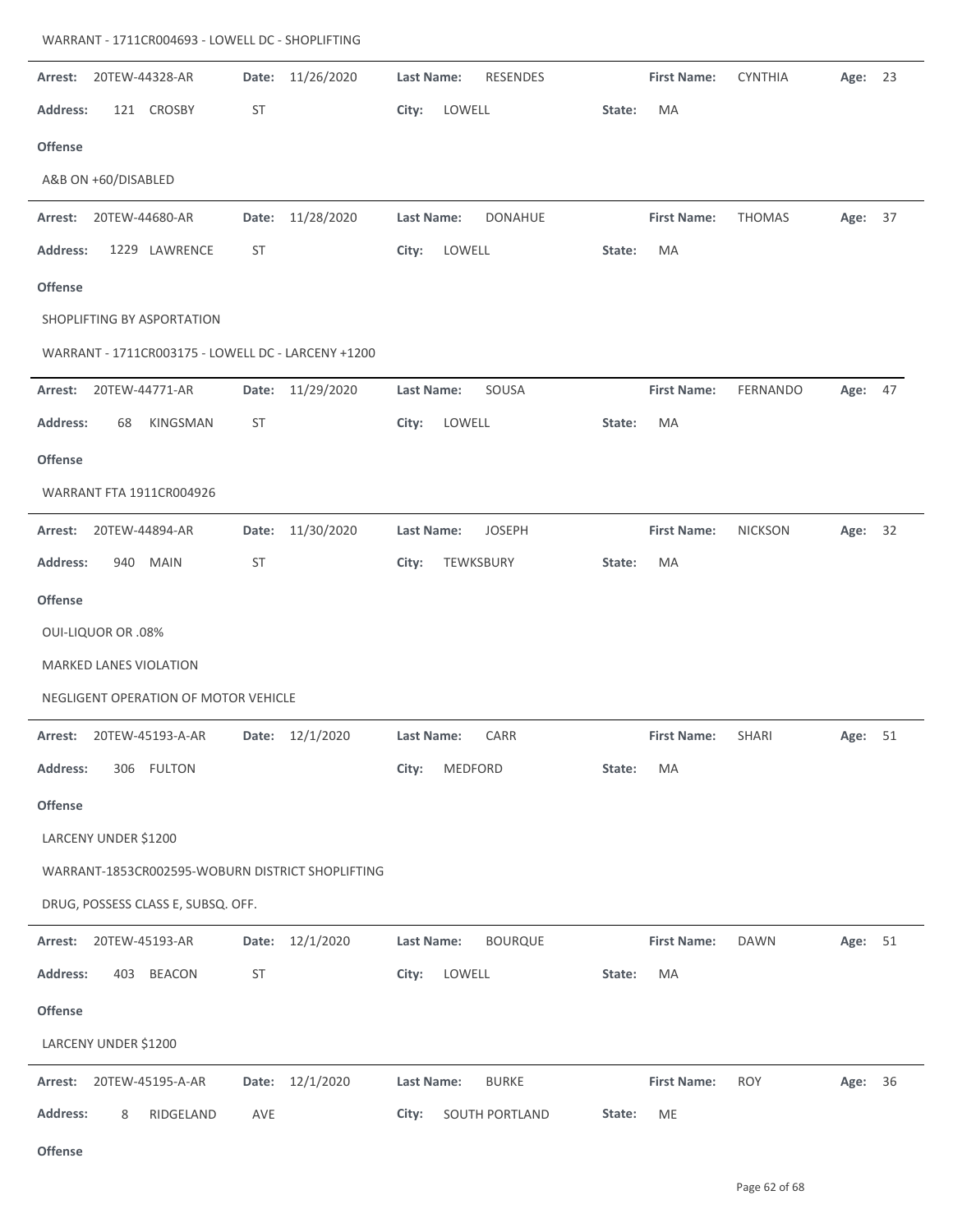|                 | SIGNAL, FAIL TO        |                                      |           |                                                               |                   |          |                   |        |                    |                |         |    |
|-----------------|------------------------|--------------------------------------|-----------|---------------------------------------------------------------|-------------------|----------|-------------------|--------|--------------------|----------------|---------|----|
| Arrest:         |                        | 20TEW-45195-AR                       | Date:     | 12/1/2020                                                     | Last Name:        |          | NIVAR RODRIGUEZ   |        | <b>First Name:</b> | ALFREDO        | Age:    | 26 |
| Address:        |                        | 160 MOUNT VERNON ST                  |           |                                                               | City:             | LAWRENCE |                   | State: | MA                 |                |         |    |
| <b>Offense</b>  |                        |                                      |           |                                                               |                   |          |                   |        |                    |                |         |    |
|                 |                        |                                      |           | FENTANYL, TRAFFICKING IN MORE THAN 10 GRAMS c.94C, §32E(c1/2) |                   |          |                   |        |                    |                |         |    |
|                 | DRUG, POSSESS CLASS C  |                                      |           |                                                               |                   |          |                   |        |                    |                |         |    |
| Arrest:         |                        | 20TEW-45195-B-AR                     | Date:     | 12/1/2020                                                     | <b>Last Name:</b> |          | <b>ROSS</b>       |        | <b>First Name:</b> | ERIK           | Age:    | 35 |
| Address:        |                        | 131 POOL                             | <b>ST</b> |                                                               | City:             |          | <b>BIDDERFORD</b> | State: | ME                 |                |         |    |
| Offense         |                        |                                      |           |                                                               |                   |          |                   |        |                    |                |         |    |
|                 |                        |                                      |           | FENTANYL, TRAFFICKING IN MORE THAN 10 GRAMS c.94C, §32E(c1/2) |                   |          |                   |        |                    |                |         |    |
|                 | SEAT BELT, FAIL WEAR   |                                      |           |                                                               |                   |          |                   |        |                    |                |         |    |
| Arrest:         |                        | 20TEW-45317-AR                       | Date:     | 12/2/2020                                                     | <b>Last Name:</b> |          | <b>MCKENZIE</b>   |        | <b>First Name:</b> | KENT           | Age:    | 51 |
| <b>Address:</b> | 45                     | CARNATION                            | DR        |                                                               | City:             |          | TEWKSBURY         | State: | MA                 |                |         |    |
| <b>Offense</b>  |                        |                                      |           |                                                               |                   |          |                   |        |                    |                |         |    |
|                 |                        | LICENSE SUSPENDED, OP MV WITH        |           |                                                               |                   |          |                   |        |                    |                |         |    |
| Arrest:         | 20TEW-45416-AR         |                                      | Date:     | 12/3/2020                                                     | Last Name:        |          | SYLVESTRE         |        | <b>First Name:</b> | <b>RODOLPH</b> | Age:    | 21 |
| <b>Address:</b> | 220                    | <b>RIVER</b>                         | <b>RD</b> |                                                               | City:             |          | TEWKSBURY         | State: | MA                 |                |         |    |
| <b>Offense</b>  |                        |                                      |           |                                                               |                   |          |                   |        |                    |                |         |    |
|                 |                        |                                      |           | WARRANT (LOWELL DISTRICT 1911CR004490, TRAFFIC VIOLATIONS)    |                   |          |                   |        |                    |                |         |    |
|                 | LIGHTS VIOLATION, MV   |                                      |           |                                                               |                   |          |                   |        |                    |                |         |    |
|                 |                        | Arrest: 20TEW-45513-A-AR             |           | Date: 12/3/2020                                               | Last Name:        |          | STURTEVANT        |        | <b>First Name:</b> | <b>DARREN</b>  | Age: 26 |    |
| <b>Address:</b> |                        | PO BOX 1606                          |           |                                                               | City:             | LOWELL   |                   | State: | MA                 |                |         |    |
| Offense         |                        |                                      |           |                                                               |                   |          |                   |        |                    |                |         |    |
|                 |                        | CONSPIRACY TO VIOLATE DRUG LAW       |           |                                                               |                   |          |                   |        |                    |                |         |    |
|                 | DRUG, POSSESS CLASS B  |                                      |           |                                                               |                   |          |                   |        |                    |                |         |    |
|                 | DRUG, POSSESS CLASS A  |                                      |           |                                                               |                   |          |                   |        |                    |                |         |    |
|                 | Arrest: 20TEW-45513-AR |                                      |           | Date: 12/3/2020                                               | Last Name:        |          | STURTEVANT        |        | <b>First Name:</b> | MICHAEL        | Age: 24 |    |
| <b>Address:</b> |                        | PO BOX 1606                          |           |                                                               | City:             | LOWELL   |                   | State: | MA                 |                |         |    |
| Offense         |                        |                                      |           |                                                               |                   |          |                   |        |                    |                |         |    |
|                 |                        | DRUG, POSSESS CLASS A: FENTANYL      |           |                                                               |                   |          |                   |        |                    |                |         |    |
|                 |                        | DRUG, POSSESS CLASS B: CRACK-COCAINE |           |                                                               |                   |          |                   |        |                    |                |         |    |
|                 |                        | CONSPIRACY TO VIOLATE DRUG LAW       |           |                                                               |                   |          |                   |        |                    |                |         |    |

FENTANYL, TRAFFICKING IN MORE THAN 10 GRAMS c.94C, §32E(c½)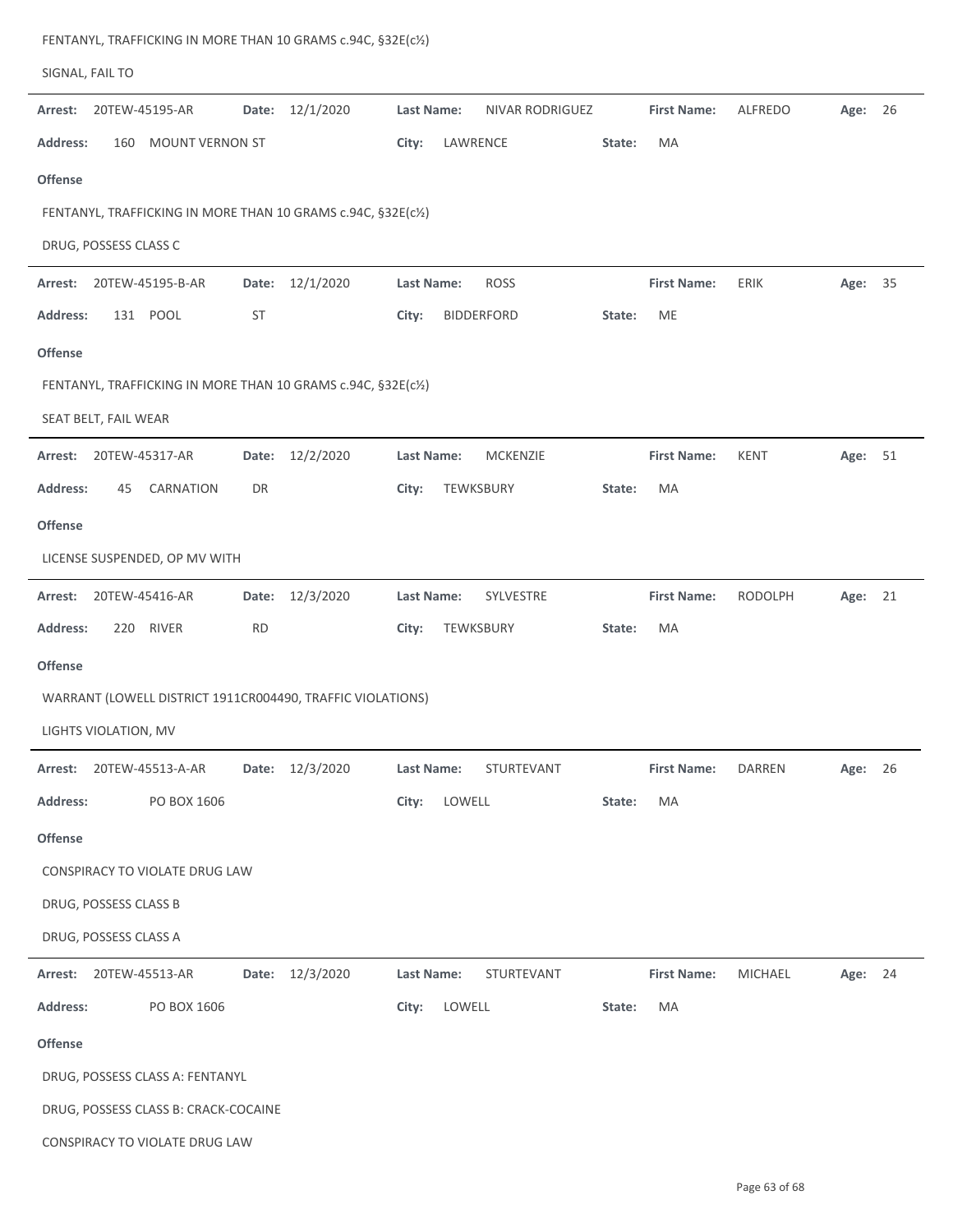| Arrest:         |                       | 20TEW-45513-B-AR                         | Date:     | 12/3/2020                                              | <b>Last Name:</b> |                 | ZANNONI       |        | <b>First Name:</b> | CAROLINE       | Age: | 62 |
|-----------------|-----------------------|------------------------------------------|-----------|--------------------------------------------------------|-------------------|-----------------|---------------|--------|--------------------|----------------|------|----|
| <b>Address:</b> | 93                    | <b>FORT HILL</b>                         | AVE       |                                                        | City:             | LOWELL          |               | State: | MA                 |                |      |    |
| Offense         |                       |                                          |           |                                                        |                   |                 |               |        |                    |                |      |    |
|                 |                       | CONSPIRACY TO VIOLATE DRUG LAW           |           |                                                        |                   |                 |               |        |                    |                |      |    |
|                 | DRUG, POSSESS CLASS A |                                          |           |                                                        |                   |                 |               |        |                    |                |      |    |
|                 | DRUG, POSSESS CLASS B |                                          |           |                                                        |                   |                 |               |        |                    |                |      |    |
| Arrest:         | 20TEW-45588-AR        |                                          | Date:     | 12/4/2020                                              | Last Name:        |                 | DENICOURT     |        | <b>First Name:</b> | <b>EDDIE</b>   | Age: | 61 |
| <b>Address:</b> |                       | 1388 MAIN                                | <b>ST</b> |                                                        | City:             | TEWKSBURY       |               | State: | MA                 |                |      |    |
| Offense         |                       |                                          |           |                                                        |                   |                 |               |        |                    |                |      |    |
|                 |                       | LICENSE SUSPENDED, OP MV WITH, SUBSQ.OFF |           |                                                        |                   |                 |               |        |                    |                |      |    |
|                 |                       | SPEEDING IN VIOL SPECIAL REGULATION      |           |                                                        |                   |                 |               |        |                    |                |      |    |
| Arrest:         | 20TEW-45917-AR        |                                          | Date:     | 12/5/2020                                              | <b>Last Name:</b> |                 | <b>BENSON</b> |        | <b>First Name:</b> | <b>PATRICK</b> | Age: | 30 |
| <b>Address:</b> |                       | 144 KENRICK                              | <b>ST</b> |                                                        | City:             | <b>BRIGHTON</b> |               | State: | МA                 |                |      |    |
| <b>Offense</b>  |                       |                                          |           |                                                        |                   |                 |               |        |                    |                |      |    |
|                 | LARCENY UNDER \$1200  |                                          |           |                                                        |                   |                 |               |        |                    |                |      |    |
| Arrest:         |                       | 20TEW-46236-A-AR                         | Date:     | 12/7/2020                                              | Last Name:        |                 | <b>FORTIN</b> |        | <b>First Name:</b> | <b>TIMOTHY</b> | Age: | 29 |
| Address:        | 330                   | <b>NESMITH</b>                           | <b>ST</b> |                                                        | City:             | LOWELL          |               | State: | MA                 |                |      |    |
| Offense         |                       |                                          |           |                                                        |                   |                 |               |        |                    |                |      |    |
|                 |                       | SHOPLIFTING BY CONCEALING MDSE           |           |                                                        |                   |                 |               |        |                    |                |      |    |
| Arrest:         | 20TEW-46236-AR        |                                          | Date:     | 12/7/2020                                              | Last Name:        |                 | <b>ROSE</b>   |        | <b>First Name:</b> | <b>TAYLOR</b>  | Age: | 25 |
| Address:        |                       | 330 NESMITH                              | ST        |                                                        | City:             | LOWELL          |               | State: | МA                 |                |      |    |
| Offense         |                       |                                          |           |                                                        |                   |                 |               |        |                    |                |      |    |
|                 |                       | SHOPLIFTING BY CONCEALING MDSE           |           |                                                        |                   |                 |               |        |                    |                |      |    |
|                 |                       |                                          |           | WARRANT - 2011CR000506 - LOWELL DC - OP MV W/ SUSP REG |                   |                 |               |        |                    |                |      |    |
| Arrest:         | 20TEW-46299-AR        |                                          | Date:     | 12/7/2020                                              | <b>Last Name:</b> |                 | HOKE          |        | <b>First Name:</b> | <b>RODNEY</b>  | Age: | 40 |
| <b>Address:</b> | 50                    | CORK                                     | <b>ST</b> |                                                        | City:             | LOWELL          |               | State: | МA                 |                |      |    |
| Offense         |                       |                                          |           |                                                        |                   |                 |               |        |                    |                |      |    |
|                 |                       | LICENSE SUSPENDED, OP MV WITH, SUBSQ.OFF |           |                                                        |                   |                 |               |        |                    |                |      |    |
|                 |                       | MARKED LANES VIOLATION                   |           |                                                        |                   |                 |               |        |                    |                |      |    |
| Arrest:         |                       | 20TEW-46513-A-AR                         |           | Date: 12/8/2020                                        | Last Name:        |                 | LAMOUREUX     |        | <b>First Name:</b> | <b>DAVID</b>   | Age: | 32 |
| <b>Address:</b> | 24                    | RADCLIFF                                 | <b>RD</b> |                                                        | City:             | <b>HUDSON</b>   |               | State: | NΗ                 |                |      |    |
| Offense         |                       |                                          |           |                                                        |                   |                 |               |        |                    |                |      |    |

UNLICENSED OPERATION OF MV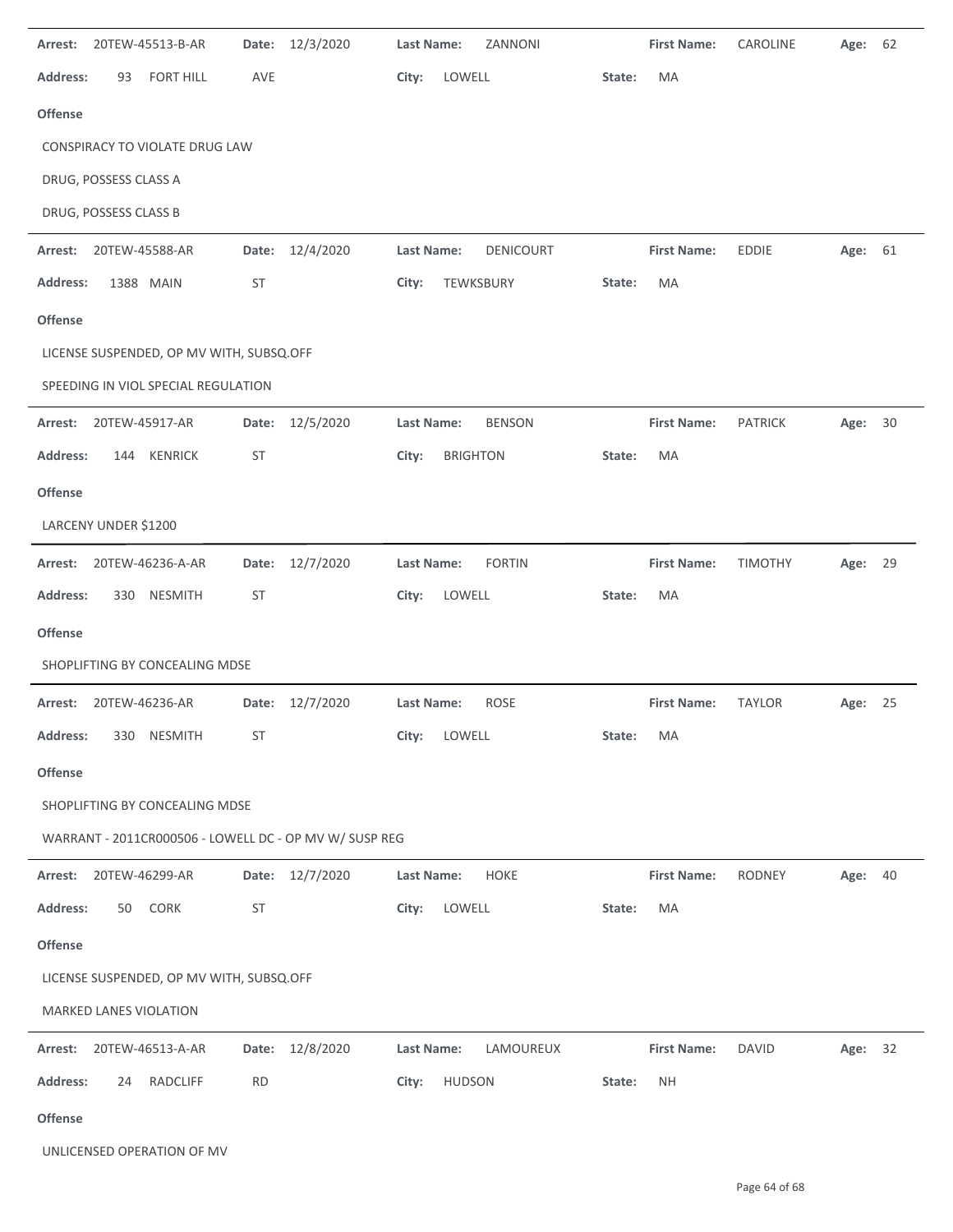| LIGHTS VIOLATION, MV                          |                    |                                    |                     |               |         |    |  |  |  |  |  |  |  |
|-----------------------------------------------|--------------------|------------------------------------|---------------------|---------------|---------|----|--|--|--|--|--|--|--|
| NUMBER PLATE VIOLATION                        |                    |                                    |                     |               |         |    |  |  |  |  |  |  |  |
| SIGNAL, FAIL TO                               |                    |                                    |                     |               |         |    |  |  |  |  |  |  |  |
| SPEEDING                                      |                    |                                    |                     |               |         |    |  |  |  |  |  |  |  |
| DRUG, POSSESS CLASS B                         |                    |                                    |                     |               |         |    |  |  |  |  |  |  |  |
| DRUG, POSSESS CLASS A                         |                    |                                    |                     |               |         |    |  |  |  |  |  |  |  |
| STOP/YIELD, FAIL TO                           |                    |                                    |                     |               |         |    |  |  |  |  |  |  |  |
| 20TEW-46513-AR<br>Arrest:                     | 12/8/2020<br>Date: | <b>Last Name:</b><br><b>REEVES</b> | <b>First Name:</b>  | <b>ASHLEY</b> | Age: 28 |    |  |  |  |  |  |  |  |
| GINGRAS<br>Address:<br>11                     | DR                 | NASHUA<br>City:                    | <b>NH</b><br>State: |               |         |    |  |  |  |  |  |  |  |
| Offense                                       |                    |                                    |                     |               |         |    |  |  |  |  |  |  |  |
| DRUG, POSSESS CLASS B                         |                    |                                    |                     |               |         |    |  |  |  |  |  |  |  |
| DRUG, POSSESS CLASS A                         |                    |                                    |                     |               |         |    |  |  |  |  |  |  |  |
| Arrest:<br>20TEW-46881-AR                     | Date: 12/10/2020   | <b>WHITE</b><br><b>Last Name:</b>  | <b>First Name:</b>  | PETER         | Age: 51 |    |  |  |  |  |  |  |  |
| <b>Address:</b><br>HERITAGE<br>51             | <b>RD</b>          | City:<br><b>BILLERICA</b>          | MA<br>State:        |               |         |    |  |  |  |  |  |  |  |
| Offense                                       |                    |                                    |                     |               |         |    |  |  |  |  |  |  |  |
| DRUG, POSSESS CLASS A, SUBSQ.OFF.             |                    |                                    |                     |               |         |    |  |  |  |  |  |  |  |
| SPEEDING RATE OF SPEED EXCEEDING POSTED LIMIT |                    |                                    |                     |               |         |    |  |  |  |  |  |  |  |
| SIGNAL, FAIL TO                               |                    |                                    |                     |               |         |    |  |  |  |  |  |  |  |
| DRUG, POSSESS CLASS B, SUBSQ.OFF.             |                    |                                    |                     |               |         |    |  |  |  |  |  |  |  |
| <b>MARKED LANES VIOLATION</b>                 |                    |                                    |                     |               |         |    |  |  |  |  |  |  |  |
| Arrest: 20TEW-46948-AR                        | Date: 12/11/2020   | GOMEZ<br>Last Name:                | First Name: LUIS    |               | Age:    | 29 |  |  |  |  |  |  |  |
| <b>Address:</b><br>104 TURNPIKE               | <b>RD</b>          | City:<br>CHELMSFORD                | State:<br>МA        |               |         |    |  |  |  |  |  |  |  |
| Offense                                       |                    |                                    |                     |               |         |    |  |  |  |  |  |  |  |
| LICENSE SUSPENDED, OP MV WITH, SUBSQ.OFF      |                    |                                    |                     |               |         |    |  |  |  |  |  |  |  |
| SPEEDING IN VIOL SPECIAL REGULATION           |                    |                                    |                     |               |         |    |  |  |  |  |  |  |  |
| 20TEW-47389-AR<br>Arrest:                     | Date: 12/13/2020   | Last Name:<br><b>BANKS</b>         | <b>First Name:</b>  | THEODORE      | Age: 78 |    |  |  |  |  |  |  |  |
| GAGE<br><b>Address:</b><br>26                 | <b>ST</b>          | City:<br><b>FITCHBURG</b>          | MA<br>State:        |               |         |    |  |  |  |  |  |  |  |
| Offense                                       |                    |                                    |                     |               |         |    |  |  |  |  |  |  |  |
| LARCENY UNDER \$1200                          |                    |                                    |                     |               |         |    |  |  |  |  |  |  |  |
| Arrest: 20TEW-47584-AR                        | Date: 12/14/2020   | Last Name:<br><b>FUSCHETTI</b>     | <b>First Name:</b>  | PAUL          | Age: 53 |    |  |  |  |  |  |  |  |
| Address:<br>721 SHAWSHEEN                     | <b>ST</b>          | City:<br>TEWKSBURY                 | State:<br>MA        |               |         |    |  |  |  |  |  |  |  |
| Offense                                       |                    |                                    |                     |               |         |    |  |  |  |  |  |  |  |

DRUG, DISTRIBUTE CLASS B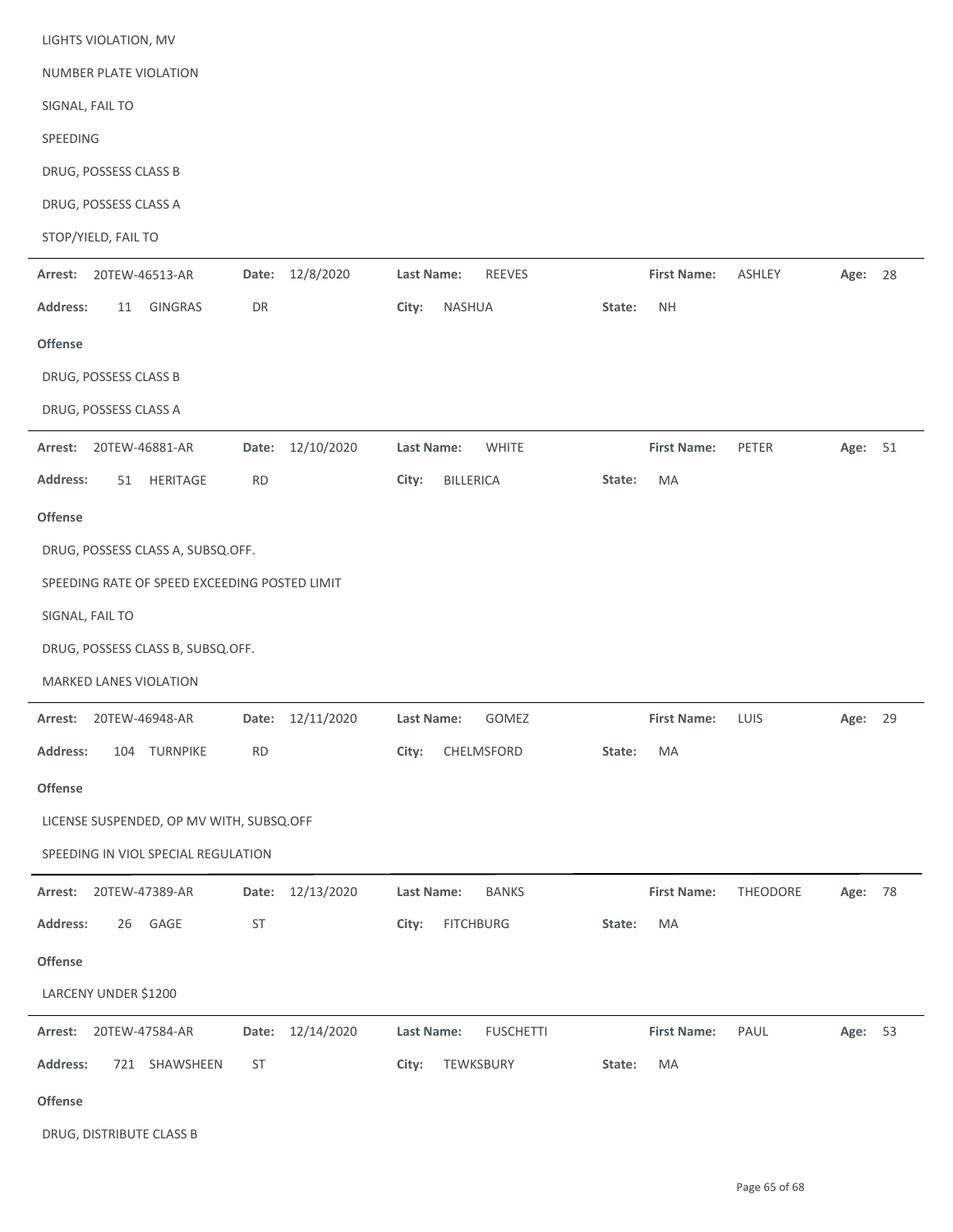|                 |                       | DRUG, POSSESS CLASS B (COCAINE) SUBSQ.OFF.   |           |                                                                            |                   |                  |                  |        |                    |                |         |    |
|-----------------|-----------------------|----------------------------------------------|-----------|----------------------------------------------------------------------------|-------------------|------------------|------------------|--------|--------------------|----------------|---------|----|
|                 |                       | DRUG, POSSESS CLASS B (METHADONE) SUBSQ.OFF. |           |                                                                            |                   |                  |                  |        |                    |                |         |    |
|                 | DRUG, POSSESS CLASS E |                                              |           |                                                                            |                   |                  |                  |        |                    |                |         |    |
| Arrest:         |                       | 20TEW-47860-AR                               | Date:     | 12/16/2020                                                                 | <b>Last Name:</b> |                  | <b>OMAR</b>      |        | <b>First Name:</b> | LYNDA          | Age: 47 |    |
| Address:        | 50                    | SNOW                                         | LN        |                                                                            | City:             |                  | SANDOWN          | State: | <b>NH</b>          |                |         |    |
| <b>Offense</b>  |                       |                                              |           |                                                                            |                   |                  |                  |        |                    |                |         |    |
|                 |                       | FUGITIVE FROM JUSTICE ON COURT WARRANT       |           |                                                                            |                   |                  |                  |        |                    |                |         |    |
| Arrest:         |                       | 20TEW-48114-AR                               | Date:     | 12/18/2020                                                                 | Last Name:        |                  | ANDERSON         |        | <b>First Name:</b> | <b>EDDIE</b>   | Age:    | 63 |
| Address:        | 149                   | LUDLAM                                       | <b>ST</b> |                                                                            | City:             | LOWELL           |                  | State: | MA                 |                |         |    |
| Offense         |                       |                                              |           |                                                                            |                   |                  |                  |        |                    |                |         |    |
|                 |                       |                                              |           | LICENSE REVOKED AS HTO, OPERATE MV WITH (CRIMINAL)                         |                   |                  |                  |        |                    |                |         |    |
|                 | SIGNAL, FAIL TO       |                                              |           |                                                                            |                   |                  |                  |        |                    |                |         |    |
| Arrest:         |                       | 20TEW-48440-AR                               | Date:     | 12/20/2020                                                                 | Last Name:        |                  | POST             |        | <b>First Name:</b> | <b>JOSEPH</b>  | Age: 27 |    |
| Address:        | 5                     | SYCAMORE                                     | LN        |                                                                            | City:             | <b>BILLERICA</b> |                  | State: | МA                 |                |         |    |
| <b>Offense</b>  |                       |                                              |           |                                                                            |                   |                  |                  |        |                    |                |         |    |
|                 |                       | SHOPLIFTING BY ASPORTATION                   |           |                                                                            |                   |                  |                  |        |                    |                |         |    |
|                 |                       | DRUG, POSSESS CLASS E, SUBSQ. OFF.           |           |                                                                            |                   |                  |                  |        |                    |                |         |    |
|                 |                       | DRUG, POSSESS CLASS B, SUBSQ.OFF.            |           |                                                                            |                   |                  |                  |        |                    |                |         |    |
| Arrest:         |                       | 20TEW-48465-AR                               |           | Date: 12/21/2020                                                           | Last Name:        |                  | <b>MCMENIMEN</b> |        | <b>First Name:</b> | <b>DOUGLAS</b> | Age: 26 |    |
| <b>Address:</b> | 65                    | LOWE                                         | <b>ST</b> |                                                                            | City:             |                  | TEWKSBURY        | State: | MA                 |                |         |    |
| Offense         |                       |                                              |           |                                                                            |                   |                  |                  |        |                    |                |         |    |
|                 |                       |                                              |           | METHAMPHETAMINE -MDMA, TRAFFICKING IN 18 GRAMS OR MORE, LESS THAN 36 GRAMS |                   |                  |                  |        |                    |                |         |    |
|                 |                       | DRUG, POSSESS TO DISTRIB CLASS B             |           |                                                                            |                   |                  |                  |        |                    |                |         |    |
|                 |                       | DRUG, POSSESS TO DISTRIB CLASS C             |           |                                                                            |                   |                  |                  |        |                    |                |         |    |
|                 |                       | DRUG, POSSESS TO DISTRIB CLASS C             |           |                                                                            |                   |                  |                  |        |                    |                |         |    |
|                 |                       | DRUG, POSSESS TO DISTRIB CLASS C             |           |                                                                            |                   |                  |                  |        |                    |                |         |    |
|                 |                       | DRUG, POSSESS TO DISTRIB CLASS E             |           |                                                                            |                   |                  |                  |        |                    |                |         |    |
|                 |                       | DRUG, POSSESS TO DISTRIB CLASS E             |           |                                                                            |                   |                  |                  |        |                    |                |         |    |
| Arrest:         |                       | 20TEW-48648-AR                               | Date:     | 12/21/2020                                                                 | Last Name:        |                  | <b>PECK</b>      |        | <b>First Name:</b> | <b>JUSTIN</b>  | Age: 42 |    |
| <b>Address:</b> |                       | 258 FRONT                                    | <b>ST</b> |                                                                            | City:             | ASHLAND          |                  | State: | MA                 |                |         |    |
| Offense         |                       |                                              |           |                                                                            |                   |                  |                  |        |                    |                |         |    |
|                 |                       | DRUG, POSSESS CLASS B: COCAINE               |           |                                                                            |                   |                  |                  |        |                    |                |         |    |
|                 |                       | DRUG, POSSESS TO DISTRIB CLASS B; COCAINE    |           |                                                                            |                   |                  |                  |        |                    |                |         |    |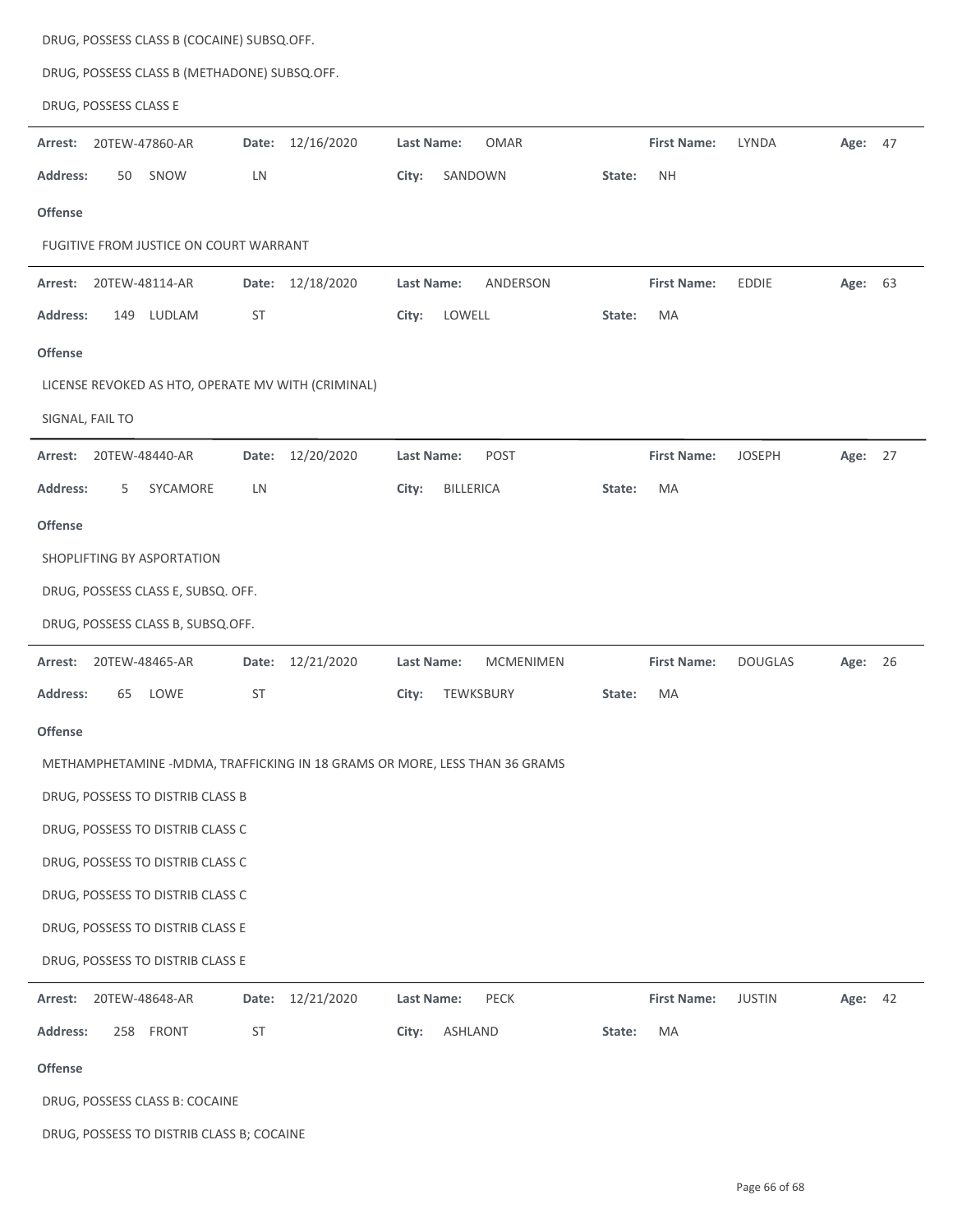| Arrest:         | 20TEW-48788-AR                                              |           | Date: 12/22/2020 | <b>Last Name:</b> | <b>PACHECO</b>  |        | <b>First Name:</b> | OBERDAN        | Age:    | 51 |
|-----------------|-------------------------------------------------------------|-----------|------------------|-------------------|-----------------|--------|--------------------|----------------|---------|----|
| <b>Address:</b> | VARNEY<br>81                                                | AVE       |                  | City:             | LOWELL          | State: | MA                 |                |         |    |
| <b>Offense</b>  |                                                             |           |                  |                   |                 |        |                    |                |         |    |
|                 | SHOPLIFTING BY RECORDING FALSE VALUE                        |           |                  |                   |                 |        |                    |                |         |    |
|                 | <b>Arrest: 20TEW-48829-AR</b>                               |           | Date: 12/22/2020 | Last Name:        | <b>ALLEN</b>    |        | <b>First Name:</b> | <b>MATTHEW</b> | Age: 44 |    |
| <b>Address:</b> | HUSSEY<br>189                                               | <b>RD</b> |                  | City:             | PARSONFIELD     | State: | ME                 |                |         |    |
| <b>Offense</b>  |                                                             |           |                  |                   |                 |        |                    |                |         |    |
|                 | CONSPIRACY (CO-CONSPIRATOR ADAM CALLEN DOB 03/17/1986)      |           |                  |                   |                 |        |                    |                |         |    |
|                 | RECEIVE STOLEN PROPERTY -\$1200                             |           |                  |                   |                 |        |                    |                |         |    |
|                 | STOP FOR POLICE, FAIL                                       |           |                  |                   |                 |        |                    |                |         |    |
|                 | TAMPERING/DESTRUCTION OF EVIDENCE                           |           |                  |                   |                 |        |                    |                |         |    |
| Arrest:         | 20TEW-48836-AR                                              |           | Date: 12/23/2020 | Last Name:        | CALLEN          |        | <b>First Name:</b> | ADAM           | Age:    | 34 |
| <b>Address:</b> | <b>HALL</b><br>95                                           | ST        |                  | City:             | <b>OTHER</b>    | State: | MA                 |                |         |    |
| <b>Offense</b>  |                                                             |           |                  |                   |                 |        |                    |                |         |    |
|                 | TAMPERING/DESTRUCTION OF EVIDENCE                           |           |                  |                   |                 |        |                    |                |         |    |
|                 | CONSPIRACY CONSPIRED WITH MATTHEW ALLEN TO DESTROY EVIDENCE |           |                  |                   |                 |        |                    |                |         |    |
|                 | RECEIVE STOLEN PROPERTY -\$1200                             |           |                  |                   |                 |        |                    |                |         |    |
| Arrest:         | 20TEW-49085-AR                                              |           | Date: 12/24/2020 | Last Name:        | SAWYER          |        | <b>First Name:</b> | RHONDELL       | Age: 44 |    |
| <b>Address:</b> | 1193 LIVINGSTON                                             | <b>ST</b> |                  | City:             | TEWKSBURY       | State: | MA                 |                |         |    |
| <b>Offense</b>  |                                                             |           |                  |                   |                 |        |                    |                |         |    |
|                 | WARRANT - 1953CR001748 - SHOPLIFITNG - WOBURN DC            |           |                  |                   |                 |        |                    |                |         |    |
|                 | Arrest: 20TEW-49344-AR                                      |           | Date: 12/26/2020 | Last Name:        | <b>DIPIETRO</b> |        | <b>First Name:</b> | <b>ROBYN</b>   | Age: 56 |    |
| <b>Address:</b> | <b>NORTH</b><br>87                                          | ST        |                  | City:             | LEOMINSTER      | State: | MA                 |                |         |    |
| Offense         |                                                             |           |                  |                   |                 |        |                    |                |         |    |
|                 | WARRANT-WOBURN DISTRICT 1953CR001981-TRESPASS               |           |                  |                   |                 |        |                    |                |         |    |
|                 | WARRANT-1953CR001774-TRESPASS WOBURN DISTRICT COURT         |           |                  |                   |                 |        |                    |                |         |    |
|                 | Arrest: 20TEW-49464-AR                                      |           | Date: 12/27/2020 | Last Name:        | <b>DIPIETRO</b> |        | <b>First Name:</b> | <b>ROBYN</b>   | Age: 56 |    |
| <b>Address:</b> | <b>NORTH</b><br>87                                          | ST        |                  | City:             | LEOMINSTER      | State: | MA                 |                |         |    |
| Offense         |                                                             |           |                  |                   |                 |        |                    |                |         |    |
|                 | VANDALIZE PROPERTY c266 §126A                               |           |                  |                   |                 |        |                    |                |         |    |

LIGHTS VIOLATION, MV